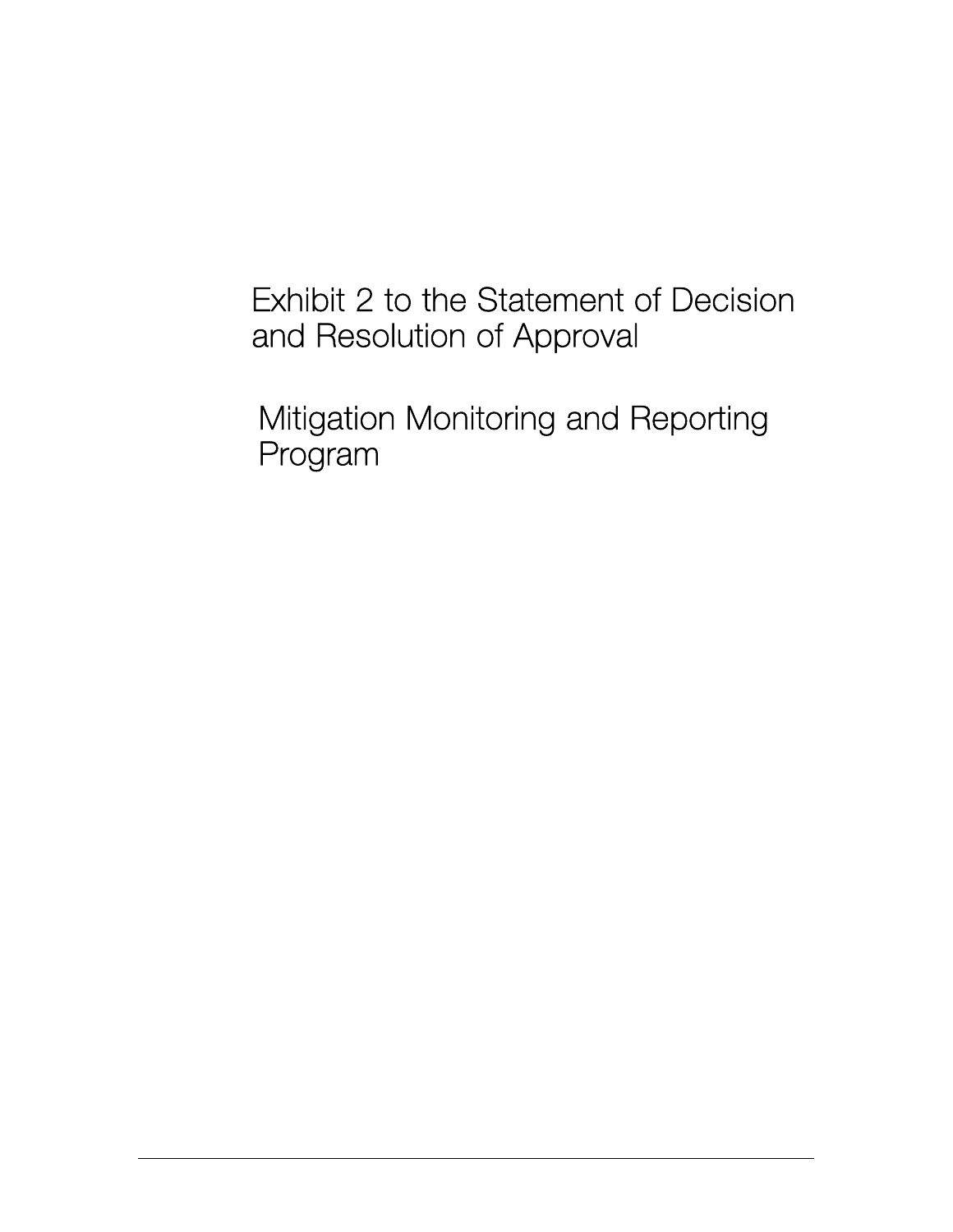# **TOPOCK COMPRESSOR STATION FINAL GROUNDWATER REMEDIATION PROJECT**  Mitigation Monitoring and Reporting Program

The California Department of Toxic Substances Control (DTSC) has prepared a subsequent environmental impact report (SEIR) in accordance with the requirements of the California Environmental Quality Act (CEQA) (Public Resources Code, Section 21000 et seq.) and the CEQA Guidelines (California Code of Regulations, Title 14, Chapter 3, Section 15000 et seq.). The SEIR evaluates the reasonably foreseeable and potentially significant adverse environmental impacts associated with the Pacific Gas and Electric (PG&E) Topock Compressor Station (Station) Final Groundwater Remediation Project (Project). The Project involves consideration and potential approval by DTSC of the Final Groundwater Remedy for the treatment of contaminated groundwater at the Station. (Public Resources Code, Section 21166; CEQA Guidelines, Section 15162.)

This SEIR is tiered off a prior EIR, the Topock Compressor Station Groundwater Remediation Project Final Environmental Impact Report (Groundwater FEIR), which provided a programmatic and, in certain instances, a project-level analysis for the conceptual technical methods selected for the final remedy that would remediate contaminated groundwater in and around the Station. After certifying the Groundwater FEIR in January 2011, DTSC adopted the preferred remedy, identified as Alternative E—In Situ Treatment with Freshwater Flushing, and adopted findings, a statement of overriding considerations, and a Mitigation Monitoring Reporting Program (MMRP, herein referred to as the 2011 MMRP). The proposed Project would implement the chosen 2011 remedy through the Final Groundwater Remedy.

Mitigation measures that were approved by DTSC in the 2011 MMRP were related to the design, construction, operation, and decommissioning phases of the remedy. Through the development of this Final SEIR, many of the 2011 MMRP measures have been revised to reflect current conditions, changes to the Project, or otherwise new information. Some of the 2011 EIR mitigation measures have been fulfilled. Consequently, the mitigation measures presented in this MMRP reflect those revisions that have been made through the CEQA process.

Appendix GWMM to the Final SEIR includes the detailed strikeout/underline changes that have been made to the mitigation measures since 2011. Additionally, implementation of some of the mitigation measures in the 2011 MMRP had been undertaken in the years since its adoption, during the multiyear development of the Final Remedy Design which was completed in November 2015. PG&E has provided quarterly mitigation monitoring compliance reports documenting progress in compliance with the 2011 MMRP through the design process beginning in the first quarter of 2013. All mitigation monitoring compliance reports are on file at DTSC's Cypress Office. The 2011 MMRP measures that have been completed as of December 2017 have been indicated as such in this MMRP. These are primarily related to the preparation of various planning and resource studies that are now part of the Final Remedy Design.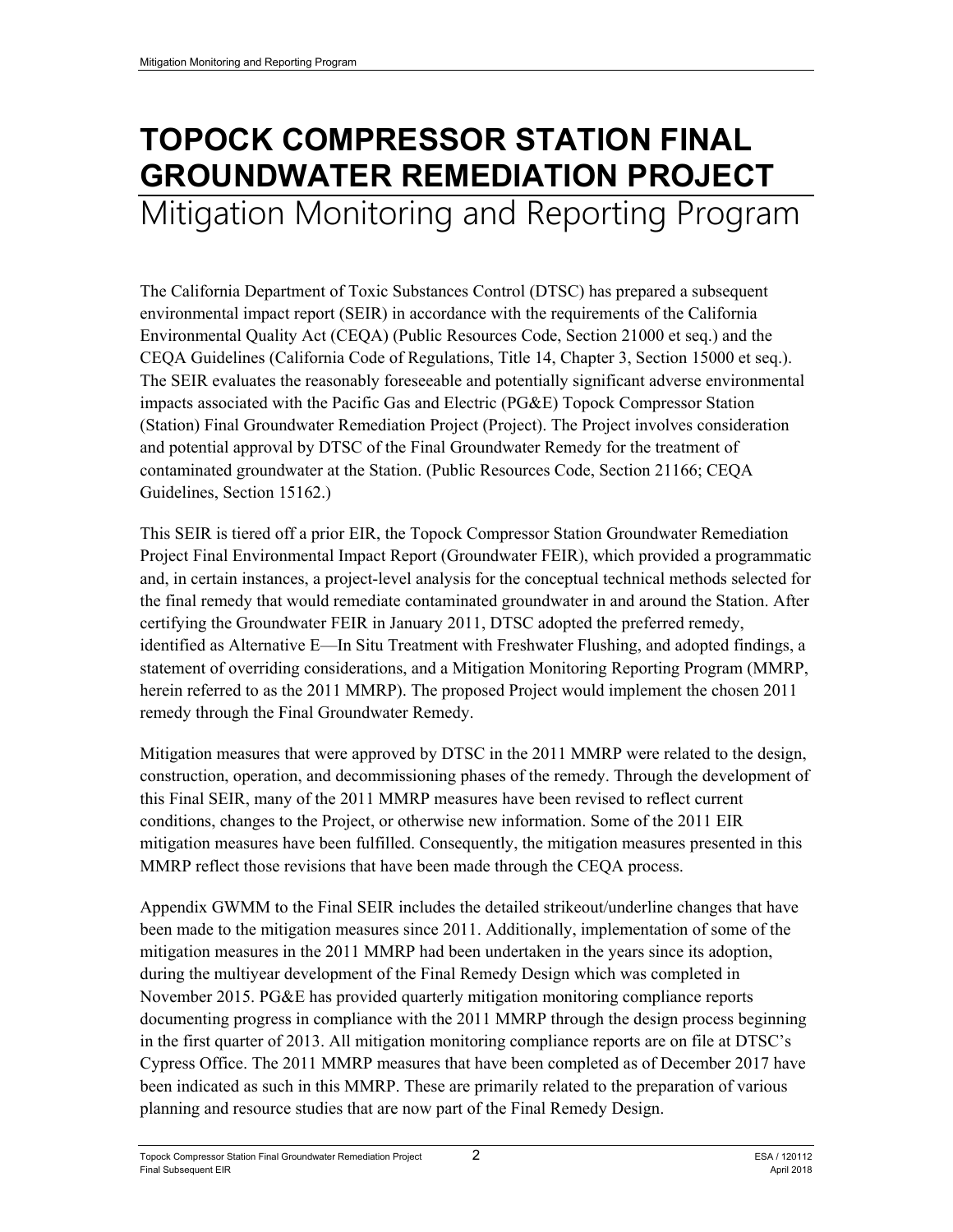CEQA requires a public agency to adopt a reporting or monitoring program at the time of project approval to ensure that all adopted mitigation measures are properly implemented (Public Resources Code, Section 21081.6; CEQA Guidelines, Section 15097). As a result, DTSC will adopt this updated MMRP for the Final SEIR if it also approves the Project. Accordingly, this MMRP resulting from the Final SEIR for the Final Groundwater Remediation Project supersedes and incorporates where appropriate the relevant measures from the 2011 MMRP. It is intended that this MMRP will serve as the enforcement document for all activities associated with the Final Groundwater Remediation Project to be undertaken by PG&E and its contractors, as overseen by DTSC moving forward.

The MMRP is presented in tabular format (Table 1). The table columns contain the following information:

**Mitigation Number:** Lists the mitigation measures by number, as designated in the Final SEIR, and by environmental resource issue area.

**Mitigation Measure:** Provides the text of the mitigation measures (by environmental resource issue area), as provided in the Final SEIR, each of which has been adopted and incorporated into the Project. Each mitigation measure indicates in its title whether it is a new mitigation measure since the 2011 Groundwater FEIR or a new mitigation measure that has been required by this Final SEIR. Those measures that have been completed since 2011 are indicated as such.

**Timing/Schedule:** Lists the trigger and/or time frame in which the mitigation is expected to take place.

**Implementation Responsibility:** Identifies the entity responsible for implementation of the mitigation measure, subject to DTSC oversight.

**Completion of Implementation:** DTSC is ultimately responsible for ensuring these mitigation measures are implemented. The "Action" column is to be used by DTSC to describe the action(s) taken to complete implementation. The "Date Completed" column is to be used to indicate when implementation of the mitigation measure has been completed. The DTSC, at their discretion, may delegate implementation responsibility or portions thereof to qualified consultants or contractors. However, DTSC still maintains overall responsibility for implementation of mitigation adopted or incorporated into the Project.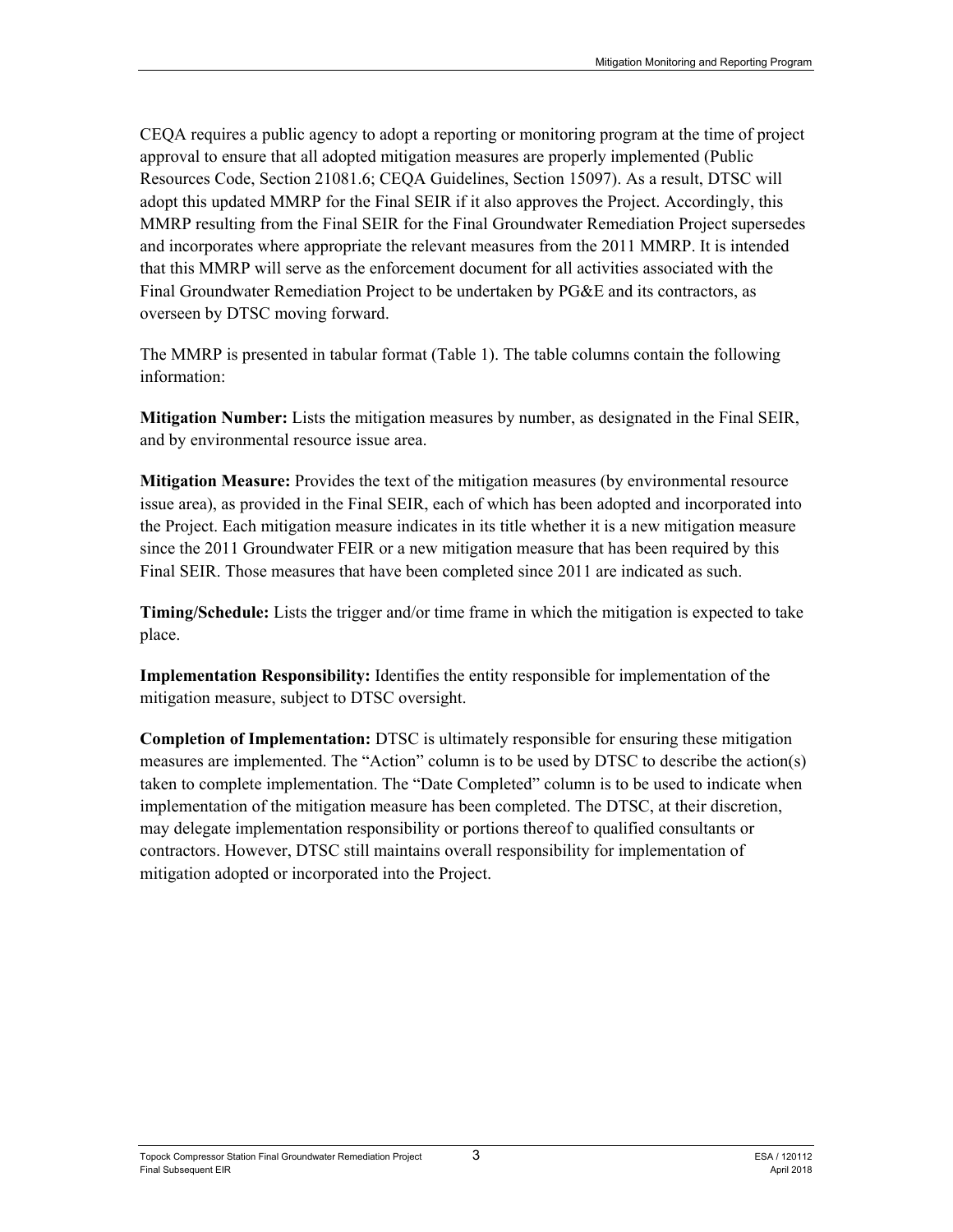|                                    |          |                                                                                                                                                                                                                                                                                                                                                                                                                                                                                                                                                                                                                                                                                                                                                                                                                                                                                                                                                                                                                                                                                                                                                                                                                           |                                                                                                                                                                                                                                                                                                     |                                                                                                                                       |               | <b>Completion of</b><br>Implementation |
|------------------------------------|----------|---------------------------------------------------------------------------------------------------------------------------------------------------------------------------------------------------------------------------------------------------------------------------------------------------------------------------------------------------------------------------------------------------------------------------------------------------------------------------------------------------------------------------------------------------------------------------------------------------------------------------------------------------------------------------------------------------------------------------------------------------------------------------------------------------------------------------------------------------------------------------------------------------------------------------------------------------------------------------------------------------------------------------------------------------------------------------------------------------------------------------------------------------------------------------------------------------------------------------|-----------------------------------------------------------------------------------------------------------------------------------------------------------------------------------------------------------------------------------------------------------------------------------------------------|---------------------------------------------------------------------------------------------------------------------------------------|---------------|----------------------------------------|
| <b>Mitigation</b><br><b>Number</b> |          | <b>Mitigation Measure</b>                                                                                                                                                                                                                                                                                                                                                                                                                                                                                                                                                                                                                                                                                                                                                                                                                                                                                                                                                                                                                                                                                                                                                                                                 | <b>Timing/ Schedule</b>                                                                                                                                                                                                                                                                             | Implementation<br>Responsibility                                                                                                      | <b>Action</b> | <b>Date</b><br>Completed               |
| AES-1                              | a.<br>b. | Substantial Adverse Effects on Scenic Vistas (Groundwater FEIR Measure<br>with Revisions).<br>The proposed Project, including the Future Activity Allowance, shall be designed<br>and implemented to adhere to the design criteria presented below:<br>Existing mature plant specimens (i.e., medium- to large-sized trees, large or<br>prominent shrubs, and tall predominately herbaceous) shall be protected in<br>place during construction, operation, and decommissioning phases<br>consistent with CUL-1a-5. The identification of plant specimens that are<br>determined to be mature and retained shall occur as part of the design<br>phase and mapped/identified by a qualified plant ecologist or biologist and<br>integrated into the final design and project implementation consistent with<br>CUL-1a-5.<br>Revegetation of disturbed areas within the riparian vegetation along the<br>Colorado River shall occur concurrently with construction operations. Plans<br>and specifications for revegetation shall be developed by a qualified plant<br>ecologist or biologist before any riparian vegetation is disturbed and shall<br>be implemented consistent with CUL-1a-5. The revegetation plan shall | During project<br>construction and<br>operation and<br>maintenance.<br>Maintenance and<br>monitoring plan will<br>be implemented for<br>5 years after<br>construction or until<br>vegetation has<br>successfully<br>established, as<br>determined by a<br>qualified plant<br>ecologist or biologist | PG&E would be<br>responsible for the<br>implementation of these<br>measures. DTSC would<br>be responsible for<br>ensuring compliance. |               |                                        |
|                                    |          | include specification of maintenance and monitoring requirements, which<br>shall be implemented for a period of 5 years after project construction or<br>after the vegetation has successfully established, as determined by a<br>qualified plant ecologist or biologist.<br>Plant material shall be consistent with surrounding native vegetation.                                                                                                                                                                                                                                                                                                                                                                                                                                                                                                                                                                                                                                                                                                                                                                                                                                                                       |                                                                                                                                                                                                                                                                                                     |                                                                                                                                       |               |                                        |
|                                    | c.<br>d. | The color of the wells, pipelines, reagent storage tanks, control structures,<br>and utilities shall consist of muted, earth-tone colors that are consistent with<br>the surrounding natural color palette. Matte finishes shall be used to<br>prevent reflectivity. Integral color concrete should be used in place of<br>standard gray concrete.                                                                                                                                                                                                                                                                                                                                                                                                                                                                                                                                                                                                                                                                                                                                                                                                                                                                        |                                                                                                                                                                                                                                                                                                     |                                                                                                                                       |               |                                        |
|                                    | е.       | The final revegetation plans and specifications shall be reviewed and<br>approved by an architect, landscape architect, or allied design professional<br>licensed in the State of California to ensure that the aesthetic mitigation<br>design objectives and criteria are being met. Planting associated with<br>biological mitigation may contribute to, but may not fully satisfy, visual<br>mitigation.                                                                                                                                                                                                                                                                                                                                                                                                                                                                                                                                                                                                                                                                                                                                                                                                               |                                                                                                                                                                                                                                                                                                     |                                                                                                                                       |               |                                        |
|                                    | f.       | The requirements of the Aesthetics and Visual Resources Protection and<br>Revegetation Plan (C/RAWP Appendix N) shall be implemented throughout<br>the construction, operation and maintenance, and decommissioning phases<br>of the Project, including but not limited to replacement planting procedures<br>(see Section 4.3), maintenance and adaptive management (see Section<br>5.2), and photo-monitoring (see Section 5.3). These measures apply to new<br>Project components added as part of the Future Activity Allowance, should                                                                                                                                                                                                                                                                                                                                                                                                                                                                                                                                                                                                                                                                               |                                                                                                                                                                                                                                                                                                     |                                                                                                                                       |               |                                        |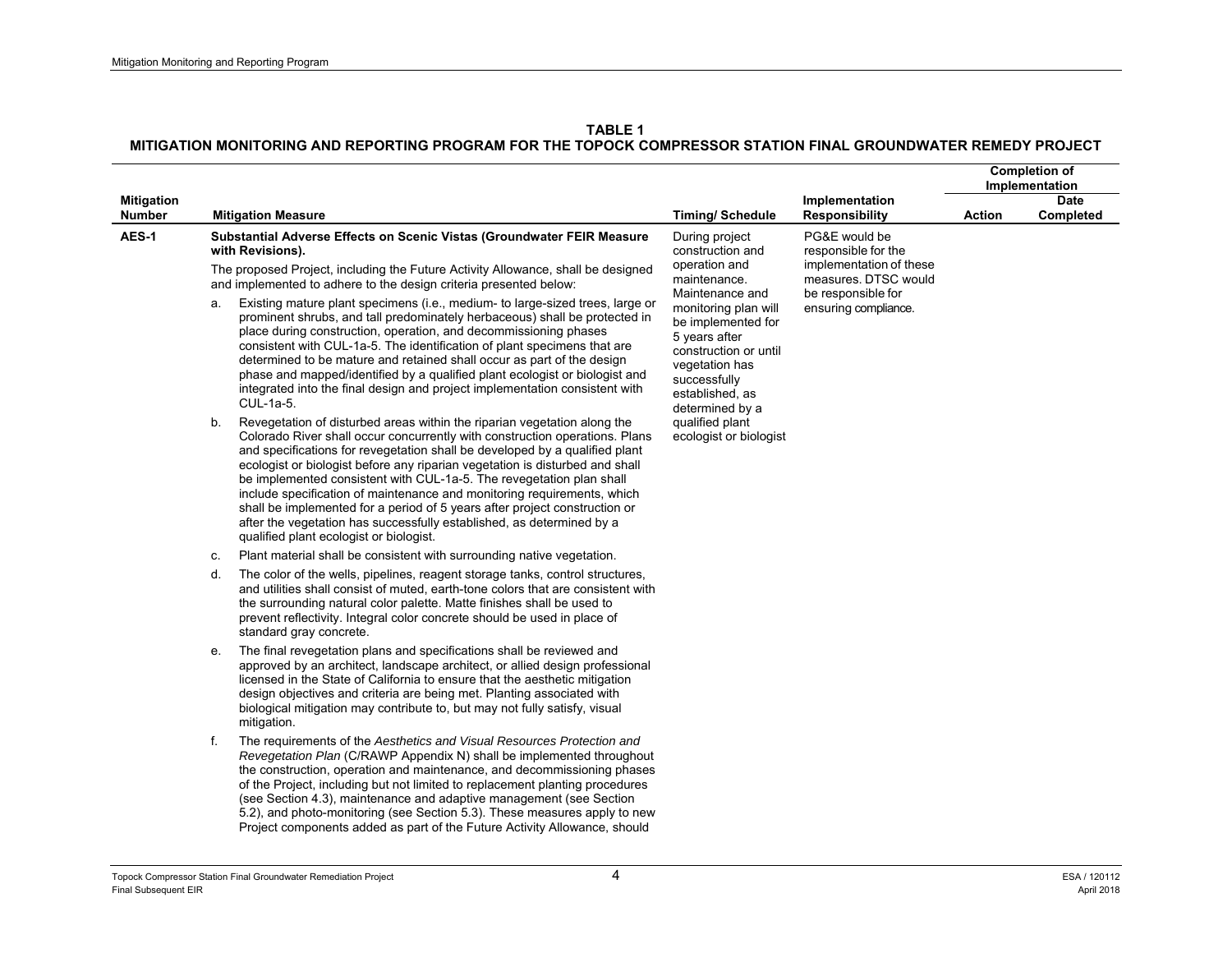|                                    |                                                                                                                                                                                                                                                                                                                                                                                                                                                                                                                                                                                                                              |                                                                                                |                                                                                               | <b>Completion of</b><br>Implementation |                          |
|------------------------------------|------------------------------------------------------------------------------------------------------------------------------------------------------------------------------------------------------------------------------------------------------------------------------------------------------------------------------------------------------------------------------------------------------------------------------------------------------------------------------------------------------------------------------------------------------------------------------------------------------------------------------|------------------------------------------------------------------------------------------------|-----------------------------------------------------------------------------------------------|----------------------------------------|--------------------------|
| <b>Mitigation</b><br><b>Number</b> | <b>Mitigation Measure</b>                                                                                                                                                                                                                                                                                                                                                                                                                                                                                                                                                                                                    | <b>Timing/Schedule</b>                                                                         | Implementation<br><b>Responsibility</b>                                                       | Action                                 | <b>Date</b><br>Completed |
|                                    | they be visible from Key View 5 or any of the other key views identified in<br>the SEIR.                                                                                                                                                                                                                                                                                                                                                                                                                                                                                                                                     |                                                                                                |                                                                                               |                                        |                          |
| <b>AES-2</b>                       | Substantial Damage to Scenic Resources Within a Scenic Corridor<br>(Groundwater FEIR Measure with Revisions).                                                                                                                                                                                                                                                                                                                                                                                                                                                                                                                | During project<br>construction and                                                             | PG&E would be<br>responsible for the                                                          |                                        |                          |
|                                    | The proposed Project shall be implemented to adhere to the design criteria<br>presented below and the Future Activity Allowance, if needed, shall be designed<br>and implemented to adhere to the design criteria below and the Future Activity<br>Allowance, if needed, shall be designed and implemented to adhere to the<br>design criteria below:                                                                                                                                                                                                                                                                        | operation and<br>maintenance.<br>Maintenance and<br>monitoring plan will<br>be implemented for | implementation of these<br>measures. DTSC would<br>be responsible for<br>ensuring compliance. |                                        |                          |
|                                    | a. A minimum setback requirement of 20 feet from the water (ordinary high<br>water mark or OHWM) shall be enforced, except with regard to any<br>required river intake facilities, to prevent substantial vegetation removal<br>along the river bank.                                                                                                                                                                                                                                                                                                                                                                        | 5 years after<br>construction or until<br>vegetation has<br>successfully<br>established, as    |                                                                                               |                                        |                          |
|                                    | Existing mature plant specimens (i.e. medium- to large-sized trees, large or<br>b.<br>prominent shrubs, and tall predominately herbaceous plants) shall be<br>protected in place during construction, operation, and decommissioning<br>phases. The identification of plant specimens that are determined to be<br>mature and retained shall occur as part of the design phase and<br>mapped/identified by a qualified plant ecologist or biologist and integrated<br>into the final design and project implementation consistent with CUL1a-5.                                                                              | determined by a<br>qualified plant<br>ecologist or biologist                                   |                                                                                               |                                        |                          |
|                                    | Revegetation of disturbed areas within the riparian vegetation along the<br>C.<br>Colorado River shall occur concurrently with construction operations. Plans<br>and specifications for revegetation shall be developed by a qualified plant<br>ecologist or biologist before any riparian vegetation is disturbed. The<br>revegetation plan shall include specification of maintenance and monitoring<br>requirements, which shall be implemented for a period of 5 years after<br>project construction or after the vegetation has successfully established, as<br>determined by a qualified plant ecologist or biologist. |                                                                                                |                                                                                               |                                        |                          |
|                                    | Plant material shall be consistent with surrounding native vegetation.<br>d.                                                                                                                                                                                                                                                                                                                                                                                                                                                                                                                                                 |                                                                                                |                                                                                               |                                        |                          |
|                                    | The color of the wells, pipelines, reagent storage tanks, control structures,<br>е.<br>and utilities shall consist of muted, earth-tone colors that are consistent with<br>the surrounding natural color palette. Matte finishes shall be used to<br>prevent reflectivity. Integral color concrete should be used in place of<br>standard gray concrete.                                                                                                                                                                                                                                                                     |                                                                                                |                                                                                               |                                        |                          |
|                                    | The final revegetation plans and specifications shall be reviewed and<br>f.<br>approved by an architect, landscape architect, or allied design professional<br>licensed in the State of California to ensure that the aesthetic mitigation<br>design objectives and criteria are being met. Planting associated with<br>biological mitigation may contribute to, but may not fully satisfy, visual<br>mitigation.                                                                                                                                                                                                            |                                                                                                |                                                                                               |                                        |                          |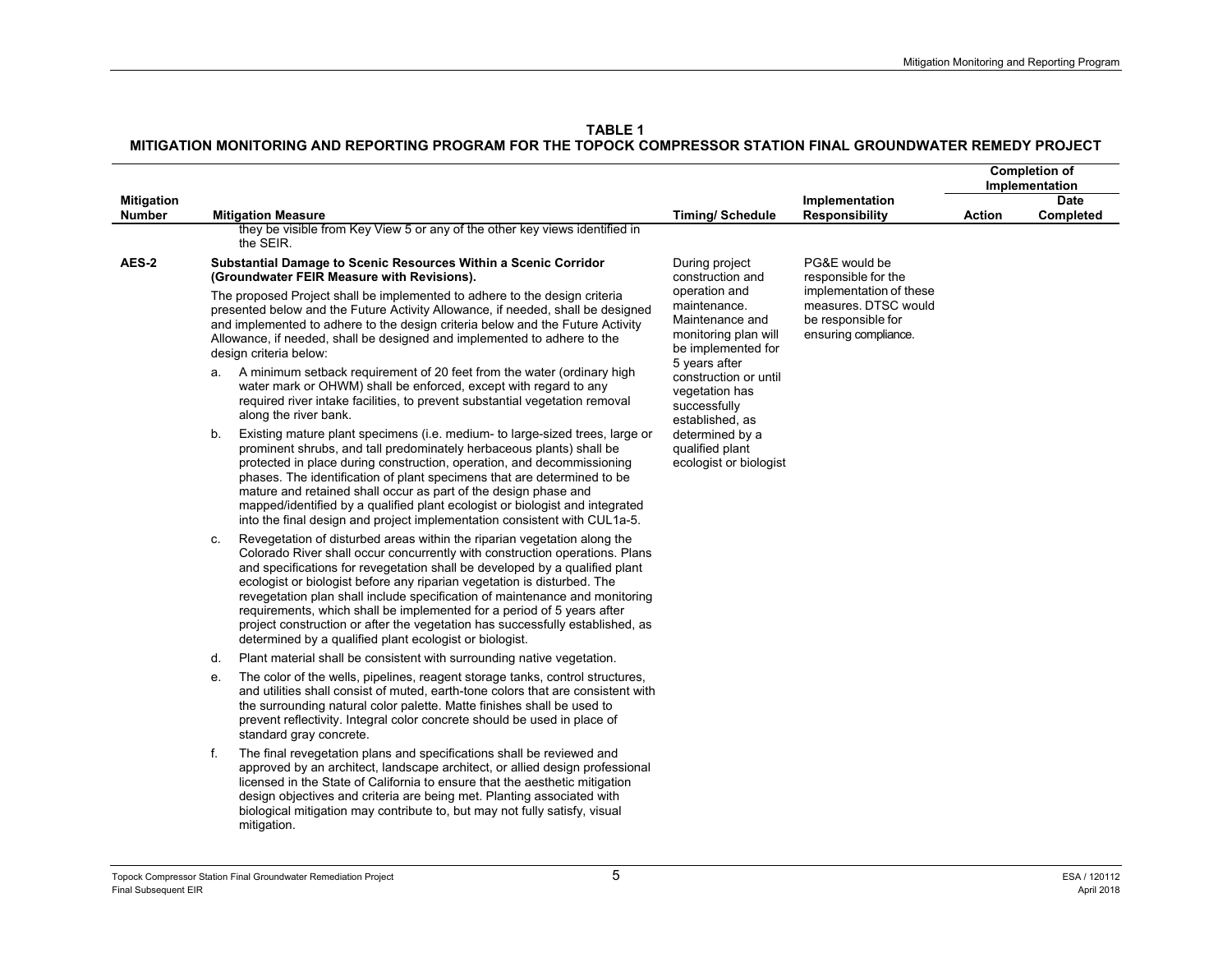|                   |                                                                                                                                                                                                                                                                                                                                                                                                                                                                                                                                                                                                                                                                                                                                                                                                                                                                                                                                                                                                                                                                                                                                                                                                                                                                                                                                                                                                        |                                                                                     |                                                                                   | <b>Completion of</b><br>Implementation |             |
|-------------------|--------------------------------------------------------------------------------------------------------------------------------------------------------------------------------------------------------------------------------------------------------------------------------------------------------------------------------------------------------------------------------------------------------------------------------------------------------------------------------------------------------------------------------------------------------------------------------------------------------------------------------------------------------------------------------------------------------------------------------------------------------------------------------------------------------------------------------------------------------------------------------------------------------------------------------------------------------------------------------------------------------------------------------------------------------------------------------------------------------------------------------------------------------------------------------------------------------------------------------------------------------------------------------------------------------------------------------------------------------------------------------------------------------|-------------------------------------------------------------------------------------|-----------------------------------------------------------------------------------|----------------------------------------|-------------|
| <b>Mitigation</b> |                                                                                                                                                                                                                                                                                                                                                                                                                                                                                                                                                                                                                                                                                                                                                                                                                                                                                                                                                                                                                                                                                                                                                                                                                                                                                                                                                                                                        |                                                                                     | Implementation                                                                    |                                        | <b>Date</b> |
| <b>Number</b>     | <b>Mitigation Measure</b><br>The requirements of the Aesthetics and Visual Resources Protection and<br>q.<br>Revegetation Plan (C/RAWP Appendix N) shall be implemented throughout<br>the construction, operation and maintenance, and decommissioning phases<br>of the Project, including but not limited to replacement planting procedures<br>(see Section 4.3), maintenance and adaptive management (see Section<br>5.2), and photo-monitoring (see Section 5.3). These measures apply to new<br>Project components added as part of the Future Activity Allowance, should<br>they be visible from Key View 11 or any of the other key views identified in<br>the SEIR.                                                                                                                                                                                                                                                                                                                                                                                                                                                                                                                                                                                                                                                                                                                            | <b>Timing/Schedule</b>                                                              | <b>Responsibility</b>                                                             | Action                                 | Completed   |
| AIR-1             | Short Term-Construction Related Emissions of Criteria Air Pollutants<br>(Groundwater FEIR Measure).<br>PG&E shall implement the fugitive dust control measures below for any                                                                                                                                                                                                                                                                                                                                                                                                                                                                                                                                                                                                                                                                                                                                                                                                                                                                                                                                                                                                                                                                                                                                                                                                                           | During all<br>construction,<br>operation and                                        | PG&E shall be<br>responsible for the<br>implementation of                         |                                        |             |
|                   | construction and/or demolition activities:<br>Use periodic watering for short-term stabilization of disturbed surface<br>$\bullet$<br>area to minimize visible fugitive dust emissions during dust episodes.<br>Use of a water truck to maintain moist disturbed surfaces and actively<br>spread water during visible dusting episodes shall be considered<br>sufficient;<br>Cover loaded haul vehicles while operating on publicly maintained<br>$\bullet$<br>paved surfaces;<br>Stabilize (using soil binders or establish vegetative cover) graded site<br>$\bullet$<br>surfaces upon completion of grading when subsequent development is<br>delayed or expected to be delayed more than 30 days, except when<br>such delay is caused by precipitation that dampens the disturbed<br>surface sufficiently to eliminate visible fugitive dust emissions;<br>Cleanup project-related track out or spills on publicly maintained<br>$\bullet$<br>paved surfaces within twenty-four hours; and<br>Curtail nonessential earth-moving activity under high wind conditions<br>$\bullet$<br>(greater than 25 miles per hour) or develop a plan to control dust<br>during high wind conditions. For purposes of this rule, a reduction in<br>earth-moving activity when visible dusting occurs from moist and dry<br>surfaces due to wind erosion shall be considered sufficient to maintain<br>compliance. | maintenance, and<br>demolition activities                                           | these measures. DTSC<br>shall be responsible for<br>ensuring compliance.          |                                        |             |
| AIR-1a            | Short-Term Construction-Related Emissions of Criteria Air Pollutants and<br>Precursors (New Measure).<br>PG&E's construction contractor shall ensure that all off-road equipment with a                                                                                                                                                                                                                                                                                                                                                                                                                                                                                                                                                                                                                                                                                                                                                                                                                                                                                                                                                                                                                                                                                                                                                                                                                | At a minimum during<br>Phase 1 and Phase<br>2 construction<br>activities and during | PG&E shall be<br>responsible for the<br>implementation of<br>these measures. DTSC |                                        |             |
|                   | horsepower greater than 50 horsepower have USEPA certified Tier 4 interim<br>engines or engines that are certified to meet or exceed the $NOx$ emission ratings<br>for USEPA Tier 4 engines. This measure excludes specialty construction<br>$\sim$                                                                                                                                                                                                                                                                                                                                                                                                                                                                                                                                                                                                                                                                                                                                                                                                                                                                                                                                                                                                                                                                                                                                                    | Decommissioning of<br>IM-3 Facility when<br>the                                     | shall be responsible for<br>ensuring compliance.                                  |                                        |             |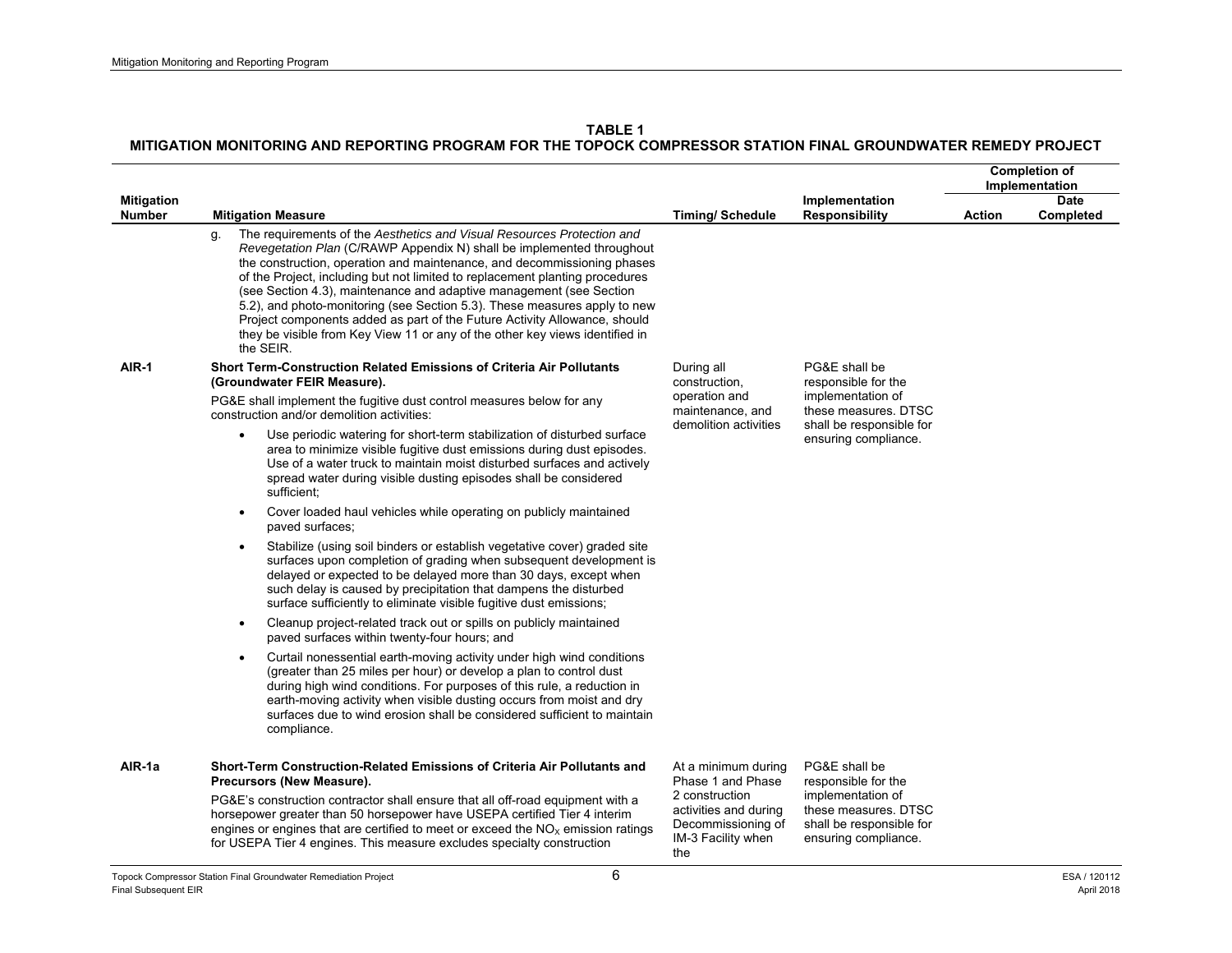|                             |                                                                                                                                                                                                                                                                                                                                                                                                                                                                                                                                                                                                                                                                                                                                                                                                                                                                                                                                                                                                                                                                                                                                                                                                                                                                                                                                                                                                                                                                                                                                                                                  |                                                                                                                                                                                                                                  |                                                                                                                                       | <b>Completion of</b><br>Implementation                 |                          |
|-----------------------------|----------------------------------------------------------------------------------------------------------------------------------------------------------------------------------------------------------------------------------------------------------------------------------------------------------------------------------------------------------------------------------------------------------------------------------------------------------------------------------------------------------------------------------------------------------------------------------------------------------------------------------------------------------------------------------------------------------------------------------------------------------------------------------------------------------------------------------------------------------------------------------------------------------------------------------------------------------------------------------------------------------------------------------------------------------------------------------------------------------------------------------------------------------------------------------------------------------------------------------------------------------------------------------------------------------------------------------------------------------------------------------------------------------------------------------------------------------------------------------------------------------------------------------------------------------------------------------|----------------------------------------------------------------------------------------------------------------------------------------------------------------------------------------------------------------------------------|---------------------------------------------------------------------------------------------------------------------------------------|--------------------------------------------------------|--------------------------|
| <b>Mitigation</b><br>Number | <b>Mitigation Measure</b>                                                                                                                                                                                                                                                                                                                                                                                                                                                                                                                                                                                                                                                                                                                                                                                                                                                                                                                                                                                                                                                                                                                                                                                                                                                                                                                                                                                                                                                                                                                                                        | <b>Timing/Schedule</b>                                                                                                                                                                                                           | Implementation<br><b>Responsibility</b>                                                                                               | <b>Action</b>                                          | <b>Date</b><br>Completed |
|                             | equipment where Tier 4 interim engines cannot currently be obtained within the<br>industry, or older equipment cannot be retrofitted to meet Tier 4 emissions<br>standards. During construction and decommissioning, the construction<br>contractor shall maintain a list of all operating equipment in use on the Project<br>site. The construction equipment list shall state the makes, models, and<br>numbers of construction equipment on-site. For specialty equipment where Tier<br>4 interim engines are not available, documentation supporting this conclusion<br>shall be included in the equipment files. Once Tier 4 equipment is available for a<br>piece of specialty equipment, it shall be incorporated into the construction fleet,<br>replacing the existing non-Tier 4 piece of equipment. Equipment shall be<br>properly serviced and maintained in accordance with the manufacturer's<br>recommendations. Construction contractors shall also ensure that all<br>nonessential idling of construction equipment is restricted to five minutes or less<br>in compliance with California Air Resources Board's Rule 2449                                                                                                                                                                                                                                                                                                                                                                                                                                      | decommissioning<br>phase overlaps with<br>Phase 2<br>construction                                                                                                                                                                |                                                                                                                                       |                                                        |                          |
| <b>BIO-1</b>                | Potential Fill of Wetlands and Other Waters of the United States and<br>Disturbance or Removal of Riparian Habitat (Measure Completed – no<br>longer applicable).                                                                                                                                                                                                                                                                                                                                                                                                                                                                                                                                                                                                                                                                                                                                                                                                                                                                                                                                                                                                                                                                                                                                                                                                                                                                                                                                                                                                                | Measure completed<br>during design<br>development                                                                                                                                                                                | PG&E completed.<br><b>DTSC</b> ensured<br>compliance                                                                                  | Preparatio<br>n of CH2M<br>Hill 2013,<br>PG&E<br>2014a | 2013, 2014               |
| BIO-1a                      | No-net-loss of Jurisdictional Wetlands/Waters Function or Value (New<br>Measure).<br>Unavoidable direct impacts to jurisdictional areas shall be documented by a<br>wetland specialists or Field Contact Representative (FCR) during<br>implementation of the proposed Project. To document unavoidable direct<br>impacts, the extent of work areas near jurisdictional areas shall be delineated in<br>the field using GPS technology and pre- and post-impact conditions of<br>jurisdictional areas documented with photographs. The nature of construction<br>within work areas shall also be described, including the Project facilities<br>installed, equipment utilized, and duration of construction activities.<br>Documentation of unavoidable impacts shall be submitted to CDFW and DTSC<br>to ensure adequate mitigation is provided consistent with the requirements<br>below.<br>Unavoidable direct impacts to non-disturbed jurisdictional ephemeral waters<br>(estimated at up to approximately 1.61 acres including direct impacts resulting<br>from planned facilities and additional facilities constructed under the Future<br>Activity Allowance) shall be mitigated to ensure no-net-loss of function or value.<br>Mitigation shall include both (a) and (b) detailed below. Mitigation for ground<br>disturbance associated with restoration and enhancement activities shall not be<br>required.<br>In-place restoration of jurisdictional areas directly impacted by<br>a)<br>construction at a 1:1 ratio (i.e., 1 acre of restoration for each acre of | Implementation of<br>habitat restoration<br>plans shall occur<br>during construction<br>and operation and<br>maintenance.<br>Compensation for<br>unavoidable impacts<br>shall occur prior to<br>unavoidable impacts<br>occurring | PG&E shall be<br>responsible for the<br>implementation of<br>these measures. DTSC<br>shall be responsible for<br>ensuring compliance. |                                                        |                          |

 $\overline{a}$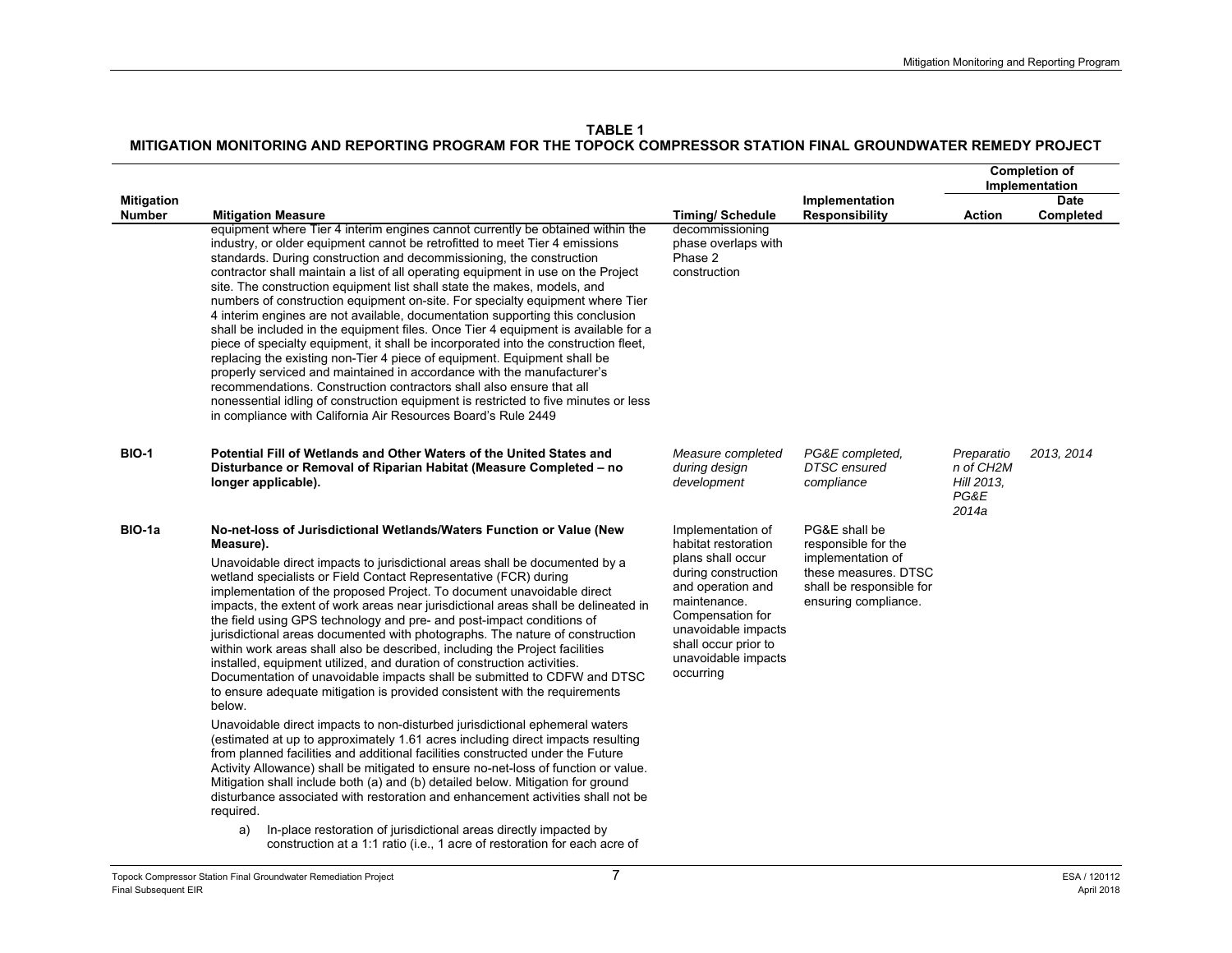|                                    |                           |                                                                                                                                                                                                                                                                                                                                                                                                                                                                                                                                                                                                                                                                                                                                                                                                                                                                                                                                                                                                                                                                                                                                                                                                                                                                                                                                                                                                                                                                                                                                                                                                                                                                                                                                                                                                                                                                                                                                                                                                                                 |                        |                                         | <b>Completion of</b><br>Implementation |                          |
|------------------------------------|---------------------------|---------------------------------------------------------------------------------------------------------------------------------------------------------------------------------------------------------------------------------------------------------------------------------------------------------------------------------------------------------------------------------------------------------------------------------------------------------------------------------------------------------------------------------------------------------------------------------------------------------------------------------------------------------------------------------------------------------------------------------------------------------------------------------------------------------------------------------------------------------------------------------------------------------------------------------------------------------------------------------------------------------------------------------------------------------------------------------------------------------------------------------------------------------------------------------------------------------------------------------------------------------------------------------------------------------------------------------------------------------------------------------------------------------------------------------------------------------------------------------------------------------------------------------------------------------------------------------------------------------------------------------------------------------------------------------------------------------------------------------------------------------------------------------------------------------------------------------------------------------------------------------------------------------------------------------------------------------------------------------------------------------------------------------|------------------------|-----------------------------------------|----------------------------------------|--------------------------|
| <b>Mitigation</b><br><b>Number</b> | <b>Mitigation Measure</b> |                                                                                                                                                                                                                                                                                                                                                                                                                                                                                                                                                                                                                                                                                                                                                                                                                                                                                                                                                                                                                                                                                                                                                                                                                                                                                                                                                                                                                                                                                                                                                                                                                                                                                                                                                                                                                                                                                                                                                                                                                                 | <b>Timing/Schedule</b> | Implementation<br><b>Responsibility</b> | <b>Action</b>                          | <b>Date</b><br>Completed |
|                                    |                           | direct impact to non-disturbed jurisdictional area) shall occur in<br>accordance with the Havasu National Wildlife Refuge Habitat<br>Restoration Plan (Appendix G to the C/RAWP (CH2M Hill 2015b)) and<br>Habitat Restoration Plan for Riparian Vegetation and Other Sensitive<br>Habitats (Appendix O to the C/RAWP (CH2M Hill 2015b)). In-place<br>restoration of areas directly impacted during construction will occur in<br>two phases. The first phase will involve restoration within the areas<br>directly impacted by construction where it will not interfere with<br>continued operation and maintenance of the proposed Project (e.g.,<br>restoration of temporary construction work areas). The first phase of<br>restoration shall begin within 1 year of completing construction. The<br>second phase will involve restoration of areas that will be occupied by<br>Project facilities to occur following decommissioning of the proposed<br>Project. Restoration of jurisdictional areas following decommissioning<br>of the proposed Project will be guided by a Final Habitat Restoration<br>Plan (refer to Mitigation Measure BIO-1b).                                                                                                                                                                                                                                                                                                                                                                                                                                                                                                                                                                                                                                                                                                                                                                                                                                                                       |                        |                                         |                                        |                          |
|                                    | b)                        | To address temporal loss of jurisdictional areas directly impacted by<br>construction, PG&E shall provide compensatory mitigation at a<br>minimum 2:1 ratio (2 acres of compensation for each acre of direct<br>impacts to non-disturbed jurisdictional area). Compensatory mitigation<br>to address temporal loss shall be agreed upon with CDFW prior to the<br>start of construction, involve the same amount and quality of<br>jurisdictional area(s) disturbed, and include one or more of the<br>following approaches: 1) acquisition and preservation in perpetuity; 2)<br>restoration; and/or 3) enhancement. Acquisition and preservation may<br>include establishment of a conservation easement or purchase of<br>credits from a CDFW- and/or USACE -approved mitigation banking<br>program, or compliance with an applicable CDFW and/or USACE-<br>approved in-lieu fee program. Restoration may include conversion of<br>non-wetland habitat to functioning wetland habitat. Enhancement may<br>include removal of non-native species in existing wetland habitat. As<br>summarized in the technical memorandum, Assessment of Proposed<br>Mitigation Planting Areas for Final Groundwater Remedy Impacts,<br>included as Appendix V to the C/RAWP (CH2M Hill 2015b), PG&E has<br>identified restoration areas within the historical floodplain of the<br>Colorado River. The historical floodplain no longer functions as a<br>riparian habitat with hydrologic connectivity to the river; therefore,<br>restoration in the historical floodplain may qualify as compensatory<br>mitigation to address temporal loss if hydrologic function can be<br>restored. PG&E shall prepare a mitigation plan prior to the start of<br>construction to specify methodology, criteria for meeting the 2:1<br>mitigation requirement, and monitoring and reporting for compensatory<br>mitigation. The plan shall be subject to CDFW approval and in<br>conformance with the identified performance standards, and submitted |                        |                                         |                                        |                          |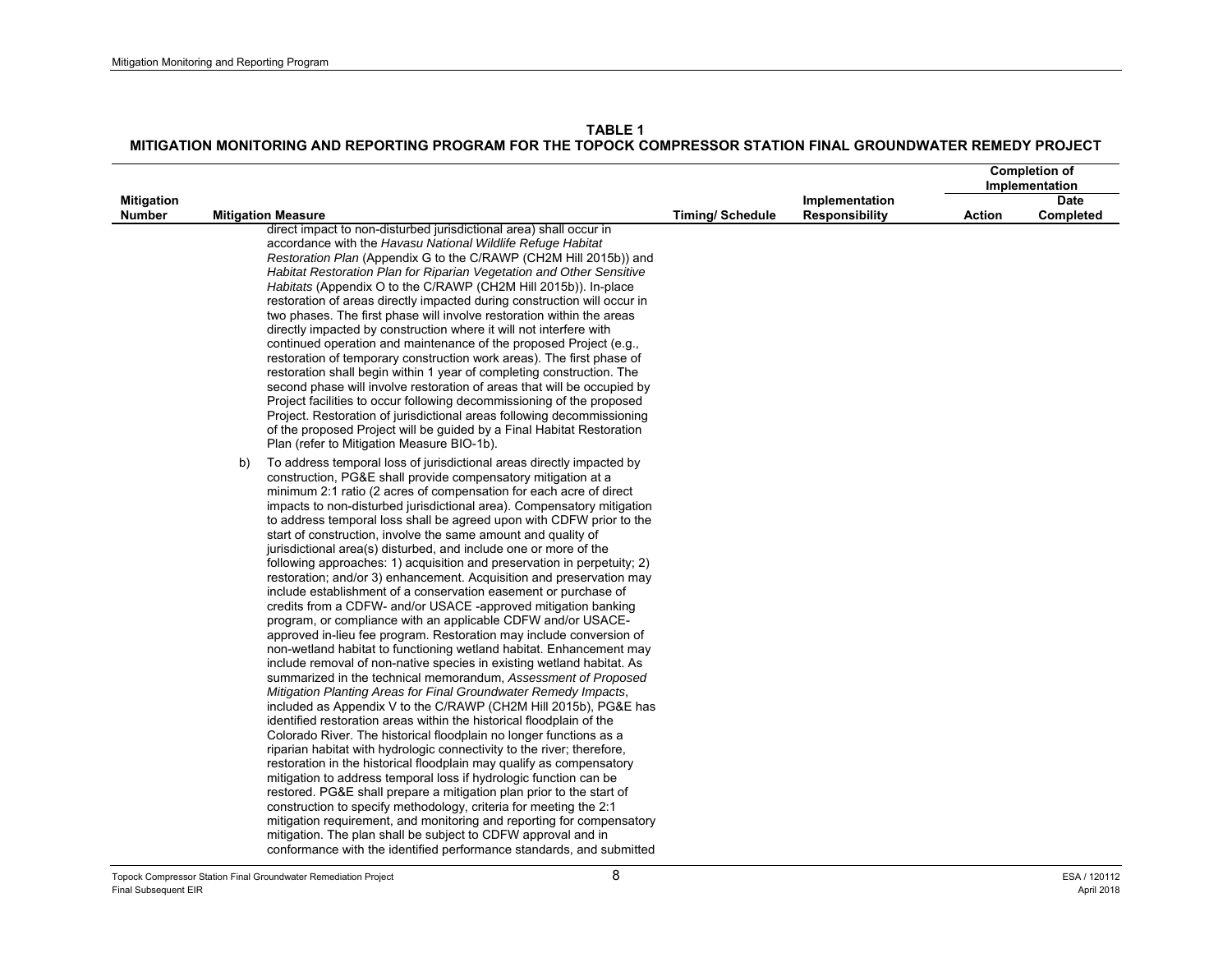|                   |                                                                                                                                                                                                                                                                                                                                                                                                                                                                                                                                                                                                                                                                                                                                                                                                                                                                                                                                                                                                                                                                                                                                                                                                                                                            |                        |                       | <b>Completion of</b><br>Implementation |             |
|-------------------|------------------------------------------------------------------------------------------------------------------------------------------------------------------------------------------------------------------------------------------------------------------------------------------------------------------------------------------------------------------------------------------------------------------------------------------------------------------------------------------------------------------------------------------------------------------------------------------------------------------------------------------------------------------------------------------------------------------------------------------------------------------------------------------------------------------------------------------------------------------------------------------------------------------------------------------------------------------------------------------------------------------------------------------------------------------------------------------------------------------------------------------------------------------------------------------------------------------------------------------------------------|------------------------|-----------------------|----------------------------------------|-------------|
| <b>Mitigation</b> |                                                                                                                                                                                                                                                                                                                                                                                                                                                                                                                                                                                                                                                                                                                                                                                                                                                                                                                                                                                                                                                                                                                                                                                                                                                            |                        | Implementation        |                                        | <b>Date</b> |
| <b>Number</b>     | <b>Mitigation Measure</b>                                                                                                                                                                                                                                                                                                                                                                                                                                                                                                                                                                                                                                                                                                                                                                                                                                                                                                                                                                                                                                                                                                                                                                                                                                  | <b>Timing/Schedule</b> | <b>Responsibility</b> | <b>Action</b>                          | Completed   |
|                   | to DTSC, BLM, BOR, USFWS, DOI, Interested Tribes, and other<br>appropriate landowners for review and comment within 60 days prior<br>to finalization, as appropriate based on location of impacts.                                                                                                                                                                                                                                                                                                                                                                                                                                                                                                                                                                                                                                                                                                                                                                                                                                                                                                                                                                                                                                                         |                        |                       |                                        |             |
|                   | Restoration of jurisdictional areas within the Project Area shall be guided by the<br>Havasu National Wildlife Refuge Habitat Restoration Plan (Appendix G to the<br>C/RAWP (CH2M Hill 2015b)) and Habitat Restoration Plan for Riparian<br>Vegetation and Other Sensitive Habitats (Appendix O to the C/RAWP (CH2M<br>Hill 2015b)), as approved by CDFW, USFWS, and DOI. Implementation of these<br>plans will be informed by the technical memorandum, Assessment of Proposed<br>Mitigation Planting Areas for Final Groundwater Remedy Impacts, included as<br>Appendix V to the C/RAWP (CH2M Hill 2015b), which provides preliminary<br>information on the condition within fourteen proposed mitigation planting areas.                                                                                                                                                                                                                                                                                                                                                                                                                                                                                                                               |                        |                       |                                        |             |
|                   | The habitat restoration plans also specify on-site restoration success criteria,<br>monitoring and reporting requirements, and adaptive management guidelines for<br>salvage and replanting of trees, shrubs, and perennial species. In accordance<br>with the habitat restoration plans, removal of riparian trees (e.g., palo verde<br>trees) shall be replaced at a 3:1 ratio (i.e., planting three trees in restoration<br>areas for each tree removed during construction). The success criteria for<br>mitigation plantings shall be a final minimum plant replacement ratio of 2.25:1<br>(75% overall survival rate) of mitigation plantings at the end of a minimum 5-year<br>monitoring period. Adaptive management guidelines outline modifications to<br>restoration approaches, as appropriate, to ensure successful establishment of<br>native vegetation and desired density of cover of plants. As required by the<br>plans, the following adaptive management actions shall be implemented if<br>success criteria are not being met: weed control, irrigation modification,<br>herbivory protection, and additional plantings. Reporting to DTSC, CDFW, and<br>USFWS shall be completed within 90 days of completing each monitoring year. |                        |                       |                                        |             |
|                   | The habitat restoration plans also specify design and construction avoidance<br>and minimization measures, including:                                                                                                                                                                                                                                                                                                                                                                                                                                                                                                                                                                                                                                                                                                                                                                                                                                                                                                                                                                                                                                                                                                                                      |                        |                       |                                        |             |
|                   | Locating pipelines, wells, and staging and storage areas along<br>$\bullet$<br>roadways, pipeline rights-of-way, and other previously disturbed areas<br>to avoid impacts to vegetation to the extent feasible.                                                                                                                                                                                                                                                                                                                                                                                                                                                                                                                                                                                                                                                                                                                                                                                                                                                                                                                                                                                                                                            |                        |                       |                                        |             |
|                   | Performing pre-activity surveys prior to ground disturbance to identify<br>$\bullet$<br>and demark with flagging, fencing, and/or signage areas of native<br>vegetation and sensitive habitats in the immediate vicinity of the<br>construction areas.                                                                                                                                                                                                                                                                                                                                                                                                                                                                                                                                                                                                                                                                                                                                                                                                                                                                                                                                                                                                     |                        |                       |                                        |             |
|                   | Providing construction workers with environmental awareness training<br>$\bullet$<br>regarding biological resources including sensitive species and<br>habitats.                                                                                                                                                                                                                                                                                                                                                                                                                                                                                                                                                                                                                                                                                                                                                                                                                                                                                                                                                                                                                                                                                           |                        |                       |                                        |             |
|                   |                                                                                                                                                                                                                                                                                                                                                                                                                                                                                                                                                                                                                                                                                                                                                                                                                                                                                                                                                                                                                                                                                                                                                                                                                                                            |                        |                       |                                        |             |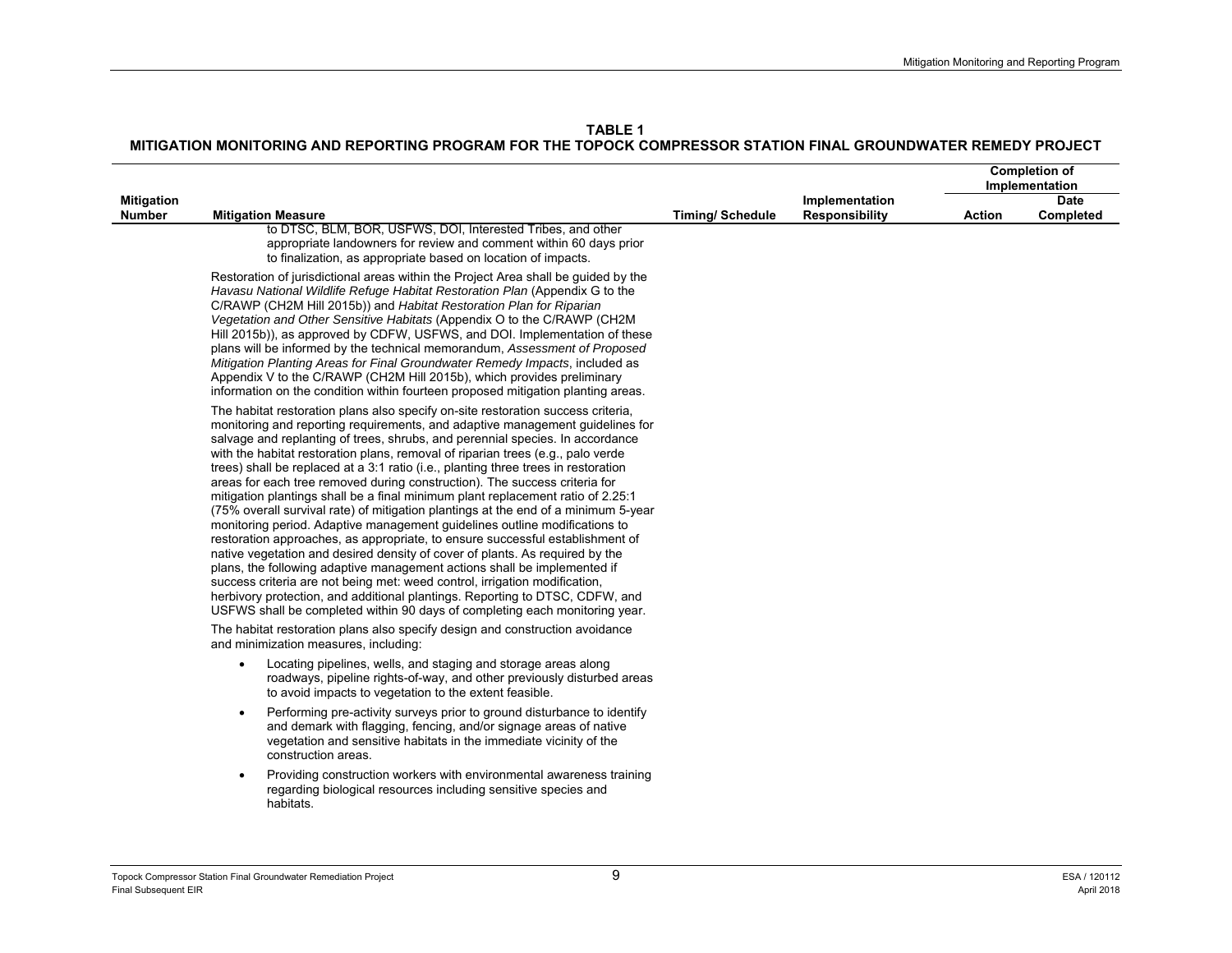|                                    |                                                                                                                                                                                                                                                                                                                                                                                                                                                                                                                                                                                                                                                                                                                                                                                                                                                                                                                                                                                                                                                                                                                                                                                                                                                                                |                                                                                                                                                        |                                                                                                                                       | <b>Completion of</b><br>Implementation |                   |
|------------------------------------|--------------------------------------------------------------------------------------------------------------------------------------------------------------------------------------------------------------------------------------------------------------------------------------------------------------------------------------------------------------------------------------------------------------------------------------------------------------------------------------------------------------------------------------------------------------------------------------------------------------------------------------------------------------------------------------------------------------------------------------------------------------------------------------------------------------------------------------------------------------------------------------------------------------------------------------------------------------------------------------------------------------------------------------------------------------------------------------------------------------------------------------------------------------------------------------------------------------------------------------------------------------------------------|--------------------------------------------------------------------------------------------------------------------------------------------------------|---------------------------------------------------------------------------------------------------------------------------------------|----------------------------------------|-------------------|
| <b>Mitigation</b><br><b>Number</b> | <b>Mitigation Measure</b>                                                                                                                                                                                                                                                                                                                                                                                                                                                                                                                                                                                                                                                                                                                                                                                                                                                                                                                                                                                                                                                                                                                                                                                                                                                      | <b>Timing/Schedule</b>                                                                                                                                 | Implementation<br><b>Responsibility</b>                                                                                               | Action                                 | Date<br>Completed |
| BIO-1b                             | Final Remedy Restoration Plan (New Measure).<br>A Final Remedy Restoration Plan shall be developed and implemented following<br>decommissioning of the proposed Project. The Final Remedy Restoration Plan<br>will address restoration of areas that were impacted during construction,<br>operation and maintenance, and decommissioning of the proposed Project,<br>specifying salvage/replanting measures, as well as success criteria, monitoring,<br>and adaptive management requirements for restored areas. Success criteria for<br>restoration areas will be similar to that identified in the existing habitat restoration<br>plans (i.e., 75% overall survival rate of mitigation plantings at the end of a<br>minimum 5-year monitoring period). Adaptive management actions to ensure<br>successful establishment of native vegetation and desired density of cover of<br>plants will include weed control, irrigation modification, herbivory protection, and<br>additional plantings. The plan shall be submitted to DTSC, CDFW, BLM, BOR,<br>USFWS, DOI, and other appropriate landowners for review. The Final Remedy<br>Restoration Plan shall also be provided to Interested Tribes for review and<br>comment, consistent with Mitigation Measure CUL-1a-16. | Following<br>decommissioning                                                                                                                           | PG&E shall be<br>responsible for the<br>implementation of<br>these measures. DTSC<br>shall be responsible for<br>ensuring compliance. |                                        |                   |
| BIO-2a                             | Disturbance of Special-Status Birds and Loss of Habitat (Groundwater<br>FEIR Measure with Revisions).<br>The proposed Project has been designed to minimize removal of habitat for<br>special-status birds. Impact avoidance and minimization measures required by<br>the BIAMP shall be implemented (refer to Appendix S of the C/RAWP (CH2M)<br>Hill 2015b)). Avoidance and minimization measures required by the BIAMP<br>include prohibiting construction near or in special-status bird habitat; limiting<br>construction during the breeding seasons; requiring an on-site biological<br>monitoring during field activities; implementing buffers around active nests to the<br>extent practical and feasible to limit noise and visual disturbances; and<br>conducting worker awareness training and monitoring to assess the activity<br>effect, ambient activities, site conditions, and bird behavior to determine the<br>efficacy of nest avoidance buffers.                                                                                                                                                                                                                                                                                                        | Before and during<br>ground-disturbing<br>construction,<br>operation and<br>maintenance<br>activities, and prior<br>to the start of<br>decommissioning | PG&E shall be<br>responsible for the<br>implementation of<br>these measures. DTSC<br>shall be responsible for<br>ensuring compliance. |                                        |                   |
| BIO-2b                             | Disturbance of Desert Tortoise and Loss of Habitat (Groundwater FEIR<br><b>Measure with Revisions).</b><br>To the extent feasible, project construction (including planned facilities and those<br>potentially constructed as part of the Future Activity Allowance) shall be<br>designed to minimize removal of habitat for the desert tortoise. Before any<br>ground-disturbing project activities begin, a qualified desert tortoise biologist<br>shall identify potential desert tortoise habitat in areas that could be affected.<br>Through coordination with the designated qualified biologist, PG&E shall ensure<br>that the footprints of Project elements and construction zones, staging areas,<br>and access routes are designed to avoid direct or indirect effects on potential<br>desert tortoise habitat to the extent feasible. Through coordination with the<br>designated qualified biologist, PG&E shall ensure that the footprints of Project                                                                                                                                                                                                                                                                                                            | Before and during<br>ground-disturbing<br>activities, operation<br>and maintenance<br>activities, and prior<br>to the start of<br>decommissioning      | PG&E shall be<br>responsible for the<br>implementation of<br>these measures. DTSC<br>shall be responsible for<br>ensuring compliance. |                                        |                   |

facilities and construction zones, staging areas, and access routes are designed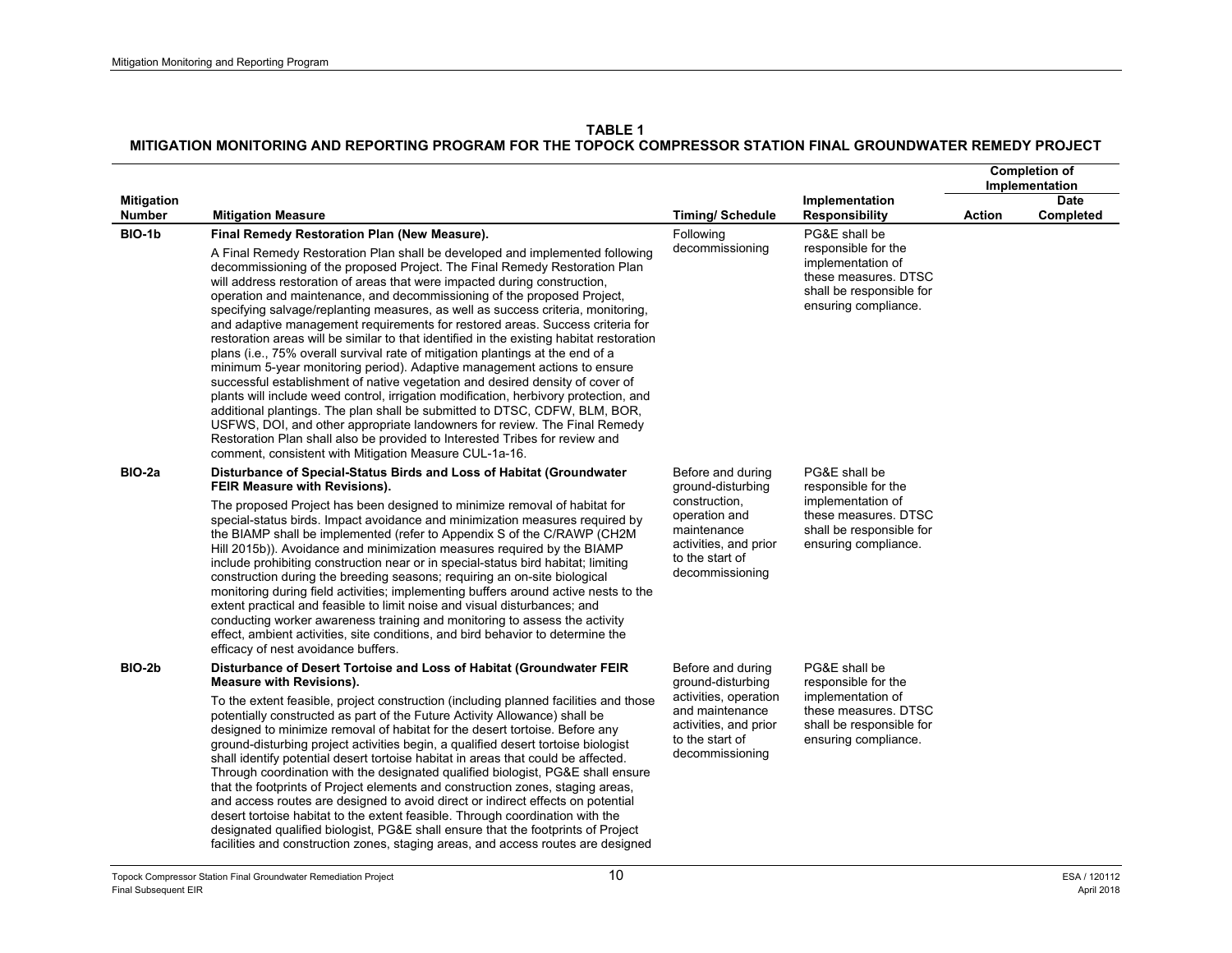**TABLE 1**

|                                    |                                                                                                                                                                                                                                                                                                                                                                                                                                                                                                                                                                                                                                                                                                                                                                                                                                                                                                                                                                                                                                                                                                                                                                                                                                                                                                                                                                                                                                                                                                                                                                                                                                                                                                                                                                                 |                        |                                         | <b>Completion of</b><br>Implementation |                          |
|------------------------------------|---------------------------------------------------------------------------------------------------------------------------------------------------------------------------------------------------------------------------------------------------------------------------------------------------------------------------------------------------------------------------------------------------------------------------------------------------------------------------------------------------------------------------------------------------------------------------------------------------------------------------------------------------------------------------------------------------------------------------------------------------------------------------------------------------------------------------------------------------------------------------------------------------------------------------------------------------------------------------------------------------------------------------------------------------------------------------------------------------------------------------------------------------------------------------------------------------------------------------------------------------------------------------------------------------------------------------------------------------------------------------------------------------------------------------------------------------------------------------------------------------------------------------------------------------------------------------------------------------------------------------------------------------------------------------------------------------------------------------------------------------------------------------------|------------------------|-----------------------------------------|----------------------------------------|--------------------------|
| <b>Mitigation</b><br><b>Number</b> | <b>Mitigation Measure</b>                                                                                                                                                                                                                                                                                                                                                                                                                                                                                                                                                                                                                                                                                                                                                                                                                                                                                                                                                                                                                                                                                                                                                                                                                                                                                                                                                                                                                                                                                                                                                                                                                                                                                                                                                       | <b>Timing/Schedule</b> | Implementation<br><b>Responsibility</b> | <b>Action</b>                          | <b>Date</b><br>Completed |
|                                    | to avoid direct or indirect effects on potential desert tortoise habitat to the extent<br>feasible. In areas where impacts to potential desert tortoise habitat are<br>unavoidable, measures outlined in the PBA and in the USFWS letter concurring<br>with the PBA, shall be implemented, as described below.                                                                                                                                                                                                                                                                                                                                                                                                                                                                                                                                                                                                                                                                                                                                                                                                                                                                                                                                                                                                                                                                                                                                                                                                                                                                                                                                                                                                                                                                  |                        |                                         |                                        |                          |
|                                    | A qualified desert tortoise biologist shall conduct pre-activity desert tortoise<br>clearance surveys immediately prior to activities that would result in unavoidable<br>impacts to tortoise habitat. The pre-activity survey will occur immediately prior to<br>ground-disturbance. If feasible, the preconstruction desert tortoise surveys would<br>coincide with one of the two peak periods of desert tortoise activity (i.e., if<br>feasible, the surveys should be conducted in either the period from April through<br>May, or from September through October). Otherwise, pre-activity clearance<br>surveys shall be in full accordance with the substantive requirements of USFWS<br>protocols. Any desert tortoise burrows and pallets outside of, but near, work<br>areas shall be flagged so that they may be avoided during work activities. At<br>conclusion of work activities, all flagging shall be removed. Should any live<br>tortoises be found during the clearance survey, or if a tortoise moves into the<br>work area, all work shall stop immediately and the animal shall be left to move<br>out of the work area on its own accord. To the extent feasible, tortoises shall not<br>be handled. PG&E will have a USFWS-approved desert tortoise handler<br>available if and when a tortoise requires active relocation. USFWS shall be<br>contacted prior to handling any live tortoises. All encounters of desert live desert<br>tortoises shall be reported to USFWS, BLM, CDFW, and DTSC. Information to<br>be reported will include for each individual: the location (narrative, vegetation<br>type, and maps) and date of observation; general conditions and health; any<br>apparent injuries and state of healing; and diagnostic markings. |                        |                                         |                                        |                          |
|                                    | PG&E shall designate a field contact representative (FCR) who will be<br>responsible for overseeing compliance with proper execution of the mitigation<br>measures. The FCR will be on-site during implementation of all ground<br>disturbing activities. The FCR shall be trained by the qualified desert tortoise<br>biologist and have authority to halt activities that are in violation of the mitigation<br>measures/or pose a danger to listed species. The FCR will have a copy of the<br>mitigation measures and may be a project manager, PG&E representative, or<br>qualified biologist. All employees and contractors shall be required to attend a<br>worker awareness training prior to working on the proposed Project. The FCR<br>shall maintain record of all employees and contractors who have completed the<br>worker awareness training.                                                                                                                                                                                                                                                                                                                                                                                                                                                                                                                                                                                                                                                                                                                                                                                                                                                                                                                   |                        |                                         |                                        |                          |
|                                    | USFWS may identify additional conservation measures should Project plans<br>change, or if new information regarding the distribution or abundance of desert<br>tortoise becomes available. PG&E shall implement any additional conservation<br>measures identified by USFWS through the Section 7 consultation process.                                                                                                                                                                                                                                                                                                                                                                                                                                                                                                                                                                                                                                                                                                                                                                                                                                                                                                                                                                                                                                                                                                                                                                                                                                                                                                                                                                                                                                                         |                        |                                         |                                        |                          |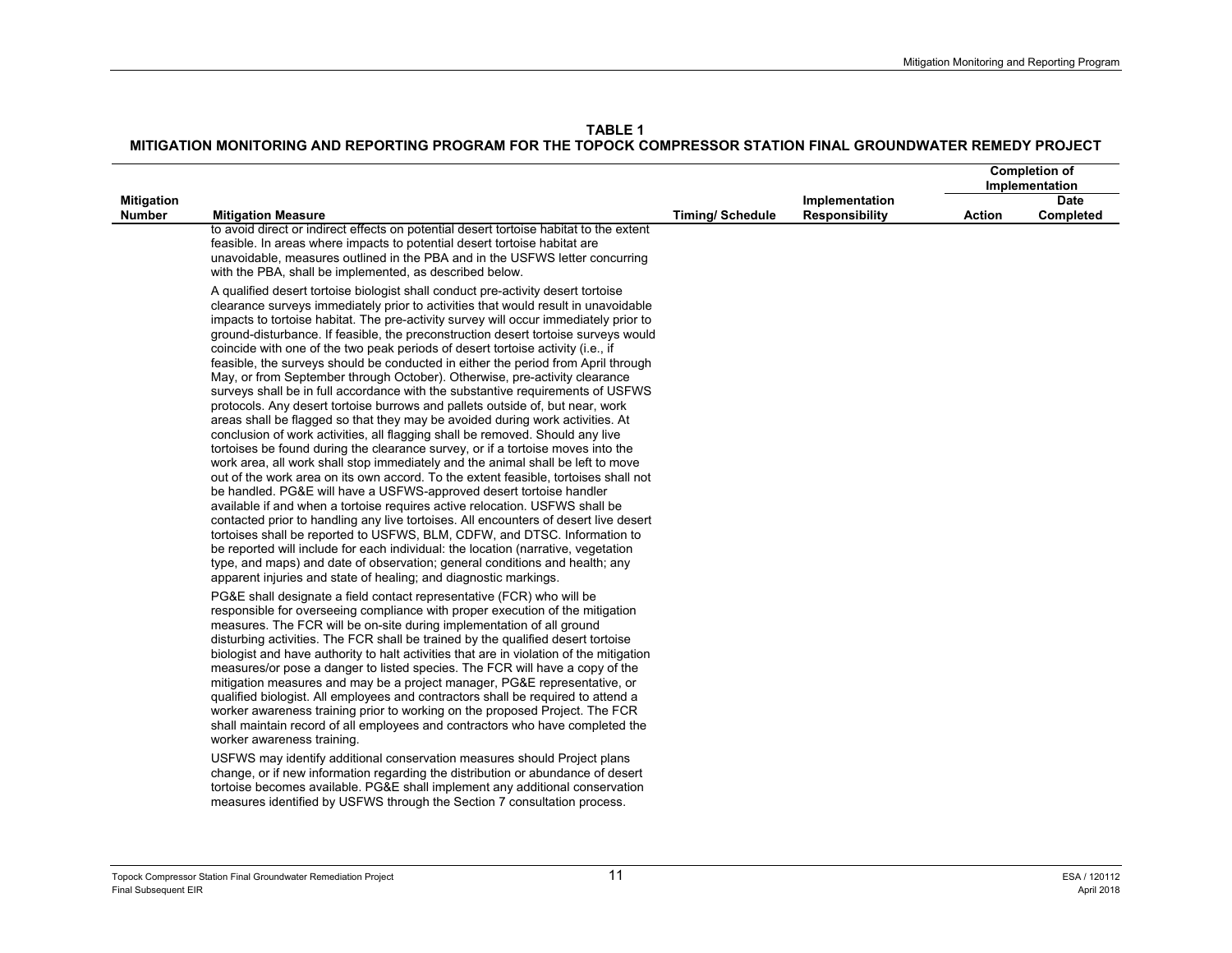|                         |                                                                                                                                                                                                                                                                                                                                                                                                                                                                                                                                                                                                                                                                                                                                                                                                                                                                                                                                                                                                                                                                                                                                                                                                                                                                                                                                                                                                                                                                                                                                                                                                                                                                                                                                                                                                                                                                                                                                                                                                                                                                                                                                                                                                                                                                                                                                                                                                                                                |                                                                                                                                      |                                                                                                                         | <b>Completion of</b><br>Implementation |             |
|-------------------------|------------------------------------------------------------------------------------------------------------------------------------------------------------------------------------------------------------------------------------------------------------------------------------------------------------------------------------------------------------------------------------------------------------------------------------------------------------------------------------------------------------------------------------------------------------------------------------------------------------------------------------------------------------------------------------------------------------------------------------------------------------------------------------------------------------------------------------------------------------------------------------------------------------------------------------------------------------------------------------------------------------------------------------------------------------------------------------------------------------------------------------------------------------------------------------------------------------------------------------------------------------------------------------------------------------------------------------------------------------------------------------------------------------------------------------------------------------------------------------------------------------------------------------------------------------------------------------------------------------------------------------------------------------------------------------------------------------------------------------------------------------------------------------------------------------------------------------------------------------------------------------------------------------------------------------------------------------------------------------------------------------------------------------------------------------------------------------------------------------------------------------------------------------------------------------------------------------------------------------------------------------------------------------------------------------------------------------------------------------------------------------------------------------------------------------------------|--------------------------------------------------------------------------------------------------------------------------------------|-------------------------------------------------------------------------------------------------------------------------|----------------------------------------|-------------|
| <b>Mitigation</b>       |                                                                                                                                                                                                                                                                                                                                                                                                                                                                                                                                                                                                                                                                                                                                                                                                                                                                                                                                                                                                                                                                                                                                                                                                                                                                                                                                                                                                                                                                                                                                                                                                                                                                                                                                                                                                                                                                                                                                                                                                                                                                                                                                                                                                                                                                                                                                                                                                                                                |                                                                                                                                      | Implementation                                                                                                          |                                        | <b>Date</b> |
| <b>Number</b><br>BIO-2c | <b>Mitigation Measure</b><br>Disturbance of Special-Status Species and Loss of Habitat Caused by<br>Decommissioning (Groundwater FEIR Measure with Revisions).                                                                                                                                                                                                                                                                                                                                                                                                                                                                                                                                                                                                                                                                                                                                                                                                                                                                                                                                                                                                                                                                                                                                                                                                                                                                                                                                                                                                                                                                                                                                                                                                                                                                                                                                                                                                                                                                                                                                                                                                                                                                                                                                                                                                                                                                                 | <b>Timing/ Schedule</b><br>Prior to the start of<br>decommissioning                                                                  | <b>Responsibility</b><br>PG&E shall be<br>responsible for the                                                           | <b>Action</b>                          | Completed   |
|                         | To avoid impacts on special-status species that may occur within the project<br>area as a result of decommissioning activities, an Avoidance and Minimization<br>Plan shall be developed and implemented through consultation with CDFW,<br>BLM, and USFWS. The Avoidance and Minimization Plan will specify species-<br>specific measures, including seasonal restrictions for decommissioning activities<br>(i.e., avoidance of the avian breeding season and maternity roosting season for<br>bats where habitat exists) as needed, as well as avoidance buffers around<br>known locations of special-status species or their habitats. Avoidance and<br>minimization measures identified in the plan shall be based on surveys<br>conducted prior to decommissioning, and during the breeding season (as<br>previously defined in the Groundwater FEIR for each species or suite of<br>species). To the extent appropriate, the Avoidance and Minimization Plan for<br>decommissioning activities will include applicable measures identified in the<br>existing BIAMP and PBA. Restoration of any disturbed areas shall include<br>measures to achieve no net loss of habitat functions and values existing before<br>project implementation. These measures shall be achieved by developing and<br>implementing a Final Remedy Restoration Plan (refer to Mitigation Measure BIO-<br>1b). The plan shall include a revegetation seed mix or plantings design, a site<br>grading concept plan, success criteria for restoration, a monitoring plan for<br>achieving no net loss of habitat values and functions, and an adaptive<br>management plan. Success criteria for restoration areas will be similar to that<br>identified in the existing habitat restoration plans (i.e., 75% overall survival rate<br>of mitigation plantings at the end of a minimum 5-year monitoring period).<br>Adaptive management actions to ensure successful establishment of native<br>vegetation and desired density of cover of plants will include weed control,<br>irrigation modification, herbivory protection, and additional plantings. The Final<br>Remedy Restoration Plan shall be submitted to DTSC, CDFW, BLM, BOR,<br>USFWS, DOI, and other appropriate landowners for review. The Final Remedy<br>Restoration Plan shall also be provided to Interested Tribes for review and<br>comment, consistent with Mitigation Measure CUL-1a-16. |                                                                                                                                      | implementation of<br>these measures. DTSC<br>shall be responsible for<br>ensuring compliance.                           |                                        |             |
| BIO-2d                  | Disturbance to Ring-Tailed Cat Individuals and Habitat (New Measure).                                                                                                                                                                                                                                                                                                                                                                                                                                                                                                                                                                                                                                                                                                                                                                                                                                                                                                                                                                                                                                                                                                                                                                                                                                                                                                                                                                                                                                                                                                                                                                                                                                                                                                                                                                                                                                                                                                                                                                                                                                                                                                                                                                                                                                                                                                                                                                          | Before and during                                                                                                                    | PG&E would be                                                                                                           |                                        |             |
|                         | The following measures shall be implemented to avoid and minimize impacts to<br>ring-tailed cat:<br>Pre-activity surveys for ring-tailed cats shall be conducted by a<br>i.<br>qualified biologist with species-specific experience prior to the start of<br>ground disturbing activities (including during construction, operation<br>and maintenance, and decommissioning phases) where suitable<br>denning habitat is present. No activities that will result in disturbance<br>to dens or individual ring-tailed cats will proceed prior to completion of<br>the surveys. If no active dens are found, no further action is needed. If<br>a ring-tailed cat den is present, additional measures shall be                                                                                                                                                                                                                                                                                                                                                                                                                                                                                                                                                                                                                                                                                                                                                                                                                                                                                                                                                                                                                                                                                                                                                                                                                                                                                                                                                                                                                                                                                                                                                                                                                                                                                                                                   | ground-disturbing<br>construction and<br>operation and<br>maintenance<br>activities, and prior<br>to the start of<br>decommissioning | responsible for the<br>implementation of<br>these measures. DTSC<br>would be responsible<br>for ensuring<br>compliance. |                                        |             |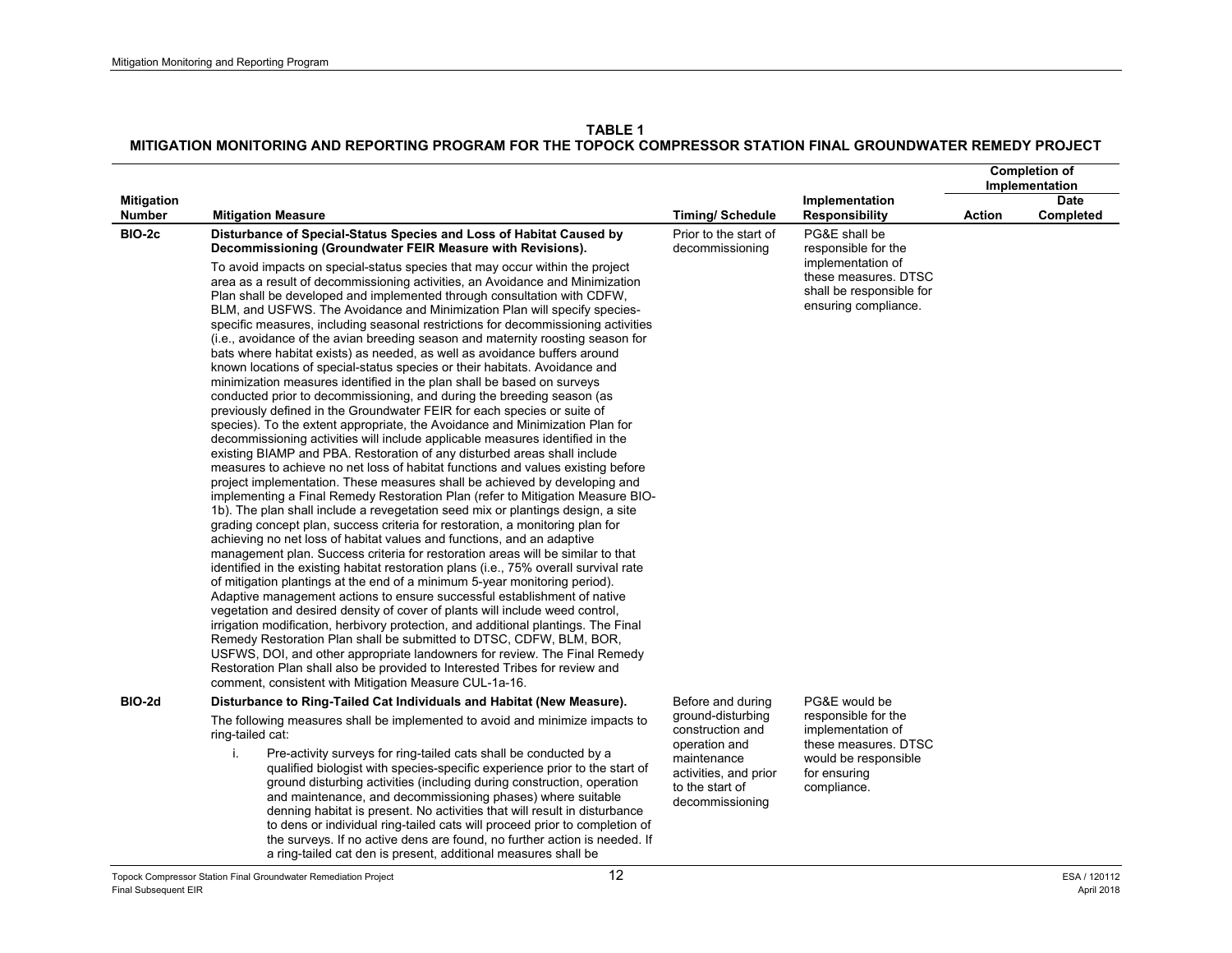**TABLE 1**

|                                    |                                                                                                                                                                                                                                                                                                                                                                                                                                                                                                                                                                                                                                                                                                                                                                                                                                                                                                                                                                                                                                                                 |                                                                                                                                    |                                                                                                                         |               | <b>Completion of</b><br>Implementation |
|------------------------------------|-----------------------------------------------------------------------------------------------------------------------------------------------------------------------------------------------------------------------------------------------------------------------------------------------------------------------------------------------------------------------------------------------------------------------------------------------------------------------------------------------------------------------------------------------------------------------------------------------------------------------------------------------------------------------------------------------------------------------------------------------------------------------------------------------------------------------------------------------------------------------------------------------------------------------------------------------------------------------------------------------------------------------------------------------------------------|------------------------------------------------------------------------------------------------------------------------------------|-------------------------------------------------------------------------------------------------------------------------|---------------|----------------------------------------|
| <b>Mitigation</b><br><b>Number</b> | <b>Mitigation Measure</b>                                                                                                                                                                                                                                                                                                                                                                                                                                                                                                                                                                                                                                                                                                                                                                                                                                                                                                                                                                                                                                       | <b>Timing/ Schedule</b>                                                                                                            | Implementation<br><b>Responsibility</b>                                                                                 | <b>Action</b> | <b>Date</b><br>Completed               |
|                                    | implemented as outlined below, and the CDFW shall be notified of any<br>active dens within the proposed disturbance area.                                                                                                                                                                                                                                                                                                                                                                                                                                                                                                                                                                                                                                                                                                                                                                                                                                                                                                                                       |                                                                                                                                    |                                                                                                                         |               |                                        |
|                                    | ii.<br>If an active ring-tailed cat den is found during pre-activity surveys,<br>Project facilities that may result in direct impacts to the active den shall<br>be reconfigured to avoid the loss of the den if feasible. If Project<br>facilities cannot be modified to avoid a den, activities with the potential<br>to disturb the den shall cease and CDFW shall be contacted<br>immediately. If approved by CDFW, demolition of the den site shall<br>commence only outside of the breeding season (February 1 to August<br>30) when the den has been confirmed to be vacated. If an occupied<br>non-breeding den is found in an area scheduled to be impacted, prior<br>to disturbance, the CDFW shall be notified to review and approve the<br>proposed procedures to ensure that no take of the species occurs as a<br>result of the action. Areas with unoccupied dens that need to be<br>removed shall first be disturbed at dusk, just prior to removal that<br>same evening, to allow adult ring-tailed cats to escape during the<br>darker hours. |                                                                                                                                    |                                                                                                                         |               |                                        |
| BIO-2e                             | Disturbance of Nelson's Bighorn Sheep (New Measure).                                                                                                                                                                                                                                                                                                                                                                                                                                                                                                                                                                                                                                                                                                                                                                                                                                                                                                                                                                                                            | During ground-<br>disturbing                                                                                                       | PG&E would be                                                                                                           |               |                                        |
|                                    | If a Nelson's bighorn sheep is observed during ground-disturbing activities<br>(including during construction, operation and maintenance, and<br>decommissioning phases), work within 125 feet of individuals shall be halted<br>(CDFW 2016). Project activities can recommence after the bighorn sheep moves<br>more than 125 feet away on its own. If proximity of Nelson's bighorn sheep to a<br>proposed construction area may result in construction delays, PG&E shall<br>contact CDFW prior to proceeding with ground disturbing activities to determine<br>an appropriate course of action.                                                                                                                                                                                                                                                                                                                                                                                                                                                             |                                                                                                                                    | responsible for the<br>implementation of<br>these measures. DTSC<br>would be responsible<br>for ensuring<br>compliance. |               |                                        |
| BIO-2f                             | Disturbance or Loss of Special-status Bat Species (New Measure).                                                                                                                                                                                                                                                                                                                                                                                                                                                                                                                                                                                                                                                                                                                                                                                                                                                                                                                                                                                                | Before and during                                                                                                                  | PG&E would be                                                                                                           |               |                                        |
|                                    | Bats occupying Roost 9 (refer to Figure 4.3-7) shall be safely excluded after the<br>maternity season (which ends August 31) and before bats go into hibernation or<br>torpor (which begins October 31) through the use of a one-way door. Exclusion<br>of bats shall be performed by a biologist holding a Memorandum of<br>Understanding from CDFW to handle bats in California or a biologist otherwise<br>licensed by the State of California to do so. After bats are safely excluded, fast<br>drying foam shall be used to fill the void to prevent bats from re-entering the<br>cavity.                                                                                                                                                                                                                                                                                                                                                                                                                                                                  | ground-disturbing<br>construction,<br>operation, and<br>maintenance<br>activities, and prior to<br>the start of<br>decommissioning | responsible for the<br>implementation of<br>these measures. DTSC<br>would be responsible<br>for ensuring<br>compliance. |               |                                        |
|                                    | To the extent possible, ground disturbance within proximity of suitable maternity<br>roosting habitat for special-status bat species as shown in Figure 4.3-7 should<br>occur outside the maternity season (March 15 through August 31). If activities<br>critical to meeting the Project objectives are determined necessary during the<br>maternity season, measures (i) through (v) below will be implemented. Measures                                                                                                                                                                                                                                                                                                                                                                                                                                                                                                                                                                                                                                      |                                                                                                                                    |                                                                                                                         |               |                                        |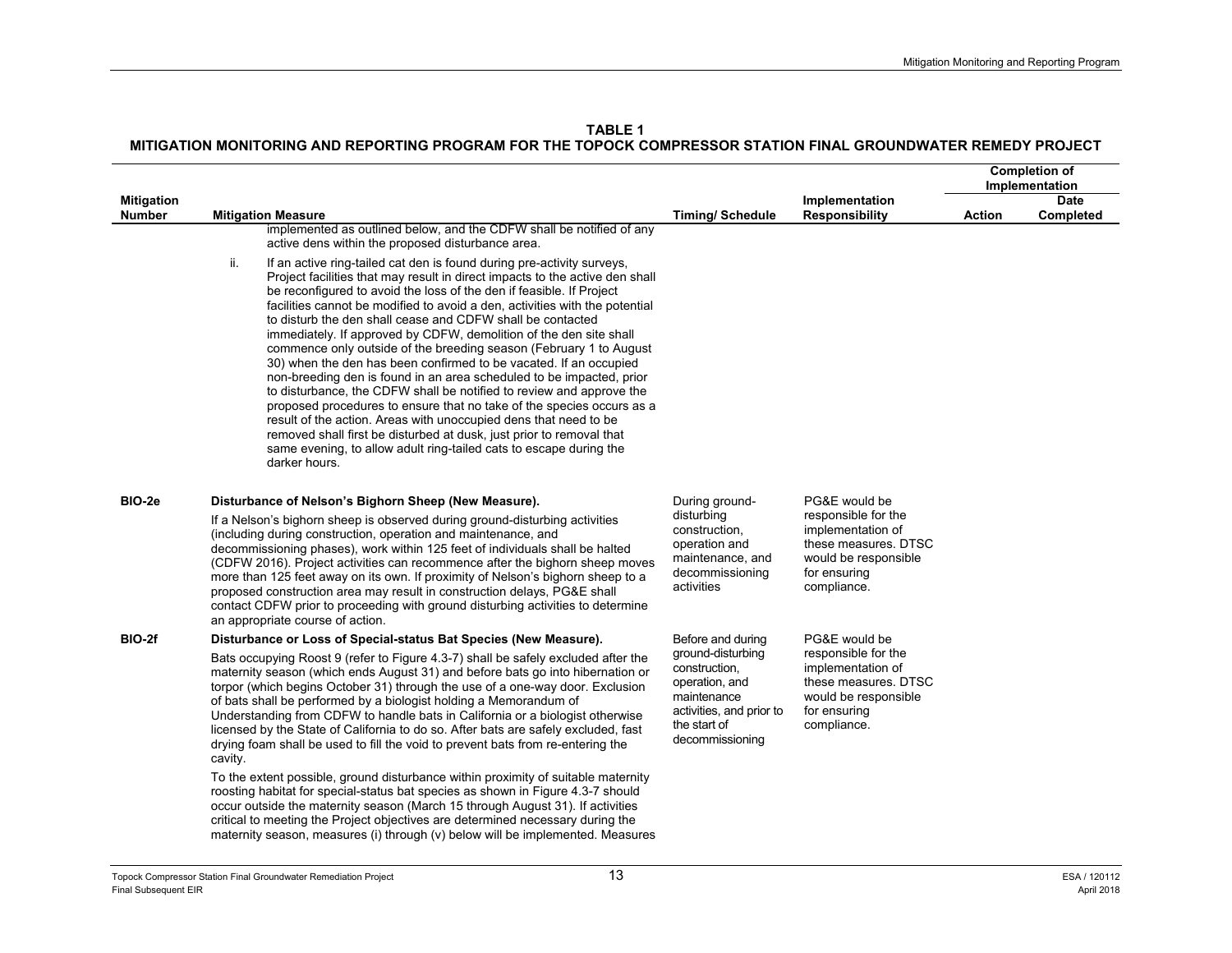|                                    |         |                                                                                                                                                                                                                                                                                                                                                                                                                                                                                                                                                                                                                                                                                                                                                                                                                                                                                                                                                                                                                                                                                                                                                       |                        |                                         |               | <b>Completion of</b><br>Implementation |
|------------------------------------|---------|-------------------------------------------------------------------------------------------------------------------------------------------------------------------------------------------------------------------------------------------------------------------------------------------------------------------------------------------------------------------------------------------------------------------------------------------------------------------------------------------------------------------------------------------------------------------------------------------------------------------------------------------------------------------------------------------------------------------------------------------------------------------------------------------------------------------------------------------------------------------------------------------------------------------------------------------------------------------------------------------------------------------------------------------------------------------------------------------------------------------------------------------------------|------------------------|-----------------------------------------|---------------|----------------------------------------|
| <b>Mitigation</b><br><b>Number</b> |         | <b>Mitigation Measure</b>                                                                                                                                                                                                                                                                                                                                                                                                                                                                                                                                                                                                                                                                                                                                                                                                                                                                                                                                                                                                                                                                                                                             | <b>Timing/Schedule</b> | Implementation<br><b>Responsibility</b> | <b>Action</b> | <b>Date</b><br>Completed               |
|                                    | season. | (i) through (v) are not required for activities implemented outside the maternity                                                                                                                                                                                                                                                                                                                                                                                                                                                                                                                                                                                                                                                                                                                                                                                                                                                                                                                                                                                                                                                                     |                        |                                         |               |                                        |
|                                    | i.      | High- and low-frequency noise disturbance shall be minimized by<br>establishing avoidance buffers around known roost locations.<br>Required buffer distance will vary by roost site and noise source.<br>Table 4.3-5 provides buffer requirements for known roosting sites and<br>noise source. Note, vehicles and heavy equipment may travel under<br>the railroad bridges on National Trails Highway as these vehicles are<br>generally moving quickly and are not expected to create much<br>frequency noise while passing under the bridges.                                                                                                                                                                                                                                                                                                                                                                                                                                                                                                                                                                                                      |                        |                                         |               |                                        |
|                                    | ii.     | To minimize potential effects to bats during nighttime activities, the<br>Project must reduce or eliminate light levels at night. If artificial lighting<br>at night is needed, floodlights shall be adjusted so that the angle of the<br>beam is less than 70 degrees and directed away from roost sites. All<br>nighttime lights shall be directed downward if possible. If lighting is<br>required for minimum safety and security purposes, light barriers shall<br>be used to reduce the potential for light to reach roosts. For example,<br>if lights are needed to ensure safety of a work area, the light could be<br>positioned so that a hillside blocks the light reaching the roosts sites.<br>Smaller barriers, such as plywood sheeting, can be used, but lighting<br>shall not surround a roost within the given buffer zones. Lights with<br>high blue-white or ultraviolet content shall be avoided. When using<br>nighttime lighting a buffer of 250 feet shall be maintained between<br>every light source near roost sites 2 through 9, and a buffer of 400 feet<br>shall be maintained near roost sites 1 and 10 (Table 4.3-5). |                        |                                         |               |                                        |
|                                    | iii.    | To minimize effects of increased human activities, pedestrians shall<br>not approach active roosts during the maternity season, and a 65-foot<br>buffer shall be maintained between roosts and foot traffic.                                                                                                                                                                                                                                                                                                                                                                                                                                                                                                                                                                                                                                                                                                                                                                                                                                                                                                                                          |                        |                                         |               |                                        |
|                                    | iv.     | To minimize air quality degradation near roosts, stationary heavy<br>equipment vehicles, large generators, and large idling trucks<br>producing diesel exhaust shall not operate for more than 2 minutes<br>within 250 feet of a bat roost (Table 4.3-5). Vehicles shall not idle their<br>engine while under a bridge.                                                                                                                                                                                                                                                                                                                                                                                                                                                                                                                                                                                                                                                                                                                                                                                                                               |                        |                                         |               |                                        |
|                                    | V.      | A biological monitor shall be on-site during ground disturbing activities<br>within proximity of roosts to ensure avoidance and minimization<br>measures (including avoidance buffers) are properly implemented.                                                                                                                                                                                                                                                                                                                                                                                                                                                                                                                                                                                                                                                                                                                                                                                                                                                                                                                                      |                        |                                         |               |                                        |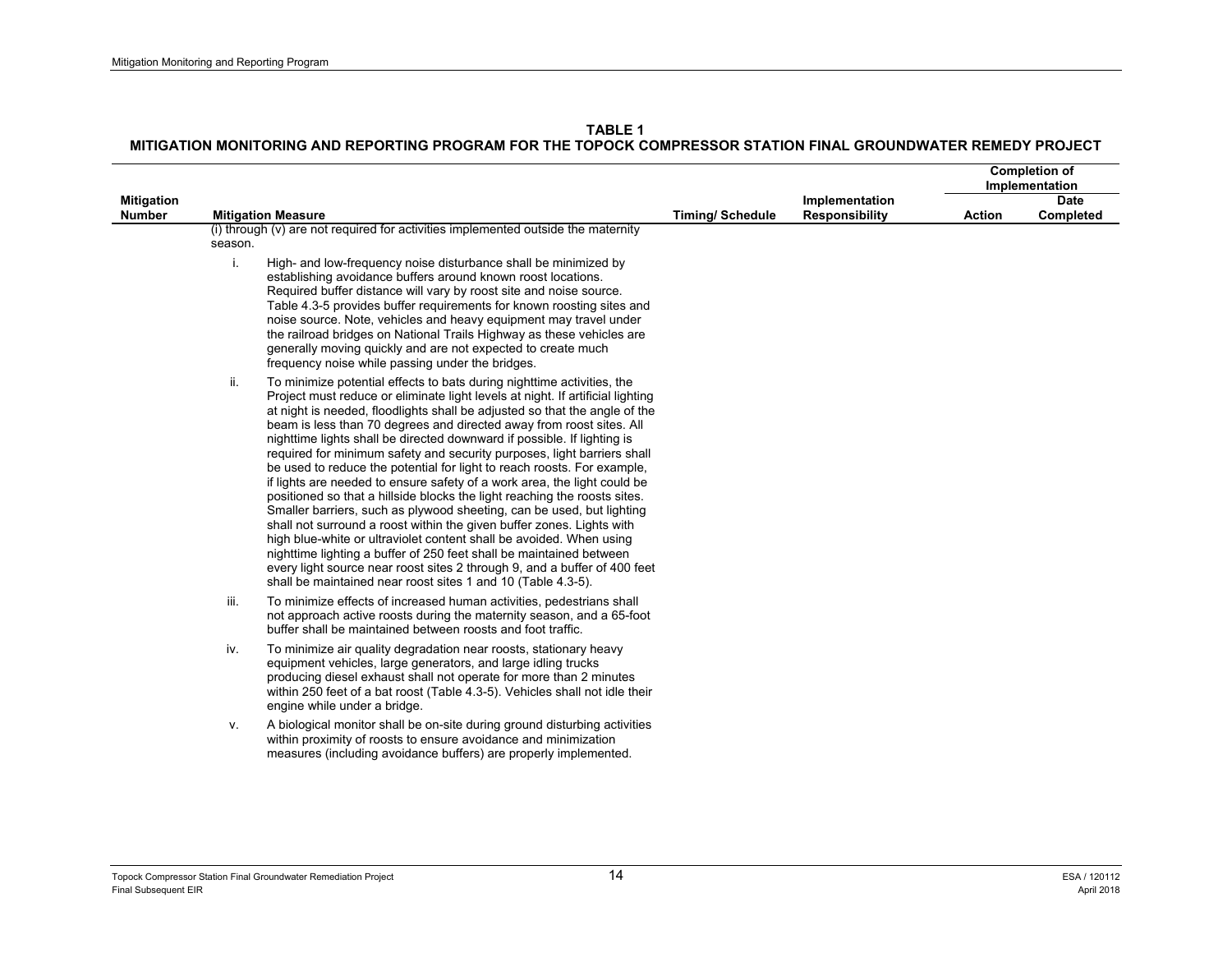|                                                      |                                                  | Buffer Distance (feet) by Equipment Category <sup>2</sup> |                                                   |              |                                                             |                                                  |  |
|------------------------------------------------------|--------------------------------------------------|-----------------------------------------------------------|---------------------------------------------------|--------------|-------------------------------------------------------------|--------------------------------------------------|--|
| Roost Site                                           | Construction<br>Trucks and<br>Heavy<br>Equipment | Small<br>Vehicles                                         | Drilling,<br>Trenching,<br>and Light<br>Equipment | Light Source | Pedestrian<br>Traffic and<br>Water<br>Sampling<br>Equipment | Stationary<br>Diesel<br>Sources $> 2$<br>minutes |  |
| 1                                                    | 120                                              | 90                                                        | 150                                               | 400          | 65                                                          | 250                                              |  |
| $\overline{c}$                                       | 90                                               | 65                                                        | 150                                               | 250          | 65                                                          | 250                                              |  |
| 3                                                    | 90                                               | 65                                                        | 150                                               | 250          | 65                                                          | 250                                              |  |
| $\overline{4}$                                       | 90                                               | 65                                                        | 150                                               | 250          | 65                                                          | 250                                              |  |
| 5                                                    | 90                                               | 65                                                        | 150                                               | 250          | 65                                                          | 250                                              |  |
| 6                                                    | 90                                               | 65                                                        | 150                                               | 250          | 65                                                          | 250                                              |  |
| 7                                                    | 90                                               | 65                                                        | 150                                               | 250          | 65                                                          | 250                                              |  |
| 8                                                    | 90                                               | 65                                                        | 150                                               | 250          | 65                                                          | 250                                              |  |
| 9                                                    | 90                                               | 65                                                        | 150                                               | 250          | 65                                                          | 250                                              |  |
| 10                                                   | 90                                               | 65                                                        | 150                                               | 250          | 65                                                          | 250                                              |  |
| Hypothetical<br>Townsend's<br>big-eared bat<br>roost | 400                                              | 200                                                       | 200                                               | 400          | 200                                                         | 250                                              |  |

#### **Table 4.3-5 Bat Roost Buffer Distances Per Equipment Category1**

1 Roost buffers shall be implemented when ground disturbing activities are scheduled to occur during the maternity season (March 15 through August 31). Roost buffers are not needed for activities occurring outside the maternity season.

2 Equipment Categories (see Appendix BOD for more detail):

Construction Trucks and Heavy Equipment/Stationary Diesel Exhaust Sources: e.g., dump trucks, 18-wheeled flatbed trucks, front-end loaders, water trucks.

Small Vehicles: e.g., pick-up trucks, UTVs.

<u>Drilling, Trenching, and Light Equipment</u>: e.g., excavators, backhoes, road graders, drill rigs, trenching machines.<br>Pedestrian Traffic and Water Sampling Equip<u>ment</u>: e.g., hand tools, water quality instruments.

Source: H.T. Harvey & Associates 2016

Because roosting bats, including maternity colonies, switch roosts especially on a season-by-season basis, roost locations shall be identified by a qualified biologist specializing in bats at least once each for the spring and summer periods of the maternity season once every 3 years. Additionally, because western red bats could potentially breed in the large tamarisk groves located in Arizona, acoustic surveys for a minimum of three consecutive nights during fair weather (above 50 degrees Fahrenheit, no rain or high winds) during the summer maternity season shall occur once every 3 years. If western red bats are recorded acoustically, an attempt to locate active roost sites shall occur to establish appropriate buffer zones around each roost. If known roost sites do not change locations after three sets of surveys (over the course of 9 years) roosts shall be surveyed for spring and summer periods once every 5 years thereafter. Avoidance and minimization measures described (i) through (v) shall be implemented when activities are planned near newly discovered roosting locations between March 15 and August 31.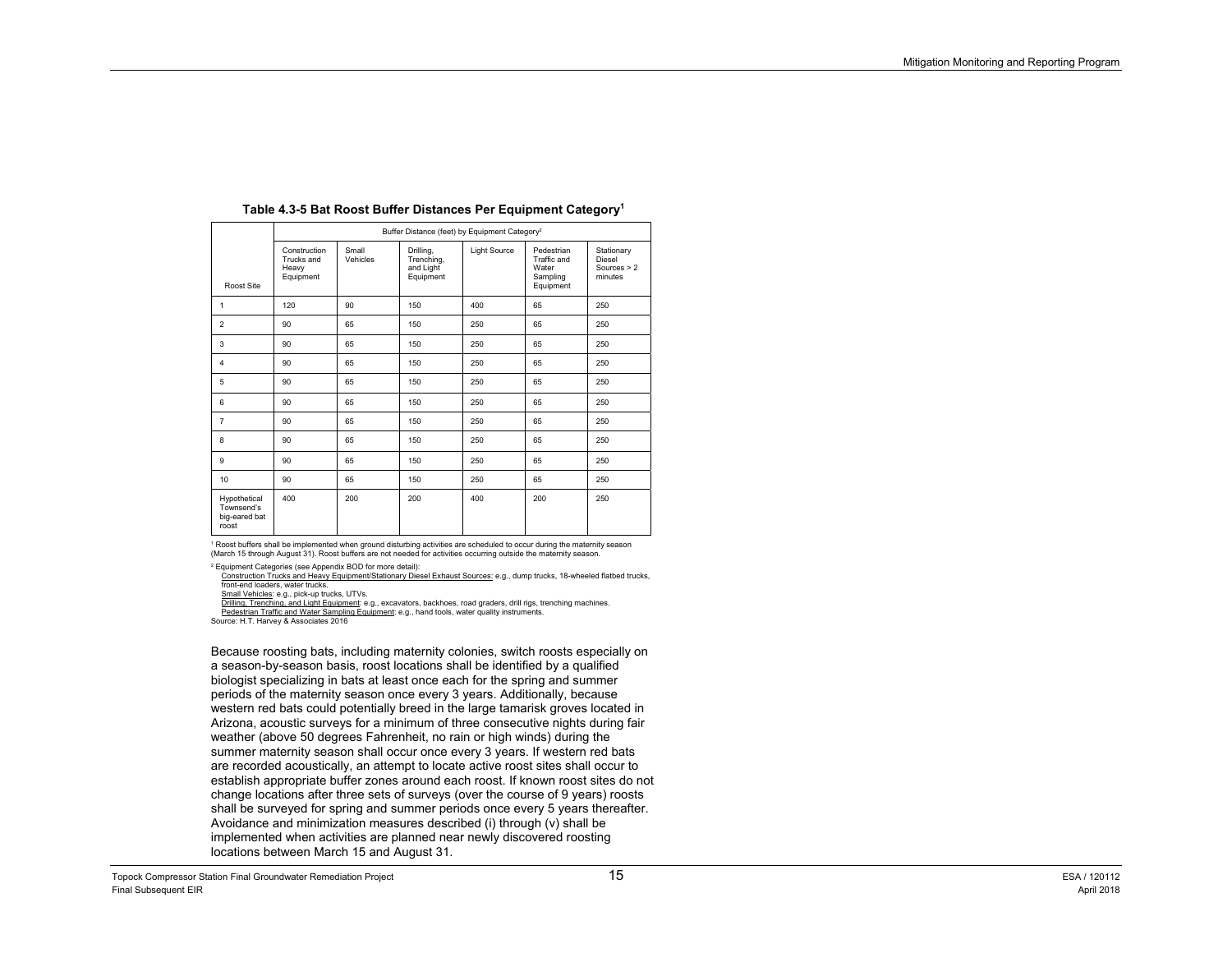|                             |                                                                                                                                                                                                                                                                                                                                                                                                                                                                                                                                                                                                                                  |                                                                                                                                                                                                                                                                                                                                                                                                                                                                                                                                  |                                                                                                       |                                                                                                                           |        | <b>Completion of</b><br>Implementation |
|-----------------------------|----------------------------------------------------------------------------------------------------------------------------------------------------------------------------------------------------------------------------------------------------------------------------------------------------------------------------------------------------------------------------------------------------------------------------------------------------------------------------------------------------------------------------------------------------------------------------------------------------------------------------------|----------------------------------------------------------------------------------------------------------------------------------------------------------------------------------------------------------------------------------------------------------------------------------------------------------------------------------------------------------------------------------------------------------------------------------------------------------------------------------------------------------------------------------|-------------------------------------------------------------------------------------------------------|---------------------------------------------------------------------------------------------------------------------------|--------|----------------------------------------|
| <b>Mitigation</b><br>Number |                                                                                                                                                                                                                                                                                                                                                                                                                                                                                                                                                                                                                                  | <b>Mitigation Measure</b>                                                                                                                                                                                                                                                                                                                                                                                                                                                                                                        | <b>Timing/ Schedule</b>                                                                               | Implementation<br><b>Responsibility</b>                                                                                   | Action | <b>Date</b><br>Completed               |
| $BIO-2g$                    |                                                                                                                                                                                                                                                                                                                                                                                                                                                                                                                                                                                                                                  | Disturbance of Northern Mexican Gartersnake (New Measure).<br>The following measures, as detailed in the USFWS Concurrence Letter (USFWS<br>2017), shall be implemented for activities undertaken within 600 feet of potential<br>northern Mexican gartersnake habitat at the southern end of Topock Marsh in<br>Arizona. These measures are additional to the general measures required by<br>Section 3.4 of the PBA (included as Appendix U to the C/RAWP).                                                                    | During ground-<br>disturbing<br>construction,<br>operation and<br>maintenance, and<br>decommissioning | PG&E would be<br>responsible for the<br>implementation of<br>these measures. DTSC<br>would be responsible<br>for ensuring |        |                                        |
|                             | Workers shall exercise caution when traveling near potential<br>1.<br>gartersnake habitat along the southern margin of Topock Marsh.<br>During the most-active season for northern Mexican gartersnakes<br>(February 1st to November 30th), workers will not exceed 10 mph<br>when traveling off-road to maximize the likelihood that gartersnakes<br>would be seen and avoided by drivers. During the inactive season<br>(December 1st to January 31st) workers will not exceed 25 mph when<br>traveling off-road. Construction personnel will abide by the posted<br>speed limit while traveling on the Oatman-Topock Highway. | activities                                                                                                                                                                                                                                                                                                                                                                                                                                                                                                                       | compliance.                                                                                           |                                                                                                                           |        |                                        |
|                             | 2.                                                                                                                                                                                                                                                                                                                                                                                                                                                                                                                                                                                                                               | Work will stop if a gartersnake is found within the immediate area to<br>be disturbed and the gartersnake will be allowed to leave the site on<br>its own volition.                                                                                                                                                                                                                                                                                                                                                              |                                                                                                       |                                                                                                                           |        |                                        |
|                             | 3.                                                                                                                                                                                                                                                                                                                                                                                                                                                                                                                                                                                                                               | A qualified biologist shall perform preconstruction surveys prior to<br>ground disturbing activities with the intention of identifying potential<br>microhabitat sites (artificial or natural cover such as debris, wood, or<br>rock piles, wildcat dump sites, high rodent burrow densities, etc.)<br>favorable to gartersnakes in the disturbance area to focus search<br>effort for potential gartersnakes.                                                                                                                   |                                                                                                       |                                                                                                                           |        |                                        |
|                             | 4.                                                                                                                                                                                                                                                                                                                                                                                                                                                                                                                                                                                                                               | When possible, ground disturbing activities should be avoided when<br>snakes may be inactive and underground, in order to avoid injury to<br>snakes. Construction will be completed when the northern Mexican<br>gartersnake is active (February1st through November 30th).                                                                                                                                                                                                                                                      |                                                                                                       |                                                                                                                           |        |                                        |
|                             | 5.                                                                                                                                                                                                                                                                                                                                                                                                                                                                                                                                                                                                                               | Material stockpiles located near the southern margin of Topock Marsh<br>shall be limited to designated storage areas that are more than 600<br>feet from potentially suitable northern Mexican gartersnake habitat or<br>on the opposite side of the Oatman Highway.                                                                                                                                                                                                                                                             |                                                                                                       |                                                                                                                           |        |                                        |
|                             | 6.                                                                                                                                                                                                                                                                                                                                                                                                                                                                                                                                                                                                                               | All open holes and trenches shall be inspected for trapped<br>gartersnakes at the beginning, middle, and end of the work day, at a<br>minimum. During excavation of trenches and to the extent possible.<br>earthen ramps or wooden planks shall be provided to facilitate the<br>escape of any wildlife species that may inadvertently become<br>entrapped and to leave the site on its own volition (adapted from<br>General Project Management Measure Number 17 of the PBA<br>[Appendix U to the C/RAWP (CH2M Hill 2015b)]). |                                                                                                       |                                                                                                                           |        |                                        |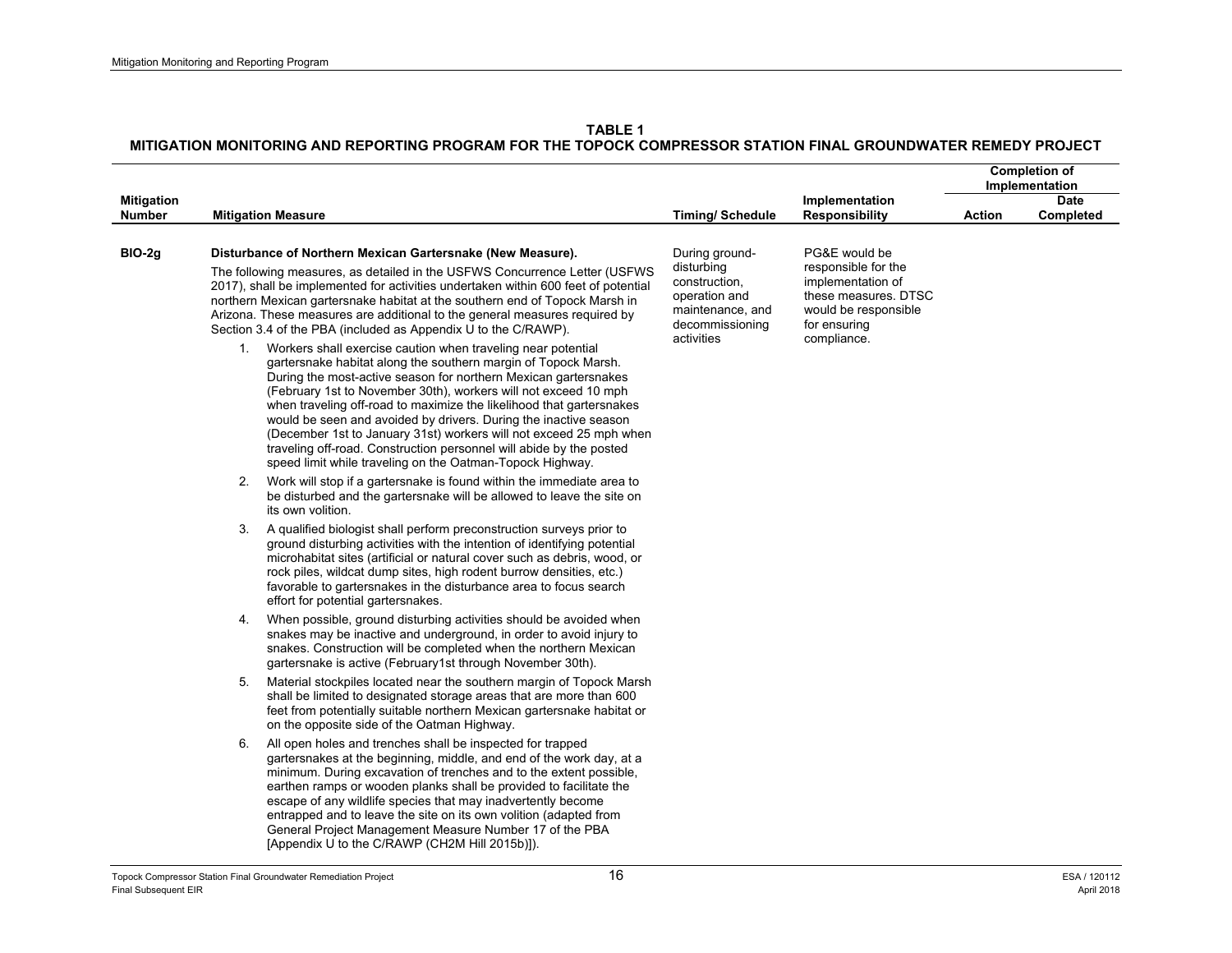|                                    |                                                                                                                                                                                                                                                                                                                                                                                                                                                                                                                                                                                                                                                                                                                                                                                                                                                                                                                                                                                                                                                                                                                                                                                                                                                                                                                                                                                                                                                                             |                                                                                                                          |                                                                                                                         |               | <b>Completion of</b><br>Implementation |
|------------------------------------|-----------------------------------------------------------------------------------------------------------------------------------------------------------------------------------------------------------------------------------------------------------------------------------------------------------------------------------------------------------------------------------------------------------------------------------------------------------------------------------------------------------------------------------------------------------------------------------------------------------------------------------------------------------------------------------------------------------------------------------------------------------------------------------------------------------------------------------------------------------------------------------------------------------------------------------------------------------------------------------------------------------------------------------------------------------------------------------------------------------------------------------------------------------------------------------------------------------------------------------------------------------------------------------------------------------------------------------------------------------------------------------------------------------------------------------------------------------------------------|--------------------------------------------------------------------------------------------------------------------------|-------------------------------------------------------------------------------------------------------------------------|---------------|----------------------------------------|
| <b>Mitigation</b><br><b>Number</b> | <b>Mitigation Measure</b>                                                                                                                                                                                                                                                                                                                                                                                                                                                                                                                                                                                                                                                                                                                                                                                                                                                                                                                                                                                                                                                                                                                                                                                                                                                                                                                                                                                                                                                   | <b>Timing/Schedule</b>                                                                                                   | Implementation<br><b>Responsibility</b>                                                                                 | <b>Action</b> | <b>Date</b><br>Completed               |
| BIO-2h                             | Disturbance of Special-Status Plants (New Measure).                                                                                                                                                                                                                                                                                                                                                                                                                                                                                                                                                                                                                                                                                                                                                                                                                                                                                                                                                                                                                                                                                                                                                                                                                                                                                                                                                                                                                         | Before ground-                                                                                                           | PG&E would be                                                                                                           |               |                                        |
|                                    | To reduce potential construction-related impacts to populations of mousetail<br>suncup and other potentially occurring special-status plant species, at least one<br>pre-construction survey shall be conducted prior to the start of any ground-<br>disturbing activities in areas of suitable habitat. The survey shall be conducted in<br>areas where construction is planned and during the blooming period of those<br>species which are either known to occur or likely to occur in the area (i.e.,<br>generally March through May but dependent on rainfall patterns). The survey<br>shall be conducted by a qualified botanist skilled at identification of the plant<br>species in the region. The qualified botanist shall determine where pre-<br>construction surveys are required based on existing habitat conditions. The<br>locations of identified special-status plants shall be flagged and mapped using<br>GPS, and a construction avoidance buffer of at least 50 feet where possible shall<br>be established at identified locations to ensure no direct or indirect impacts<br>occur. If the work cannot be conducted outside of the 50-foot buffer, the qualified<br>botanist will identify construction limits and access routes that avoid impacts to<br>known plants. PG&E shall not proceed with ground-disturbing activities that may<br>adversely impact areas within 50 feet of special-status plants without first<br>conferring with CDFW. | disturbing<br>construction,<br>operation and<br>maintenance<br>activities, and prior<br>to decommissioning<br>activities | responsible for the<br>implementation of<br>these measures. DTSC<br>would be responsible<br>for ensuring<br>compliance. |               |                                        |
|                                    | To the maximum extent feasible, additional Project facilities to be constructed<br>under the Potential Future Activity Allowance shall be sited to avoid suitable<br>habitat for special-status plant species. If additional Project facilities to be<br>constructed under the Potential Future Activity Allowance cannot be sited to<br>avoid suitable habitat, one of the following measures shall apply.                                                                                                                                                                                                                                                                                                                                                                                                                                                                                                                                                                                                                                                                                                                                                                                                                                                                                                                                                                                                                                                                 |                                                                                                                          |                                                                                                                         |               |                                        |
|                                    | Assume suitable habitat is occupied by special-status plant species<br>$\bullet$<br>and provide mitigation (as prescribed in (i) through (iii) below); or                                                                                                                                                                                                                                                                                                                                                                                                                                                                                                                                                                                                                                                                                                                                                                                                                                                                                                                                                                                                                                                                                                                                                                                                                                                                                                                   |                                                                                                                          |                                                                                                                         |               |                                        |
|                                    | Verify absence or avoidance of individuals by performing focused<br>$\bullet$<br>presence/absence surveys within the suitable habitat to be impacted.<br>Verification of presence/absence shall require data from at least 2<br>years of focused surveys within the previous 5 years. Focused<br>presence/absence surveys shall be performed by a qualified botanist<br>during the blooming period of potentially occurring species (i.e.,<br>generally March through May but dependent on rainfall patterns). If<br>special-status plant species are observed and avoidance cannot be<br>achieved, mitigation shall be provided (as prescribed in (i) through (iii)<br>below).                                                                                                                                                                                                                                                                                                                                                                                                                                                                                                                                                                                                                                                                                                                                                                                             |                                                                                                                          |                                                                                                                         |               |                                        |
|                                    | Results of all surveys performed following construction of the Proposed Project<br>shall be incorporated onto a comprehensive map of suitable habitat and known<br>rare plant populations within the Project Area.                                                                                                                                                                                                                                                                                                                                                                                                                                                                                                                                                                                                                                                                                                                                                                                                                                                                                                                                                                                                                                                                                                                                                                                                                                                          |                                                                                                                          |                                                                                                                         |               |                                        |
|                                    | As noted above, if disturbance within 50 feet of a special-status plant species<br>cannot be avoided, PG&E shall contact CDFW to determine appropriate<br>minimization and mitigation measures. Such measures may include, but may not                                                                                                                                                                                                                                                                                                                                                                                                                                                                                                                                                                                                                                                                                                                                                                                                                                                                                                                                                                                                                                                                                                                                                                                                                                      |                                                                                                                          |                                                                                                                         |               |                                        |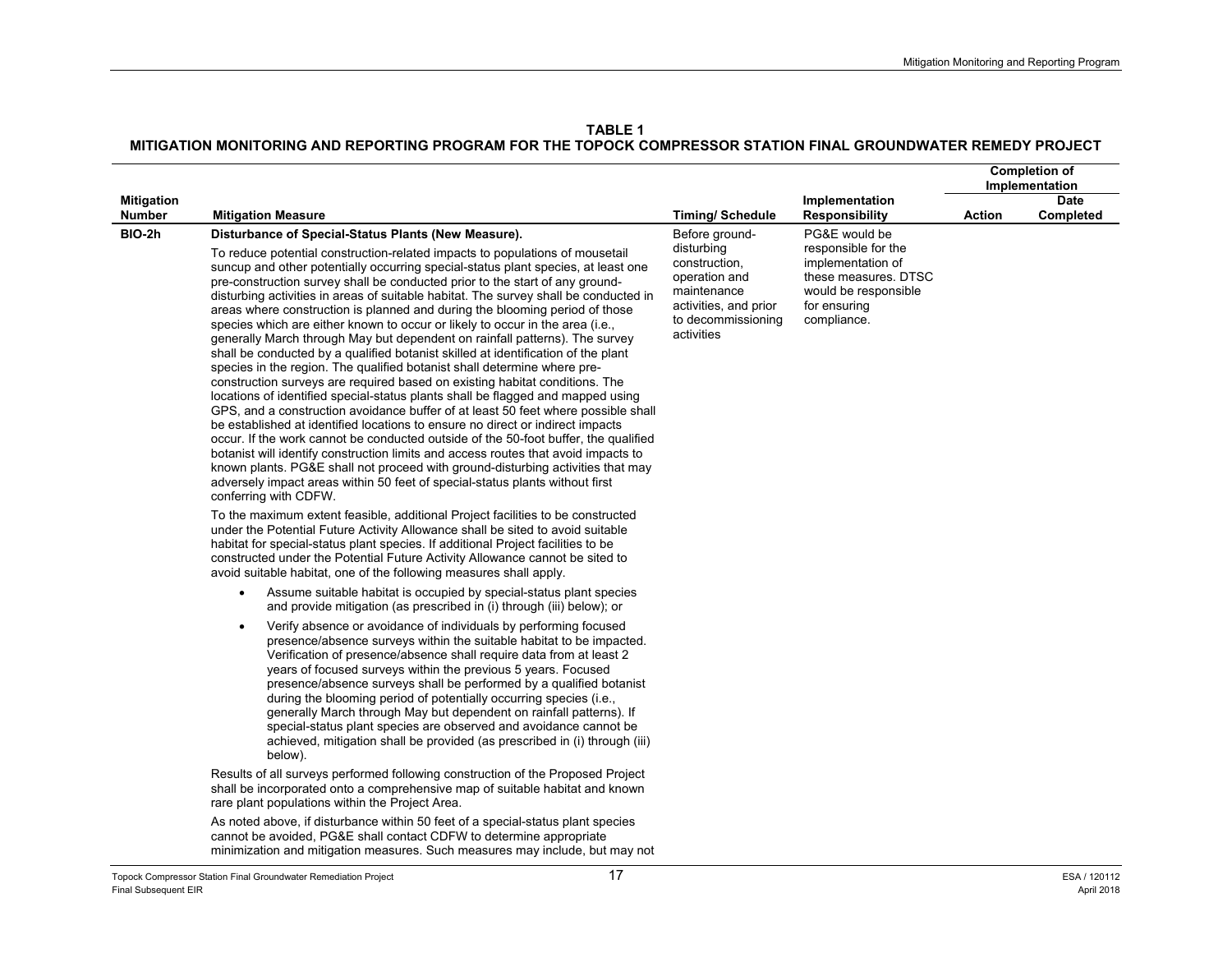|                                    |                                                                                                                                                                                                                                                                                                                                                                                                                                                                                                                                                                                                                                                                                                                                                                                                                                                                                           |                         |                                         |               | <b>Completion of</b>          |
|------------------------------------|-------------------------------------------------------------------------------------------------------------------------------------------------------------------------------------------------------------------------------------------------------------------------------------------------------------------------------------------------------------------------------------------------------------------------------------------------------------------------------------------------------------------------------------------------------------------------------------------------------------------------------------------------------------------------------------------------------------------------------------------------------------------------------------------------------------------------------------------------------------------------------------------|-------------------------|-----------------------------------------|---------------|-------------------------------|
|                                    |                                                                                                                                                                                                                                                                                                                                                                                                                                                                                                                                                                                                                                                                                                                                                                                                                                                                                           |                         |                                         |               | Implementation<br><b>Date</b> |
| <b>Mitigation</b><br><b>Number</b> | <b>Mitigation Measure</b>                                                                                                                                                                                                                                                                                                                                                                                                                                                                                                                                                                                                                                                                                                                                                                                                                                                                 | <b>Timing/ Schedule</b> | Implementation<br><b>Responsibility</b> | <b>Action</b> | Completed                     |
|                                    | be limited to, the approaches listed below. PG&E shall not proceed with ground<br>disturbing activities that may directly or indirectly impact areas within 50 feet of<br>special-status plants without first conferring with CDFW. The appropriate means<br>to mitigate unavoidable impacts shall be determined based on coordination with<br>CDFW while taking into account the nature and extent of unavoidable impacts<br>and the species' rarity and known distribution within the Project Area. Mitigation<br>may include a combination of the approaches outlined below, or other<br>approaches determined by CDFW to sufficiently mitigate the impact. To the<br>extent possible, mitigation of unavoidable impacts to special-status plants may<br>occur in conjunction with mitigation for temporal loss of jurisdictional wetlands<br>and waters.                              |                         |                                         |               |                               |
|                                    | i.<br>Seed Collection for Restoration: Seed from individuals to be impacted<br>would be collected prior to ground-disturbing activities. The seed<br>would be collected following the protocols set forth by the Center for<br>Plant Conservation and, if long-term storage is necessary, placed in a<br>secure seed bank facility such as the Agricultural Research Service<br>National Center for Genetic Resources Preservation in Fort Collins,<br>Colorado. Collected seed would be applied to restoration areas within<br>the Project Area. Restoration plans developed for the proposed<br>Project would be revised to include success criteria for restoration of<br>the special-status plant species to ensure successful re-establishment<br>of the impacted species. Success criteria for impacted special-status<br>plants would be developed through coordination with CDFW. |                         |                                         |               |                               |
|                                    | ii.<br>Enhancement of Known Populations: Known populations of the<br>species to be impacted would be enhanced by undertaking actions to<br>increase the size of the known population. Such actions may include<br>improving the quality of occupied habitat (e.g., invasive species<br>removal) and/or seeding to facilitate population expansion.<br>Enhancement of known populations may occur at off-site populations<br>that are currently conserved or within the occupied portions of the<br>Project Area that can be conserved. An enhancement plan for<br>impacted special-status plants would be developed through<br>coordination with CDFW. The plan shall be approved by CDFW and<br>submitted to DTSC, BLM, BOR, USFWS, DOI, and Interested Tribes<br>for review and comment prior to finalization.                                                                          |                         |                                         |               |                               |
|                                    | Preservation of Occupied Habitat: Habitat occupied by the species to<br>iii.<br>be impacted would be permanently protected by establishing a<br>conservation easement. PG&E would coordinate with CDFW to<br>determine the conditions of the conservation easement, including the<br>required acreage of occupied habitat to be conserved and<br>requirement monitoring and management of the conserved<br>population. The agreed upon conditions would be detailed in a<br>mitigation plan for impacted special-status plants. The plan shall be                                                                                                                                                                                                                                                                                                                                         |                         |                                         |               |                               |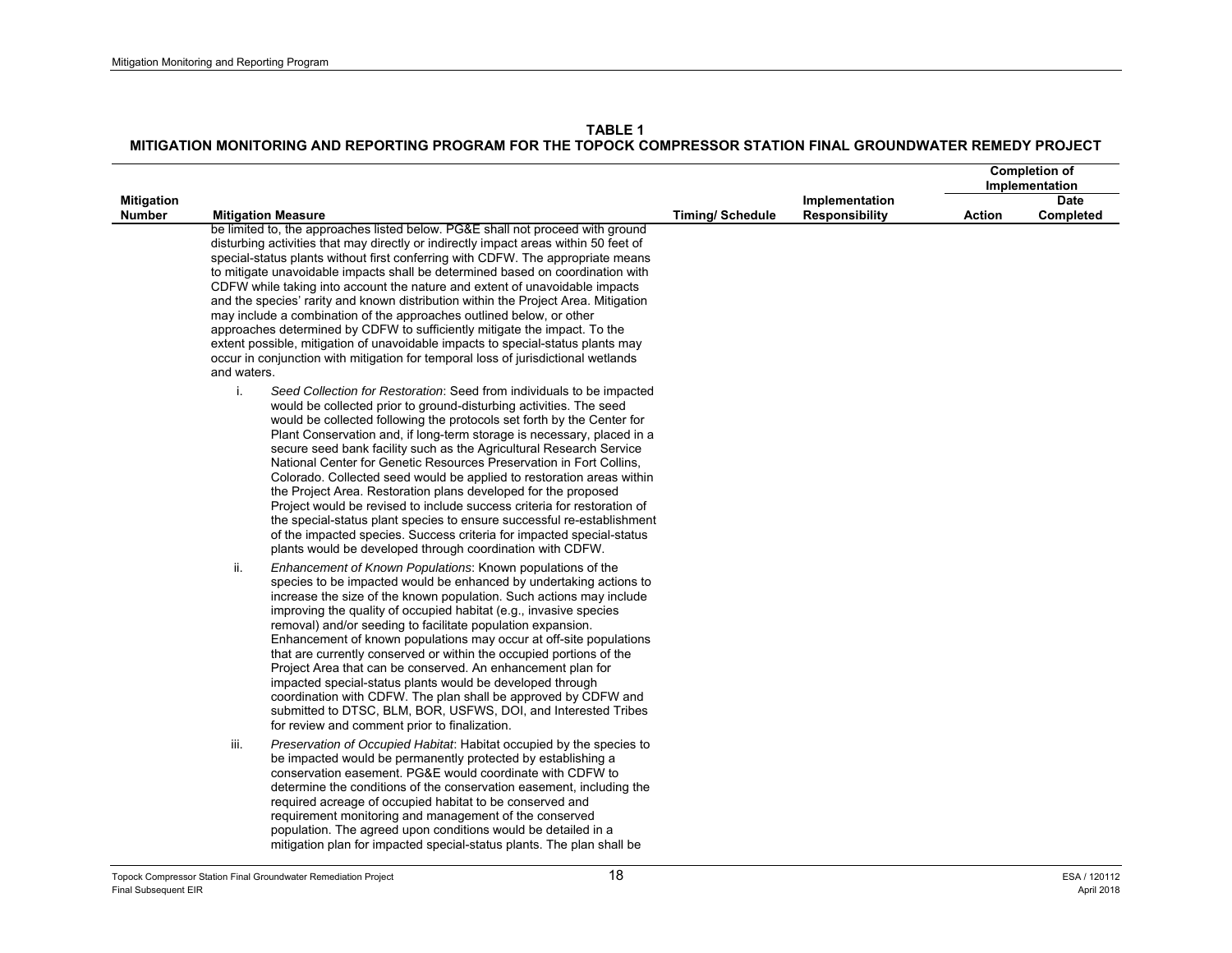|                                    |                                                                                                                                                                                                                                                                                                                                                                                                                                                                                                                                                                                                                                                                                                                                                                                                                                                                                                                                                                                                                                                                                                                                                                                                                                                                                                                                                                                                    |                                                                                                            |                                                                                                                                          |                                                          | <b>Completion of</b><br>Implementation |
|------------------------------------|----------------------------------------------------------------------------------------------------------------------------------------------------------------------------------------------------------------------------------------------------------------------------------------------------------------------------------------------------------------------------------------------------------------------------------------------------------------------------------------------------------------------------------------------------------------------------------------------------------------------------------------------------------------------------------------------------------------------------------------------------------------------------------------------------------------------------------------------------------------------------------------------------------------------------------------------------------------------------------------------------------------------------------------------------------------------------------------------------------------------------------------------------------------------------------------------------------------------------------------------------------------------------------------------------------------------------------------------------------------------------------------------------|------------------------------------------------------------------------------------------------------------|------------------------------------------------------------------------------------------------------------------------------------------|----------------------------------------------------------|----------------------------------------|
| <b>Mitigation</b><br><b>Number</b> | <b>Mitigation Measure</b>                                                                                                                                                                                                                                                                                                                                                                                                                                                                                                                                                                                                                                                                                                                                                                                                                                                                                                                                                                                                                                                                                                                                                                                                                                                                                                                                                                          | <b>Timing/Schedule</b>                                                                                     | Implementation<br><b>Responsibility</b>                                                                                                  | <b>Action</b>                                            | <b>Date</b><br>Completed               |
|                                    | approved by CDFW and submitted to DTSC, BLM, BOR, USFWS,<br>DOI, Interested Tribes, and other appropriate landowners for review<br>and comment prior to finalization.                                                                                                                                                                                                                                                                                                                                                                                                                                                                                                                                                                                                                                                                                                                                                                                                                                                                                                                                                                                                                                                                                                                                                                                                                              |                                                                                                            |                                                                                                                                          |                                                          |                                        |
| $CUL-1a-1$                         | Avoidance and Preservation in Place (Groundwater FEIR Measure with<br>Revisions).<br>During the construction, operation and maintenance, and decommissioning<br>phases of the Project, PG&E shall carry out all Project activities, and shall<br>require all subcontractors to implement established protocols regarding Project<br>activities, in ways that avoid, minimize, and mitigate significant impacts to<br>resources associated with the Topock TCP, consistent with the CEQA<br>Guidelines and with Stipulation I.B of the PA and Section 7.1 of the CHPMP, and<br>to the maximum extent feasible as determined by DTSC, in coordination with<br>PG&E, Interested Tribes, and respective landowners.                                                                                                                                                                                                                                                                                                                                                                                                                                                                                                                                                                                                                                                                                    | Prior to and during<br>construction,<br>operation and<br>maintenance, and<br>decommissioning<br>activities | PG&E would be<br>responsible for the<br>implementation of<br>these measures. DTSC<br>would be responsible<br>for ensuring<br>compliance. |                                                          |                                        |
| $CUL-1a-2$                         | Develop Tribal Access Plan (Measured Completed - Tribal Access Plan<br>attached as Appendix P of the C/RAWP)                                                                                                                                                                                                                                                                                                                                                                                                                                                                                                                                                                                                                                                                                                                                                                                                                                                                                                                                                                                                                                                                                                                                                                                                                                                                                       | Measure completed<br>during design<br>development                                                          | PG&E completed,<br><b>DTSC</b> ensured<br>compliance                                                                                     | Tribal<br>Access<br>Plan<br>(Appendix<br>P of<br>C/RAWP) | November<br>2015                       |
| CUL-1a-2a                          | Implement Tribal Access Plans (New Measure).<br>During the construction, operation and maintenance, and decommissioning<br>phases of the Project, on non-federal land, Tribal access shall be permitted in a<br>manner consistent with Section 2.1 "Protocols for Continued Tribal Coordination"<br>of the CIMP (as described below in Mitigation Measure CUL-1a-8q) and<br>"Protocol to Preserve Tribal Member's Access to, and Use of, the Project Area"<br>as included in Appendix P of the C/RAWP, and on federal land, Tribal access<br>will be governed by the provisions of Appendix B "Tribal Access Plan" of the<br>CHPMP.<br>Procedures required by Appendix P of the C/RAWP include protocols and<br>timelines for requesting access to PG&E property for religious, spiritual, or other<br>cultural purposes and notification procedures (for additional details on<br>requirements of the CIMP see below Mitigation Measure CUL-1a-8q, Section<br>$2.11$ ).<br>Procedures required by Appendix B of the CHPMP include allowing Interested<br>Tribes to access federal lands without specific authorization for the purposes of<br>collecting materials (such as plants and minerals) or for traditional or ceremonial<br>noncommercial uses; protocols for obtaining access permission for other<br>purposes (such as larger or overnight gatherings); privacy measures that prohibit | Prior to and during<br>construction,<br>operation and<br>maintenance, and<br>decommissioning<br>activities | PG&E would be<br>responsible for the<br>implementation of<br>these measures. DTSC<br>would be responsible<br>for ensuring<br>compliance. |                                                          |                                        |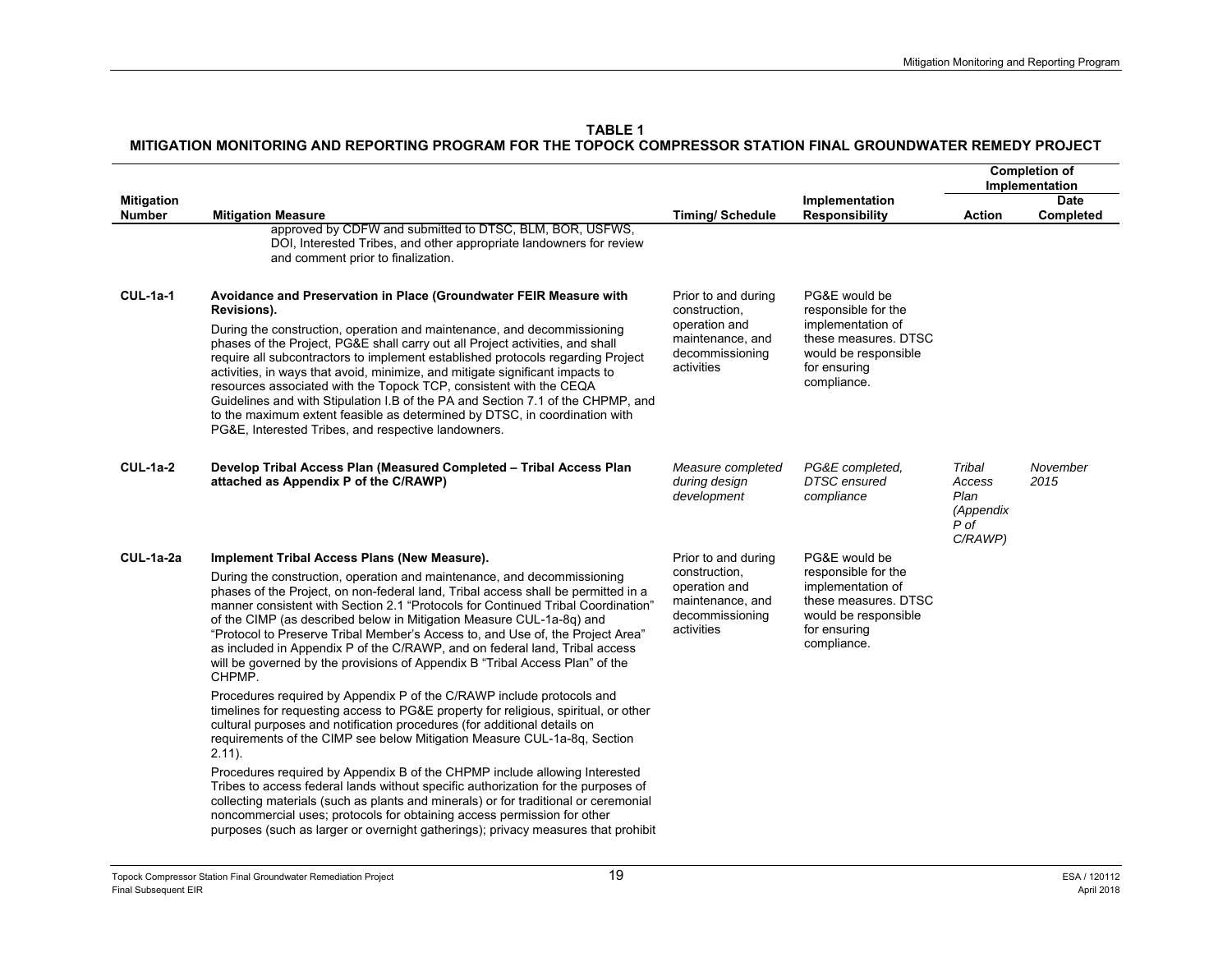|                                    |                                                                                                                                                                                                                                                                                                                                                                                                                                                                                                                                                                                                                                                                                                                                                                                                                                                                                                                                                                                                                                                                                                                                                                                                                                                                                                                                                                                                                                                                                                                                                                                                                                                                    |                                                                                     |                                                                                                                         | <b>Completion of</b><br>Implementation |                          |
|------------------------------------|--------------------------------------------------------------------------------------------------------------------------------------------------------------------------------------------------------------------------------------------------------------------------------------------------------------------------------------------------------------------------------------------------------------------------------------------------------------------------------------------------------------------------------------------------------------------------------------------------------------------------------------------------------------------------------------------------------------------------------------------------------------------------------------------------------------------------------------------------------------------------------------------------------------------------------------------------------------------------------------------------------------------------------------------------------------------------------------------------------------------------------------------------------------------------------------------------------------------------------------------------------------------------------------------------------------------------------------------------------------------------------------------------------------------------------------------------------------------------------------------------------------------------------------------------------------------------------------------------------------------------------------------------------------------|-------------------------------------------------------------------------------------|-------------------------------------------------------------------------------------------------------------------------|----------------------------------------|--------------------------|
| <b>Mitigation</b><br><b>Number</b> | <b>Mitigation Measure</b>                                                                                                                                                                                                                                                                                                                                                                                                                                                                                                                                                                                                                                                                                                                                                                                                                                                                                                                                                                                                                                                                                                                                                                                                                                                                                                                                                                                                                                                                                                                                                                                                                                          | <b>Timing/Schedule</b>                                                              | Implementation<br><b>Responsibility</b>                                                                                 | Action                                 | <b>Date</b><br>Completed |
|                                    | recording Tribal activities; and closure of some areas and roads to public<br>access.                                                                                                                                                                                                                                                                                                                                                                                                                                                                                                                                                                                                                                                                                                                                                                                                                                                                                                                                                                                                                                                                                                                                                                                                                                                                                                                                                                                                                                                                                                                                                                              |                                                                                     |                                                                                                                         |                                        |                          |
| $CUL-1a-3$                         | Site Security (Groundwater FEIR Measures with Revisions).                                                                                                                                                                                                                                                                                                                                                                                                                                                                                                                                                                                                                                                                                                                                                                                                                                                                                                                                                                                                                                                                                                                                                                                                                                                                                                                                                                                                                                                                                                                                                                                                          | Prior to and during                                                                 | PG&E would be                                                                                                           |                                        |                          |
|                                    | During construction, operation and maintenance, and decommissioning of the<br>Project, PG&E shall enhance existing measures to prevent and reduce<br>incursions from recreational and/or other outside users from affecting unique<br>archeological and historically significant resources, including resources within<br>the Topock TCP, by implementing Measures CUL-1a-3a, -3c, -3d, and -3e:                                                                                                                                                                                                                                                                                                                                                                                                                                                                                                                                                                                                                                                                                                                                                                                                                                                                                                                                                                                                                                                                                                                                                                                                                                                                   | construction,<br>operation and<br>maintenance, and<br>decommissioning<br>activities | responsible for the<br>implementation of<br>these measures. DTSC<br>would be responsible<br>for ensuring<br>compliance. |                                        |                          |
|                                    | CUL-1a-3a: Professional Qualifications and Site Condition Assessment<br>(Groundwater FEIR Measure with Revisions).                                                                                                                                                                                                                                                                                                                                                                                                                                                                                                                                                                                                                                                                                                                                                                                                                                                                                                                                                                                                                                                                                                                                                                                                                                                                                                                                                                                                                                                                                                                                                 |                                                                                     |                                                                                                                         |                                        |                          |
|                                    | PG&E's approved Qualified Cultural Resource Consultant shall carry out all<br>cultural resources work associated with the Project and implement the Mitigation<br>Monitoring and Reporting Program (MMRP). Cultural resources consulting staff<br>shall meet, or be under the direct supervision of individuals meeting, the<br>minimum professional qualifications standards set forth by the Secretary of the<br>Interior (codified in 36 CFR Part 61; 48 FR 44739), as provided in Stipulation<br>XI.A of the PA. In the event that PG&E needs to retain a new Qualified Cultural<br>Resource Consultant, or additional cultural consultants, DTSC shall have<br>approval authority over PG&E's selection of cultural resources consultants.                                                                                                                                                                                                                                                                                                                                                                                                                                                                                                                                                                                                                                                                                                                                                                                                                                                                                                                    |                                                                                     |                                                                                                                         |                                        |                          |
|                                    | During construction, operation and maintenance, and decommissioning of the<br>Project, the Qualified Cultural Resources Consultant shall conduct yearly site<br>condition assessments of documented historical resources (as identified in Table<br>4.4-2 of this SEIR, as well as any future resources identified within the Project<br>Area, and any additional resources that the BLM requests be included in the<br>annual site condition assessments), including site condition assessments of the<br>Topock TCP, to determine if substantial adverse changes have occurred relative<br>to the condition of the historical resources during the past year. Site condition<br>assessments may occur less frequently or may be limited in geographic scope<br>upon approval by DTSC and in coordination with PG&E, Interested Tribes, and<br>BLM. PG&E shall offer to retain a Tribal monitor at historic rates of<br>compensation or Tribal representatives designated by the Tribal Council or<br>chairperson, if so requested, to accompany the Qualified Cultural Resources<br>Consultant during the site condition assessments. Annual site condition<br>assessment reports in the established format shall be prepared documenting the<br>results of the site condition assessments. PG&E shall provide reports to DTSC<br>and the Interested Tribes for review and comment in accordance with CIMP<br>Section 2.3 "Protocols for the Review of Cultural Resource-Related Documents"<br>and Section 6.6.5 "Periodic Site Monitoring" of the CHPMP. Based on the results<br>of the report, DTSC may request that PG&E initiate a meeting with agencies and |                                                                                     |                                                                                                                         |                                        |                          |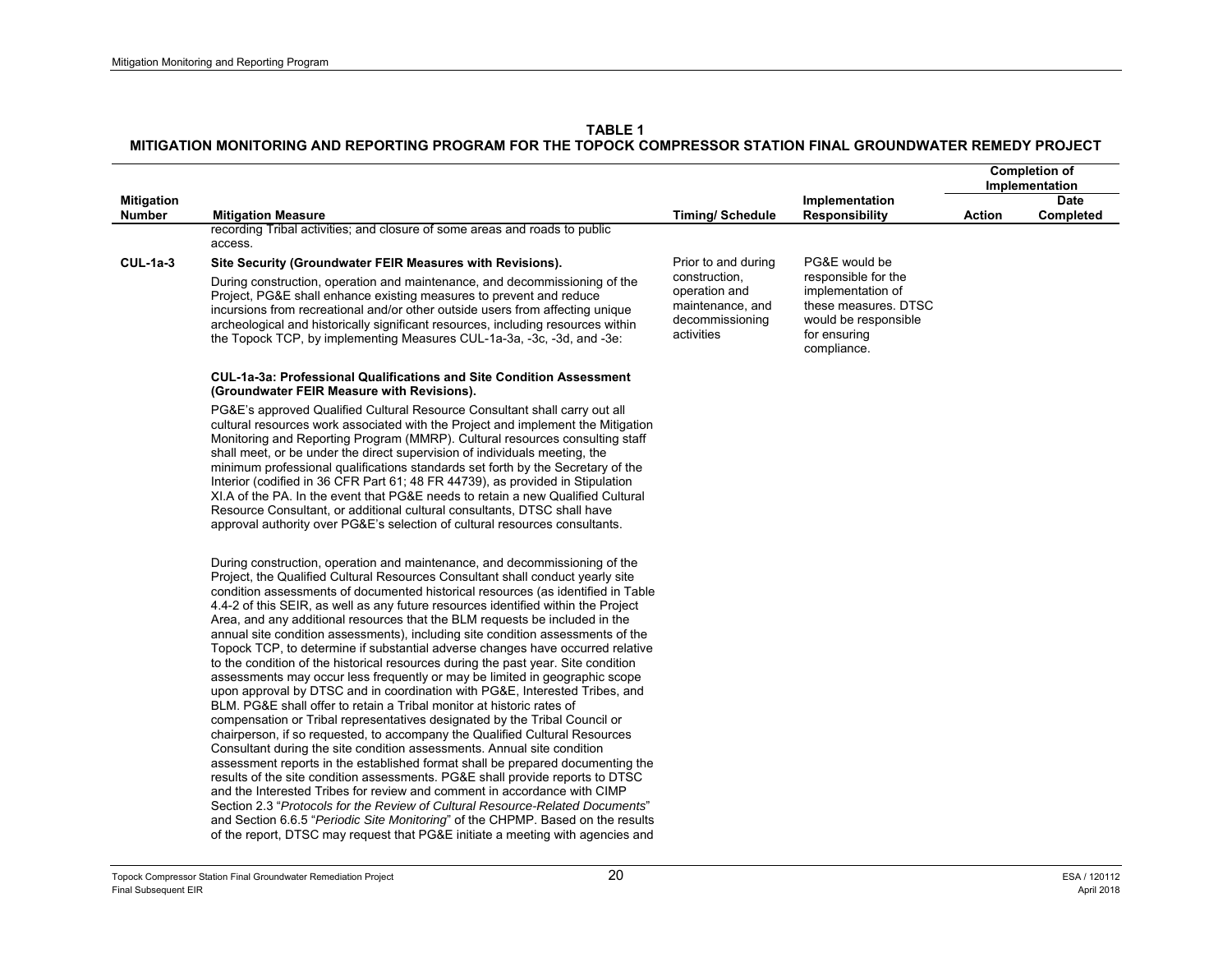|                                                                                                                                                                                                                                                                                                                                                                                                                                                                                                                                                                                                                                                                                                                                                                                                                                                                                                                                                                                                                                                                                                                                                                                                                                                                                                                                                                                         |                                                                              |                                                      |                                                              | <b>Completion of</b><br>Implementation |
|-----------------------------------------------------------------------------------------------------------------------------------------------------------------------------------------------------------------------------------------------------------------------------------------------------------------------------------------------------------------------------------------------------------------------------------------------------------------------------------------------------------------------------------------------------------------------------------------------------------------------------------------------------------------------------------------------------------------------------------------------------------------------------------------------------------------------------------------------------------------------------------------------------------------------------------------------------------------------------------------------------------------------------------------------------------------------------------------------------------------------------------------------------------------------------------------------------------------------------------------------------------------------------------------------------------------------------------------------------------------------------------------|------------------------------------------------------------------------------|------------------------------------------------------|--------------------------------------------------------------|----------------------------------------|
| <b>Mitigation Measure</b>                                                                                                                                                                                                                                                                                                                                                                                                                                                                                                                                                                                                                                                                                                                                                                                                                                                                                                                                                                                                                                                                                                                                                                                                                                                                                                                                                               | <b>Timing/Schedule</b>                                                       | Implementation<br><b>Responsibility</b>              | <b>Action</b>                                                | <b>Date</b><br><b>Completed</b>        |
| Interested Tribes to discuss the findings within 30 days of submittal of the<br>reports.<br>CUL-1a-3b: Develop Site Security Plan (Measure Completed - Site Security<br>Plan attached as Appendix Q of the C/RAWP).                                                                                                                                                                                                                                                                                                                                                                                                                                                                                                                                                                                                                                                                                                                                                                                                                                                                                                                                                                                                                                                                                                                                                                     | Measure completed<br>during design<br>development                            | PG&E completed,<br><b>DTSC</b> ensured<br>compliance | Site<br>Security<br>Plan<br>(Appendix<br>Q of the<br>C/RAWP) | November<br>2015                       |
| CUL-1a-3c: Coordination with BLM and San Bernardino County<br>(Groundwater FEIR Measure with Revisions).                                                                                                                                                                                                                                                                                                                                                                                                                                                                                                                                                                                                                                                                                                                                                                                                                                                                                                                                                                                                                                                                                                                                                                                                                                                                                |                                                                              |                                                      |                                                              |                                        |
| PG&E shall continue to coordinate with BLM and San Bernardino County to<br>facilitate outreach to the staff at Moabi Regional Park, requesting that they<br>communicate to visitors the parts of the Project Area that are off limits to off-road<br>vehicle usage because of health and safety concerns, public lands management<br>plans, or landowner requests. PG&E shall make a good faith effort to involve<br>Interested Tribes in this outreach effort, providing Interested Tribes with the<br>opportunity to comment on outreach materials or provide a Tribal representative<br>the opportunity to participate in the outreach activities. As part of this outreach<br>effort, PG&E shall work with Moabi Regional Park and offer to design, develop,<br>and fund the installation of an informational display (e.g., bulletin board, kiosk)<br>within Moabi Regional Park that informs visitors of the work being done in<br>connection with the Project.                                                                                                                                                                                                                                                                                                                                                                                                                   |                                                                              |                                                      |                                                              |                                        |
| As provided in Appendix P of the C/RAWP, PG&E shall use information<br>gathered during previous meetings with BLM, San Bernardino Regional Parks<br>Department, Moabi Regional Park concessionaires, and Interested Tribes to<br>facilitate the execution of visitor outreach materials. PG&E shall develop draft<br>visitor outreach materials; develop a draft training session for Moabi Regional<br>Park visitor-contact employees; develop display design concepts and draft<br>informational content; and develop a draft plan for executing other outreach<br>ideas identified during meetings. Once initial materials and plans are drafted,<br>PG&E shall consult with the BLM, San Bernardino Regional Parks Department,<br>Moabi Regional Park concessionaires, and Interested Tribes and provide these<br>stakeholders an opportunity to review and comment on any outreach plan prior<br>to its implementation. PG&E shall initiate conversations with key stakeholders<br>(i.e., BLM, San Bernardino County, Moabi Regional Park, and Interested Tribes)<br>within six months of approval of the Final Remedy Design.<br>In addition to Appendix P of the C/RAWP, PG&E shall complete and implement<br>outreach materials and plans prior to the start of construction. Materials shall be<br>reviewed by PG&E at each phase of the Project and may be updated with input |                                                                              |                                                      |                                                              |                                        |
|                                                                                                                                                                                                                                                                                                                                                                                                                                                                                                                                                                                                                                                                                                                                                                                                                                                                                                                                                                                                                                                                                                                                                                                                                                                                                                                                                                                         | from Interested Tribes and with approval by DTSC, as the Project progresses. |                                                      |                                                              |                                        |

**CUL-1a-3d: Signage (Groundwater FEIR Measure with Revisions).**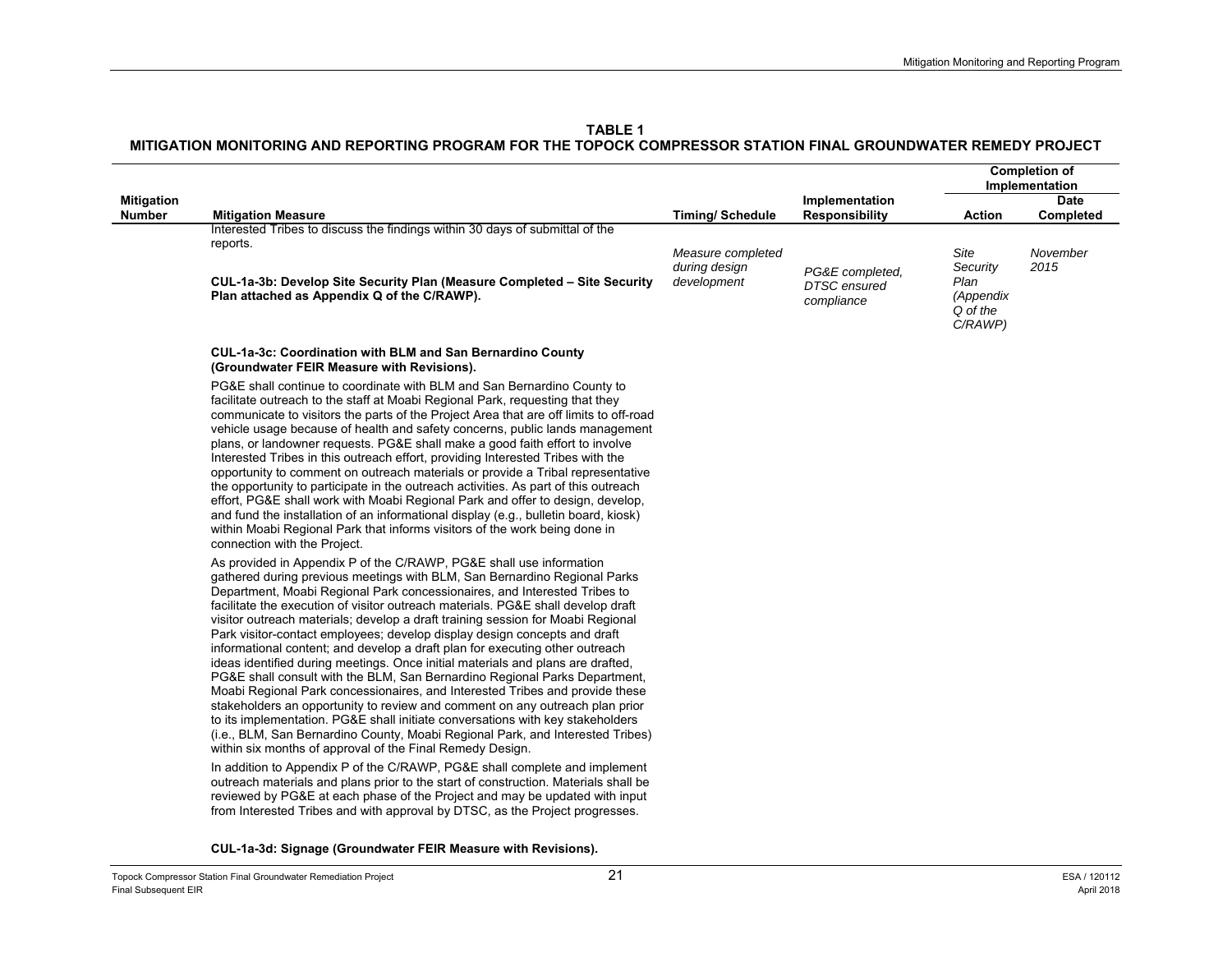|                   |                                                                                                                                                                                                                                                                                                                                                                                                                                                                                                                                                                                                                                                                                                                                                                                                                                                                                                                             |                                                                                     |                                                                                                                         |               | <b>Completion of</b> |
|-------------------|-----------------------------------------------------------------------------------------------------------------------------------------------------------------------------------------------------------------------------------------------------------------------------------------------------------------------------------------------------------------------------------------------------------------------------------------------------------------------------------------------------------------------------------------------------------------------------------------------------------------------------------------------------------------------------------------------------------------------------------------------------------------------------------------------------------------------------------------------------------------------------------------------------------------------------|-------------------------------------------------------------------------------------|-------------------------------------------------------------------------------------------------------------------------|---------------|----------------------|
|                   |                                                                                                                                                                                                                                                                                                                                                                                                                                                                                                                                                                                                                                                                                                                                                                                                                                                                                                                             |                                                                                     |                                                                                                                         |               | Implementation       |
| <b>Mitigation</b> |                                                                                                                                                                                                                                                                                                                                                                                                                                                                                                                                                                                                                                                                                                                                                                                                                                                                                                                             |                                                                                     | Implementation                                                                                                          |               | <b>Date</b>          |
| <b>Number</b>     | <b>Mitigation Measure</b><br>PG&E shall post signage to indicate those parts of the Project Area that are off<br>limits to off-road vehicle usage due to possible health and safety concerns and<br>to reduce potential damage to environmental resources. If agreed to by land<br>owners and/or local, state, or federal management entities within the Project<br>Area, PG&E shall work with the relevant land owner or land management entity<br>to develop, design, and fund the installation of easily visible and clear signage.<br>This may include coordination with BLM to install signage noting the designation<br>of the area as an Area of Critical Environmental Concern owing to its biological<br>and cultural resources, while ensuring that signs are placed in a way that does<br>not draw unwanted attention to specific resources.                                                                     | <b>Timing/Schedule</b>                                                              | <b>Responsibility</b>                                                                                                   | <b>Action</b> | Completed            |
|                   | As provided in Appendix P of the C/RAWP, PG&E shall initiate conversations<br>with key stakeholders (i.e., BLM, San Bernardino County, Park Moabi) within six<br>months of the final approval of the Final Remedy Design. In addition to the key<br>stakeholders listed in Appendix P of the C/RAWP, the FMIT shall be included as<br>a land owner in the Project Area.                                                                                                                                                                                                                                                                                                                                                                                                                                                                                                                                                     |                                                                                     |                                                                                                                         |               |                      |
|                   | In addition to requirements set forth in Appendix P of the C/RAWP, PG&E shall<br>include Interested Tribes as key stakeholders in the design and installation of<br>signage, and shall install signage prior to the start of construction, if possible,<br>dependent on cooperation and input from land owners and land management<br>entities.                                                                                                                                                                                                                                                                                                                                                                                                                                                                                                                                                                             |                                                                                     |                                                                                                                         |               |                      |
|                   | CUL-1a-3e: Site Security (New Measure).                                                                                                                                                                                                                                                                                                                                                                                                                                                                                                                                                                                                                                                                                                                                                                                                                                                                                     |                                                                                     |                                                                                                                         |               |                      |
|                   | Site security procedures shall be implemented in a manner consistent with the<br>Site Security Plan (C/RAWP Appendix Q). The Site Security Plan includes, but is<br>not limited to, protocols for regular inspections of the Project Area during working<br>and non-working hours; ensuring construction zones and protective measures<br>are being maintained; ensuring personnel use designated travel routes and<br>parking areas; notification and reporting of outside disturbances to the<br>environment; worker cultural resources sensitivity training; and visitor access<br>controls.                                                                                                                                                                                                                                                                                                                             |                                                                                     |                                                                                                                         |               |                      |
| $CUL-1a-4$        | Technical Review Committee (Groundwater FEIR Measure with Revisions).                                                                                                                                                                                                                                                                                                                                                                                                                                                                                                                                                                                                                                                                                                                                                                                                                                                       | Prior to and during                                                                 | PG&E would be                                                                                                           |               |                      |
|                   | PG&E shall work with representative members of the Interested Tribes to<br>convene and retain a multidisciplinary panel of independent scientific and<br>engineering experts as part of a Technical Review Committee (TRC). TRC may<br>be called upon by the Interested Tribes to review Project-related documents and<br>attend Project-related meetings. TRC efforts must be specific to that person's<br>area of expertise and with the objective of advising interested tribal members on<br>technical matters relating to the remedy design and its construction. The TRC<br>shall be made up of not more than five multidisciplinary experts. The TRC shall<br>include only persons with technical expertise limited to geology, hydrology, water<br>quality, engineering, paleontology, toxicology, chemistry, or biology. TRC<br>members shall be retained at rates comparable to those paid historically to tribal | construction,<br>operation and<br>maintenance, and<br>decommissioning<br>activities | responsible for the<br>implementation of<br>these measures. DTSC<br>would be responsible<br>for ensuring<br>compliance. |               |                      |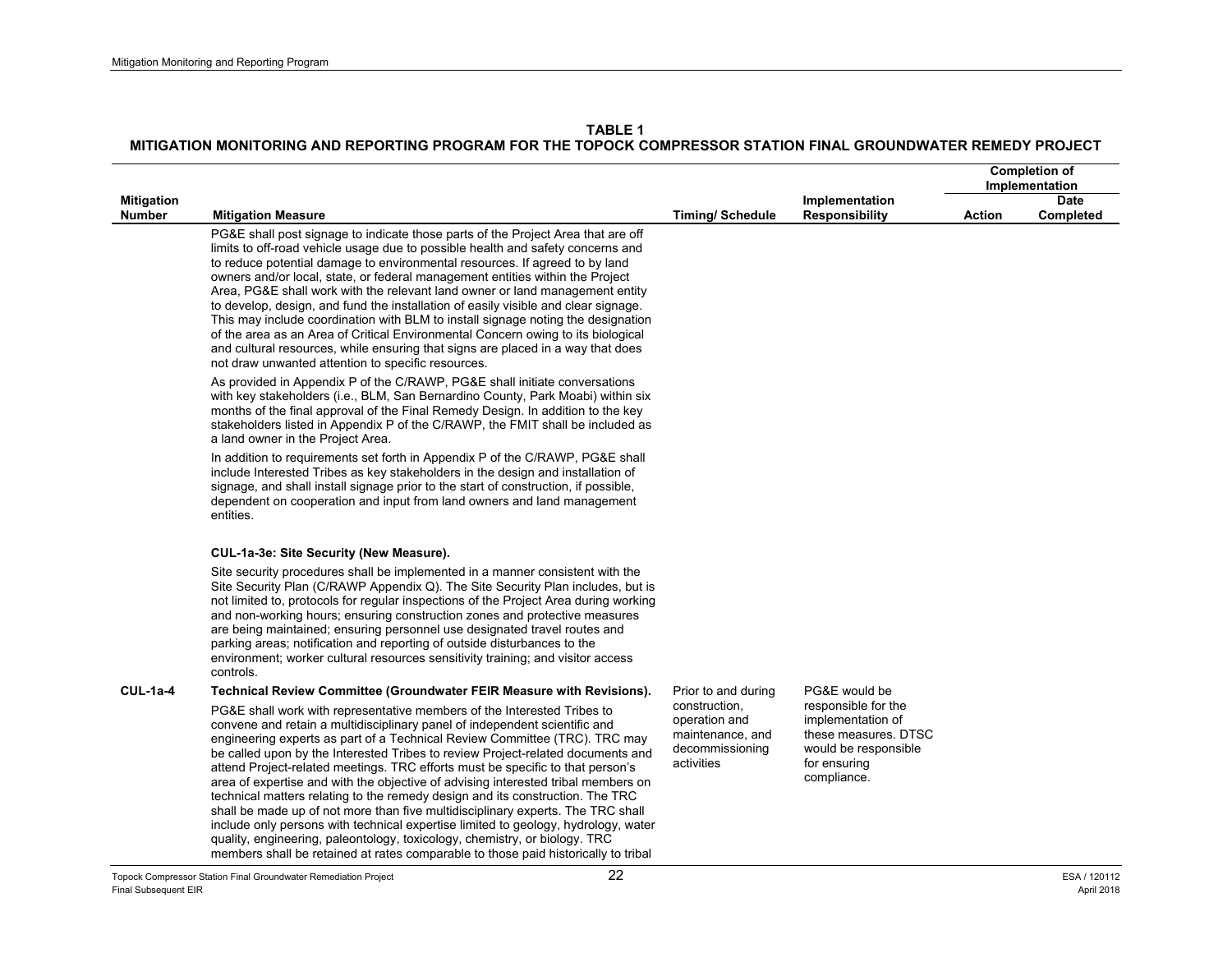**TABLE 1**

|                                    |                                                                                                                                                                                                                                                                                                                                                                                                                                                                                                                                                                                                                                                                                                                                                                                                                                                                                                                                                                                                                                                                                                                                                                                                                                                                                                                                        |                                                                                     |                                                                                                                         |               | <b>Completion of</b>     |
|------------------------------------|----------------------------------------------------------------------------------------------------------------------------------------------------------------------------------------------------------------------------------------------------------------------------------------------------------------------------------------------------------------------------------------------------------------------------------------------------------------------------------------------------------------------------------------------------------------------------------------------------------------------------------------------------------------------------------------------------------------------------------------------------------------------------------------------------------------------------------------------------------------------------------------------------------------------------------------------------------------------------------------------------------------------------------------------------------------------------------------------------------------------------------------------------------------------------------------------------------------------------------------------------------------------------------------------------------------------------------------|-------------------------------------------------------------------------------------|-------------------------------------------------------------------------------------------------------------------------|---------------|--------------------------|
|                                    |                                                                                                                                                                                                                                                                                                                                                                                                                                                                                                                                                                                                                                                                                                                                                                                                                                                                                                                                                                                                                                                                                                                                                                                                                                                                                                                                        |                                                                                     |                                                                                                                         |               | Implementation           |
| <b>Mitigation</b><br><b>Number</b> | <b>Mitigation Measure</b>                                                                                                                                                                                                                                                                                                                                                                                                                                                                                                                                                                                                                                                                                                                                                                                                                                                                                                                                                                                                                                                                                                                                                                                                                                                                                                              | <b>Timing/Schedule</b>                                                              | Implementation<br><b>Responsibility</b>                                                                                 | <b>Action</b> | <b>Date</b><br>Completed |
|                                    | experts by PG&E. TRC members shall be selected by majority vote amongst<br>participants from the Interested Tribes. For the purposes of contracting, this<br>grant may be awarded to one tribal government to manage or, alternatively,<br>PG&E may reimburse the tribe or TRC members directly. The entirety of the<br>monies shall be used to fund the scientific and engineering team exclusively.<br>and shall not be used to fund other tribal government expenses or used to<br>support legal counsel. Activities shall be reported to DTSC for review and to<br>ensure PG&E is in compliance at least annually. Funding for the TRC shall<br>continue until DTSC has determined that the remedy Is operating properly and<br>successfully, at which time the necessity of the TRC shall be assessed by DTSC<br>and the provision of the TRC may be extended, reduced, or terminated. During<br>the operation and maintenance and decommissioning phases, the necessity of<br>the TRC shall be periodically evaluated by DTSC. This is the same committee<br>referenced by CR-1e-8 in the Topock Soil Investigation Project EIR and MMRP.                                                                                                                                                                                        |                                                                                     |                                                                                                                         |               |                          |
| <b>CUL-1a-5</b>                    | Avoidance of Indigenous Plants of Biological and Cultural Significance<br>(Groundwater FEIR Measure with Revisions).                                                                                                                                                                                                                                                                                                                                                                                                                                                                                                                                                                                                                                                                                                                                                                                                                                                                                                                                                                                                                                                                                                                                                                                                                   | Prior to and during<br>construction,                                                | PG&E would be<br>responsible for the                                                                                    |               |                          |
|                                    | During construction, operation and maintenance, and decommissioning of the<br>Project, should any indigenous plants of traditional cultural significance and<br>listed in Appendix PLA of the Groundwater FEIR be identified within the Project<br>Area, PG&E shall avoid, protect, and encourage the natural regeneration of the<br>identified plants. In the event that impacts to the identified plants cannot be<br>avoided and such plants are displaced, provisions included in the Plan for<br>Culturally Significant Plants (Appendix A of the CIMP) shall be implemented.<br>This mitigation measure is not meant to replace or subsume any actions<br>required by state or federal entities with regard to the protection of species listed<br>as rare, threatened, or endangered. Appendix A of the CIMP requires<br>preconstruction surveys of works areas, staging areas, and access routes to<br>identify and demarcate culturally significant plants; protocols for transplanting<br>culturally significant trees and plants; protocols for salvaging topsoil for re-use<br>during site rehabilitation to encourage regrowth of desert annuals; collecting<br>seeds for future planting; protocols for replacement planting by container grown<br>plants/trees; and future monitoring of transplanted trees and shrubs. | operation and<br>maintenance, and<br>decommissioning<br>activities                  | implementation of<br>these measures. DTSC<br>would be responsible<br>for ensuring<br>compliance.                        |               |                          |
| $CUL-1a-6$                         | Noise (Groundwater FEIR Measure with Revisions).                                                                                                                                                                                                                                                                                                                                                                                                                                                                                                                                                                                                                                                                                                                                                                                                                                                                                                                                                                                                                                                                                                                                                                                                                                                                                       | Prior to and during                                                                 | PG&E would be                                                                                                           |               |                          |
|                                    | During construction, operation and maintenance, and decommissioning of the<br>Project, all phone calls and alarms associated with remediation activities or<br>facilities shall not be routed through PG&E's existing alarm system utilized at the<br>Station. The notification system for remediation-related alerts and/or phone calls<br>shall not introduce additional noise to the Project Area, to the maximum extent<br>feasible, provided there is ongoing compliance with applicable safety regulations<br>or standards of the Federal Energy Regulatory Commission, Occupational<br>Safety and Health Administration, and other agencies.                                                                                                                                                                                                                                                                                                                                                                                                                                                                                                                                                                                                                                                                                    | construction,<br>operation and<br>maintenance, and<br>decommissioning<br>activities | responsible for the<br>implementation of<br>these measures. DTSC<br>would be responsible<br>for ensuring<br>compliance. |               |                          |
| $CUL-1a-7$                         | Nighttime Lighting (Groundwater FEIR Measure with Revisions).                                                                                                                                                                                                                                                                                                                                                                                                                                                                                                                                                                                                                                                                                                                                                                                                                                                                                                                                                                                                                                                                                                                                                                                                                                                                          | Prior to and during<br>construction,                                                | PG&E would be<br>responsible for the                                                                                    |               |                          |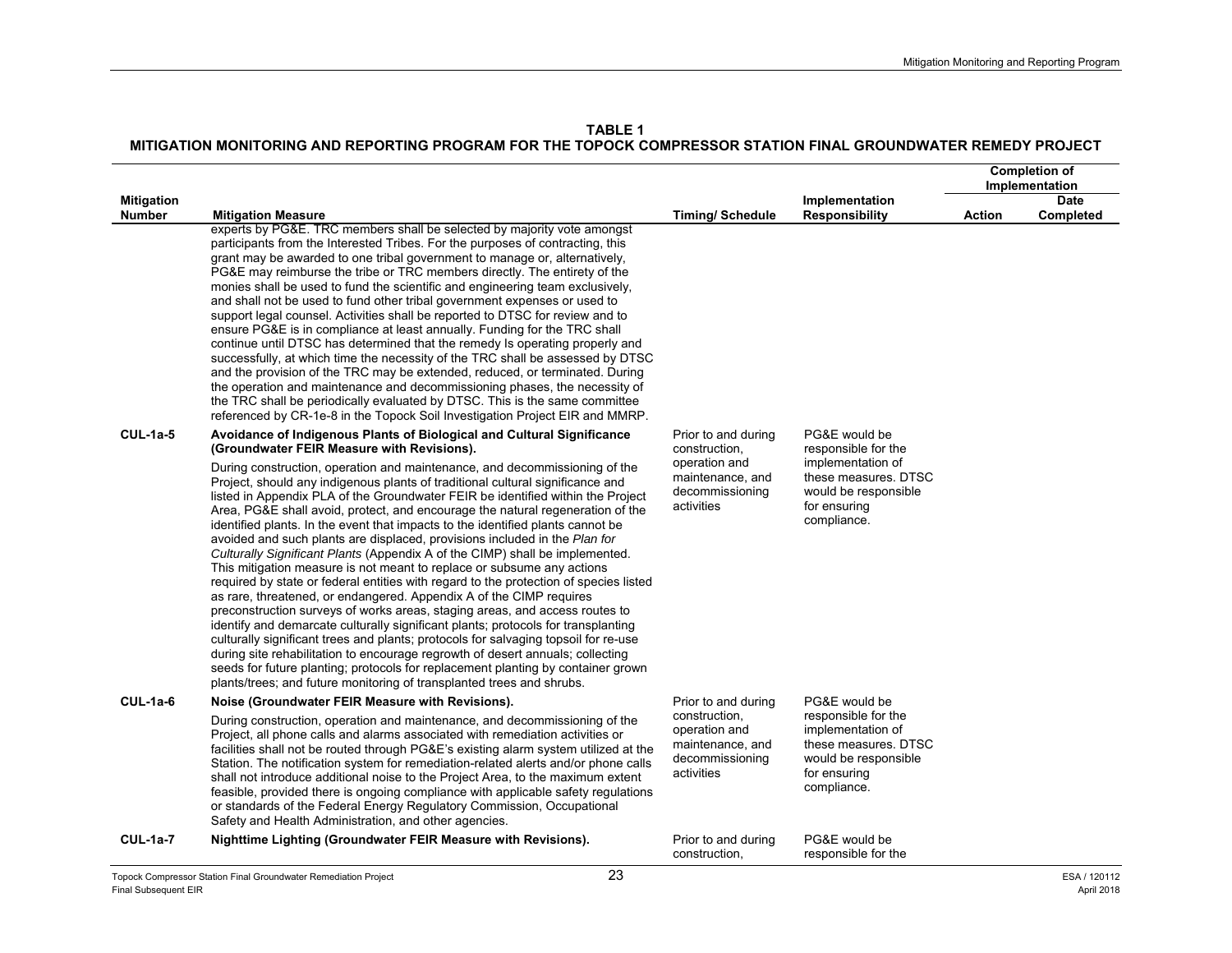|                                    |                                                                                                                                                                                                                                                                                                                                                                                                                                                                                                                                                                                                                                                                                                                                                                                                                                                                                                                                                                                                                                                                                                                                                                                                                                                                                                                                                                                                                                                                             |                                                                                                            |                                                                                                                                          |                                             | <b>Completion of</b><br>Implementation |
|------------------------------------|-----------------------------------------------------------------------------------------------------------------------------------------------------------------------------------------------------------------------------------------------------------------------------------------------------------------------------------------------------------------------------------------------------------------------------------------------------------------------------------------------------------------------------------------------------------------------------------------------------------------------------------------------------------------------------------------------------------------------------------------------------------------------------------------------------------------------------------------------------------------------------------------------------------------------------------------------------------------------------------------------------------------------------------------------------------------------------------------------------------------------------------------------------------------------------------------------------------------------------------------------------------------------------------------------------------------------------------------------------------------------------------------------------------------------------------------------------------------------------|------------------------------------------------------------------------------------------------------------|------------------------------------------------------------------------------------------------------------------------------------------|---------------------------------------------|----------------------------------------|
| <b>Mitigation</b><br><b>Number</b> | <b>Mitigation Measure</b>                                                                                                                                                                                                                                                                                                                                                                                                                                                                                                                                                                                                                                                                                                                                                                                                                                                                                                                                                                                                                                                                                                                                                                                                                                                                                                                                                                                                                                                   | <b>Timing/Schedule</b>                                                                                     | Implementation<br><b>Responsibility</b>                                                                                                  | <b>Action</b>                               | <b>Date</b><br>Completed               |
|                                    | During construction, operation and maintenance, and decommissioning of the<br>Project, nighttime construction-related activities shall be limited to circumstances<br>that require the continuation of work into the nighttime periods because it cannot<br>be disrupted or suspended (including but not limited to conditions during drilling<br>or concrete pouring) or work may require an early morning start to ensure<br>completion within 1 day or because of heat constraints including with regard to<br>personnel health and safety. To minimize lighting impacts, lighting shall include<br>shrouding or shielding for portable lights, the use of the lowest allowable height<br>and fewest feasible numbers of lights consisting of downward-facing fixtures<br>fitted with cutoff shields to reduce light diffusion. No permanent light poles shall<br>be installed. However, lighting would also be required to comply with the<br>minimum county, state, and federal security and safety standards (as described<br>in Appendix P - Cultural Resources Protocols).                                                                                                                                                                                                                                                                                                                                                                                          | operation and<br>maintenance, and<br>decommissioning<br>activities                                         | implementation of<br>these measures. DTSC<br>would be responsible<br>for ensuring<br>compliance.                                         |                                             |                                        |
| <b>CUL-1a-8 (a</b><br>through p)   | Develop Cultural Impact Mitigation Program (CIMP) (Measure Completed -<br>Cultural Impact Mitigation Program attached as Appendix H of the<br>C/RAWP)                                                                                                                                                                                                                                                                                                                                                                                                                                                                                                                                                                                                                                                                                                                                                                                                                                                                                                                                                                                                                                                                                                                                                                                                                                                                                                                       | Measure completed<br>during design<br>development                                                          | PG&E completed.<br><b>DTSC</b> ensured<br>compliance                                                                                     | <b>CIMP</b><br>(Appendix<br>H of<br>C/RAWP) | November<br>2015                       |
| $CUL-1a-8q$                        | Implement Cultural Impact Mitigation Program (New Mitigation Measure).<br>All activities related to the Final Remedy Design, as well as implementing the<br>Future Activity Allowance, long-term operation and maintenance, and future<br>decommissioning activities, shall be implemented consistent with provisions of<br>the Cultural Impact Mitigation Program (CIMP). In addition to the parties listed in<br>Section 2.15 of the CIMP as requiring consultation regarding discoveries and<br>review of draft documents, DTSC shall also be included in these processes.<br>PG&E, in consultation with the Interested Tribes, may amend the CIMP if<br>protocols or procedures require modification due to unforeseen circumstances,<br>as deemed necessary by DTSC. The CIMP, which is based upon Groundwater<br>FEIR measures CUL-1a-8 (a through p), is summarized below. The text below is<br>intended to provide a brief summary of the primary impact-reducing components<br>of the CIMP, some of which reference the federal requirements of the PA and<br>CHPMP (the CIMP, PA, and CHPMP may be amended or revised from time to<br>time). Where this summary text differs from the CIMP (or the PA or CHPMP) or<br>subsequent revision, the language of the CIMP (or PA or CHPMP) shall govern.<br>Section 2.1- Protocols for Continued Tribal Communication: This provides<br>methods for facilitating open communication with Interested Tribes; documenting | Prior to and during<br>construction,<br>operation and<br>maintenance, and<br>decommissioning<br>activities | PG&E would be<br>responsible for the<br>implementation of<br>these measures. DTSC<br>would be responsible<br>for ensuring<br>compliance. |                                             |                                        |
|                                    | the Interested Tribes' preferences for method of open communication; and<br>reporting Tribal outreach to DTSC. This protocol incorporates reference to<br>Section 6.7 "Protocols for Tribal Notification and Consultation in Advance of<br>Certain Activities" of the CHPMP, which requires the BLM to establish email and<br>mail distribution lists for all Points of Contact (POCs) and distribution of<br>documents in accordance with Appendix B of the PA.                                                                                                                                                                                                                                                                                                                                                                                                                                                                                                                                                                                                                                                                                                                                                                                                                                                                                                                                                                                                            |                                                                                                            |                                                                                                                                          |                                             |                                        |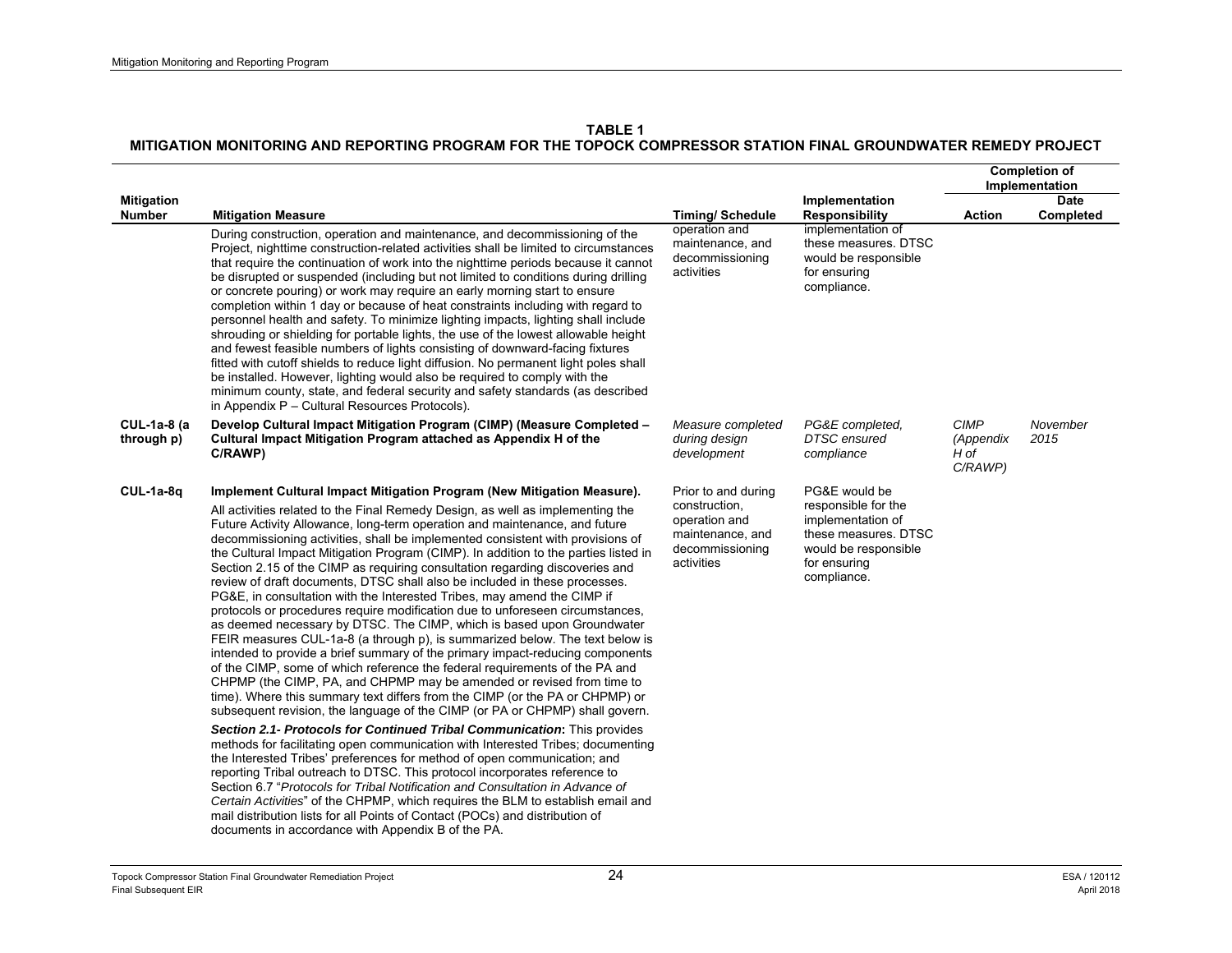|                                    |                                                                                                                                                                                                                                                                                                                                                                                                                                                                                                                                                                                                                                                                                                                                                                                                                                                                 |                        |                                         |        | <b>Completion of</b>     |
|------------------------------------|-----------------------------------------------------------------------------------------------------------------------------------------------------------------------------------------------------------------------------------------------------------------------------------------------------------------------------------------------------------------------------------------------------------------------------------------------------------------------------------------------------------------------------------------------------------------------------------------------------------------------------------------------------------------------------------------------------------------------------------------------------------------------------------------------------------------------------------------------------------------|------------------------|-----------------------------------------|--------|--------------------------|
|                                    |                                                                                                                                                                                                                                                                                                                                                                                                                                                                                                                                                                                                                                                                                                                                                                                                                                                                 |                        |                                         |        | Implementation           |
| <b>Mitigation</b><br><b>Number</b> | <b>Mitigation Measure</b>                                                                                                                                                                                                                                                                                                                                                                                                                                                                                                                                                                                                                                                                                                                                                                                                                                       | <b>Timing/Schedule</b> | Implementation<br><b>Responsibility</b> | Action | <b>Date</b><br>Completed |
|                                    | Section 2.2 - Protocols for Appropriate Treatment of Archaeological<br><b>Materials:</b> This describes how PG&E will continue to collaborate with Interested<br>Tribes, respecting their preferences for avoidance and other treatment of<br>archaeological discoveries; pre-construction field verifications; implementing<br>procedures in Section IX of the PA and Section 8.1 and Appendix C of the<br>CHPMP (i.e., cease work measures, notification protocols, inspecting and<br>evaluating significance of discoveries, avoiding discoveries if possible and<br>establishing protective measures, and treatment of discoveries that cannot be<br>avoided). This section also outlines collection and curation protocols and data<br>recovery procedures.                                                                                                |                        |                                         |        |                          |
|                                    | Section 2.3 - Protocols for the Review of Cultural Resource-Related<br><b>Documents:</b> This describes the dissemination and review of cultural resource-<br>related documents; outlines types of documents available for review and<br>comment; provides a timeframe for review and comment; and provides an<br>opportunity for Interested Tribes to present their unique perspectives on cultural<br>significance of the area, including natural and cultural resources, Tribal beliefs,<br>religions, customs, and current practices. This protocol incorporates reference to<br>Section XI of the PA.                                                                                                                                                                                                                                                      |                        |                                         |        |                          |
|                                    | Section 2.4 - Protocols for the Review of Project Design Documents: This<br>documents the procedures for dissemination and Tribal review and comment on<br>the completed groundwater remedy design documents prior to the beginning of<br>construction. The Final Remedy Design document was completed and submitted<br>to DTSC on November 18, 2015.                                                                                                                                                                                                                                                                                                                                                                                                                                                                                                           |                        |                                         |        |                          |
|                                    | Section 2.5 - Protocols for Restoring the Environment to Its<br><b>Preconstruction Conditions Upon Decommissioning:</b> This protocol includes<br>a description of the general approach to restoring areas affected by the Final<br>Remedy Design (e.g., backfill and compaction; grading and contouring; habitat<br>restoration and revegetation; and consideration/accommodating requests for<br>Tribal ceremonies); completion of a restoration plan within 120 days of the<br>Department of the Interior's (DOI's) certification of the completion of the remedy;<br>development of the restoration plan in consultation with land owners and<br>managers; and consultation with Signatories, Interested Tribes, and Invited<br>Signatories to the PA. (Mitigation Measure CUL-1a-17, described below,<br>requires implementation of the restoration plan.) |                        |                                         |        |                          |
|                                    | Section 2.6 - IM-3 Decommissioning Plan (Appendix B of the CIMP): The<br>IM-3 Decommissioning Plan includes procedures for IM-3 system lay-up;<br>procedures for decommissioning and removing the IM-3 system; waste<br>management procedures; best management practices and mitigation measures<br>compliance; soil confirmation sampling; a general approach for restoring areas<br>originally affected by IM-3 operations; approvals and reporting requirements<br>during the phases of IM-3 system closure; and a proposed work schedule.                                                                                                                                                                                                                                                                                                                   |                        |                                         |        |                          |
|                                    | Section 2.7 - Protocols for Repatriation of Clean Soils During Construction:<br>The approach and management to soil displacement was documented in                                                                                                                                                                                                                                                                                                                                                                                                                                                                                                                                                                                                                                                                                                              |                        |                                         |        |                          |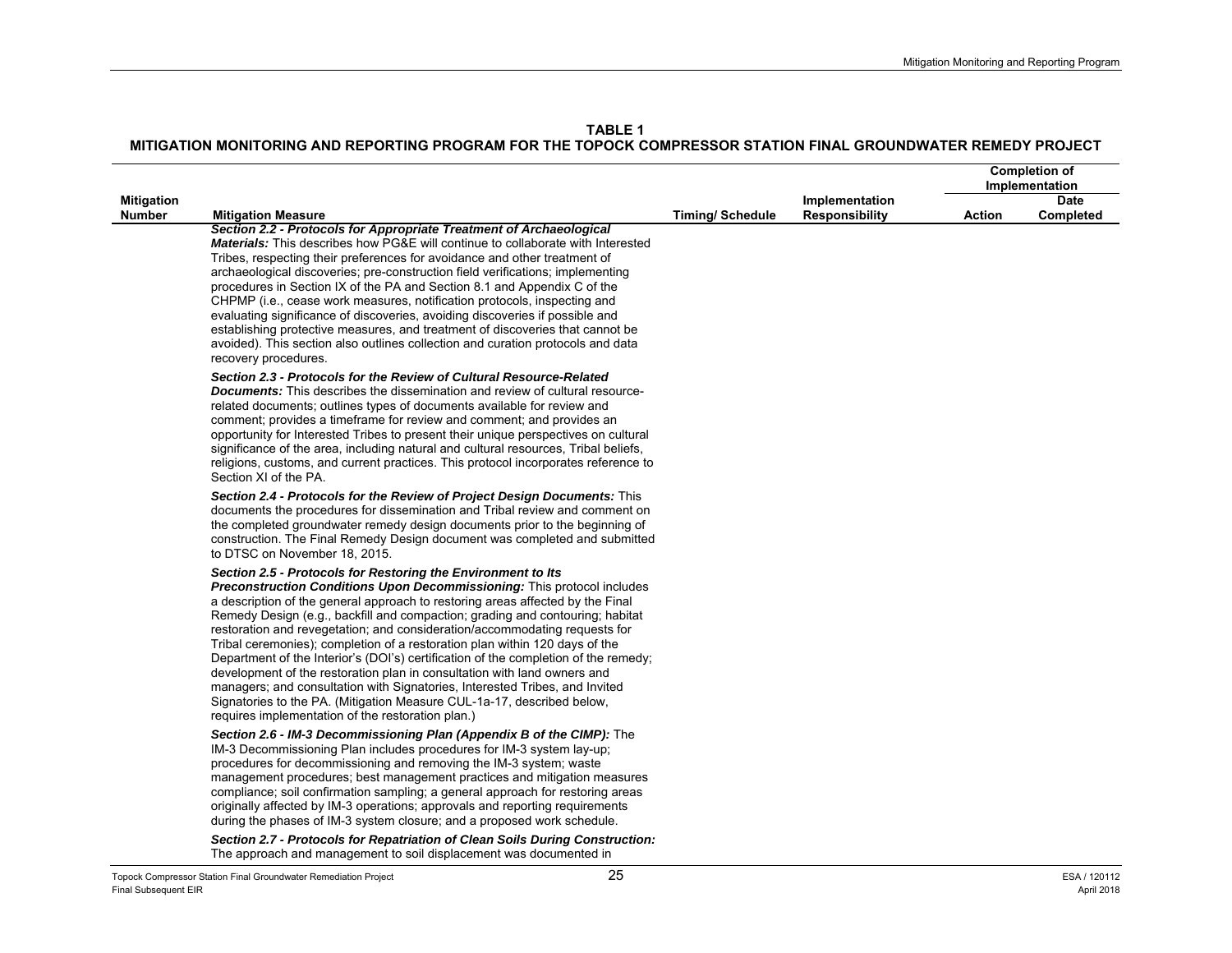|                                    |                                                                                                                                                                                                                                                                                                                                                                                                                                                                                                                                                                                                                                                                                                                                                                                                                                                                                                                                                                                                                                                                                                                                                                                                                                                                                                                                                                                                                                                                                                                                                                                                                                                                                                                                                                                                                                                                                                                                                                                                                                                                                                                                                                                                                                                                                                                                                                                                            |                        |                                         |               | <b>Completion of</b><br>Implementation |
|------------------------------------|------------------------------------------------------------------------------------------------------------------------------------------------------------------------------------------------------------------------------------------------------------------------------------------------------------------------------------------------------------------------------------------------------------------------------------------------------------------------------------------------------------------------------------------------------------------------------------------------------------------------------------------------------------------------------------------------------------------------------------------------------------------------------------------------------------------------------------------------------------------------------------------------------------------------------------------------------------------------------------------------------------------------------------------------------------------------------------------------------------------------------------------------------------------------------------------------------------------------------------------------------------------------------------------------------------------------------------------------------------------------------------------------------------------------------------------------------------------------------------------------------------------------------------------------------------------------------------------------------------------------------------------------------------------------------------------------------------------------------------------------------------------------------------------------------------------------------------------------------------------------------------------------------------------------------------------------------------------------------------------------------------------------------------------------------------------------------------------------------------------------------------------------------------------------------------------------------------------------------------------------------------------------------------------------------------------------------------------------------------------------------------------------------------|------------------------|-----------------------------------------|---------------|----------------------------------------|
| <b>Mitigation</b><br><b>Number</b> | <b>Mitigation Measure</b>                                                                                                                                                                                                                                                                                                                                                                                                                                                                                                                                                                                                                                                                                                                                                                                                                                                                                                                                                                                                                                                                                                                                                                                                                                                                                                                                                                                                                                                                                                                                                                                                                                                                                                                                                                                                                                                                                                                                                                                                                                                                                                                                                                                                                                                                                                                                                                                  | <b>Timing/Schedule</b> | Implementation<br><b>Responsibility</b> | <b>Action</b> | <b>Date</b><br>Completed               |
|                                    | "Revised Management Protocol for Handling and Disposition of Displaced Site<br>Material" (Appendix B of the Soil Management Plan) and outlines the procedures<br>and measures to minimize the amount of displaced material that leaves the<br>Project Area and to provide for the eventual return, reuse, or restoration of the<br>material onto the lands from which it was displaced. The management protocol<br>was incorporated into the Soil Management Plan (Appendix L of the C/RAWP) -<br>see Mitigation Measure CUL-1a-18 below for additional details on the<br>procedures in the Soil Management Plan.                                                                                                                                                                                                                                                                                                                                                                                                                                                                                                                                                                                                                                                                                                                                                                                                                                                                                                                                                                                                                                                                                                                                                                                                                                                                                                                                                                                                                                                                                                                                                                                                                                                                                                                                                                                          |                        |                                         |               |                                        |
|                                    | Section 2.8 - Noise Protocol: This protocol includes establishing a disturbance<br>coordinator for Project-related noise concerns; implementing engineering<br>controls to minimize construction-related noise (e.g., install temporary noise<br>barriers such as berms, stockpiles, dumpsters, bins, and/or engineered<br>acoustical barriers) within identified noise buffers; selecting noise monitoring<br>locations in coordination with Interested Tribes; maintaining all construction<br>equipment according to manufacturer guidelines and fitting equipment with the<br>best available noise suppression devices; shrouding or shielding impact tools;<br>muffling or shielding exhaust ports on power equipment; limiting idling of<br>construction equipment; procedures for addressing Project-related noise<br>concerns; and communication/notification with Interested Tribes.<br>Section 2.9 - Protocols for the Appropriate Methods, Consistent with<br><b>Mitigation Measures AES-1 and AES-2, to Reduce Visual Intrusions:</b> This<br>protocol includes the measures listed in SEIR Mitigation Measures AES-1 and<br>AES-2, including a minimum setback of 20 feet from the water to prevent<br>substantial vegetation removal along the riverbank; protecting mature plants;<br>revegetation of disturbed areas within the riparian vegetation along the Colorado<br>River; using plant material consistent with surrounding native vegetation;<br>construction wells, pipeline, and utilities in muted, earth-tone colors consistent<br>with the surrounding natural color palette. The protocol also summarizes the<br>design concepts that PG&E incorporated into the Project, including locating final<br>aboveground facilities within existing facilities when appropriate; building designs<br>that are harmonious with existing buildings and nearby landforms; flush-mount or<br>below-ground installations whenever feasible; construction within existing<br>transportation corridors; working within previously disturbed sites whenever<br>possible; placing aboveground facilities away from traffic where feasible; and<br>designing lighting to minimize glare. The protocol also describes the<br>opportunities afforded to agencies, Interested Tribes, and other stakeholders to<br>provide their input on visual aspects of the Project design, such as providing |                        |                                         |               |                                        |
|                                    | visuals in design packages and allowing reviewing parties to request additional<br>visualizations or key views. The protocol also provides notification procedures to<br>address temporary visual intrusions during Project implementation.<br>Section 2.10 - Protocols for Tribal Notification in Advance of Project-<br><b>Related Activities:</b> Whenever possible, PG&E will notify Interested Tribes at                                                                                                                                                                                                                                                                                                                                                                                                                                                                                                                                                                                                                                                                                                                                                                                                                                                                                                                                                                                                                                                                                                                                                                                                                                                                                                                                                                                                                                                                                                                                                                                                                                                                                                                                                                                                                                                                                                                                                                                              |                        |                                         |               |                                        |

least two weeks in advance of project-related ground-disturbing activities (such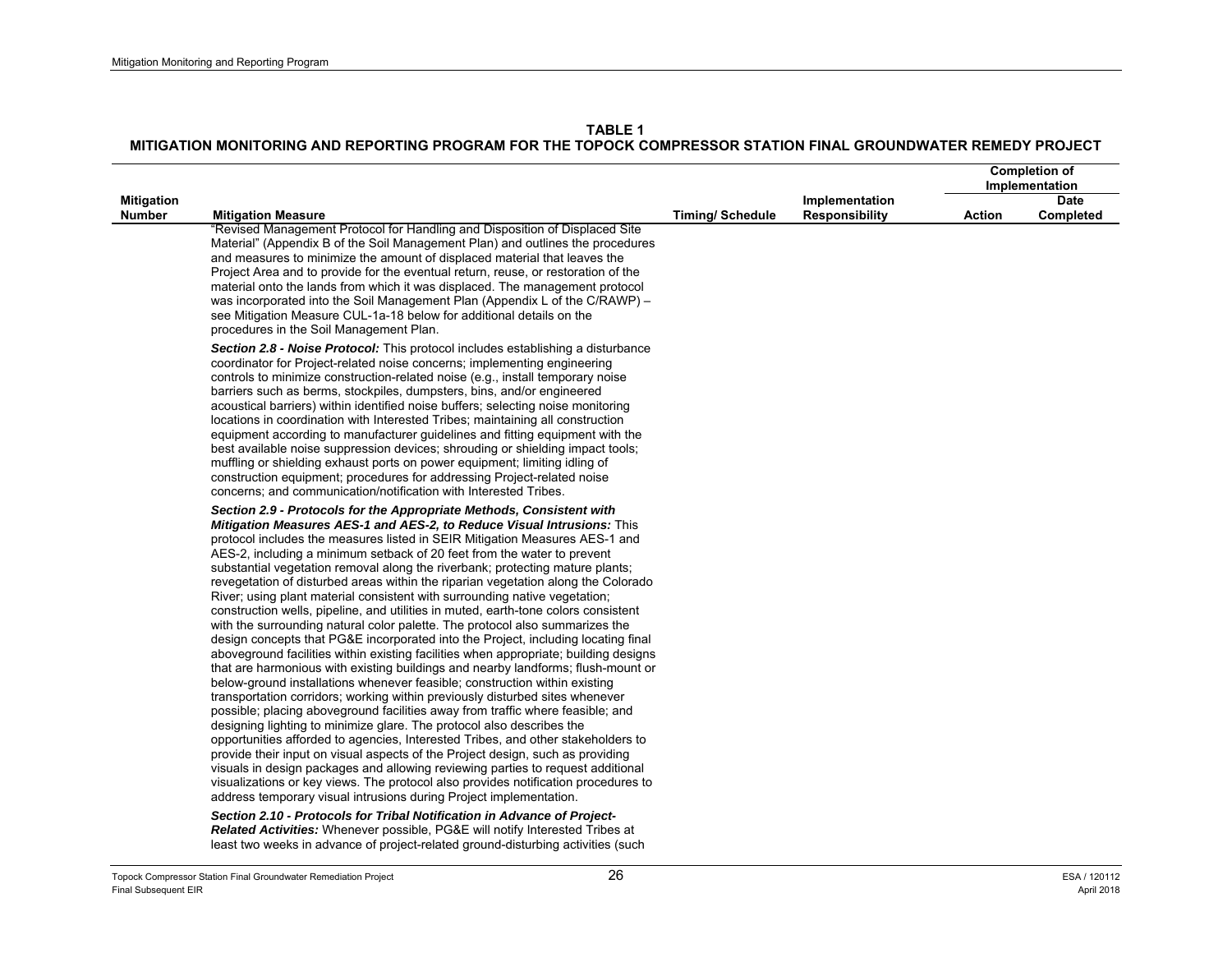**TABLE 1**

|                                    |                                                                                                                                                                                                                                                                                                                                                                                                                                                                                                                                                                                                                                                                                                                                                                                                                                                                                                                                                                                                                                                                                                                                                                                                                                                                                                                                                                                                                                                                                                                                                                                                                                                                                                                                                                                                                                                                                                                                                   |                        |                                         |               | <b>Completion of</b><br>Implementation |
|------------------------------------|---------------------------------------------------------------------------------------------------------------------------------------------------------------------------------------------------------------------------------------------------------------------------------------------------------------------------------------------------------------------------------------------------------------------------------------------------------------------------------------------------------------------------------------------------------------------------------------------------------------------------------------------------------------------------------------------------------------------------------------------------------------------------------------------------------------------------------------------------------------------------------------------------------------------------------------------------------------------------------------------------------------------------------------------------------------------------------------------------------------------------------------------------------------------------------------------------------------------------------------------------------------------------------------------------------------------------------------------------------------------------------------------------------------------------------------------------------------------------------------------------------------------------------------------------------------------------------------------------------------------------------------------------------------------------------------------------------------------------------------------------------------------------------------------------------------------------------------------------------------------------------------------------------------------------------------------------|------------------------|-----------------------------------------|---------------|----------------------------------------|
| <b>Mitigation</b><br><b>Number</b> | <b>Mitigation Measure</b>                                                                                                                                                                                                                                                                                                                                                                                                                                                                                                                                                                                                                                                                                                                                                                                                                                                                                                                                                                                                                                                                                                                                                                                                                                                                                                                                                                                                                                                                                                                                                                                                                                                                                                                                                                                                                                                                                                                         | <b>Timing/Schedule</b> | Implementation<br><b>Responsibility</b> | <b>Action</b> | <b>Date</b><br>Completed               |
|                                    | as grading, trenching, boring, drilling, or other excavation) whenever possible.<br>Methods of notification may include, but are not limited to: through workplans<br>and Project schedules; formal presentation or announcements at meetings;<br>posting schedules online; email; telephone when advance notification was not<br>possible; monthly schedules of field activities; weekly look-ahead schedules;<br>and/or daily information sheets during times of intensive Project activity.                                                                                                                                                                                                                                                                                                                                                                                                                                                                                                                                                                                                                                                                                                                                                                                                                                                                                                                                                                                                                                                                                                                                                                                                                                                                                                                                                                                                                                                    |                        |                                         |               |                                        |
|                                    | Section 2.11 - Protocols to Accommodate Tribal Ceremonies or Activities<br><b>Involving Topock Cultural Area: Key Tribal ceremonies involving the Topock</b><br>Cultural Area [Topock TCP] will be accommodated if feasible as determined by<br>DTSC. Any Tribe(s) wishing to perform such a ceremony may contact PG&E's<br>Site Manager by telephone, email, or in writing to discuss the specific request.<br>For the purposes of this protocol, key Tribal ceremonies will include any<br>ceremonies or activities for which the Tribes choose to notify and/or ask for<br>assistance. PG&E will consider the request and decide if the request can be<br>accommodated as is, with modifications, or not at all, and will notify the<br>requestor by phone or in person as soon as possible. PG&E staff, consultants,<br>contractors or subcontractors will conduct themselves appropriately and, if<br>invited to participate, will be respectful, turn off cell phones, and refrain from<br>photography without permission. PG&E will maintain confidentiality of<br>documents and sensitive information to the maximum extent allowed by the law.<br>The Tribal representative will be responsible for further discussion of ceremonial<br>activities with other identified impacted landowners, if necessary. Access to the<br>Project area by Tribal religious practitioners for the purpose of conducting Tribal<br>ceremonies will be consistent with Federal and state laws, regulations, and<br>agreements governing the property within the Project area. Such access will also<br>be consistent with the Tribal Access Plan prepared in response to 2011<br>Groundwater FEIR Mitigation Measure CUL-1a-2, "Protocol to Preserve Tribal<br>Member's Access to, and Use of, the Project Area" as included in Appendix P of<br>the C/RAWP, General Principle I.C of the BLM's PA, and Appendix B "Tribal<br>Access Plan" of the CHPMP. |                        |                                         |               |                                        |
|                                    | Section 2.12 - Protocols for Tribal Monitors to Observe Ground-Disturbing<br>Activities: PG&E will notify Interested Tribes of planned ground-disturbing<br>activities and other scientific surveying within a minimum of one week and in the<br>event of schedule changes. Tribal monitors will prepare and submit Daily<br>Monitoring Logs. This protocol references Section 6.6.4 "Construction<br>Monitoring" of the CHPMP, which requires advance notification and inviting<br>Tribal monitors to observe ground-disturbing activities in accordance with<br>Appendix C of the PA.                                                                                                                                                                                                                                                                                                                                                                                                                                                                                                                                                                                                                                                                                                                                                                                                                                                                                                                                                                                                                                                                                                                                                                                                                                                                                                                                                           |                        |                                         |               |                                        |
|                                    | Section 2.13 - Provision of Reasonable Compensation for Tribal Monitors:<br>PG&E will provide reasonable compensation for Tribal monitors who work on the<br>Project consistent with historic rates.                                                                                                                                                                                                                                                                                                                                                                                                                                                                                                                                                                                                                                                                                                                                                                                                                                                                                                                                                                                                                                                                                                                                                                                                                                                                                                                                                                                                                                                                                                                                                                                                                                                                                                                                              |                        |                                         |               |                                        |
|                                    | Section 2.14 - Protocols for Protective Measures for<br>Archaeological/Historical Sites During Construction: This protocol provides                                                                                                                                                                                                                                                                                                                                                                                                                                                                                                                                                                                                                                                                                                                                                                                                                                                                                                                                                                                                                                                                                                                                                                                                                                                                                                                                                                                                                                                                                                                                                                                                                                                                                                                                                                                                               |                        |                                         |               |                                        |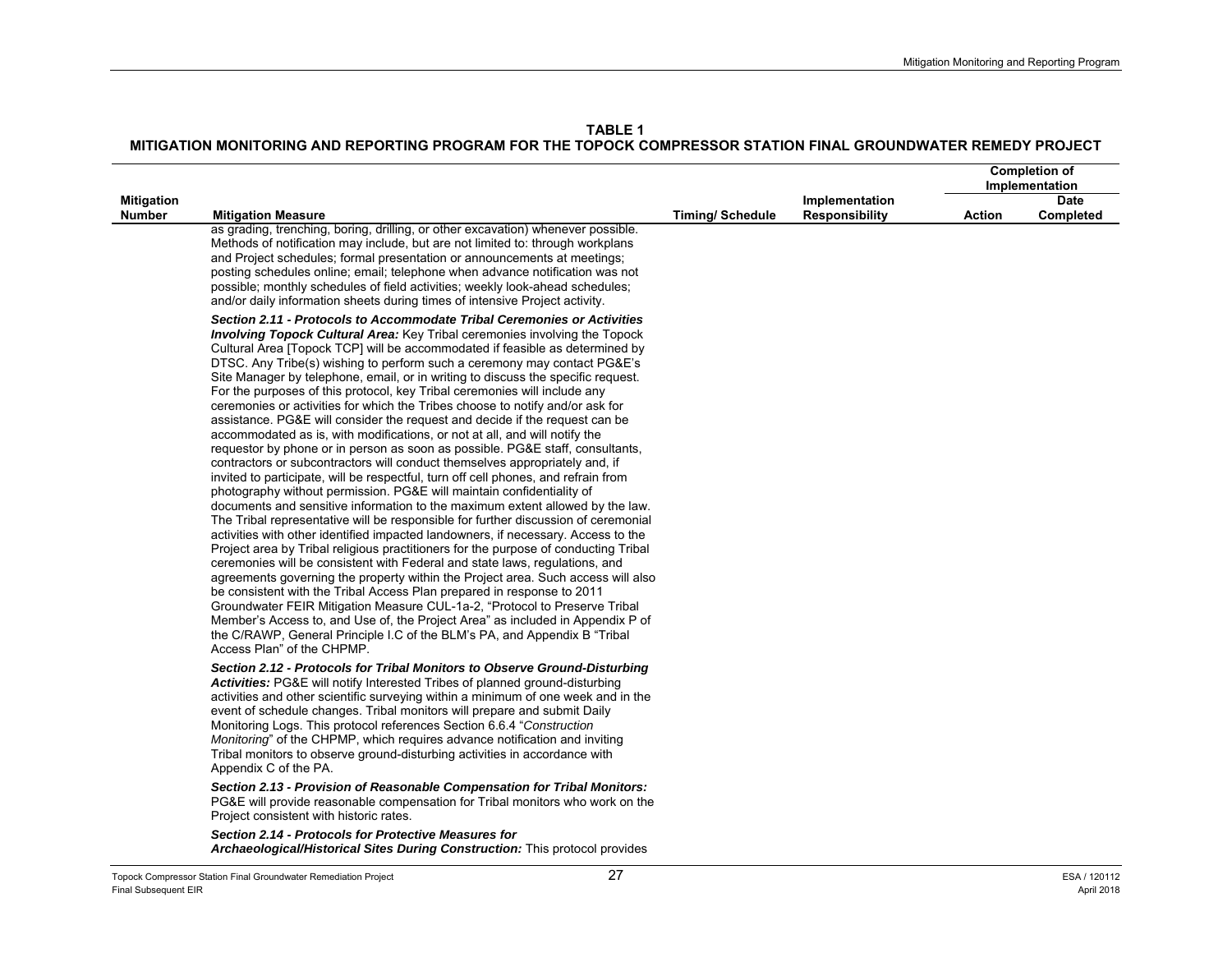|                                    |                                                                                                                                                                                                                                                                                                                                                                                                                                                                                                                                                                                                                                                                                                                                                                                                                                                                                                                                                                                                                                                                                                                                                                                                                                                                                                  |                                                                           |                                                                                   |               | <b>Completion of</b><br>Implementation |
|------------------------------------|--------------------------------------------------------------------------------------------------------------------------------------------------------------------------------------------------------------------------------------------------------------------------------------------------------------------------------------------------------------------------------------------------------------------------------------------------------------------------------------------------------------------------------------------------------------------------------------------------------------------------------------------------------------------------------------------------------------------------------------------------------------------------------------------------------------------------------------------------------------------------------------------------------------------------------------------------------------------------------------------------------------------------------------------------------------------------------------------------------------------------------------------------------------------------------------------------------------------------------------------------------------------------------------------------|---------------------------------------------------------------------------|-----------------------------------------------------------------------------------|---------------|----------------------------------------|
| <b>Mitigation</b><br><b>Number</b> | <b>Mitigation Measure</b>                                                                                                                                                                                                                                                                                                                                                                                                                                                                                                                                                                                                                                                                                                                                                                                                                                                                                                                                                                                                                                                                                                                                                                                                                                                                        | <b>Timing/Schedule</b>                                                    | Implementation<br>Responsibility                                                  | <b>Action</b> | <b>Date</b><br>Completed               |
|                                    | for identifying protective measures cultural sites, to the extent feasible, prior to<br>construction; modifying construction zones to avoid discoveries identified during<br>construction; implementing protective measures (such as covering, flagging, or<br>fencing); if needed, modifying exclusion zones in consultation with the parties in<br>the field; providing for archaeological and Tribal monitoring of implementation<br>and removal of protective measures; periodic inspection of protective measures<br>during construction; inspection, documentation, evaluation, and protection of<br>discoveries; notification to Tribal monitors of discoveries; and restoration of<br>areas to pre-constructions conditions after removal protective measures.                                                                                                                                                                                                                                                                                                                                                                                                                                                                                                                           |                                                                           |                                                                                   |               |                                        |
|                                    | Section 2.15 - Protocols for Reporting Discoveries of Cultural Importance:<br>This protocol outlines how PG&E will notify DTSC and BLM of discoveries of<br>previously unidentified or suspected historic or archaeological resources<br>(including human remains and/or associated funerary objects or graves), as well<br>as Interested Tribes if the resource is Native American in origin; will cease work<br>within the vicinity of the discovery until the discovery has been evaluated and<br>treatment developed; implement protective measures, if necessary; choose<br>avoidance as the preferred method for the treatment of cultural resources,<br>particularly for human remains, items of cultural patrimony, or funerary objects;<br>and document discoveries in a culturally sensitive manner, and invite Interested<br>Tribes to assist with documentation to identify Tribal cultural values. If further<br>studies are required for any discovery, PG&E will consult with BLM, who will<br>consult with Interested Tribes. Documentation will be provided to BLM and<br>Interested Tribes (for Native American resources) for review and comment and<br>final documents will be distributed to DTSC, BLM, Interested Tribes, and PG&E,<br>and to ASM or CHRIS as appropriate. |                                                                           |                                                                                   |               |                                        |
|                                    | Section 2.16 - Protocols for Inspecting Remediation Facilities and/or<br><b>Staging Areas During Construction:</b> The locations of remediation facilities and<br>staging area will be examined for cultural resources throughout the construction<br>phase. Interested Tribes will receive notice at least 2 weeks in advance<br>whenever possible. Previously impacted land will be selected wherever feasible<br>for re-use as staging areas and/or the siting of remediation facilities and direct<br>physical impacts to the Topock Maze as it is manifested archaeologically will be<br>completely avoided when siting any staging area or remediation facility. Any<br>resources present will be avoided to the extent feasible. This protocol also<br>provides for archaeological and Tribal monitoring of earth-disturbing activities at<br>remediation facilities and/or staging areas during construction, and states that<br>these monitors will at all times comply with Project-wide and job site-specific<br>safety requirements.                                                                                                                                                                                                                                                 |                                                                           |                                                                                   |               |                                        |
| $CUL-1a-9$                         | Preference for Previously Disturbed Areas (Groundwater FEIR Measure<br>with Revisions).<br>During the design of areas to be used as part of the Future Activity Allowance,<br>PG&E shall, in communication with the Interested Tribes (and subject to their                                                                                                                                                                                                                                                                                                                                                                                                                                                                                                                                                                                                                                                                                                                                                                                                                                                                                                                                                                                                                                      | Prior to and during<br>construction,<br>operation and<br>maintenance, and | PG&E would be<br>responsible for the<br>implementation of<br>these measures. DTSC |               |                                        |
|                                    | review), and to the maximum extent feasible, as determined by DTSC, give: (1)<br>.                                                                                                                                                                                                                                                                                                                                                                                                                                                                                                                                                                                                                                                                                                                                                                                                                                                                                                                                                                                                                                                                                                                                                                                                               |                                                                           | would be responsible                                                              |               | -------                                |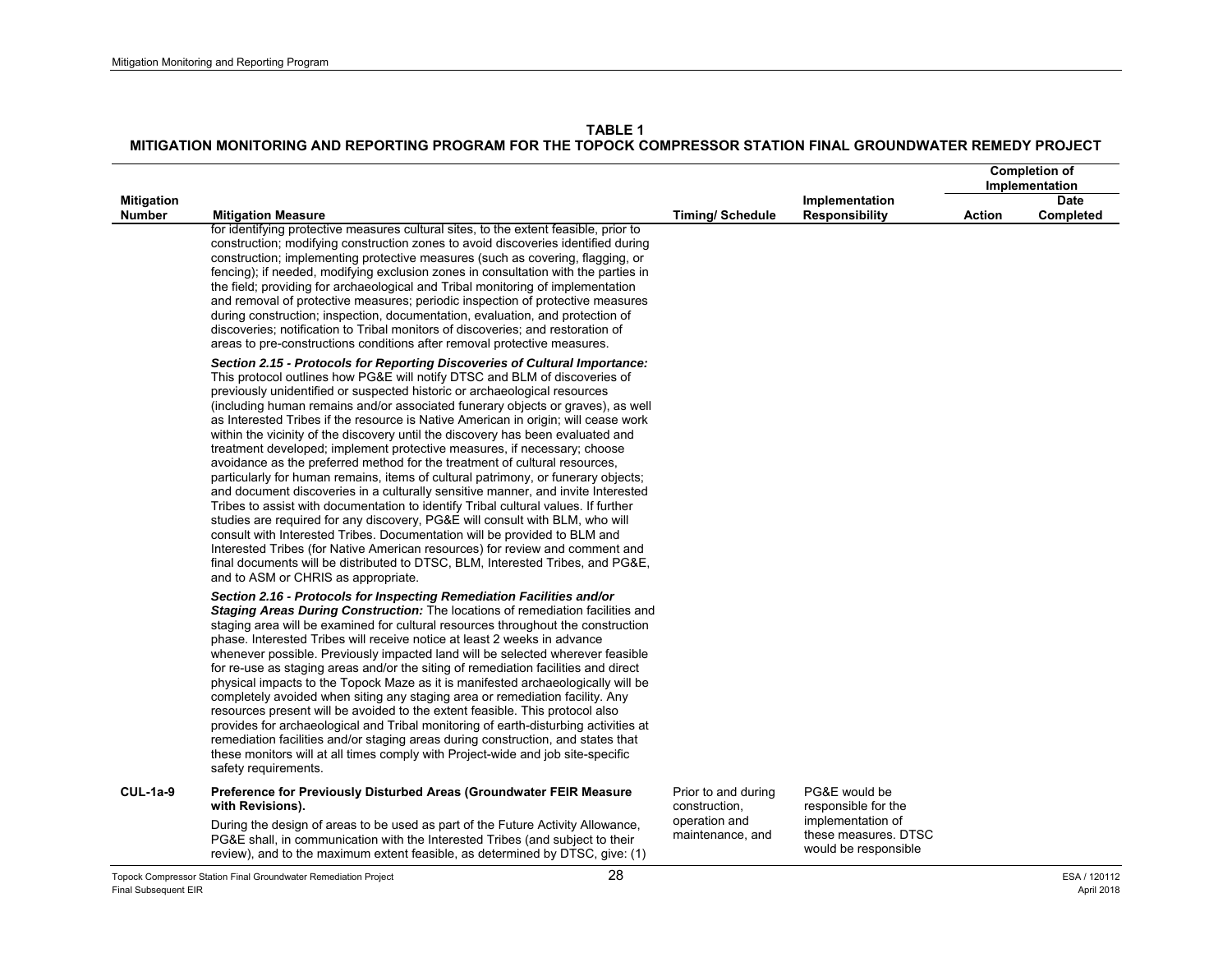|                   |                                                                                                                                                                                                                                                                                                                                                                                                                                                                                                                                                                                                                                                                                                                                                                                                                                                                                                                                                                                                                                                                                                                                                                                                                                                                                                                                                                                                                                                                                                                                                                                                                                                                                                                                                                                                                                                                                                                                                                                                                                                                                                                                                                                            |                                                                                     |                                                                                                                         | <b>Completion of</b><br>Implementation |           |
|-------------------|--------------------------------------------------------------------------------------------------------------------------------------------------------------------------------------------------------------------------------------------------------------------------------------------------------------------------------------------------------------------------------------------------------------------------------------------------------------------------------------------------------------------------------------------------------------------------------------------------------------------------------------------------------------------------------------------------------------------------------------------------------------------------------------------------------------------------------------------------------------------------------------------------------------------------------------------------------------------------------------------------------------------------------------------------------------------------------------------------------------------------------------------------------------------------------------------------------------------------------------------------------------------------------------------------------------------------------------------------------------------------------------------------------------------------------------------------------------------------------------------------------------------------------------------------------------------------------------------------------------------------------------------------------------------------------------------------------------------------------------------------------------------------------------------------------------------------------------------------------------------------------------------------------------------------------------------------------------------------------------------------------------------------------------------------------------------------------------------------------------------------------------------------------------------------------------------|-------------------------------------------------------------------------------------|-------------------------------------------------------------------------------------------------------------------------|----------------------------------------|-----------|
| <b>Mitigation</b> |                                                                                                                                                                                                                                                                                                                                                                                                                                                                                                                                                                                                                                                                                                                                                                                                                                                                                                                                                                                                                                                                                                                                                                                                                                                                                                                                                                                                                                                                                                                                                                                                                                                                                                                                                                                                                                                                                                                                                                                                                                                                                                                                                                                            |                                                                                     | Implementation                                                                                                          |                                        | Date      |
| <b>Number</b>     | <b>Mitigation Measure</b><br>priority to previously disturbed areas for the placement of new physical                                                                                                                                                                                                                                                                                                                                                                                                                                                                                                                                                                                                                                                                                                                                                                                                                                                                                                                                                                                                                                                                                                                                                                                                                                                                                                                                                                                                                                                                                                                                                                                                                                                                                                                                                                                                                                                                                                                                                                                                                                                                                      | <b>Timing/Schedule</b><br>decommissioning                                           | <b>Responsibility</b><br>for ensuring                                                                                   | <b>Action</b>                          | Completed |
|                   | improvements; and (2) priority to re-use of existing physical improvements, such<br>as but not limited to wells and pipelines, but not including the IM-3 Facility.<br>"Disturbed" areas in this context means those areas outside of documented<br>archaeological site boundaries that have experienced ground disturbance in the<br>last 50 years.                                                                                                                                                                                                                                                                                                                                                                                                                                                                                                                                                                                                                                                                                                                                                                                                                                                                                                                                                                                                                                                                                                                                                                                                                                                                                                                                                                                                                                                                                                                                                                                                                                                                                                                                                                                                                                       | activities                                                                          | compliance.                                                                                                             |                                        |           |
| <b>CUL-1a-10</b>  | Avoidance of Topock Maze (Groundwater FEIR Measure with Revisions).                                                                                                                                                                                                                                                                                                                                                                                                                                                                                                                                                                                                                                                                                                                                                                                                                                                                                                                                                                                                                                                                                                                                                                                                                                                                                                                                                                                                                                                                                                                                                                                                                                                                                                                                                                                                                                                                                                                                                                                                                                                                                                                        | Prior to and during                                                                 | PG&E would be                                                                                                           |                                        |           |
|                   | During construction, and operation and maintenance, and decommissioning<br>activities, as well as activities associated with the Future Activity Allowance,<br>PG&E shall consider the location of Loci A, B, and C of the Topock Maze during<br>the design of Project components and is prohibited from creating any direct<br>physical impact on the Topock Maze, as it is manifested archaeologically. The<br>design of facilities as part of the Future Activity Allowance shall also prevent all<br>indirect (e.g. noise, aesthetics) impacts on the Topock Maze, to the maximum<br>extent feasible as determined by DTSC.                                                                                                                                                                                                                                                                                                                                                                                                                                                                                                                                                                                                                                                                                                                                                                                                                                                                                                                                                                                                                                                                                                                                                                                                                                                                                                                                                                                                                                                                                                                                                            | construction,<br>operation and<br>maintenance, and<br>decommissioning<br>activities | responsible for the<br>implementation of<br>these measures. DTSC<br>would be responsible<br>for ensuring<br>compliance. |                                        |           |
| <b>CUL-1a-11</b>  | Open Grant Funding (Groundwater FEIR Measure with Revisions).                                                                                                                                                                                                                                                                                                                                                                                                                                                                                                                                                                                                                                                                                                                                                                                                                                                                                                                                                                                                                                                                                                                                                                                                                                                                                                                                                                                                                                                                                                                                                                                                                                                                                                                                                                                                                                                                                                                                                                                                                                                                                                                              | Prior to and during                                                                 | PG&E would be                                                                                                           |                                        |           |
|                   | During the construction phase of the Project, PG&E shall provide an open grant<br>for one part-time cultural resource specialist/project manager position for each of<br>these four Interested Tribes: Chemehuevi, Cocopah, CRIT, and Hualapai.<br>Additionally, the FMIT shall receive one full-time cultural resource<br>specialist/project manager position in light of their ownership of land in the<br>Project Area and historical involvement in the remediation process. The award of<br>the grants is for the timely review of Project documents, participating in project-<br>related meetings, coordinating and managing input and interests for the Tribe on<br>the Project, and to act as a Tribal liaison with PG&E and regulatory agencies.<br>The cultural resources specialist/project manager shall be compensated at rates<br>of historic compensation with provisions for escalation of rates tied to the U.S.<br>Department of Labor, Bureau of Labor Statistics Employment Cost Index. The<br>payment of grant monies shall be timed to the awarded tribes' fiscal cycles so<br>that the tribes are not forced to front funds for long periods of time. These<br>positions shall act as cultural resources contacts and project managers for<br>interactions between the tribes, PG&E, and DTSC to ensure coordination during<br>construction of the remedy to avoid, reduce, or otherwise mitigate impacts on<br>resources qualifying as historical resources under CEQA. This funding is<br>separate from provisions for tribal monitor positions and shall not be used for<br>routine tribal business or legal counsel. For review and approval, PG&E shall<br>provide DTSC with the names of the selected grant recipients and a report that<br>summarizes activities associated with the grant program, at least annually.<br>Funding for these positions shall continue until DTSC has determined that the<br>remedy is operating properly and successfully, at which time the necessity of the<br>cultural resource specialist/project manager positions shall be assessed by<br>DTSC and the positions shall be extended, reduced, or terminated. During the | construction,<br>operation and<br>maintenance, and<br>decommissioning<br>activities | responsible for the<br>implementation of<br>these measures. DTSC<br>would be responsible<br>for ensuring<br>compliance. |                                        |           |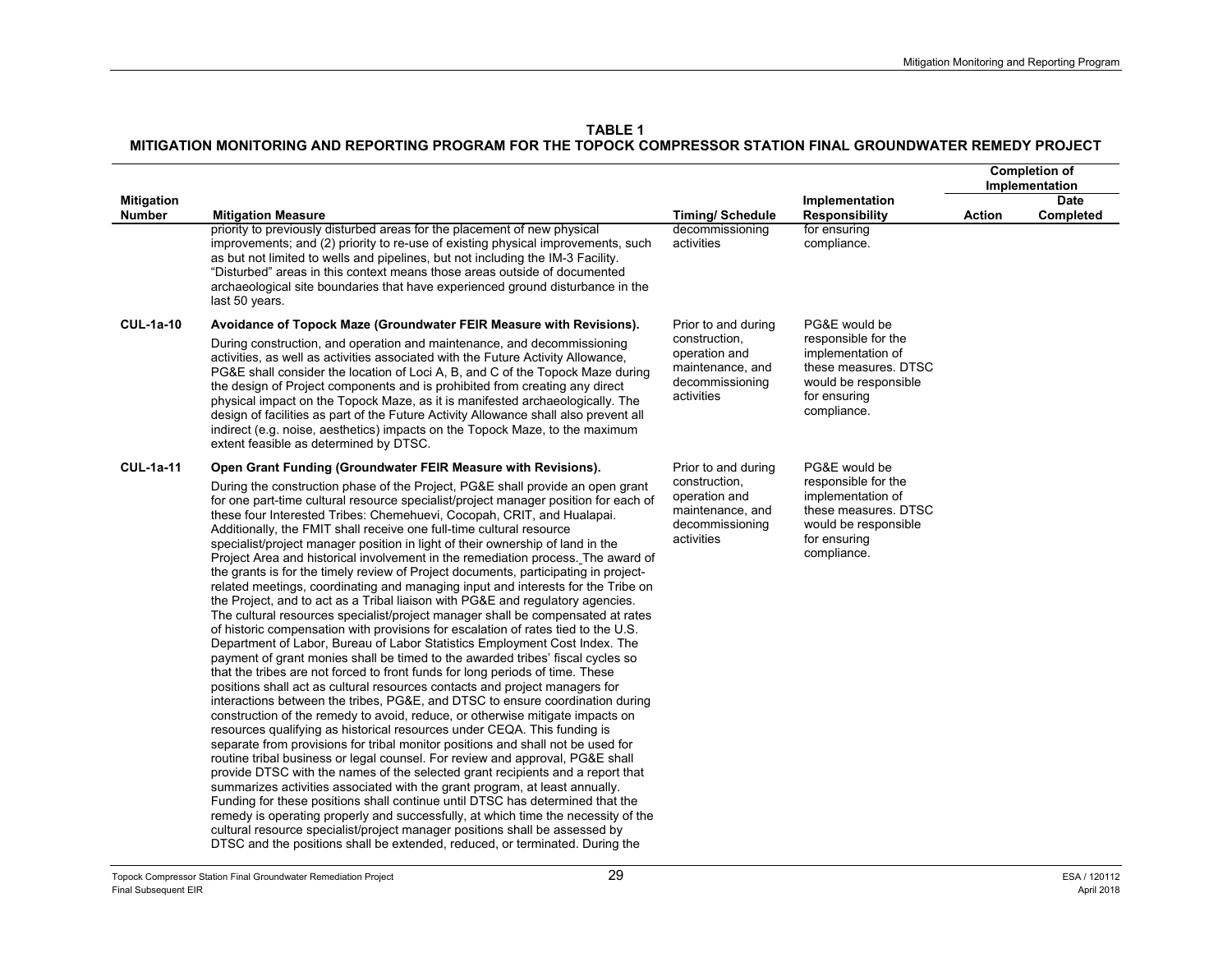|                                    |                                                                                                                                                                                                                                                                                                                                                                                                                                                                                                                                                                                                                                                                                                                                                                                                                                                                                                                                                                                                                                                                                                                                                                                                                                                                                                                                                                                                               |                                                                                                            |                                                                                                                                          | <b>Completion of</b><br>Implementation                                     |                          |
|------------------------------------|---------------------------------------------------------------------------------------------------------------------------------------------------------------------------------------------------------------------------------------------------------------------------------------------------------------------------------------------------------------------------------------------------------------------------------------------------------------------------------------------------------------------------------------------------------------------------------------------------------------------------------------------------------------------------------------------------------------------------------------------------------------------------------------------------------------------------------------------------------------------------------------------------------------------------------------------------------------------------------------------------------------------------------------------------------------------------------------------------------------------------------------------------------------------------------------------------------------------------------------------------------------------------------------------------------------------------------------------------------------------------------------------------------------|------------------------------------------------------------------------------------------------------------|------------------------------------------------------------------------------------------------------------------------------------------|----------------------------------------------------------------------------|--------------------------|
| <b>Mitigation</b><br><b>Number</b> | <b>Mitigation Measure</b>                                                                                                                                                                                                                                                                                                                                                                                                                                                                                                                                                                                                                                                                                                                                                                                                                                                                                                                                                                                                                                                                                                                                                                                                                                                                                                                                                                                     | <b>Timing/ Schedule</b>                                                                                    | Implementation<br><b>Responsibility</b>                                                                                                  | <b>Action</b>                                                              | <b>Date</b><br>Completed |
|                                    | operation and maintenance and decommissioning phases, the necessity of the<br>positions shall be periodically evaluated by DTSC. These positions shall be<br>inclusive of those referenced by CR-1e-9 in the Topock Soil Investigation Project<br>EIR and MMRP and not additive.                                                                                                                                                                                                                                                                                                                                                                                                                                                                                                                                                                                                                                                                                                                                                                                                                                                                                                                                                                                                                                                                                                                              |                                                                                                            |                                                                                                                                          |                                                                            |                          |
| <b>CUL-1a-12</b>                   | Tribal Ceremonies (Groundwater FEIR Measure with Revisions).                                                                                                                                                                                                                                                                                                                                                                                                                                                                                                                                                                                                                                                                                                                                                                                                                                                                                                                                                                                                                                                                                                                                                                                                                                                                                                                                                  | Prior to and during                                                                                        | PG&E would be                                                                                                                            |                                                                            |                          |
|                                    | PG&E shall provide reasonable opportunity, as determined by DTSC, for<br>Interested Tribes to conduct a traditional healing/cleansing ceremony (or<br>ceremonies) before and after the construction phase. Accommodations for Tribal<br>ceremonies shall be implemented consistent with Section 2.11 "Protocols to<br>Accommodate Tribal Ceremonies or Activities Involving Topock TCP" of the<br>CIMP (as described above in Mitigation Measure CUL-1a-8q) and Section 7.2<br>"Accommodation of Tribal Activities and Ceremonies Involving the Topock<br>Maze/TCP" (see below) and Appendix B of the CHPMP (as described above in<br>Mitigation Measure CUL-1a-2a).                                                                                                                                                                                                                                                                                                                                                                                                                                                                                                                                                                                                                                                                                                                                          | construction,<br>operation and<br>maintenance, and<br>decommissioning<br>activities                        | responsible for the<br>implementation of<br>these measures. DTSC<br>would be responsible<br>for ensuring<br>compliance.                  |                                                                            |                          |
|                                    | As described in Section 7.2 of the CHPMP, the BLM will continue to work with<br>the Interested Tribes to identify Tribal activities and ceremonies that are<br>associated with the Topock TCP and to consult with the Interested Tribes and<br>PG&E to develop treatment measures to accommodate them.                                                                                                                                                                                                                                                                                                                                                                                                                                                                                                                                                                                                                                                                                                                                                                                                                                                                                                                                                                                                                                                                                                        |                                                                                                            |                                                                                                                                          |                                                                            |                          |
| <b>CUL-1a-13</b>                   | Develop Worker Education Training Program (Measure Completed -<br>Worker Education Training Program is attached in Appendix P of the<br>C/RAWP).                                                                                                                                                                                                                                                                                                                                                                                                                                                                                                                                                                                                                                                                                                                                                                                                                                                                                                                                                                                                                                                                                                                                                                                                                                                              | Measure completed<br>during design<br>development                                                          | PG&E completed.<br><b>DTSC</b> ensured<br>compliance                                                                                     | Worker<br>Education<br>Training<br>Program<br>(Appendix<br>P of<br>C/RAWP) | November<br>2015         |
| <b>CUL-1a-13a</b>                  | Implement Worker Education Training (New Measure).<br>During construction, operation and maintenance, and decommissioning of the<br>Project, worker education training procedures shall be implemented consistent<br>with the protocols identified in Appendix P of the C/RAWP. The following<br>provides a summary of the worker education training procedures as identified in<br>Appendix P of the C/RAWP. The worker education program will be implemented<br>prior to commencement of any ground-disturbing activities and as personnel are<br>added. The program includes, but is not limited to: mandatory training for PG&E<br>employees, consultants, contractors, and subcontractors who are involved with<br>construction or ground disturbing activities (including decommissioning and<br>restoration); cultural sensitivity training to familiarize personnel with the sacred<br>nature of the area; providing for participation of Interested Tribes, Tribal<br>monitors, archaeological monitors, and Federal agency staff as appropriate; and<br>non-tolerance of any disrespectful behavior in the field and removal of any staff.<br>workers, or contractors who do not comply. Personnel engaged in field activities<br>will be trained prior to conducting fieldwork and personnel engaged in design<br>work will be trained as soon as practicable after being assigned to the Project. | Prior to and during<br>construction,<br>operation and<br>maintenance, and<br>decommissioning<br>activities | PG&E would be<br>responsible for the<br>implementation of<br>these measures. DTSC<br>would be responsible<br>for ensuring<br>compliance. |                                                                            |                          |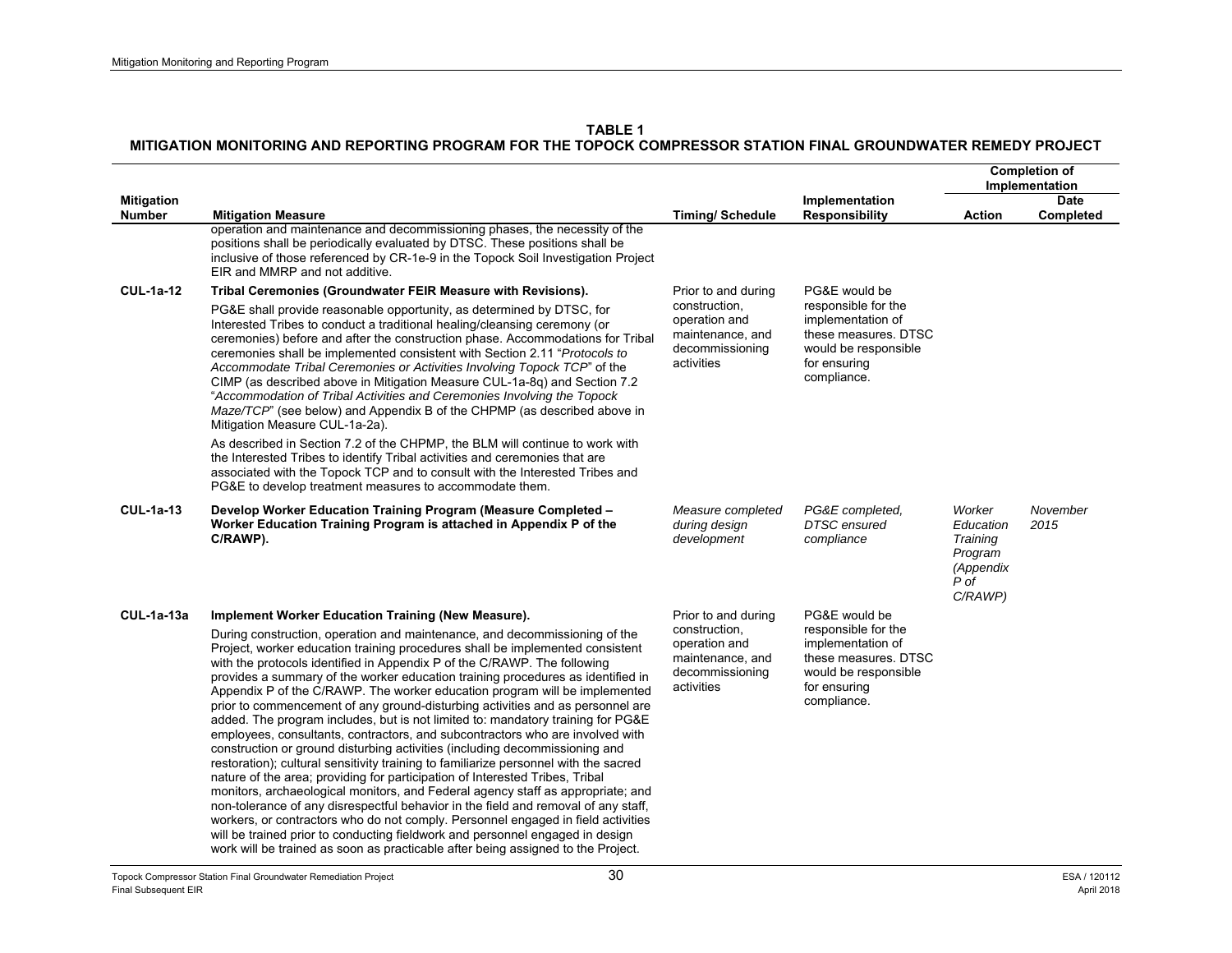|                                    |                                                                                                                                                                                                                                                                                                                                                                                                                                                                                                                                                                                                                                                                                                                                                                                                                                                                                                                                                                                                                                                                                                                                                                                                                                                                                                                                                                     |                                                                                                            |                                                                                                                                          |               | <b>Completion of</b><br>Implementation |
|------------------------------------|---------------------------------------------------------------------------------------------------------------------------------------------------------------------------------------------------------------------------------------------------------------------------------------------------------------------------------------------------------------------------------------------------------------------------------------------------------------------------------------------------------------------------------------------------------------------------------------------------------------------------------------------------------------------------------------------------------------------------------------------------------------------------------------------------------------------------------------------------------------------------------------------------------------------------------------------------------------------------------------------------------------------------------------------------------------------------------------------------------------------------------------------------------------------------------------------------------------------------------------------------------------------------------------------------------------------------------------------------------------------|------------------------------------------------------------------------------------------------------------|------------------------------------------------------------------------------------------------------------------------------------------|---------------|----------------------------------------|
| <b>Mitigation</b><br><b>Number</b> | <b>Mitigation Measure</b>                                                                                                                                                                                                                                                                                                                                                                                                                                                                                                                                                                                                                                                                                                                                                                                                                                                                                                                                                                                                                                                                                                                                                                                                                                                                                                                                           | <b>Timing/Schedule</b>                                                                                     | Implementation<br><b>Responsibility</b>                                                                                                  | <b>Action</b> | <b>Date</b><br>Completed               |
|                                    | Training will be conducted at each Field Project Orientation meeting prior to<br>each substantial Project work phase and at additional opportunities as identified<br>by PG&E in collaboration with the Interested Tribes. Training will include, but is<br>not limited to discussion topics such as: the significance and sensitivity of the<br>Topock TCP; appropriate on-site behavior; protection of significant cultural<br>resources; worker responsibilities (avoidance of sensitive areas, staying on<br>designated routes and work areas, etc.); and consequences of noncompliance.<br>Presentation materials that may be developed will be shared with Interested<br>Tribes for their input. PG&E will maintain training records that will be dated and<br>signed by the trainee and trainer.                                                                                                                                                                                                                                                                                                                                                                                                                                                                                                                                                             |                                                                                                            |                                                                                                                                          |               |                                        |
| <b>CUL-1a-14</b>                   | Tribal Notification of Potential Future Activities (New Measure).<br>For any potential Future Activity Allowance that requires preparation of a work<br>request, work plan, or technical memorandum, PG&E shall submit the subject<br>documentation to DTSC, which will contain a description of the proposed<br>activities, any available information regarding current conditions, and tracking<br>information regarding how much of the Future Activity Allowance would be used<br>by the particular activity, should it be authorized by DTSC. DTSC shall then<br>provide the documentation to Interested Tribes (and other stakeholders) for<br>review and comment. Timeline for review and consideration of Tribal comments<br>shall be made by DTSC on a case-by-case basis, dependent on the known<br>resources present on the subject location and the urgency of the Future Activity<br>Allowance to ensure the proper and successful operation of the Remedy.<br>Following Tribal review of the documentation, next steps could include<br>modifications to the work plan, additional correspondence (i.e., site walk,<br>meetings), or authorization by DTSC of the necessary Future Activity Allowance.<br>If the Future Activity Allowance is ultimately approved by DTSC, all the<br>applicable mitigation measures defined in this SEIR will apply. | Prior to and during<br>construction,<br>operation and<br>maintenance, and<br>decommissioning<br>activities | PG&E would be<br>responsible for the<br>implementation of<br>these measures. DTSC<br>would be responsible<br>for ensuring<br>compliance. |               |                                        |
| <b>CUL-1a-15</b>                   | Future Activity Allowance Cultural Resources Survey (New Measure).<br>During the planning phase of any Future Activity Allowance activities, all areas<br>that may be subject to construction or operation and maintenance activities as<br>part of the Future Activity Allowance, plus a 50-foot buffer, and have not been<br>surveyed in the past 5 years, shall be subject to archaeological resources survey<br>prior to any ground disturbing activity. The survey shall be conducted by the<br>Qualified Cultural Resources Consultant and shall document resources<br>potentially qualifying as historical resources under CEQA (both as contributors to<br>the Topock TCP and as individual historical resources). Tribal monitors shall be<br>invited to participate in the survey. PG&E's Qualified Cultural Resources<br>Consultant shall document the results of the survey in a Future Activity<br>Allowance Cultural Resources Survey Report that follows the "Archaeological<br>Resource Management Reports guidelines and Department of Parks and<br>Recreation" quidelines. PG&E's Qualified Cultural Resources Consultant shall<br>also prepare Department of Parks and Recreation 523 forms and file them with                                                                                                                                   | Prior to and during<br>construction,<br>operation and<br>maintenance, and<br>decommissioning<br>activities | PG&E would be<br>responsible for the<br>implementation of<br>these measures. DTSC<br>would be responsible<br>for ensuring<br>compliance. |               |                                        |

the South Central Coastal Information Center (for resources in California) and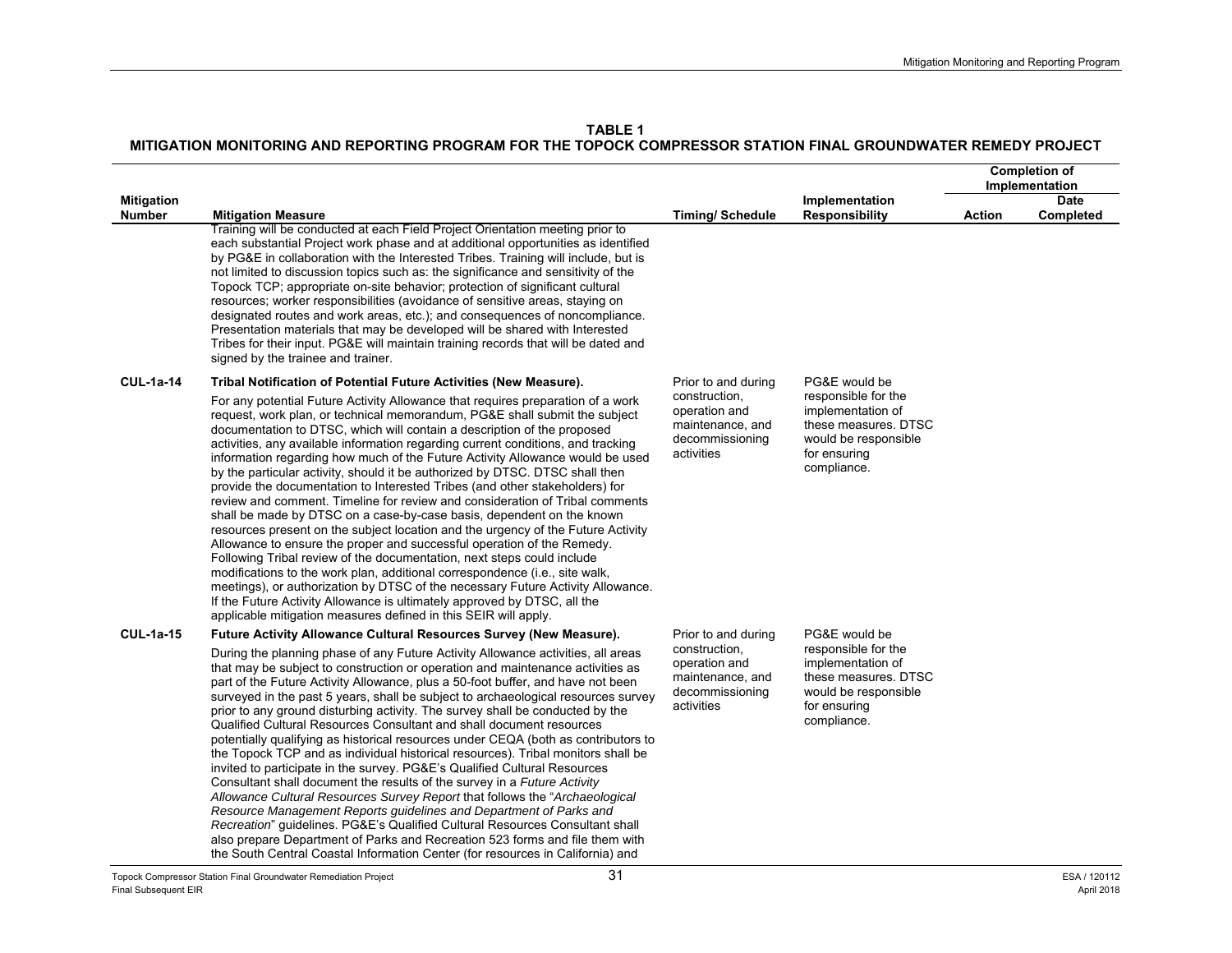|                                    |                                                                                                                                                                                                                                                                                                                                                                                                                                                                                                                                                                                                                                                                                                                                                                                                                                                                                   |                                                                                     |                                                                                                                         | <b>Completion of</b><br>Implementation |                          |
|------------------------------------|-----------------------------------------------------------------------------------------------------------------------------------------------------------------------------------------------------------------------------------------------------------------------------------------------------------------------------------------------------------------------------------------------------------------------------------------------------------------------------------------------------------------------------------------------------------------------------------------------------------------------------------------------------------------------------------------------------------------------------------------------------------------------------------------------------------------------------------------------------------------------------------|-------------------------------------------------------------------------------------|-------------------------------------------------------------------------------------------------------------------------|----------------------------------------|--------------------------|
| <b>Mitigation</b><br><b>Number</b> | <b>Mitigation Measure</b>                                                                                                                                                                                                                                                                                                                                                                                                                                                                                                                                                                                                                                                                                                                                                                                                                                                         | <b>Timing/Schedule</b>                                                              | Implementation<br><b>Responsibility</b>                                                                                 | <b>Action</b>                          | <b>Date</b><br>Completed |
|                                    | Arizona State Museum site cards shall be prepared and filed with the Arizona<br>State Museum (for resources in Arizona). PG&E shall distribute draft reports to<br>DTSC, BLM, and the Interested Tribes for review and comment consistent with<br>Section 2.3 "Protocols for the Review of Cultural Resources-Related<br>Documents" of the CIMP and Section 6.7 "Protocols for Tribal Notification and<br>Consultation in Advance of Certain Activities" of the CHPMP (as described<br>above in Mitigation Measure CUL-1a-8q). PG&E shall submit final reports to<br>DTSC, BLM, and the Interested Tribes no less than 2 weeks prior to the start of<br>ground disturbance in an area.                                                                                                                                                                                            |                                                                                     |                                                                                                                         |                                        |                          |
|                                    | In the event that resources potentially qualifying as historical resources under<br>CEQA (either as contributors to the Topock TCP or as individual historical<br>resources) are identified during the survey, avoidance and preservation in place<br>shall be the preferred manner of mitigating impacts to the resources. If<br>avoidance of the identified resources is determined by DTSC, in coordination<br>with respective landowners, Interested Tribes, and PG&E, to be infeasible,<br>procedures provided in Section 2.2 "Protocols for the Appropriate Treatment of<br>Archaeological Materials" of the CIMP, Section 8 "Discoveries" and Appendix C<br>"Discovery Plan" of the CHPMP (as described above in Mitigation Measure CUL-<br>1a-8q), and Appendix D "Plan of Action" of the CHPMP (as described below in<br>Mitigation Measure CUL-4) shall be implemented. |                                                                                     |                                                                                                                         |                                        |                          |
|                                    | If DTSC determines that an expedited action is necessary in order to respond to<br>the changing site condition, pre-construction inspection protocols identified in<br>Section 2.16, "Protocols for Inspecting Remediation Facilities and or Staging<br>Areas During Construction" of the CIMP shall then be followed. This section<br>requires tribal notification in advance of the pre-construction inspection.<br>archaeological and tribal inspection of the area, avoidance of identified<br>resources if possible, or treatment if necessary, and monitoring of any ground<br>disturbance.                                                                                                                                                                                                                                                                                 |                                                                                     |                                                                                                                         |                                        |                          |
|                                    | In instances where Future Activity Allowance activities are proposed in the field<br>due to an immediate need as a result of unforeseen circumstances, PG&E shall<br>conduct the activity in consultation with an archaeological monitor and Tribal<br>Monitor on the ground, and notify DTSC and the appropriate DOI agency of the<br>activity within 24 hours.                                                                                                                                                                                                                                                                                                                                                                                                                                                                                                                  |                                                                                     |                                                                                                                         |                                        |                          |
| <b>CUL-1a-16</b>                   | Implement Restoration Plan (New Measure).                                                                                                                                                                                                                                                                                                                                                                                                                                                                                                                                                                                                                                                                                                                                                                                                                                         | Prior to and during                                                                 | PG&E would be                                                                                                           |                                        |                          |
|                                    | Restoration following decommissioning of the Project shall be implemented in a<br>manner consistent with Section 2.5 "Protocols for Restoring the Environment to<br>its Preconstruction Conditions Upon Decommissioning" of the CIMP (as<br>described above in Mitigation Measure CUL-1a-8q) and the Havasu National<br>Wildlife Refuge Restoration Plan (C/RAWP Appendix G; see Mitigation Measure<br>BIO-1a in this SEIR). Additionally, consistent with requirements of Section 6.3<br>"Environmental Restoration" of the CHPMP, a Remedy Decommissioning Plan<br>will be submitted by PG&E to DOI within 120 days of DOI's certification of                                                                                                                                                                                                                                   | construction,<br>operation and<br>maintenance, and<br>decommissioning<br>activities | responsible for the<br>implementation of<br>these measures. DTSC<br>would be responsible<br>for ensuring<br>compliance. |                                        |                          |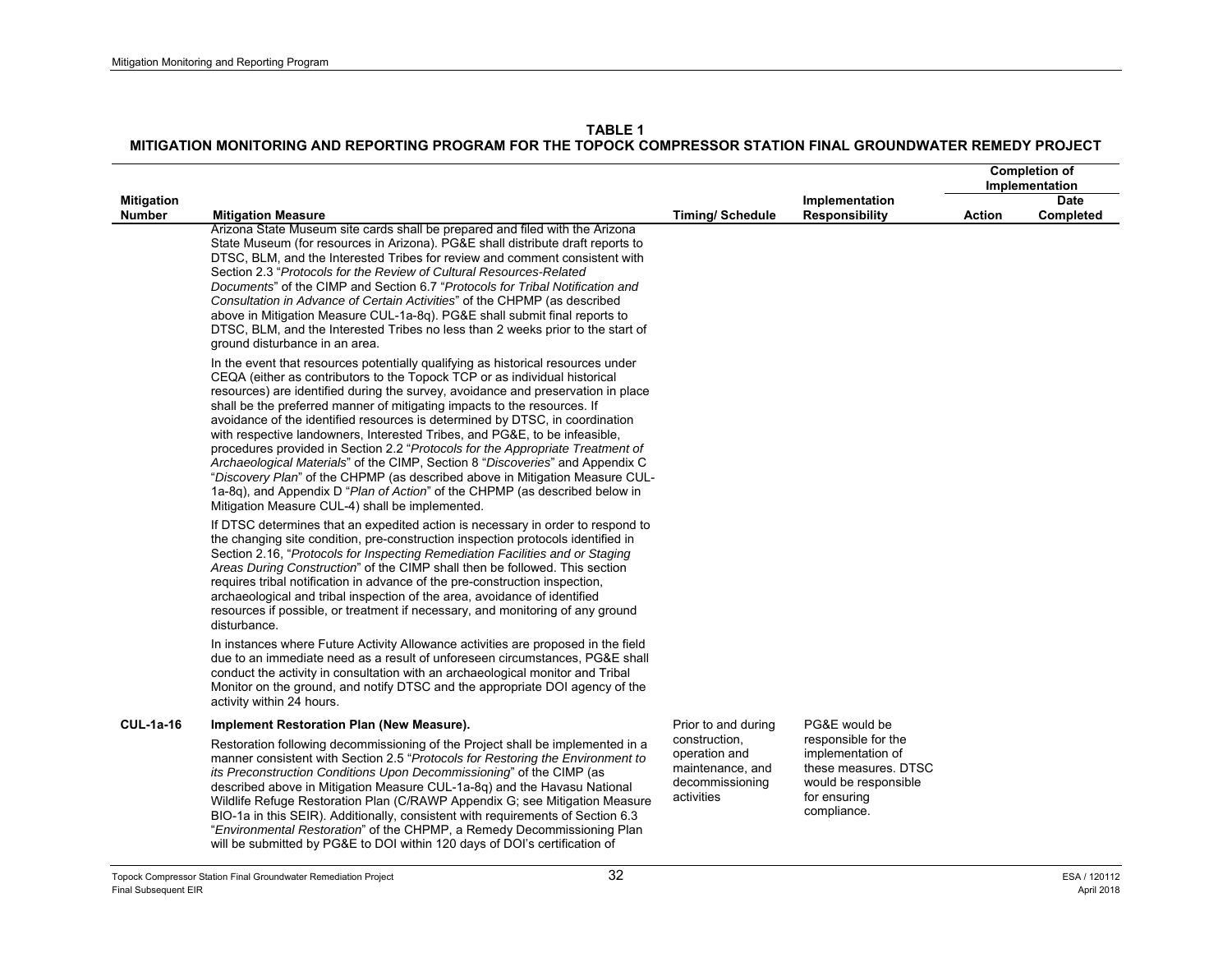|                                    |                                                                                                                                                                                                                                                                                                                                                                                                                                                                                                                                                                                                                                                                                                                                                                                                                                                                                                                                                                                                                                                                                                                                                                                                                                                                                                                                                                                                                                                                                                                                                                                                                                                                                                                                                                                                                                                                           |                                                                                     |                                                                                                                         | <b>Completion of</b><br>Implementation |                          |
|------------------------------------|---------------------------------------------------------------------------------------------------------------------------------------------------------------------------------------------------------------------------------------------------------------------------------------------------------------------------------------------------------------------------------------------------------------------------------------------------------------------------------------------------------------------------------------------------------------------------------------------------------------------------------------------------------------------------------------------------------------------------------------------------------------------------------------------------------------------------------------------------------------------------------------------------------------------------------------------------------------------------------------------------------------------------------------------------------------------------------------------------------------------------------------------------------------------------------------------------------------------------------------------------------------------------------------------------------------------------------------------------------------------------------------------------------------------------------------------------------------------------------------------------------------------------------------------------------------------------------------------------------------------------------------------------------------------------------------------------------------------------------------------------------------------------------------------------------------------------------------------------------------------------|-------------------------------------------------------------------------------------|-------------------------------------------------------------------------------------------------------------------------|----------------------------------------|--------------------------|
| <b>Mitigation</b><br><b>Number</b> | <b>Mitigation Measure</b>                                                                                                                                                                                                                                                                                                                                                                                                                                                                                                                                                                                                                                                                                                                                                                                                                                                                                                                                                                                                                                                                                                                                                                                                                                                                                                                                                                                                                                                                                                                                                                                                                                                                                                                                                                                                                                                 | <b>Timing/Schedule</b>                                                              | Implementation<br><b>Responsibility</b>                                                                                 | <b>Action</b>                          | <b>Date</b><br>Completed |
|                                    | completion of the CERCLA Remedial Action and determination by DOI that<br>removal of such facilities is protective of human health and the environment. The<br>Remedy Restoration Plan shall be provided to DTSC and Interested Tribes for<br>review and comment, consistent with Mitigation Measure BIO-1b.                                                                                                                                                                                                                                                                                                                                                                                                                                                                                                                                                                                                                                                                                                                                                                                                                                                                                                                                                                                                                                                                                                                                                                                                                                                                                                                                                                                                                                                                                                                                                              |                                                                                     |                                                                                                                         |                                        |                          |
| <b>CUL-1a-17</b>                   | Displaced Soil Procedures (New Measure).                                                                                                                                                                                                                                                                                                                                                                                                                                                                                                                                                                                                                                                                                                                                                                                                                                                                                                                                                                                                                                                                                                                                                                                                                                                                                                                                                                                                                                                                                                                                                                                                                                                                                                                                                                                                                                  | Prior to and during                                                                 | PG&E would be                                                                                                           |                                        |                          |
|                                    | Procedures for the management and handling of displaced soils resulting from<br>activities associated with construction, operation and maintenance, and<br>decommissioning of the Project shall be treated in a manner consistent Section<br>2.7 "Protocols for Repatriation of Clean Soils Cuttings Generated During<br>Construction" of the CIMP (as described above in Mitigation Measure CUL-1a-<br>8q) and the Soil Management Plan (C/RAWP Appendix L). The following<br>provides a summary of the Soil Management Plan procedures as identified in<br>Appendix L of the C/RAWP. Where this summary text differs from the Soil<br>Management Plan or subsequent revision, the language of the Soil Management<br>Plan shall govern. As indicated in the Soil Management Plan, clean soil (material<br>that is determined to have a representative concentration that is equal to or less<br>than the interim screening level or project-specific cleanup goal) will be labeled<br>and stored on-site in 55-gallon drums/small containers, roll-off bins, and/or<br>stockpiles for return, re-use, and/or restoration. Soil classified as RCRA and<br>non-RCRA hazardous waste, and non-hazardous soil that is unsuitable for final<br>disposition on-site because contaminants are present above the interim<br>screening level or Project-specific cleanup goal, will be labeled and stored<br>temporarily on-site and transported off-site for disposal. Options for return, re-<br>use, and/or restoration on-site that have been identified include: replacement of<br>original material into original or other borings, trenches, or excavations; creation<br>of topographical or landscape barriers to protect sensitive areas; creation of<br>berms or other structures to prevent erosion; on-site road maintenance; and<br>stockpiling in designated areas | construction,<br>operation and<br>maintenance, and<br>decommissioning<br>activities | responsible for the<br>implementation of<br>these measures. DTSC<br>would be responsible<br>for ensuring<br>compliance. |                                        |                          |
| <b>CUL-1a-18</b>                   | Aesthetics (New Measure).                                                                                                                                                                                                                                                                                                                                                                                                                                                                                                                                                                                                                                                                                                                                                                                                                                                                                                                                                                                                                                                                                                                                                                                                                                                                                                                                                                                                                                                                                                                                                                                                                                                                                                                                                                                                                                                 | Prior to and during                                                                 | PG&E would be                                                                                                           |                                        |                          |
|                                    | During construction, operation and maintenance, and decommissioning,<br>protocols for the protection of visual resources shall be implemented in a manner<br>consistent with Section 2.9 "Protocols for the Appropriate Methods, Consistent<br>with Measures AES-1 and AES-2 [of the Groundwater FEIR] to Reduce Visual<br>Intrusions" of the CIMP (see also Mitigation Measures AES-1 and AES-2 of this<br>SEIR).                                                                                                                                                                                                                                                                                                                                                                                                                                                                                                                                                                                                                                                                                                                                                                                                                                                                                                                                                                                                                                                                                                                                                                                                                                                                                                                                                                                                                                                        | construction,<br>operation and<br>maintenance, and<br>decommissioning<br>activities | responsible for the<br>implementation of<br>these measures. DTSC<br>would be responsible<br>for ensuring<br>compliance. |                                        |                          |
| <b>CUL-1a-19</b>                   | Implement Treatment Plan for the Topock TCP (New Measure).                                                                                                                                                                                                                                                                                                                                                                                                                                                                                                                                                                                                                                                                                                                                                                                                                                                                                                                                                                                                                                                                                                                                                                                                                                                                                                                                                                                                                                                                                                                                                                                                                                                                                                                                                                                                                | Prior to and during                                                                 | PG&E would be                                                                                                           |                                        |                          |
|                                    | All activities associated with construction, operation and maintenance, and<br>decommissioning of the Final Remedy Design shall be implemented consistent<br>with provisions of the Cultural and Historical Property Treatment Plan for the<br>Topock Compressor Station (Hanes and Price in progress), which is being<br>prepared pursuant to requirements of the Stipulation VII.B and Appendix B of the                                                                                                                                                                                                                                                                                                                                                                                                                                                                                                                                                                                                                                                                                                                                                                                                                                                                                                                                                                                                                                                                                                                                                                                                                                                                                                                                                                                                                                                                | construction,<br>operation and<br>maintenance, and<br>decommissioning<br>activities | responsible for the<br>implementation of<br>these measures. DTSC<br>would be responsible                                |                                        |                          |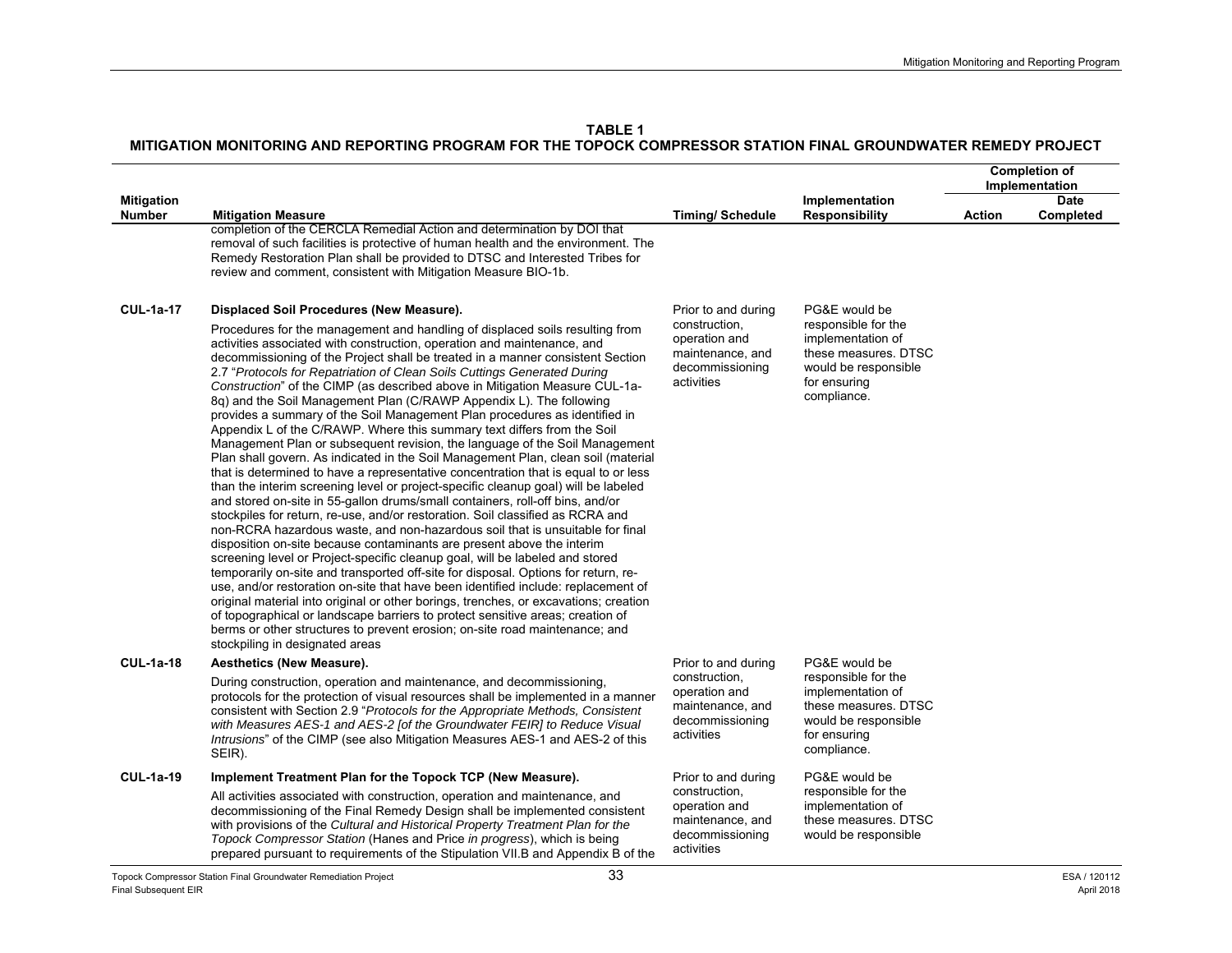|                                    |                                                                                                                                                                                                                                                                                                                                                                                                                                                                                                                                                                                                                                                                                                                                                                                                                                                                                                                                                                                                                                                                                                                                                                                                                                                                                                                                                                                                                                                                                                                                                                                                                                                                                                                                                                                                                                                                                                                                                 |                                                                                                            |                                                                                                                                          |                                                                                                               | <b>Completion of</b><br>Implementation |
|------------------------------------|-------------------------------------------------------------------------------------------------------------------------------------------------------------------------------------------------------------------------------------------------------------------------------------------------------------------------------------------------------------------------------------------------------------------------------------------------------------------------------------------------------------------------------------------------------------------------------------------------------------------------------------------------------------------------------------------------------------------------------------------------------------------------------------------------------------------------------------------------------------------------------------------------------------------------------------------------------------------------------------------------------------------------------------------------------------------------------------------------------------------------------------------------------------------------------------------------------------------------------------------------------------------------------------------------------------------------------------------------------------------------------------------------------------------------------------------------------------------------------------------------------------------------------------------------------------------------------------------------------------------------------------------------------------------------------------------------------------------------------------------------------------------------------------------------------------------------------------------------------------------------------------------------------------------------------------------------|------------------------------------------------------------------------------------------------------------|------------------------------------------------------------------------------------------------------------------------------------------|---------------------------------------------------------------------------------------------------------------|----------------------------------------|
| <b>Mitigation</b><br><b>Number</b> | <b>Mitigation Measure</b>                                                                                                                                                                                                                                                                                                                                                                                                                                                                                                                                                                                                                                                                                                                                                                                                                                                                                                                                                                                                                                                                                                                                                                                                                                                                                                                                                                                                                                                                                                                                                                                                                                                                                                                                                                                                                                                                                                                       | <b>Timing/Schedule</b>                                                                                     | Implementation<br><b>Responsibility</b>                                                                                                  | <b>Action</b>                                                                                                 | <b>Date</b><br>Completed               |
|                                    | PA and mitigation measure CUL-1b/c-3 of the Groundwater FEIR. The<br>Treatment Plan shall address treatment to the Topock TCP and its contributors,<br>in addition to historical resources other than the Topock TCP (this is the same<br>Treatment Plan referenced in Section 7 "Cultural Property-Specific Treatment<br>Measures" of the CHPMP, which can be used to satisfy the requirements of this<br>mitigation measure). PG&E shall distribute the draft Treatment Plan and any<br>future amendments to the Interested Tribes for tribal review consistent with<br>Section 2.3 "Protocols for the Review of Cultural Resources-Related<br>Documents" of the CIMP and Section 6.7 "Protocols for Tribal Notification and<br>Consultation in Advance of Certain Activities" of the CHPMP (as described<br>above in Mitigation Measure CUL-1a-8q). As such, the Treatment Plan is subject<br>to revision prior to finalization. Once consultation is complete, PG&E shall submit<br>the final Treatment Plan to DTSC for final review and approval prior to the start<br>of construction. DTSC has included specific measures outlined in the draft<br>Treatment Plan (March 26, 2018 version) that reduce impacts to historical<br>resources, beyond those already outlined in the PA, CHPMP, CIMP, and Final<br>SEIR MMRP, as conditions of approval on the Project. When the final Treatment<br>Plan is approved, those final measures will replace and/or supplement those<br>identified in DTSC's conditions of approval for the Project. The Treatment Plan<br>may be amended in the future in the event of new discoveries or greater than<br>anticipated impacts. Treatment Plan amendments shall be required in instances<br>where the current content of the Treatment Plan is insufficient to address<br>necessary treatment measures and shall be determined in coordination amongst<br>PG&E, BLM, DTSC, and Interested Tribes. |                                                                                                            | for ensuring<br>compliance.                                                                                                              |                                                                                                               |                                        |
| $CUL-1b/c-1$                       | <b>Consider Locations of Historical Resources during Design (Groundwater</b><br>FEIR Measure with revisions).<br>PG&E shall consider the locations of the identified historical resources during the<br>design of the physical improvements necessary for the proposed Project and<br>avoid, minimize, or mitigate impacts on historical and archaeological resources<br>to the maximum extent feasible, as determined by DTSC. Future design plans<br>for the Project, in relation to known cultural resources, shall be submitted to<br>DTSC for review and approval.                                                                                                                                                                                                                                                                                                                                                                                                                                                                                                                                                                                                                                                                                                                                                                                                                                                                                                                                                                                                                                                                                                                                                                                                                                                                                                                                                                         | Prior to and during<br>construction,<br>operation and<br>maintenance, and<br>decommissioning<br>activities | PG&E would be<br>responsible for the<br>implementation of<br>these measures. DTSC<br>would be responsible<br>for ensuring<br>compliance. |                                                                                                               |                                        |
| $CUL-1b/c-2$                       | Prepare a Cultural Resources Study (Measure Completed - several cultural<br>resources studies were completed, including "Geoarchaeological<br>Assessment for the Topock Remediation Project" [Appendix T of the<br>C/RAWP] and "Results of Pre-Construction Field Verification Inspections<br>for the Topock Compressor Station Groundwater Remedy" [Moloney and<br>Price 2014, confidential report on file at DTSC]).                                                                                                                                                                                                                                                                                                                                                                                                                                                                                                                                                                                                                                                                                                                                                                                                                                                                                                                                                                                                                                                                                                                                                                                                                                                                                                                                                                                                                                                                                                                          | Measure completed<br>during design<br>development                                                          | PG&E completed.<br><b>DTSC</b> ensured<br>compliance                                                                                     | Geoarcha<br>eological<br>Assessme<br>nt<br>(Appendix<br>T of<br>$C/RAWP$ );<br>Moloney<br>and Price.<br>2014) | 2014.<br>November<br>2015              |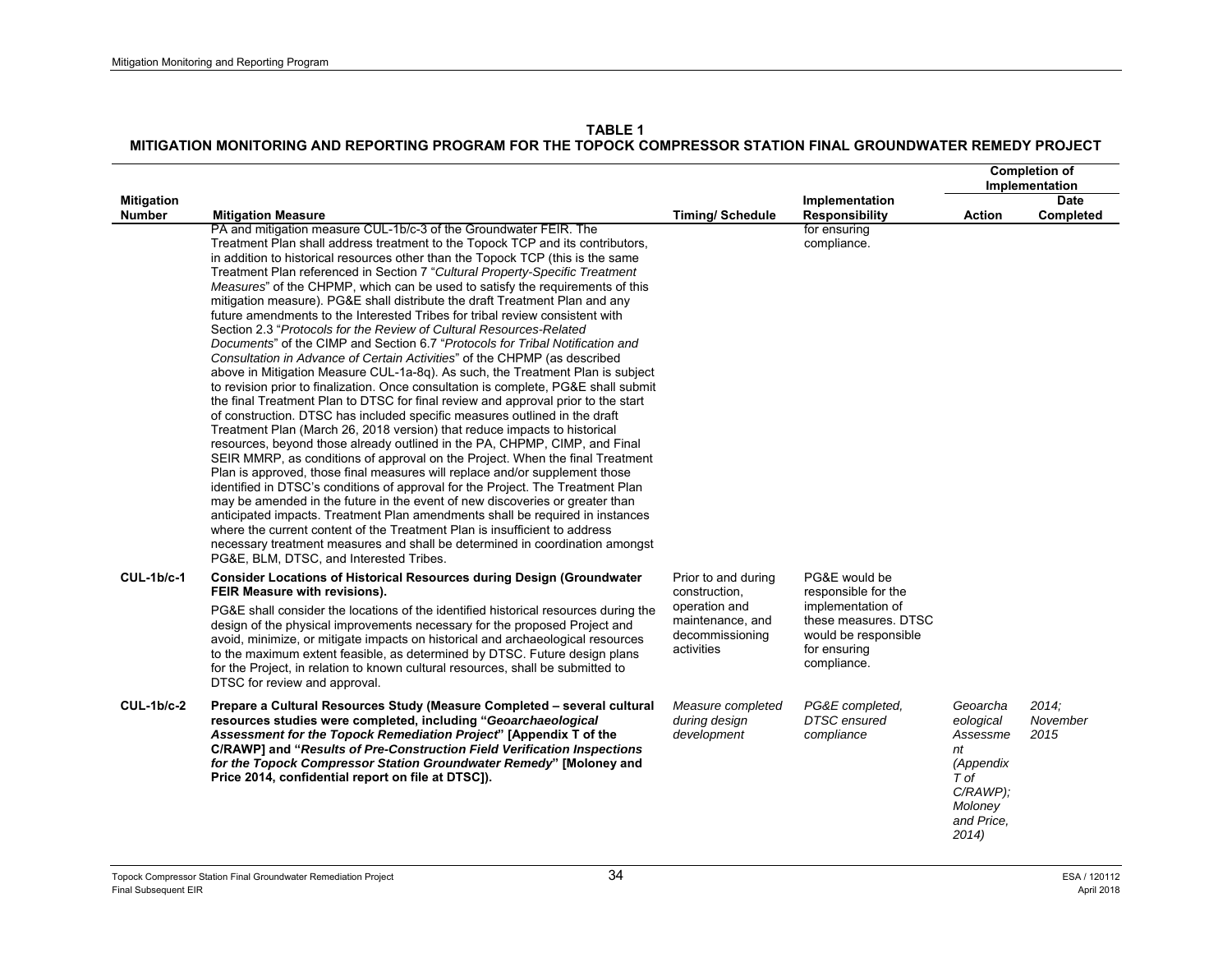**TABLE 1MITIGATION MONITORING AND REPORTING PROGRAM FOR THE TOPOCK COMPRESSOR STATION FINAL GROUNDWATER REMEDY PROJECT** 

|                                    |                                                                                                                                                                                                                                                                                                                                                                                                                                                                                                                                                                                                                                                                                                                                                                                                                                                                                                                                                                                                                                                                                                                                                                                                                                                                                                                                                                                                                                                                                                                                                                                                                                                                                                                                                                                                                                                                                                                                                                                                                                                                                                                                                                                                                                                                                                                                                                                                                                                                                                                                                                                                                                                                                                                                                                                                                                                                                                                                                                                                                                                                                                                                             |                                                                    |                                                                                                  |        | <b>Completion of</b><br>Implementation |
|------------------------------------|---------------------------------------------------------------------------------------------------------------------------------------------------------------------------------------------------------------------------------------------------------------------------------------------------------------------------------------------------------------------------------------------------------------------------------------------------------------------------------------------------------------------------------------------------------------------------------------------------------------------------------------------------------------------------------------------------------------------------------------------------------------------------------------------------------------------------------------------------------------------------------------------------------------------------------------------------------------------------------------------------------------------------------------------------------------------------------------------------------------------------------------------------------------------------------------------------------------------------------------------------------------------------------------------------------------------------------------------------------------------------------------------------------------------------------------------------------------------------------------------------------------------------------------------------------------------------------------------------------------------------------------------------------------------------------------------------------------------------------------------------------------------------------------------------------------------------------------------------------------------------------------------------------------------------------------------------------------------------------------------------------------------------------------------------------------------------------------------------------------------------------------------------------------------------------------------------------------------------------------------------------------------------------------------------------------------------------------------------------------------------------------------------------------------------------------------------------------------------------------------------------------------------------------------------------------------------------------------------------------------------------------------------------------------------------------------------------------------------------------------------------------------------------------------------------------------------------------------------------------------------------------------------------------------------------------------------------------------------------------------------------------------------------------------------------------------------------------------------------------------------------------------|--------------------------------------------------------------------|--------------------------------------------------------------------------------------------------|--------|----------------------------------------|
| <b>Mitigation</b><br><b>Number</b> | <b>Mitigation Measure</b>                                                                                                                                                                                                                                                                                                                                                                                                                                                                                                                                                                                                                                                                                                                                                                                                                                                                                                                                                                                                                                                                                                                                                                                                                                                                                                                                                                                                                                                                                                                                                                                                                                                                                                                                                                                                                                                                                                                                                                                                                                                                                                                                                                                                                                                                                                                                                                                                                                                                                                                                                                                                                                                                                                                                                                                                                                                                                                                                                                                                                                                                                                                   | <b>Timing/Schedule</b>                                             | Implementation<br><b>Responsibility</b>                                                          | Action | <b>Date</b><br>Completed               |
| <b>CUL-1b/c-3</b>                  | Prepare and Implement a Treatment Plan for Historical Resources other<br>than the Topock TCP (Groundwater FEIR Measure with Revisions).                                                                                                                                                                                                                                                                                                                                                                                                                                                                                                                                                                                                                                                                                                                                                                                                                                                                                                                                                                                                                                                                                                                                                                                                                                                                                                                                                                                                                                                                                                                                                                                                                                                                                                                                                                                                                                                                                                                                                                                                                                                                                                                                                                                                                                                                                                                                                                                                                                                                                                                                                                                                                                                                                                                                                                                                                                                                                                                                                                                                     | Prior to and during<br>construction,                               | PG&E would be<br>responsible for the                                                             |        |                                        |
|                                    | All activities associated with construction, operation and maintenance, and<br>decommissioning of the Final Groundwater Remedy Project shall be<br>implemented consistent with provisions of the Cultural and Historical Property<br>Treatment Plan for the Topock Compressor Station (Hanes and Price in<br>progress), which is being prepared pursuant to requirements of the Stipulation<br>VII.B and Appendix B of the PA and mitigation measure CUL-1b/c-3 of the<br>Groundwater FEIR. The Treatment Plan shall identify measures to lessen<br>impacts to historical resources other than the Topock TCP that cannot be<br>avoided by the Project and that will be subject to significant impacts (this is the<br>same Treatment Plan - Cultural and Historical Property Treatment Plan for the<br>Topock Compressor Station [Hanes and Price in progress] - described above in<br>Mitigation Measure CUL-1a-19 and is currently being prepared). The Treatment<br>Plan shall identify which criteria for listing on the NRHP/CRHR contribute to the<br>affected resource's significance and which aspects of significance would be<br>materially altered by construction, operation and maintenance, or<br>decommissioning and shall provide for reasonable efforts to be made to permit<br>the resource to be preserved in place or left in an undisturbed state consistent<br>with the CEQA Guidelines and with Stipulation I.B of the PA and Section 7 of the<br>CHPMP, and to the maximum extent feasible as determined by DTSC, in<br>coordination with PG&E, Interested Tribes, and respective landowners. PG&E<br>shall distribute the draft Treatment Plan and any future amendments to the<br>Interested Tribes for tribal review consistent with Section 2.3 "Protocols for the<br>Review of Cultural Resources-Related Documents" of the CIMP and Section 6.7<br>"Protocols for Tribal Notification and Consultation in Advance of Certain<br>Activities" of the CHPMP (as described above in Mitigation Measure CUL-1a-<br>8q). As such, the Treatment Plan is subject to revision prior to finalization. Once<br>consultation is complete, PG&E shall submit the final Treatment Plan to DTSC<br>for final review and approval prior to the start of construction. DTSC has included<br>specific measures outlined in the draft Treatment Plan (March 26, 2018 version)<br>that reduce impacts to historical resources, beyond those already outlined in the<br>PA, CHPMP, CIMP, and Final SEIR MMRP, as conditions of approval on the<br>Project). When the final Treatment Plan is approved, those final measures will<br>replace and/or supplement those identified in DTSC's conditions of approval for<br>the Project. The Treatment Plan may be amended in the future in the event of<br>new discoveries or greater than anticipated impacts. Treatment Plan<br>amendments shall be required in instances where the current content of the<br>Treatment Plan is insufficient to address necessary treatment measures and<br>shall be determined in coordination amongst PG&E, BLM, DTSC, and Interested<br>Tribes. | operation and<br>maintenance, and<br>decommissioning<br>activities | implementation of<br>these measures. DTSC<br>would be responsible<br>for ensuring<br>compliance. |        |                                        |
| $CIII$ $4h/a$ $A$                  | Cultural Peneurosa Menitering Program and Inadvertent Dioenvery                                                                                                                                                                                                                                                                                                                                                                                                                                                                                                                                                                                                                                                                                                                                                                                                                                                                                                                                                                                                                                                                                                                                                                                                                                                                                                                                                                                                                                                                                                                                                                                                                                                                                                                                                                                                                                                                                                                                                                                                                                                                                                                                                                                                                                                                                                                                                                                                                                                                                                                                                                                                                                                                                                                                                                                                                                                                                                                                                                                                                                                                             | Drior to and during                                                | $DOPE$ <i>would</i> be                                                                           |        |                                        |

#### **CUL-1b/c-4 Cultural Resources Monitoring Program and Inadvertent Discovery Measures (Groundwater FEIR Measure with Revisions).**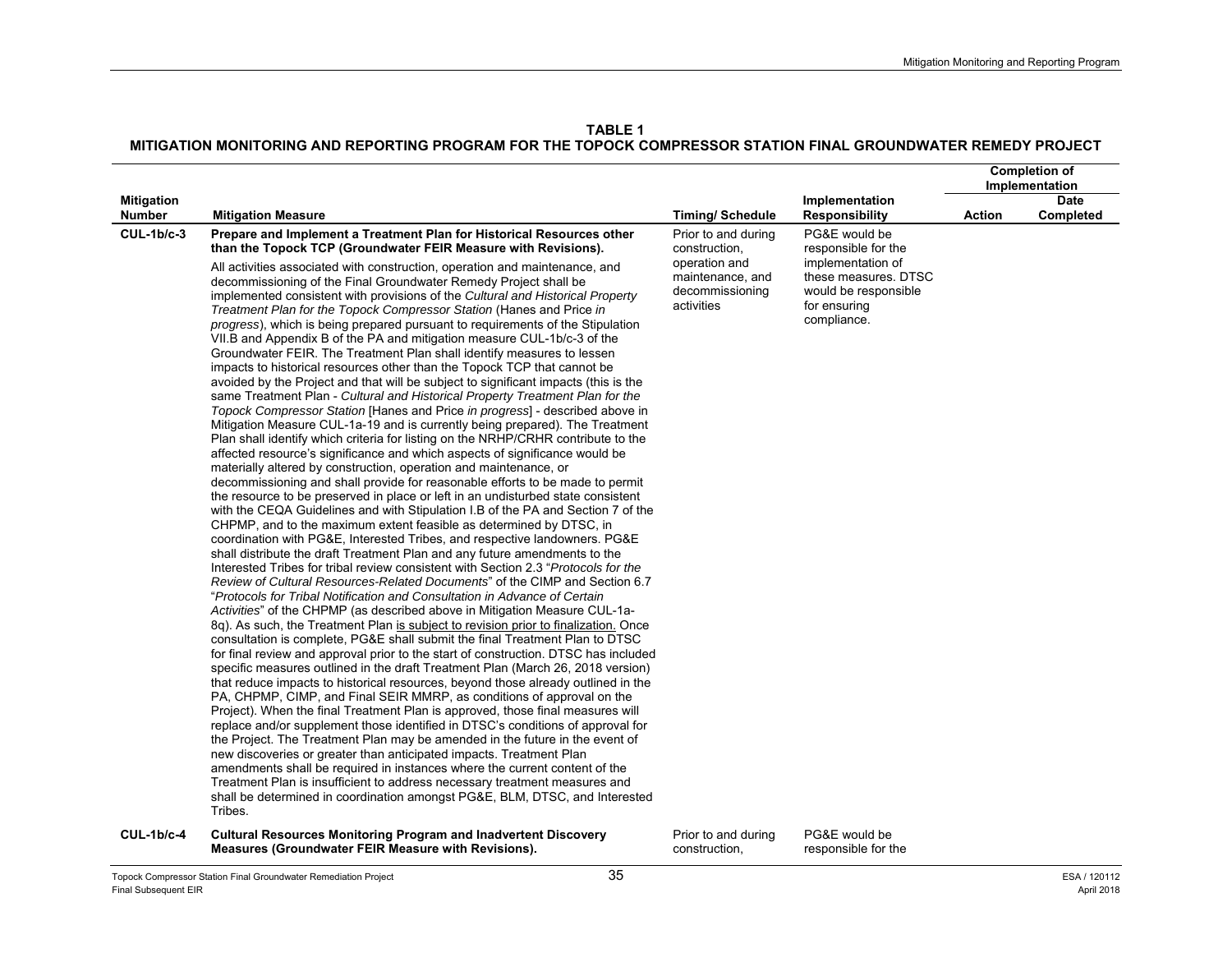|                                    |                                                                                                                                                                                                                                                                                                                                                                                                                                                                                                                                                                                                                                                                                                                                                                                                                                                                                                                                                                                                                                                                                                                                                                                                                                                                                                                                                                                                                                                                                                                                                                                                                                                                                                                                                                                                                                                                                                                                                                                                                                                                                                                                                                                                                                                                                                                                                                               |                                                                    |                                                                                                  |               | <b>Completion of</b><br>Implementation |
|------------------------------------|-------------------------------------------------------------------------------------------------------------------------------------------------------------------------------------------------------------------------------------------------------------------------------------------------------------------------------------------------------------------------------------------------------------------------------------------------------------------------------------------------------------------------------------------------------------------------------------------------------------------------------------------------------------------------------------------------------------------------------------------------------------------------------------------------------------------------------------------------------------------------------------------------------------------------------------------------------------------------------------------------------------------------------------------------------------------------------------------------------------------------------------------------------------------------------------------------------------------------------------------------------------------------------------------------------------------------------------------------------------------------------------------------------------------------------------------------------------------------------------------------------------------------------------------------------------------------------------------------------------------------------------------------------------------------------------------------------------------------------------------------------------------------------------------------------------------------------------------------------------------------------------------------------------------------------------------------------------------------------------------------------------------------------------------------------------------------------------------------------------------------------------------------------------------------------------------------------------------------------------------------------------------------------------------------------------------------------------------------------------------------------|--------------------------------------------------------------------|--------------------------------------------------------------------------------------------------|---------------|----------------------------------------|
|                                    |                                                                                                                                                                                                                                                                                                                                                                                                                                                                                                                                                                                                                                                                                                                                                                                                                                                                                                                                                                                                                                                                                                                                                                                                                                                                                                                                                                                                                                                                                                                                                                                                                                                                                                                                                                                                                                                                                                                                                                                                                                                                                                                                                                                                                                                                                                                                                                               |                                                                    |                                                                                                  |               | <b>Date</b>                            |
| <b>Mitigation</b><br><b>Number</b> | <b>Mitigation Measure</b>                                                                                                                                                                                                                                                                                                                                                                                                                                                                                                                                                                                                                                                                                                                                                                                                                                                                                                                                                                                                                                                                                                                                                                                                                                                                                                                                                                                                                                                                                                                                                                                                                                                                                                                                                                                                                                                                                                                                                                                                                                                                                                                                                                                                                                                                                                                                                     | <b>Timing/Schedule</b>                                             | Implementation<br><b>Responsibility</b>                                                          | <b>Action</b> | Completed                              |
|                                    | CUL-1b/c-4a: Cultural Resources Monitoring Program.<br>All ground-disturbing activities associated with construction, operation and<br>maintenance, and decommissioning phases of the Project, including the<br>Potential Future Activities, shall require archaeological monitoring and PG&E<br>shall invite Tribal monitors to participate. The Cultural Resources Monitoring<br>Program shall be implemented in a manner consistent with Sections 2.10<br>"Protocols for Tribal Notification in Advance of Project-Related Activities" and<br>2.12 "Protocols for Tribal Monitors to Observe Ground Disturbing Activities" of<br>the CIMP, Appendix C "Topock Remediation Project Programmatic Agreement<br>Tribal and Archaeological Monitoring Protocol' of the PA, and Section 6.6.4,<br>"Construction Monitoring," of the CHPMP (as described above in Mitigation<br>Measure CUL-1a-8q). In addition to the parties that require notification and<br>coordination as listed in Appendix C of the PA, PG&E shall also notify DTSC.                                                                                                                                                                                                                                                                                                                                                                                                                                                                                                                                                                                                                                                                                                                                                                                                                                                                                                                                                                                                                                                                                                                                                                                                                                                                                                                                      | operation and<br>maintenance, and<br>decommissioning<br>activities | implementation of<br>these measures. DTSC<br>would be responsible<br>for ensuring<br>compliance. |               |                                        |
|                                    | During construction, PG&E shall document monitoring activities in the monthly<br>progress reports or quarterly compliance reports, meeting at a minimum those<br>requirements described in Section 2.6.3.3 "Additional Reporting During Remedy<br>Construction" and Table 2.3-1 "Communication Framework During Construction<br>and Startup" of the C/RAWP, and incorporate any additional communication<br>requirements directed by DTSC and DOI. During operation and maintenance,<br>PG&E shall document monitoring activities in the quarterly progress reports or<br>annual compliance reports described in Section L2.2 "Summary of<br>Communication Procedures and Protocols" and Table L2.2-1 "Communication<br>Framework During Operation and Maintenance." During decommissioning,<br>PG&E shall document monitoring activities in monthly progress reports or<br>quarterly monitoring compliance reports consistent with those described in<br>Section 2.6.3.3 "Additional Reporting During Remedy Construction" and Table<br>2.3-1 "Communication Framework During Construction and Startup" of the<br>C/RAWP. Documentation of monitoring shall generally include dates of<br>monitoring, monitoring participants, activities observed, and descriptions of any<br>archaeological resources encountered (resource location information shall be<br>kept separate and confidential). Department of Parks and Recreation 523 forms,<br>following the Office of Historic Preservation's Instructions for Recording<br>Historical Resources, shall be prepared by the Qualified Cultural Resources<br>Consultant and filed with the South Central Coastal Information Center (for<br>archaeological resources in California) and Arizona State Museum site cards<br>shall be prepared by the Qualified Cultural Resources Consultant and filed with<br>the Arizona State Museum (for archaeological resources in Arizona) for all newly<br>identified and updated archaeological resources, and shall be compiled and<br>provided to DTSC as they become available. Interested Tribes shall be afforded<br>an opportunity to provide input on archaeological discoveries site forms and<br>updates in accordance with measures outlined in the Treatment Plan (Mitigation<br>Measure CUL-1a-19) and BLM policies and practices pertaining to information<br>sharing. |                                                                    |                                                                                                  |               |                                        |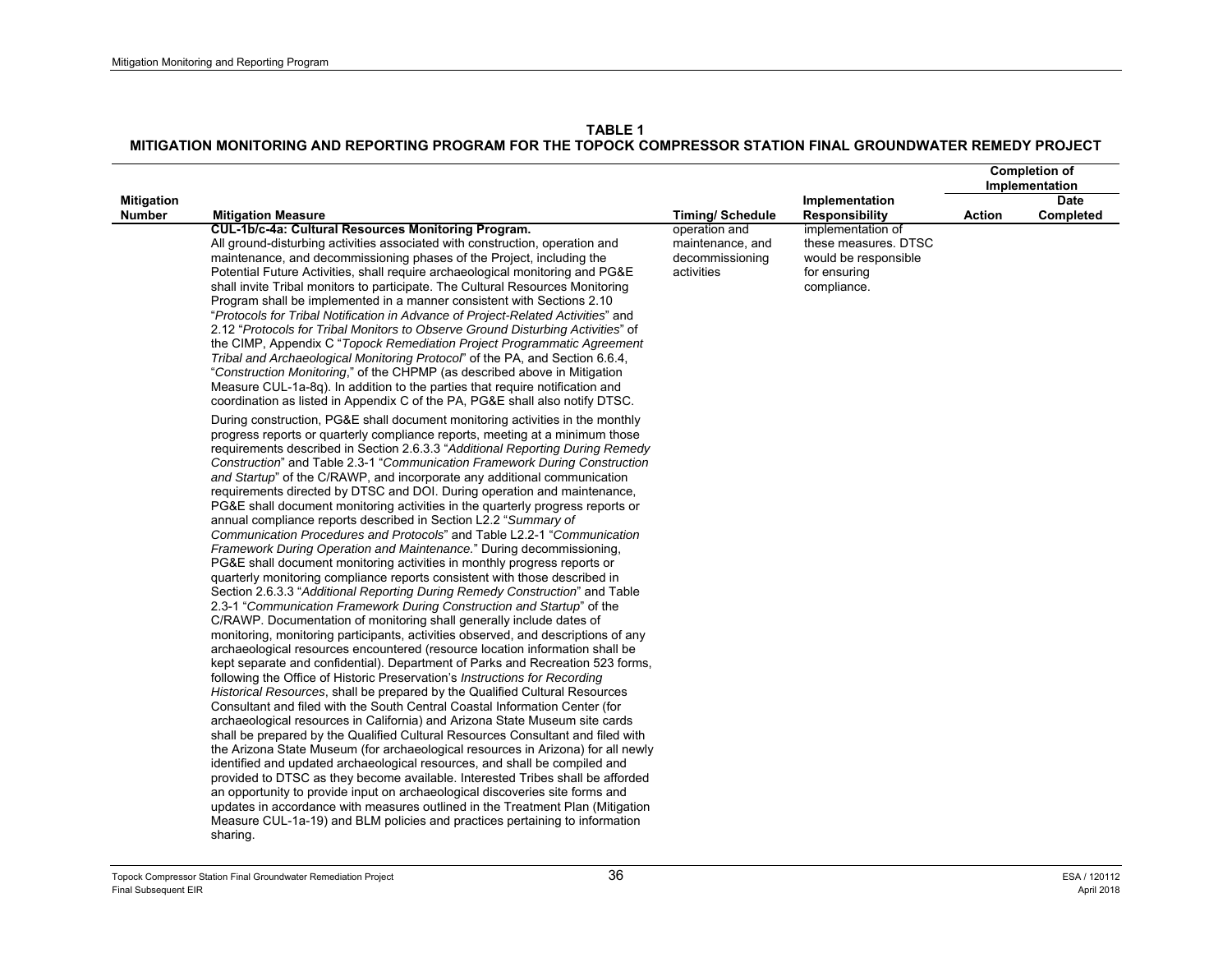**TABLE 1**

|                                    |                                                                                                                                                                                                                                                                                                                                                                                                                                                                                                                                                                                                                                                                                                                                                                                                                                    |                                                                                     |                                                                                                                                          |               | <b>Completion of</b><br>Implementation |
|------------------------------------|------------------------------------------------------------------------------------------------------------------------------------------------------------------------------------------------------------------------------------------------------------------------------------------------------------------------------------------------------------------------------------------------------------------------------------------------------------------------------------------------------------------------------------------------------------------------------------------------------------------------------------------------------------------------------------------------------------------------------------------------------------------------------------------------------------------------------------|-------------------------------------------------------------------------------------|------------------------------------------------------------------------------------------------------------------------------------------|---------------|----------------------------------------|
| <b>Mitigation</b><br><b>Number</b> | <b>Mitigation Measure</b>                                                                                                                                                                                                                                                                                                                                                                                                                                                                                                                                                                                                                                                                                                                                                                                                          | <b>Timing/Schedule</b>                                                              | Implementation<br><b>Responsibility</b>                                                                                                  | <b>Action</b> | <b>Date</b><br>Completed               |
|                                    | <b>CUL-1b/c-4b: Inadvertent Discoveries.</b>                                                                                                                                                                                                                                                                                                                                                                                                                                                                                                                                                                                                                                                                                                                                                                                       |                                                                                     |                                                                                                                                          |               |                                        |
|                                    | During construction, operation and maintenance, and decommissioning phases<br>of the Project, procedures for the treatment of inadvertent discoveries of<br>resources potentially qualifying as historical resources under CEQA shall be<br>implemented in a manner consistent with Section 2.2 "Protocols for the<br>Appropriate Treatment of Archaeological Materials" of the CIMP, and Section 8<br>"Discoveries" and Appendix C "Discovery Plan" of the CHPMP (as described<br>above in Mitigation Measure CUL-1a-8q), and Appendix D "Plan of Action" of the<br>CHPMP (as described below in Mitigation Measure CUL-4). In addition to the<br>parties listed in Section 2.15 of the CIMP as requiring consultation regarding<br>discoveries and review of draft documents, DTSC shall also be included in these<br>processes. |                                                                                     |                                                                                                                                          |               |                                        |
| $CUL-1b/c-5$                       | Avoidance and Preservation in Place (New Measure).                                                                                                                                                                                                                                                                                                                                                                                                                                                                                                                                                                                                                                                                                                                                                                                 | Prior to and during                                                                 | PG&E would be                                                                                                                            |               |                                        |
|                                    | During the construction, operation and maintenance, and decommissioning<br>phases of the Project, PG&E shall carry out all Project activities, and shall<br>require all subcontractors to implement established protocols regarding Project<br>Activities, in ways that avoid, minimize, and mitigate significant impacts to<br>historical resources other than the Topock TCP and unique archaeological<br>resources consistent with the CEQA Guidelines and with Stipulation I.B of the<br>PA and Section 7.3 of the CHPMP, and to the maximum extent feasible as<br>determined by DTSC, in coordination with PG&E, Interested Tribes, and<br>respective landowners.                                                                                                                                                             | construction,<br>operation and<br>maintenance, and<br>decommissioning<br>activities | responsible for the<br>implementation of<br>these measures. DTSC<br>would be responsible<br>for ensuring<br>compliance.                  |               |                                        |
| $CUL-1b/c-6$                       | Implementation of Additional Protective Measures (New Measure).                                                                                                                                                                                                                                                                                                                                                                                                                                                                                                                                                                                                                                                                                                                                                                    | Prior to and during                                                                 | PG&E would be                                                                                                                            |               |                                        |
|                                    | Mitigation Measures CUL-1a-3 (Site Security); CUL-1a-3a (Professional<br>Qualifications and Annual Site Condition Assessment); CUL-1a-3c (Coordination<br>with BLM and San Bernardino County); CUL-1a-3d (Signage) CUL-1a-3e (Site<br>Security); CUL-1a-8q (Implement Cultural Impact Mitigation Program); CUL-1a-9<br>(Preference for Previously Disturbed Areas); CUL-1a-13a (Implement Worker<br>Education Training Program); and CUL-1a-15 (Future Activity Allowance Cultural<br>Resources Survey) shall be implemented to further reduce impacts to historical<br>resources other than the Topock TCP and/or unique archaeological resources<br>prior to and during construction, operation and maintenance, and<br>decommissioning, as prescribed in each measure which are described in detail<br>above.                   | construction,<br>operation and<br>maintenance, and<br>decommissioning<br>activities | responsible for the<br>implementation of<br>these measures. DTSC<br>would be responsible<br>for ensuring<br>compliance.                  |               |                                        |
| <b>CUL-1b/c-7</b>                  | Compliance with SOI Standards (New Measure).<br>Prior to the start of decommissioning activities, PG&E shall retain a qualified<br>architectural historian who meets the Secretary of the Interior's professional<br>qualification standards for architectural history. The qualified architectural<br>historian shall review the decommissioning plan to ensure that removal of the<br>pipeline from the Old Trails Arch Bridge (36-027678), if proposed, would not<br>materially impair the bridge. The architectural historian shall prepare a technical                                                                                                                                                                                                                                                                        | Prior to the start of<br>decommissioning<br>activities                              | PG&E would be<br>responsible for the<br>implementation of<br>these measures. DTSC<br>would be responsible<br>for ensuring<br>compliance. |               |                                        |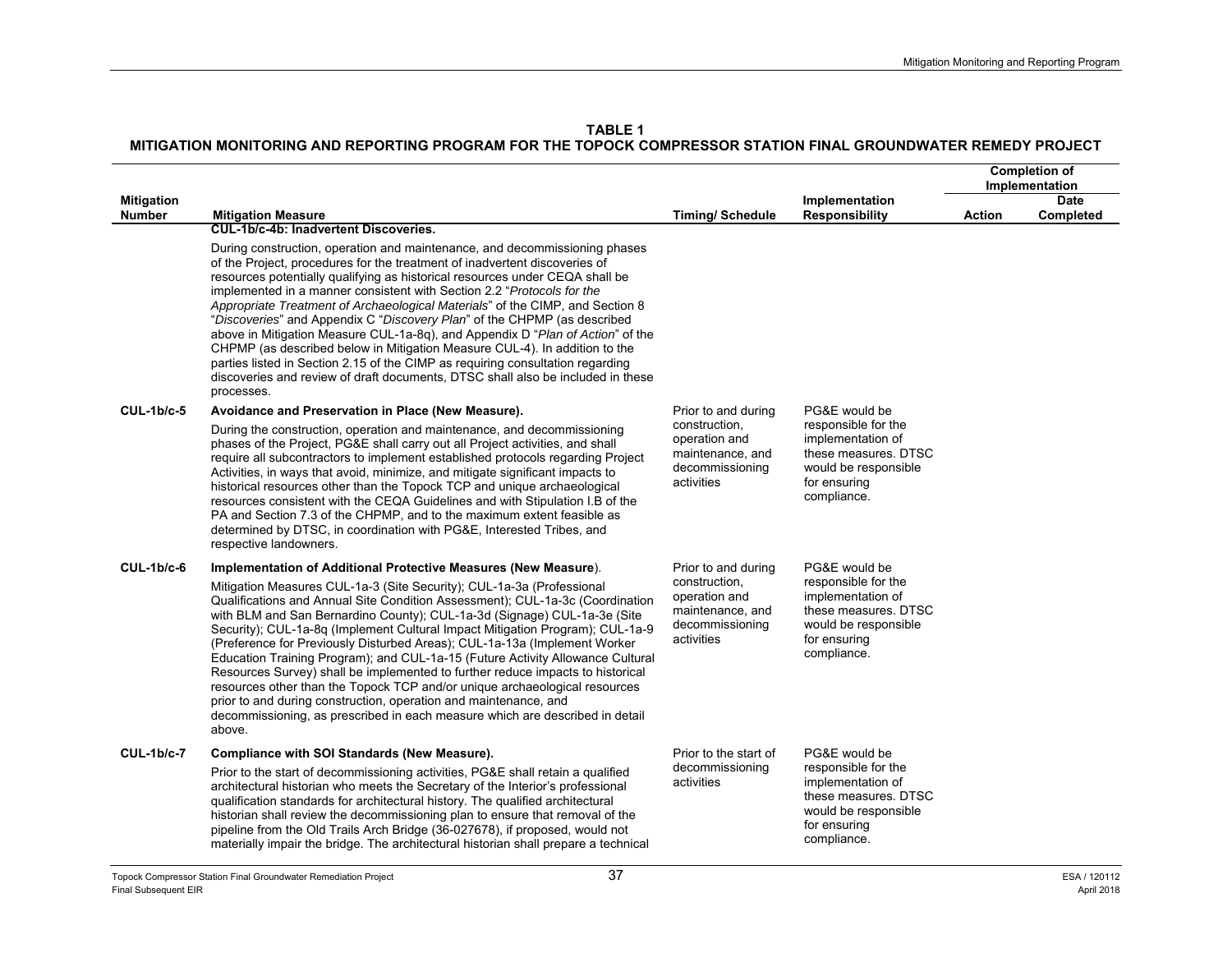|                                    |                                                                                                                                                                                                                                                                                                                                                                                                                                                                                                                                                                                                                                                                                                                                                                                                                                                                                                                                                                                                                                                                                                                                                                                                                                                                                                                                                                                                                                                                                                                                                                                                                       |                                                                                                            |                                         |               | <b>Completion of</b><br>Implementation |
|------------------------------------|-----------------------------------------------------------------------------------------------------------------------------------------------------------------------------------------------------------------------------------------------------------------------------------------------------------------------------------------------------------------------------------------------------------------------------------------------------------------------------------------------------------------------------------------------------------------------------------------------------------------------------------------------------------------------------------------------------------------------------------------------------------------------------------------------------------------------------------------------------------------------------------------------------------------------------------------------------------------------------------------------------------------------------------------------------------------------------------------------------------------------------------------------------------------------------------------------------------------------------------------------------------------------------------------------------------------------------------------------------------------------------------------------------------------------------------------------------------------------------------------------------------------------------------------------------------------------------------------------------------------------|------------------------------------------------------------------------------------------------------------|-----------------------------------------|---------------|----------------------------------------|
| <b>Mitigation</b><br><b>Number</b> | <b>Mitigation Measure</b>                                                                                                                                                                                                                                                                                                                                                                                                                                                                                                                                                                                                                                                                                                                                                                                                                                                                                                                                                                                                                                                                                                                                                                                                                                                                                                                                                                                                                                                                                                                                                                                             | <b>Timing/Schedule</b>                                                                                     | Implementation<br><b>Responsibility</b> | <b>Action</b> | <b>Date</b><br>Completed               |
|                                    | memorandum documenting the results of the review, and provide any<br>recommendations to reduce impacts to less than significant, if necessary, prior<br>to start of decommissioning activities.                                                                                                                                                                                                                                                                                                                                                                                                                                                                                                                                                                                                                                                                                                                                                                                                                                                                                                                                                                                                                                                                                                                                                                                                                                                                                                                                                                                                                       |                                                                                                            |                                         |               |                                        |
| CUL-3                              | Implement the Paleontological Resources Management Plan (PRMP) and<br>Paleontological Monitoring (Groundwater FEIR Measure with Revisions).                                                                                                                                                                                                                                                                                                                                                                                                                                                                                                                                                                                                                                                                                                                                                                                                                                                                                                                                                                                                                                                                                                                                                                                                                                                                                                                                                                                                                                                                           | Prior to and during<br>construction.                                                                       |                                         |               |                                        |
|                                    | PG&E shall comply with all requirements of the Paleontological Resources<br>Management Plan (Arcadis 2015) related to paleontological resources prior to<br>and during construction, operation and maintenance, and decommissioning. The<br>following is a summary of the procedures in the PRMP, which includes: retention<br>of a Principal Paleontologist to oversee paleontological monitoring and to be on-<br>call in the event of discovery; paleontological resources awareness training;<br>future survey of any areas ranked PYFC 3a or above if additional work is<br>planned and they were not previously surveyed; paleontological monitoring of<br>grading and trenching in known sensitives areas and also in the event that<br>sensitive sediments are encountered elsewhere (monitoring of borings,<br>regardless of depth or diameter, is not required); cease work measures and<br>notification protocols in the event of a discovery; recovery of discovered fossils;<br>documentation, preparation, identification, and analysis of recovered fossils;<br>reporting; and curation of paleontological resources of scientific value at an<br>accredited repository. Treatment and disposition of recovered fossils shall be<br>conducted in coordination with the respective landowner.                                                                                                                                                                                                                                                                                                           | operation and<br>maintenance, and<br>decommissioning<br>activities                                         |                                         |               |                                        |
| CUL-4                              | Mitigation Measure CUL-4: Discovery of Human Remains (Groundwater<br>FEIR Measure with Revisions).<br>In the event of the discovery of human remains, PG&E shall implement the<br>requirements of Section 2.2 "Protocols for Appropriate Treatment of<br>Archaeological Materials" and Section 2.15 "Protocols for Reporting Discoveries<br>of Cultural Importance" the CIMP (as described above in Mitigation Measure<br>CUL-1a-8q) and Section 8.2 "Treatment of Any Human Remains, Funerary<br>Objects, Ceremonial Objects, and Items of Cultural Patrimony" and Appendix D<br>"Plan of Action" of the CHPMP (see below). Consistent with Section D.4 of the<br>CHPMP, the determination of whether remains are human or non-human will be<br>made by qualified personnel, such as a physical or forensic anthropologist. In<br>accordance with the CHPMP Appendix $D(D.3.3)$ , the BLM is responsible for<br>notifying the appropriate Interested Tribes regardless of land ownership.<br>Discoveries on federal land shall follow the procedures outlined in sections<br>D.3.3.1 and D.3.9.1 of Appendix D of the CHPMP. Discoveries on non-federal<br>land in Arizona shall follow the procedures outlined in Sections D.3.3.2 and<br>D.3.9.2 of Appendix D CHPMP. Discoveries on non-federal land in California<br>shall follow the procedures outlined in Sections D.3.3.3 and D.3.9.3 of Appendix<br>D of the CHPMP. The following provides a summary of the plans, procedures,<br>and requirements that govern actions to be taken in the event of the discovery of<br>human remains.<br>CHPMP Section 8.2: | Prior to and during<br>construction,<br>operation and<br>maintenance, and<br>decommissioning<br>activities |                                         |               |                                        |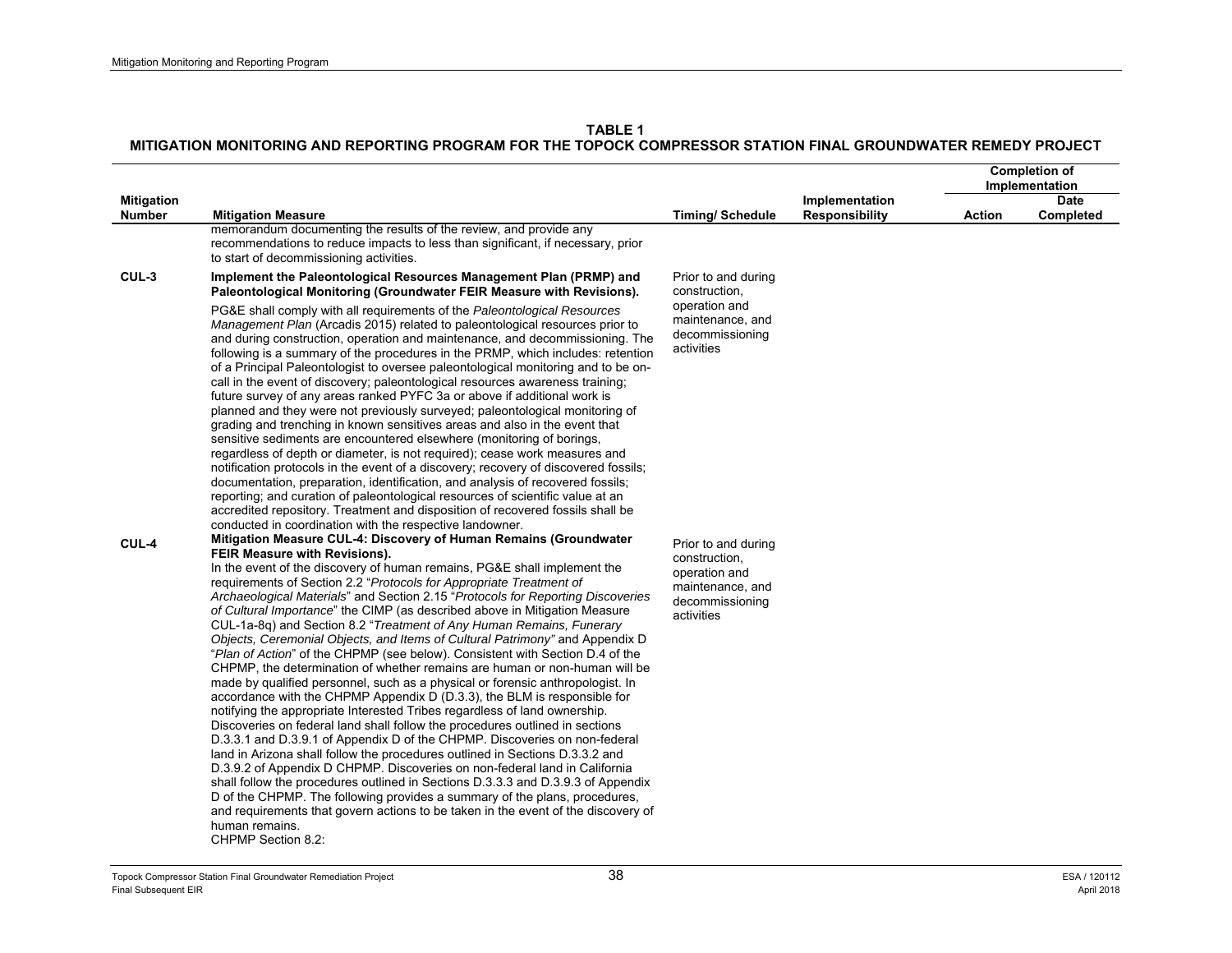|                                    |                                                                                                                                                                                                                                                                                                                                                                                                                                                                                                                                                                                                                                                                                                                                                                                                                                                                                                                                                                                                                                                                                                                                                                                                                                                                                                                                                                                                                                                                                                                                                                                                                                                                                                                                                                                                                                                                                                                                                                                                                                                                                                                                                                                                                                                                                                                                                                                                                                                                                                                                                                                                                                                                                                                                                                                                                                                                                                                                                                                                                                                                           |                        |                                         | <b>Completion of</b><br>Implementation |                          |
|------------------------------------|---------------------------------------------------------------------------------------------------------------------------------------------------------------------------------------------------------------------------------------------------------------------------------------------------------------------------------------------------------------------------------------------------------------------------------------------------------------------------------------------------------------------------------------------------------------------------------------------------------------------------------------------------------------------------------------------------------------------------------------------------------------------------------------------------------------------------------------------------------------------------------------------------------------------------------------------------------------------------------------------------------------------------------------------------------------------------------------------------------------------------------------------------------------------------------------------------------------------------------------------------------------------------------------------------------------------------------------------------------------------------------------------------------------------------------------------------------------------------------------------------------------------------------------------------------------------------------------------------------------------------------------------------------------------------------------------------------------------------------------------------------------------------------------------------------------------------------------------------------------------------------------------------------------------------------------------------------------------------------------------------------------------------------------------------------------------------------------------------------------------------------------------------------------------------------------------------------------------------------------------------------------------------------------------------------------------------------------------------------------------------------------------------------------------------------------------------------------------------------------------------------------------------------------------------------------------------------------------------------------------------------------------------------------------------------------------------------------------------------------------------------------------------------------------------------------------------------------------------------------------------------------------------------------------------------------------------------------------------------------------------------------------------------------------------------------------------|------------------------|-----------------------------------------|----------------------------------------|--------------------------|
| <b>Mitigation</b><br><b>Number</b> | <b>Mitigation Measure</b>                                                                                                                                                                                                                                                                                                                                                                                                                                                                                                                                                                                                                                                                                                                                                                                                                                                                                                                                                                                                                                                                                                                                                                                                                                                                                                                                                                                                                                                                                                                                                                                                                                                                                                                                                                                                                                                                                                                                                                                                                                                                                                                                                                                                                                                                                                                                                                                                                                                                                                                                                                                                                                                                                                                                                                                                                                                                                                                                                                                                                                                 | <b>Timing/Schedule</b> | Implementation<br><b>Responsibility</b> | Action                                 | <b>Date</b><br>Completed |
|                                    | Section VII.H of the PA stipulates that the CHPMP will include a Plan<br>of Action to be implemented if human remains are discovered within<br>the APE, and that the Plan of Action will address the roles of the PA<br>Signatories, Tribes, and Invited Signatories;<br>The PA stipulates further that the BLM will be the lead Federal Agency<br>$\bullet$<br>responsible for seeing that the terms of the Plan of Action are<br>executed, and that human remains and funerary objects must be<br>treated in a culturally appropriate and respectful manner.<br>CHPMP Appendix D - Section D.3.3:<br>This section requires that, in the event that human remains are discovered within<br>the Project Area and without respect to land ownership, PG&E will cease work<br>and establish a protective buffer; ensure that the remains are not disturbed<br>further and are treated with appropriate respect and cultural sensitivity; notify<br>BLM within 24 hours; and cooperate with parties responsible for responsible for<br>carrying out the treatment measures described in CHPMP Subsections D.3.3.1-<br>$D.3.3.3$ (see below).<br>CHPMP Appendix D - Sections D.3.3.1 and D.3.9.1 (discoveries on Federal<br>land): Additional requirements of this section include:<br>Complying with the Native American Graves Protection and<br>Repatriation Act (NAGPRA) and its Federal implementing regulations<br>outlined in 43 Code of Federal Regulations (CFR) Part 10, which<br>requires establishing a chain of command for the remains, identifying<br>and notifying lineal descendants, and consultation with the appropriate<br>Tribe(s) to identify and implement appropriate treatment.<br>Following California Health and Safety Code 7050.5 et seq., which<br>$\bullet$<br>includes notifying the San Bernardino County coroner for discoveries<br>in California and contacting the California Native American Heritage<br>Commission (NAHC).<br>Following Public Resources Code 5097.98, which includes<br>$\bullet$<br>designation of a Most Likely Descendant by the NAHC and<br>consultation with the MLD.<br>CHPMP Appendix D - Sections D.3.3.2 and D.3.9.2 (discoveries on non-Federal<br>land in Arizona): Additional requirements of this section include:<br>Contacting the Director of the Arizona State Museum (ASM) for<br>$\bullet$<br>discoveries in Arizona on "lands, other than lands owned or controlled<br>by this state, any agency or institution of this state or any county or<br>municipal corporations within this state."<br>Complying with ARS 41-865, which includes consultation with the<br>$\bullet$<br>ASM, identifying the group with cultural affinity for the remains and/or<br>objects, and consultation with the governing body of the group with<br>cultural affinity to determine appropriate treatment and disposition of<br>the remains and/or objects.<br>CHPMP Appendix D - Sections D.3.3.3 and D.3.9.3 (discoveries on non-Federal<br>land in California): Additional requirements of this section include: |                        |                                         |                                        |                          |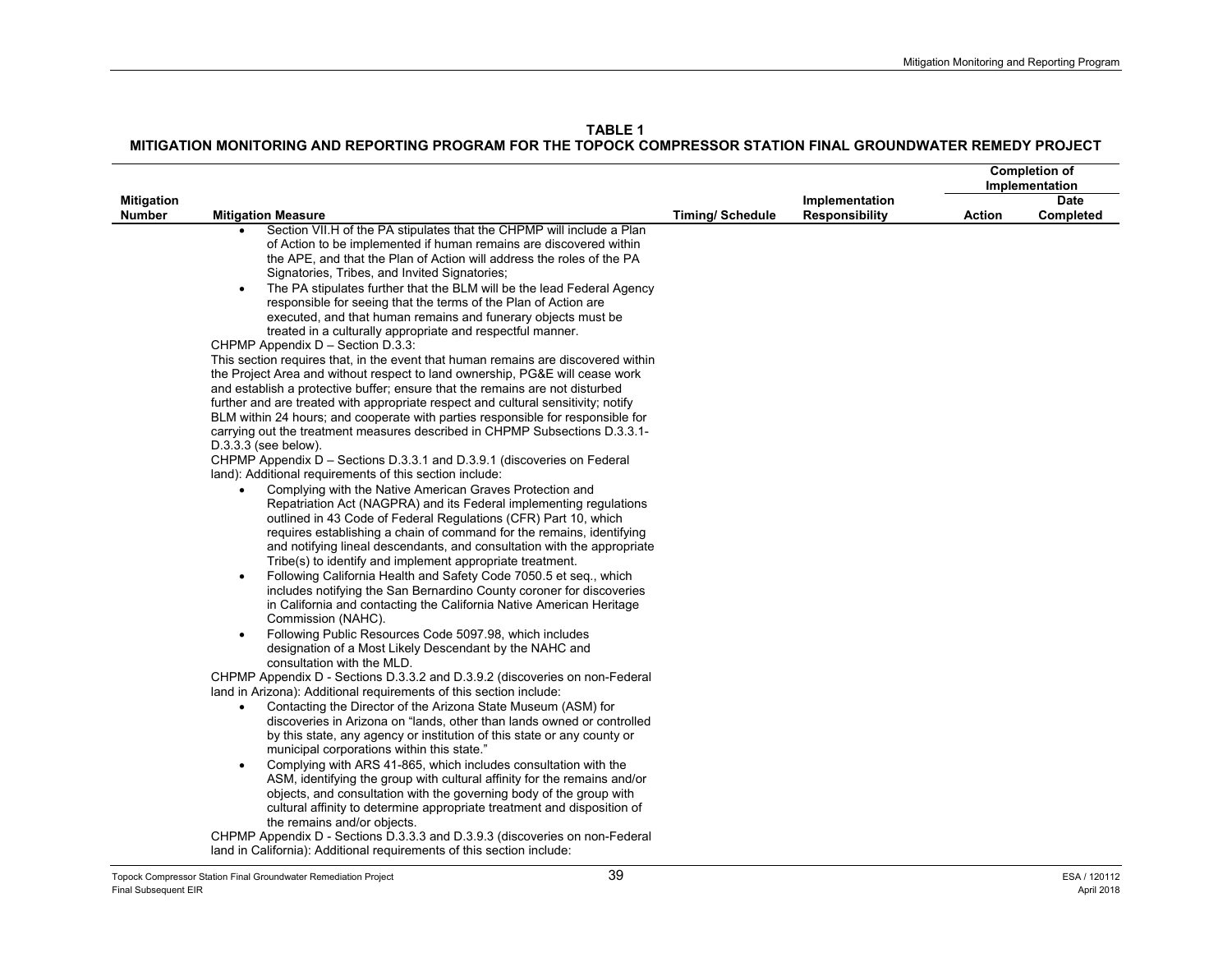|                                    |                                                                                                                                                                                                                                                                                                                                                                                                                                                                                                                                                                                                                                                                                                                                                                                |                                                      |                                                                                                  |               | <b>Completion of</b><br>Implementation |
|------------------------------------|--------------------------------------------------------------------------------------------------------------------------------------------------------------------------------------------------------------------------------------------------------------------------------------------------------------------------------------------------------------------------------------------------------------------------------------------------------------------------------------------------------------------------------------------------------------------------------------------------------------------------------------------------------------------------------------------------------------------------------------------------------------------------------|------------------------------------------------------|--------------------------------------------------------------------------------------------------|---------------|----------------------------------------|
| <b>Mitigation</b><br><b>Number</b> | <b>Mitigation Measure</b>                                                                                                                                                                                                                                                                                                                                                                                                                                                                                                                                                                                                                                                                                                                                                      | <b>Timing/Schedule</b>                               | Implementation<br><b>Responsibility</b>                                                          | <b>Action</b> | Date<br>Completed                      |
|                                    | Complying with California Health and Safety Code 7050.5 et seq.,<br>which requires notifying the San Bernardino County coroner for<br>discoveries in California and contacting the NAHC.                                                                                                                                                                                                                                                                                                                                                                                                                                                                                                                                                                                       |                                                      |                                                                                                  |               |                                        |
|                                    | Complying with Public Resources Code 5097.98, which includes<br>$\bullet$<br>designation of a MLD by the NAHC and consultation between the<br>landowner and MLD to identify and implement appropriate treatment.                                                                                                                                                                                                                                                                                                                                                                                                                                                                                                                                                               |                                                      |                                                                                                  |               |                                        |
| GEO-1a                             | <b>Construction, Operation and Maintenance, and Decommissioning Impacts</b><br>Related to Erosion of Soils (Groundwater FEIR Measure).                                                                                                                                                                                                                                                                                                                                                                                                                                                                                                                                                                                                                                         | Prior to and during<br>construction,                 | PG&E would be<br>responsible for the                                                             |               |                                        |
|                                    | A DTSC-approved grading and erosion control plan, prepared by<br>a)<br>a California Registered Civil Engineer, shall be completed prior to<br>implementation of any grading in areas of the site where there is<br>a potential for substantial erosion or loss of top soils. The plan<br>shall outline specific procedures for controlling erosion or loss of<br>topsoil during construction, operation and maintenance, and<br>decommissioning.                                                                                                                                                                                                                                                                                                                               | operation and<br>maintenance, and<br>decommissioning | implementation of<br>these measures. DTSC<br>would be responsible<br>for ensuring<br>compliance. |               |                                        |
|                                    | To ensure soils do not directly or indirectly discharge sediments<br>b)<br>into surface waters as a result of construction, operation and<br>maintenance, or decommission activities, PG&E developed a<br>SWPPP as discussed in mitigation measure HYDRO-1. The<br>SWPPP identifies best management practices (BMPs) that would<br>be used to protect stormwater runoff and minimize erosion during<br>construction. PG&E shall prepare plans to control erosion and<br>sediment, prepare preliminary and final grading plans, and shall<br>prepare plans to control urban runoff from the project site during<br>construction, consistent with the substantive requirements of the<br>San Bernardino County Building and Land Use Services<br>Department for erosion control. |                                                      |                                                                                                  |               |                                        |
|                                    | During road preparation activities, loose sediment shall be<br>C)<br>uniformly compacted consistent with the substantive San<br>Bernardino County Building and Land Use Services Department<br>requirements to aid in reducing wind erosion. Ongoing road<br>maintenance including visual inspection to identify areas of<br>erosion and performing localized road repair and regrading,<br>installation and maintenance of erosion control features such as<br>berms, silt fences, or straw wattles, and grading for road<br>smoothness shall be performed as needed to reduce potential for<br>erosion.                                                                                                                                                                      |                                                      |                                                                                                  |               |                                        |
|                                    | Regarding the potential for contaminated soils to be eroded and<br>d)<br>contribute contamination into receiving waters, Mitigation<br>Measures GEO-1a and HAZ-2 shall be implemented. Mitigation<br>Measure GEO-2 provides the provisions for mitigating erosion<br>through BMPs which shall be implemented. Mitigation Measure                                                                                                                                                                                                                                                                                                                                                                                                                                               |                                                      |                                                                                                  |               |                                        |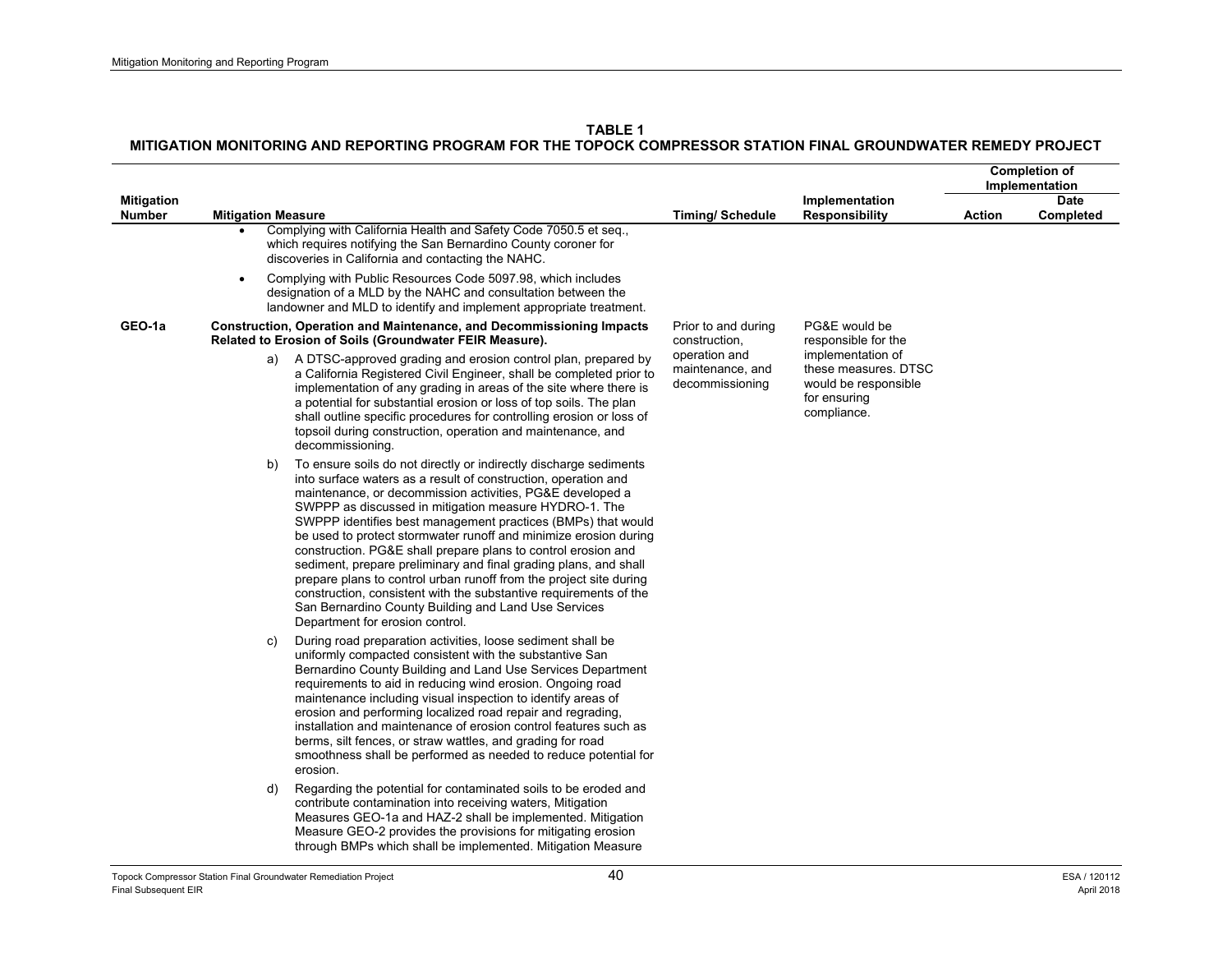**TABLE 1**

|                                    |                                                                                                                                                                                                                                                                                                                                                                                                                                                                                                                                                                                                                                                                                                                                                                                                                                                                   |                                                      |                                                                                                  | <b>Completion of</b><br>Implementation |                          |
|------------------------------------|-------------------------------------------------------------------------------------------------------------------------------------------------------------------------------------------------------------------------------------------------------------------------------------------------------------------------------------------------------------------------------------------------------------------------------------------------------------------------------------------------------------------------------------------------------------------------------------------------------------------------------------------------------------------------------------------------------------------------------------------------------------------------------------------------------------------------------------------------------------------|------------------------------------------------------|--------------------------------------------------------------------------------------------------|----------------------------------------|--------------------------|
| <b>Mitigation</b><br><b>Number</b> | <b>Mitigation Measure</b>                                                                                                                                                                                                                                                                                                                                                                                                                                                                                                                                                                                                                                                                                                                                                                                                                                         | <b>Timing/Schedule</b>                               | Implementation<br><b>Responsibility</b>                                                          | <b>Action</b>                          | <b>Date</b><br>Completed |
|                                    | HAZ-2 provides the provisions for safe work practices and<br>handling of contaminated soils as investigation derived wastes.                                                                                                                                                                                                                                                                                                                                                                                                                                                                                                                                                                                                                                                                                                                                      |                                                      |                                                                                                  |                                        |                          |
| GEO-1b                             | <b>Construction, Operation and Maintenance, and Decommissioning Impacts</b><br>Related to Differential Compaction of Soils (Groundwater FEIR Measure).                                                                                                                                                                                                                                                                                                                                                                                                                                                                                                                                                                                                                                                                                                            | Prior to and during<br>construction,                 | PG&E would be<br>responsible for the                                                             |                                        |                          |
|                                    | BMPs shall be implemented during construction, operation and<br>a)<br>maintenance, and decommissioning activities to minimize<br>impacts on the affected areas. Such BMPs could include, but<br>would not be limited to, the following: uniform compaction of<br>roadways created for accessing the project area as per San<br>Bernardino County Building and Land Use Services Department<br>requirements, returning areas adversely affected by differential<br>compaction to preexisting conditions when these areas are no<br>longer needed, and continuing maintenance of access roads,<br>wellhead areas, and the treatment facility areas.                                                                                                                                                                                                                 | operation and<br>maintenance, and<br>decommissioning | implementation of<br>these measures. DTSC<br>would be responsible<br>for ensuring<br>compliance. |                                        |                          |
|                                    | Work area footprints shall be minimized to the greatest extent<br>b)<br>feasible to limit the areas exposed to differential compaction.<br>Where possible, existing unpaved access roads and<br>staging/working areas shall be reused and maintained for<br>different stages of the construction. New graded areas for staging<br>or for access roads shall be compacted to a uniform specification,<br>typically on the order of 90 to 95% compaction and consistent<br>with substantive San Bernardino County Building and Land Use<br>Services Department requirements to reduce differential<br>compaction and subsequent erosion of site soils.                                                                                                                                                                                                              |                                                      |                                                                                                  |                                        |                          |
|                                    | After the completion of the operation and maintenance phase, the<br>C)<br>disturbed areas which result in increased potential for compaction<br>shall be returned to their respective preexisting condition by<br>regrading consistent with the preconstruction slopes as<br>documented through surveys that may include topographic<br>surveys or photo surveys. The areas will be returned to the<br>surrounding natural surface topography and compacted<br>consistent with unaltered areas near the access roads or staging<br>areas in question. The habitat restoration plan prepared in<br>compliance with Mitigation Measure BIO-1 includes restoration of<br>native vegetation or other erosion control measures where<br>revegetation would be infeasible or inadequate, for purposes of<br>soil stabilization and erosion control of the project area. |                                                      |                                                                                                  |                                        |                          |
| HAZ-1a                             | Spills or Releases of Contaminants during Operation and Maintenance<br>Activities (Groundwater FEIR Measure with Revisions).                                                                                                                                                                                                                                                                                                                                                                                                                                                                                                                                                                                                                                                                                                                                      | Begin at the start of<br>construction and            | PG&E would be<br>responsible for the                                                             |                                        |                          |
|                                    | PG&E shall store, handle, and transport hazardous materials in<br>a)<br>compliance with applicable local, state, and federal laws.                                                                                                                                                                                                                                                                                                                                                                                                                                                                                                                                                                                                                                                                                                                                | continue for life of<br>project                      | implementation of<br>these measures. DTSC<br>would be responsible                                |                                        |                          |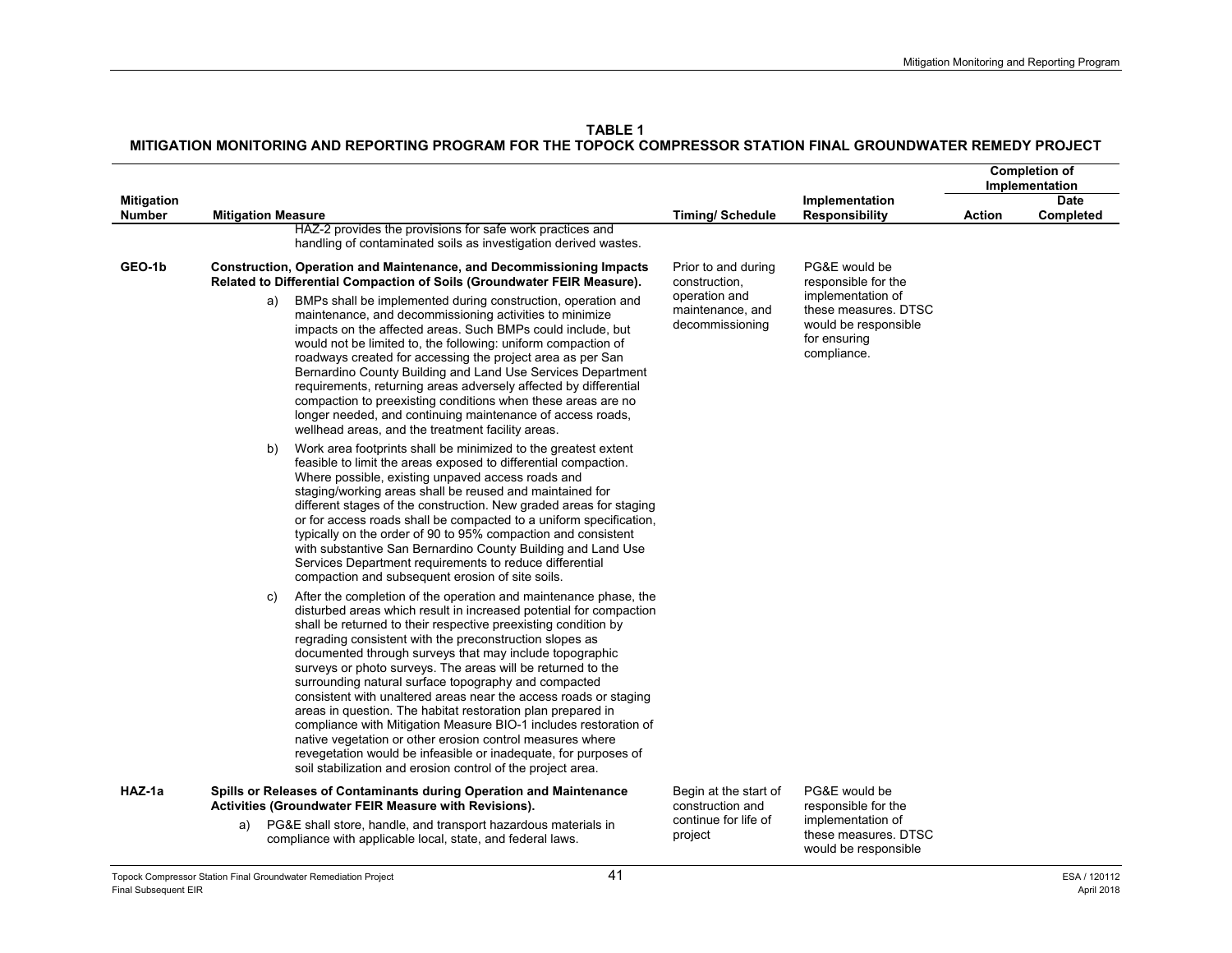|                             |                           |                                                                                                                                                                                                                                                                                                                                                                                                                                                                                                                                                                                                                                                                                                                                                                                                                                                                                                                                                                                                                                                                                                                                                                                                                                                                                                                                                                                                                                                                                                                     |                                           | <b>Completion of</b><br>Implementation                                                           |               |                   |
|-----------------------------|---------------------------|---------------------------------------------------------------------------------------------------------------------------------------------------------------------------------------------------------------------------------------------------------------------------------------------------------------------------------------------------------------------------------------------------------------------------------------------------------------------------------------------------------------------------------------------------------------------------------------------------------------------------------------------------------------------------------------------------------------------------------------------------------------------------------------------------------------------------------------------------------------------------------------------------------------------------------------------------------------------------------------------------------------------------------------------------------------------------------------------------------------------------------------------------------------------------------------------------------------------------------------------------------------------------------------------------------------------------------------------------------------------------------------------------------------------------------------------------------------------------------------------------------------------|-------------------------------------------|--------------------------------------------------------------------------------------------------|---------------|-------------------|
| <b>Mitigation</b><br>Number | <b>Mitigation Measure</b> |                                                                                                                                                                                                                                                                                                                                                                                                                                                                                                                                                                                                                                                                                                                                                                                                                                                                                                                                                                                                                                                                                                                                                                                                                                                                                                                                                                                                                                                                                                                     | <b>Timing/Schedule</b>                    | Implementation<br><b>Responsibility</b>                                                          | <b>Action</b> | Date<br>Completed |
|                             | b)                        | All chemical storage and loading areas shall be equipped with proper<br>containment and spill response equipment. BMPs to be implemented<br>may include, but are not limited to, use of secondary containment in<br>mixing and storage areas; availability of spill kits and spill containment<br>booms, and appropriate storage containers for containment of the<br>materials generated during the spill response. The Final Remedy<br>Design provides engineering drawings of chemical storage and<br>loading areas in Appendix D, specifications in Appendix E, and the<br>Contingency Plan in Appendix L (Operation and Maintenance<br>Manual), Volume 3 (CH2M Hill 2015a), which shall all be implemented<br>during construction, operation and maintenance, and<br>decommissioning of the Project.                                                                                                                                                                                                                                                                                                                                                                                                                                                                                                                                                                                                                                                                                                           |                                           | for ensuring<br>compliance.                                                                      |               |                   |
|                             | C)<br>Project.            | A project-specific Hazardous Materials Business Plan (HMBP),<br>chemical standard operating procedure (SOP) protocols and<br>contingency plans shall be developed to ensure that proper response<br>procedures would be implemented in the event of spills or releases.<br>Specifically, the HMBPs and SOPs shall describe the procedures for<br>properly storing and handling fuel on-site, the required equipment and<br>procedures for spill containment, required personal protective<br>equipment, and the measures to be used to reduce the likelihood of<br>releases or spills during fueling or vehicle maintenance activities.<br>BMPs to be implemented may include, but are not limited to, use of<br>secondary containment in mixing and storage areas; availability of spill<br>kits and spill containment booms, and appropriate storage containers<br>for containment of the materials generated during the spill response.<br>The field manager in charge of operations and maintenance activities<br>shall be responsible for ensuring that these procedures are followed at<br>all times. SOPs are provided in Appendix B to the C/RAWP (CH2M)<br>Hill 2015b); the HMBP in Appendix L to the Final Remedy Design<br>(Operation and Maintenance Manual), Volume 1, Appendix E; and the<br>Contingency Plan in Appendix L (Operation and Maintenance<br>Manual), Volume 3 (CH2M Hill 2015a), shall all be implemented during<br>construction, operation and maintenance, and decommissioning of the |                                           |                                                                                                  |               |                   |
| HAZ-1b                      |                           | Spill or Release of Contaminants during Construction and<br>Decommissioning Activities (Groundwater FEIR Measure with Revisions).                                                                                                                                                                                                                                                                                                                                                                                                                                                                                                                                                                                                                                                                                                                                                                                                                                                                                                                                                                                                                                                                                                                                                                                                                                                                                                                                                                                   | Begin at the start of<br>construction and | PG&E would be<br>responsible for the                                                             |               |                   |
|                             | a)                        | Fueling areas and maintenance areas would be supplied with proper<br>secondary containment and spill response equipment. The Final<br>Remedy Design provides engineering drawings of chemical storage<br>and loading areas in Appendix D, specifications in Appendix E, and<br>the Contingency Plan in Appendix L (Operation and Maintenance<br>Manual), Volume 3 (CH2M Hill 2015a), which shall all be implemented                                                                                                                                                                                                                                                                                                                                                                                                                                                                                                                                                                                                                                                                                                                                                                                                                                                                                                                                                                                                                                                                                                 | continue for life of<br>project           | implementation of<br>these measures. DTSC<br>would be responsible<br>for ensuring<br>compliance. |               |                   |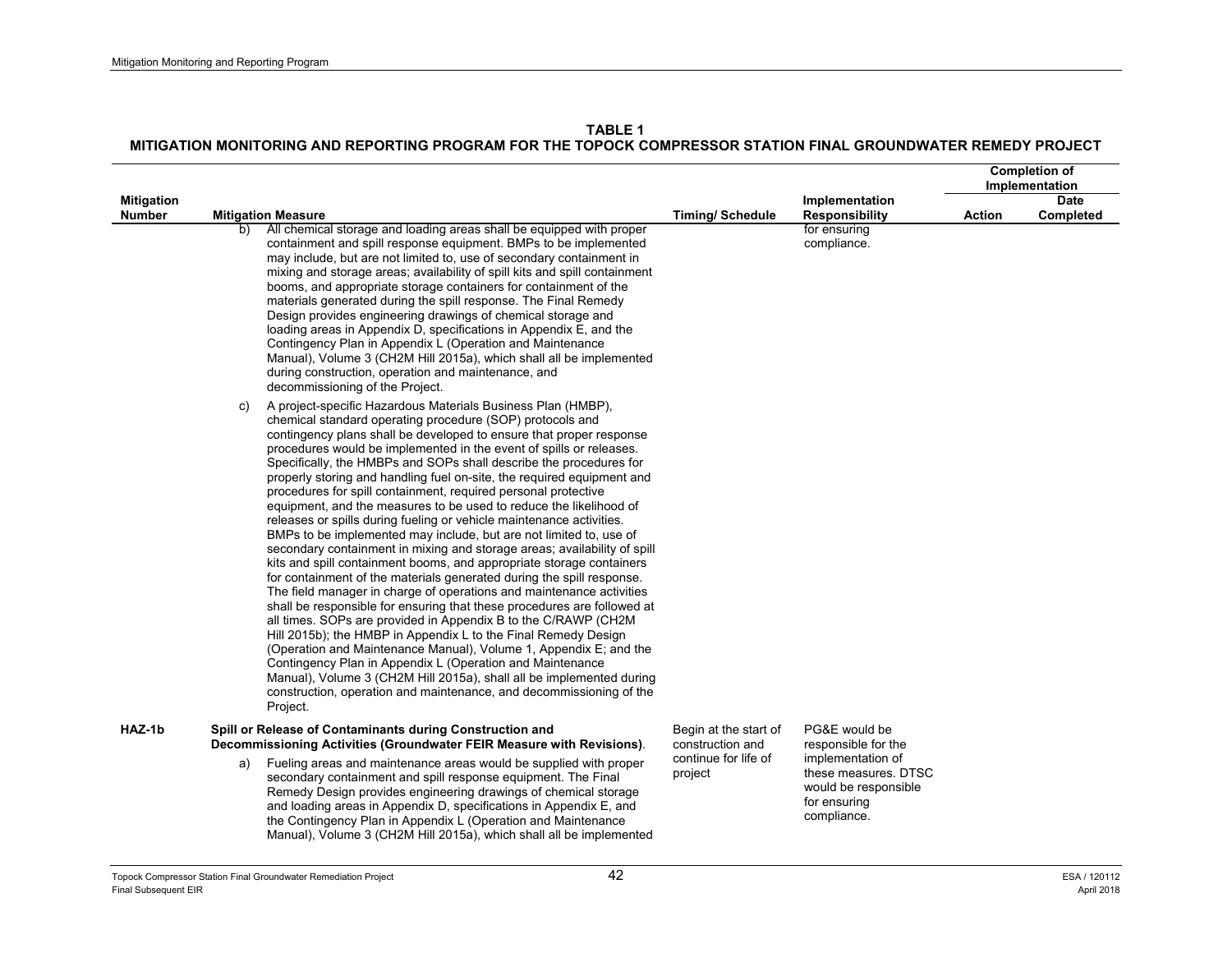**TABLE 1MITIGATION MONITORING AND REPORTING PROGRAM FOR THE TOPOCK COMPRESSOR STATION FINAL GROUNDWATER REMEDY PROJECT** 

|                                    |                                                                                                                                                                                                                                                                                                                                                                                                                                                                                                                                                                                                                                                                                                                                                                                                                                                                                                                                                                                                                                                                                                                                                                                                                                 |                                           |                                                                                                  |        | <b>Completion of</b>          |
|------------------------------------|---------------------------------------------------------------------------------------------------------------------------------------------------------------------------------------------------------------------------------------------------------------------------------------------------------------------------------------------------------------------------------------------------------------------------------------------------------------------------------------------------------------------------------------------------------------------------------------------------------------------------------------------------------------------------------------------------------------------------------------------------------------------------------------------------------------------------------------------------------------------------------------------------------------------------------------------------------------------------------------------------------------------------------------------------------------------------------------------------------------------------------------------------------------------------------------------------------------------------------|-------------------------------------------|--------------------------------------------------------------------------------------------------|--------|-------------------------------|
|                                    |                                                                                                                                                                                                                                                                                                                                                                                                                                                                                                                                                                                                                                                                                                                                                                                                                                                                                                                                                                                                                                                                                                                                                                                                                                 |                                           |                                                                                                  |        | Implementation<br><b>Date</b> |
| <b>Mitigation</b><br><b>Number</b> | <b>Mitigation Measure</b>                                                                                                                                                                                                                                                                                                                                                                                                                                                                                                                                                                                                                                                                                                                                                                                                                                                                                                                                                                                                                                                                                                                                                                                                       | <b>Timing/ Schedule</b>                   | Implementation<br><b>Responsibility</b>                                                          | Action | Completed                     |
|                                    | during construction, operation and maintenance, and<br>decommissioning of the Project.                                                                                                                                                                                                                                                                                                                                                                                                                                                                                                                                                                                                                                                                                                                                                                                                                                                                                                                                                                                                                                                                                                                                          |                                           |                                                                                                  |        |                               |
|                                    | PG&E shall develop fueling SOP protocols and a contingency plan<br>b)<br>that would be implemented at all fueling areas on-site. The SOPs shall<br>describe the procedures for properly storing and handling fuel on-site,<br>the required equipment and procedures for spill containment, required<br>PPE, and the measures to be used to reduce the likelihood of releases<br>or spills during fueling or vehicle maintenance activities. Potential<br>measures include but are not limited to, fuel storage in bermed areas,<br>performing vehicle maintenance in paved and bermed areas, and<br>availability of spill kits for containment and cleanup of petroleum<br>releases. The field manager in charge of construction and<br>decommissioning activities shall be responsible for ensuring that these<br>procedures are followed at all times. SOPs are provided in Appendix B<br>(CH2M Hill 2015b); the HMBP in Appendix L (Operation and<br>Maintenance Manual), Volume 1, Appendix E; and the Contingency<br>Plan in Appendix L (Operation and Maintenance Manual), Volume 3<br>(CH2M Hill 2015a), shall all be implemented during construction,<br>operation and maintenance, and decommissioning of the Project. |                                           |                                                                                                  |        |                               |
|                                    | PG&E shall comply with local, state, and federal regulations related to<br>C)<br>the bulk storage and management of fuels. The Final Remedy Design<br>provides engineering drawings of chemical storage and loading areas<br>in Appendix D; specifications in Appendix E (Operation and<br>Maintenance Manual), Volume 3; the HMBP in Appendix L (Operation<br>and Maintenance Manual), Volume 1, Appendix E; and the<br>Contingency Plan in Appendix L (Operation and Maintenance<br>Manual), Volume 3 (CH2M Hill 2015a), which shall all be implemented<br>during construction, operation and maintenance, and<br>decommissioning of the Project.                                                                                                                                                                                                                                                                                                                                                                                                                                                                                                                                                                             |                                           |                                                                                                  |        |                               |
| HAZ-2                              | Reasonably Foreseeable Releases of Chemicals from Excavated or<br>Disturbed Soil (Groundwater FEIR Measure with Revisions)                                                                                                                                                                                                                                                                                                                                                                                                                                                                                                                                                                                                                                                                                                                                                                                                                                                                                                                                                                                                                                                                                                      | Begin at the start of<br>construction and | PG&E would be<br>responsible for the                                                             |        |                               |
|                                    | Subsequent to the Groundwater FEIR and in compliance with Groundwater FEIR<br>Mitigation Measure HAZ-2, PG&E developed a Final Construction Health and<br>Safety Plan provided in C/RAWP, Appendix D, and a Draft Operation and<br>Maintenance Health and Safety Plan in the Final Remedy Design, Appendix L.<br>Volume 5. A final Operation and Maintenance Health and Safety Plan will be<br>submitted to DTSC and DOI during the start-up phase of the remedy, and should<br>include any separate plans provided by contractors. The health and safety plans<br>include procedures to mitigate potential hazards, which include the use of PPE,<br>measures that provide protection from physical and chemical hazards that may<br>be present at the site, decontamination procedures, and worker and health and<br>safety monitoring criteria to be implemented during construction. The worker<br>health and safety plans includes protective measures and PPE that are specific                                                                                                                                                                                                                                           | continue for life of<br>project           | implementation of<br>these measures. DTSC<br>would be responsible<br>for ensuring<br>compliance. |        |                               |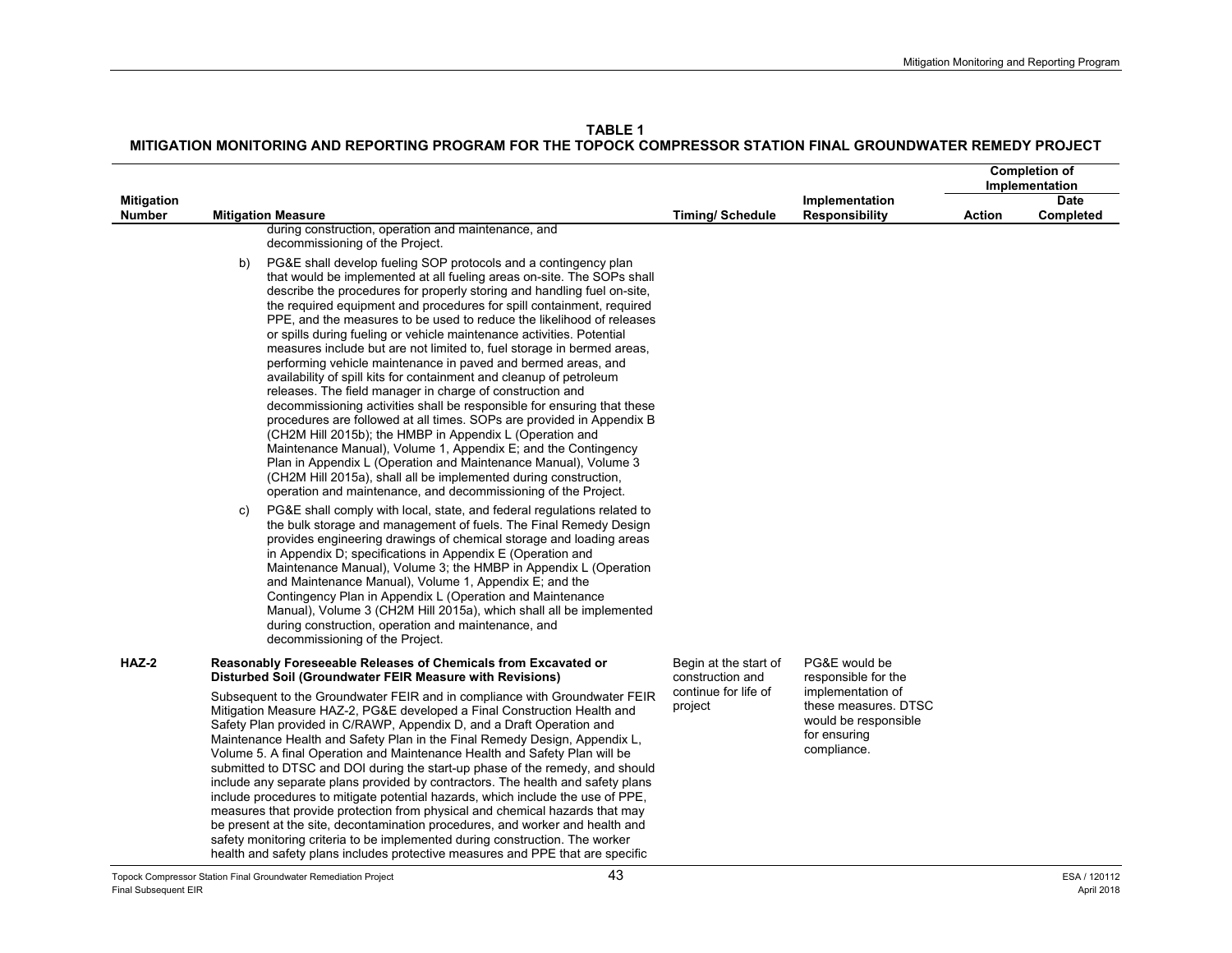|                                    |             |                                                                                                                                                                                                                                                                                                                                                                                                                                                                                                                                                                                                                                                                                                                                                                                                                                                                                                                                                                                            |                        |                                         | <b>Completion of</b><br>Implementation |           |
|------------------------------------|-------------|--------------------------------------------------------------------------------------------------------------------------------------------------------------------------------------------------------------------------------------------------------------------------------------------------------------------------------------------------------------------------------------------------------------------------------------------------------------------------------------------------------------------------------------------------------------------------------------------------------------------------------------------------------------------------------------------------------------------------------------------------------------------------------------------------------------------------------------------------------------------------------------------------------------------------------------------------------------------------------------------|------------------------|-----------------------------------------|----------------------------------------|-----------|
|                                    |             |                                                                                                                                                                                                                                                                                                                                                                                                                                                                                                                                                                                                                                                                                                                                                                                                                                                                                                                                                                                            |                        |                                         | <b>Date</b>                            |           |
| <b>Mitigation</b><br><b>Number</b> |             | <b>Mitigation Measure</b>                                                                                                                                                                                                                                                                                                                                                                                                                                                                                                                                                                                                                                                                                                                                                                                                                                                                                                                                                                  | <b>Timing/Schedule</b> | Implementation<br><b>Responsibility</b> | <b>Action</b>                          | Completed |
|                                    | for review. | to the conditions of concern and meet the requirements of the U.S. Occupational<br>Safety and Health Administration's (OSHA's) construction safety requirements<br>and Hazardous Waste Operations and Emergency Response Standard (29 CFR)<br>1910.120). In accordance with OSHA requirements, appropriate training and<br>recordkeeping shall also be a part of the health and safety program. The health<br>and safety plans shall be certified by a Certified Industrial Hygienist in<br>accordance with OSHA regulations. The worker health and safety plan shall be<br>provided to the construction workers for review and all workers shall be required<br>to sign the plan, which will be kept on the construction site at all times.<br>Contractors and subcontractors may also provide their own health and safety<br>plans, providing the contractors and subcontractors health and safety plans are<br>compliant with OSHA requirements and have been provided to PG&E and DTSC |                        |                                         |                                        |           |
|                                    |             | Worker safety training shall occur prior to initiation of ground-disturbing<br>activities. Training shall include the review of all health and safety measures and<br>procedures. All workers and engineering inspectors at the site shall provide<br>written acknowledgement that the soils management plan (discussed below),<br>worker health and safety plan, and any existing community health and safety<br>plan were reviewed and training was received prior to commencement of<br>construction activities.                                                                                                                                                                                                                                                                                                                                                                                                                                                                        |                        |                                         |                                        |           |
|                                    |             | The following are specific elements and directives that shall be included in the<br>health and safety plan and implemented by PG&E during construction, operation<br>and maintenance, and decommissioning of this project:                                                                                                                                                                                                                                                                                                                                                                                                                                                                                                                                                                                                                                                                                                                                                                 |                        |                                         |                                        |           |
|                                    | a)          | Vehicles traveling on unpaved roadways or surfaces would be directed<br>to avoid traveling in areas where contaminated soils are known to be<br>present; vehicle speeds shall be controlled (e.g., limited to 15 mph or<br>slower) to limit generation of dust; measures, such as wetting of<br>surfaces, will be employed to prevent dust generation by vehicular<br>traffic or other dust-generating work activities.                                                                                                                                                                                                                                                                                                                                                                                                                                                                                                                                                                    |                        |                                         |                                        |           |
|                                    | b)          | Pre-mobilization planning shall occur during which the likelihood of<br>encountering contaminated soils shall be reviewed along with the<br>Hazardous Materials Business Plan, site-specific health and safety<br>plan, and SOPs so that the procedures are followed and the<br>contingencies for handling contaminated soils are in-place prior to<br>implementing the field operations.                                                                                                                                                                                                                                                                                                                                                                                                                                                                                                                                                                                                  |                        |                                         |                                        |           |
|                                    | C)          | Should evidence of contaminated soil be identified during ground-<br>disturbing activities (e.g., noxious odors, discolored soil), work in this<br>area will immediately cease until soil samples can be collected and<br>analyzed for the presence of contaminants as directed by the site<br>supervisor or the site safety officer. Contaminated soil shall be<br>managed and disposed of in accordance with the Project-specific<br>health and safety plan and soil management plan. The health and<br>safety plan and soil management plan shall be reviewed by DTSC                                                                                                                                                                                                                                                                                                                                                                                                                   |                        |                                         |                                        |           |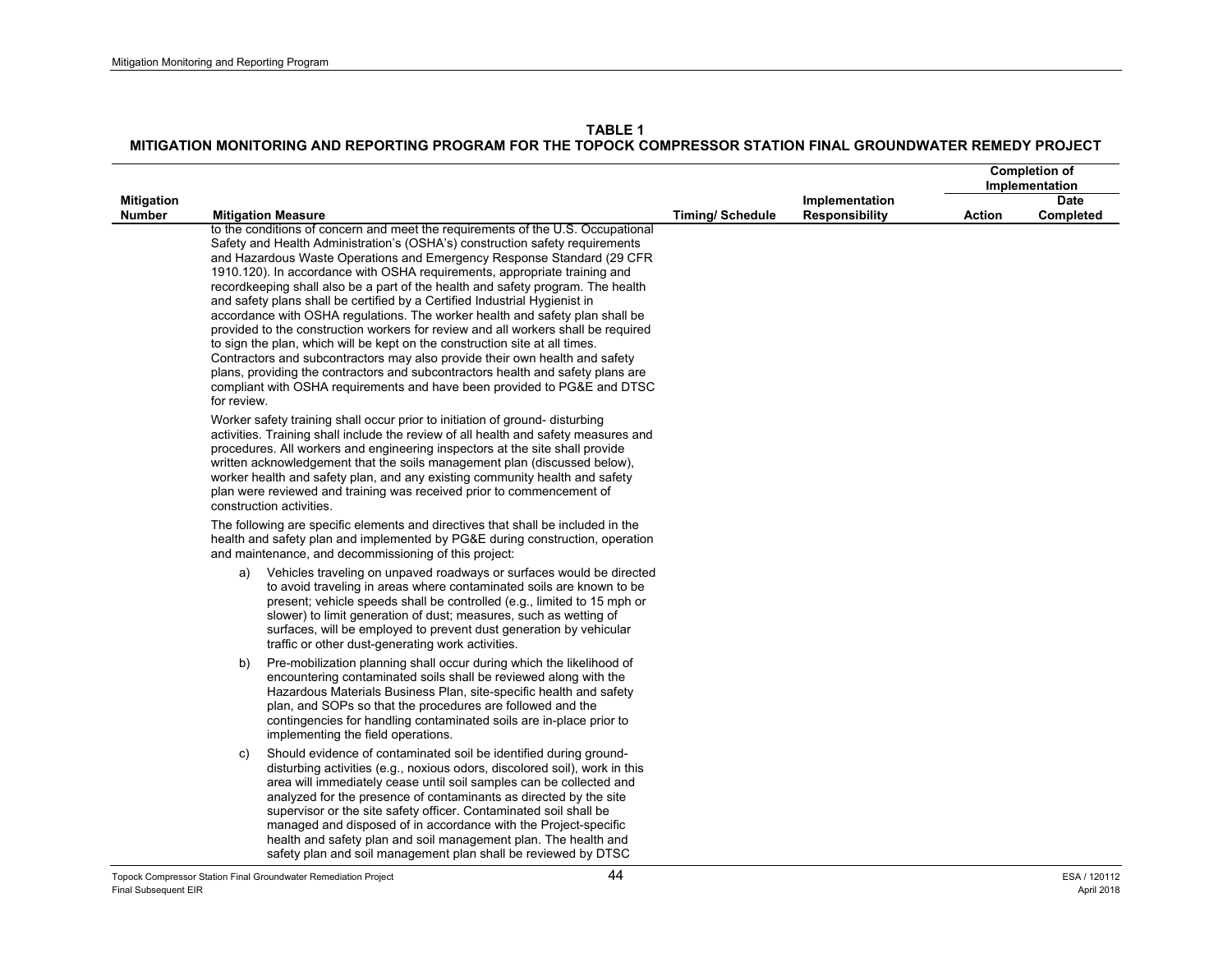**TABLE 1**

|                   |                |                                                                                                                                                                                                                                                                                                                                                                                                                                                                                                                                                                                                                                                                                                                                                                                                                                                                                                                                                                                                                                                                                                                                                                                                                                                                                                 |                                                                                     |                                                                                                                                       |               | <b>Completion of</b>          |
|-------------------|----------------|-------------------------------------------------------------------------------------------------------------------------------------------------------------------------------------------------------------------------------------------------------------------------------------------------------------------------------------------------------------------------------------------------------------------------------------------------------------------------------------------------------------------------------------------------------------------------------------------------------------------------------------------------------------------------------------------------------------------------------------------------------------------------------------------------------------------------------------------------------------------------------------------------------------------------------------------------------------------------------------------------------------------------------------------------------------------------------------------------------------------------------------------------------------------------------------------------------------------------------------------------------------------------------------------------|-------------------------------------------------------------------------------------|---------------------------------------------------------------------------------------------------------------------------------------|---------------|-------------------------------|
| <b>Mitigation</b> |                |                                                                                                                                                                                                                                                                                                                                                                                                                                                                                                                                                                                                                                                                                                                                                                                                                                                                                                                                                                                                                                                                                                                                                                                                                                                                                                 |                                                                                     | Implementation                                                                                                                        |               | Implementation<br><b>Date</b> |
| <b>Number</b>     |                | <b>Mitigation Measure</b>                                                                                                                                                                                                                                                                                                                                                                                                                                                                                                                                                                                                                                                                                                                                                                                                                                                                                                                                                                                                                                                                                                                                                                                                                                                                       | <b>Timing/Schedule</b>                                                              | <b>Responsibility</b>                                                                                                                 | <b>Action</b> | Completed                     |
|                   |                | before beginning any ground-disturbing activities. While the Project is<br>exempt from the requirements of the San Bernardino County Division<br>of Environmental Health, the health and safety plan shall be prepared<br>in general accordance with the substantive requirements of this<br>agency.                                                                                                                                                                                                                                                                                                                                                                                                                                                                                                                                                                                                                                                                                                                                                                                                                                                                                                                                                                                            |                                                                                     |                                                                                                                                       |               |                               |
|                   | d)<br>e)<br>f) | In the event that drilling sites must be located within areas of<br>suspected soil contamination, the appropriate PPE shall be worn by all<br>personnel working in these areas and methods specified in the health<br>and safety plan used to control the generation of dust. When working<br>in these areas, personnel shall be required to follow all guidance<br>presented in the site-specific health and safety plan and soil<br>management plan. The site-specific health and safety plan shall<br>include provisions for site control such as, but not limited to,<br>delineation of the exclusion, contaminant reduction and support zones<br>for each work area, decontamination procedures, and procedures for<br>the handling of contaminated soils and other investigation derived<br>wastes. Soil that is excavated shall be loaded directly into containers<br>such as roll-off bins; dust suppression methods shall be used prior to<br>and during loading of soils into the bins. Suspected contaminated soils<br>shall be segregated from suspected uncontaminated soils.<br>Personnel working at the site shall be trained in Hazardous Waste<br>Operations.<br>All soil excavated and placed in roll-off bins or trucks for transportation                                   |                                                                                     |                                                                                                                                       |               |                               |
|                   |                | off-site shall be covered with a tarp or rigid closure before transporting,<br>and personnel working in the area shall be positioned upwind of the<br>loading location, as practicable.                                                                                                                                                                                                                                                                                                                                                                                                                                                                                                                                                                                                                                                                                                                                                                                                                                                                                                                                                                                                                                                                                                         |                                                                                     |                                                                                                                                       |               |                               |
| HAZ-3             |                | Final Groundwater Remedy Decommissioning Plan (New Measure).                                                                                                                                                                                                                                                                                                                                                                                                                                                                                                                                                                                                                                                                                                                                                                                                                                                                                                                                                                                                                                                                                                                                                                                                                                    | After approval for                                                                  | PG&E shall be                                                                                                                         |               |                               |
|                   |                | Upon achieving the Remedial Action Objectives for the groundwater remedy,<br>PG&E shall provide a written request with documentation to the DTSC and DOI<br>requesting approval for decommissioning the groundwater remedy. Upon<br>approval from DTSC and DOI, PG&E shall then prepare and submit a Final<br>Groundwater Remedy Decommissioning Plan within 120 days to DTSC and DOI<br>for their review and approval. This plan shall comply with the requirements in the<br>Programmatic Agreement (BLM 2010), the Cultural and Historic Properties<br>Management Plan (BLM 2012), the Consent Decree and Appendix C, Scope of<br>Work, to Consent Decree (DOI 2013) (or functional equivalent if those document<br>names change in the future), and the mitigation measures included within this<br>SEIR. This plan shall include the decommissioning specifications and<br>procedures currently described in the Final Remedy Design, but shall be<br>updated to incorporate technology and regulatory changes, if any. In particular,<br>the updated Final Groundwater Remedy Decommissioning Plan shall check for<br>updates to waste disposal acceptance criteria to identify the appropriate disposal<br>or recycling facilities for the Final Groundwater Remedy infrastructure to be | decommissioning is<br>received from the<br>DTSC with<br>concurrence from<br>the DOI | responsible for the<br>preparation and<br>implementation of this<br>measure. DTSC would<br>be responsible for<br>ensuring compliance. |               |                               |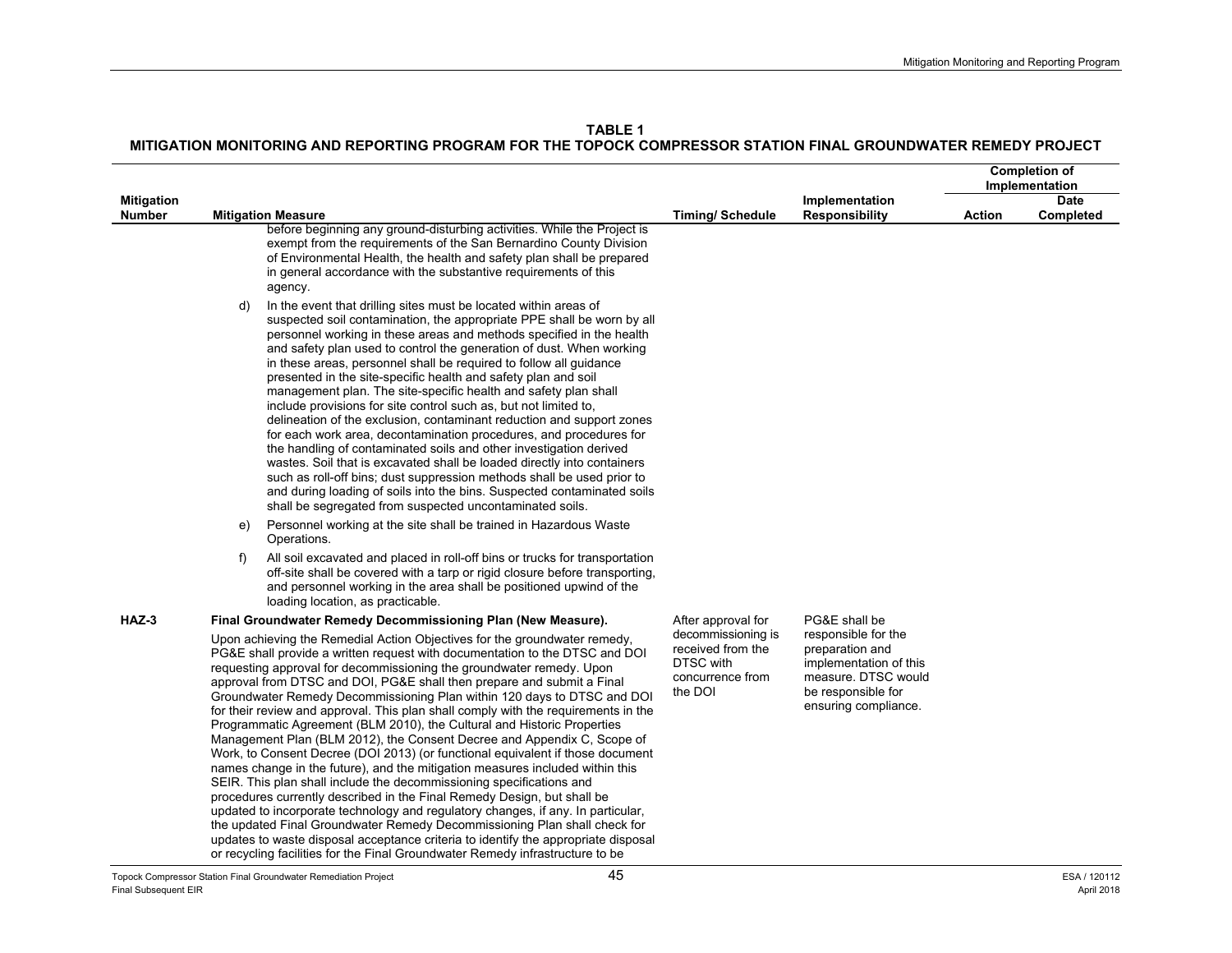|                                    |                                                                                                                                                                                                                                                                                                                                                                                                                                                                                                                                                                                                                                                                                                                                                                                                                                                                                                                                              |                                                                                                         |                                                                                                                | <b>Completion of</b><br>Implementation |                          |
|------------------------------------|----------------------------------------------------------------------------------------------------------------------------------------------------------------------------------------------------------------------------------------------------------------------------------------------------------------------------------------------------------------------------------------------------------------------------------------------------------------------------------------------------------------------------------------------------------------------------------------------------------------------------------------------------------------------------------------------------------------------------------------------------------------------------------------------------------------------------------------------------------------------------------------------------------------------------------------------|---------------------------------------------------------------------------------------------------------|----------------------------------------------------------------------------------------------------------------|----------------------------------------|--------------------------|
| <b>Mitigation</b><br><b>Number</b> | <b>Mitigation Measure</b>                                                                                                                                                                                                                                                                                                                                                                                                                                                                                                                                                                                                                                                                                                                                                                                                                                                                                                                    | <b>Timing/Schedule</b>                                                                                  | Implementation<br><b>Responsibility</b>                                                                        | <b>Action</b>                          | <b>Date</b><br>Completed |
|                                    | removed, and for changes in well abandonment procedures by regulatory<br>agencies (the States of California and Arizona, and the Counties of San<br>Bernardino [California] and Mohave [Arizona]).                                                                                                                                                                                                                                                                                                                                                                                                                                                                                                                                                                                                                                                                                                                                           |                                                                                                         |                                                                                                                |                                        |                          |
| HYDRO-1                            | Groundwater FEIR Mitigation Measure HYDRO-1, Exceedance of Water<br>Quality Standards (Groundwater FEIR Measure with Revisions).                                                                                                                                                                                                                                                                                                                                                                                                                                                                                                                                                                                                                                                                                                                                                                                                             |                                                                                                         |                                                                                                                |                                        |                          |
| HYDRO-<br>1a/2a/3a                 | <b>Construction Best Management Practices Plan (Groundwater FEIR)</b><br><b>Measure with Revisions).</b>                                                                                                                                                                                                                                                                                                                                                                                                                                                                                                                                                                                                                                                                                                                                                                                                                                     | Before and during<br>ground-disturbing                                                                  | PG&E shall be<br>responsible for the                                                                           |                                        |                          |
|                                    | Subsequent to the Groundwater FEIR and as noted in the Regulatory<br>Background, the Construction General Permits were updated for California<br>(2014) and Arizona (2013). In compliance with the Groundwater FEIR Mitigation<br>Measures HYDRO-1, HYDRO-2, and HYDRO-3, and incorporating the<br>construction general permit updates, PG&E prepared a BMP Plan for<br>construction activities (C/RAWP, Appendix M; CH2M 2015b). The BMP Plan<br>complies with the substantive requirements of the California and Arizona<br>Construction General Permits, as well as all other applicable federal, state, and<br>local permit and regulatory requirements, even if a permit is not required<br>pursuant to CERCLA, for purposes of ensuring the protection of receiving water<br>quality. Details of the BMPs are provided in the BMP Plan and are summarized<br>below. Site workers shall be trained in the implementation of these BMPs. | activities, operation<br>and maintenance<br>activities, and prior<br>to the start of<br>decommissioning | preparation and<br>implementation of this<br>measure. DTSC would<br>be responsible for<br>ensuring compliance. |                                        |                          |
|                                    | Erosion Control BMPs: The following measures shall be used to reduce erosion<br>and control sediment:                                                                                                                                                                                                                                                                                                                                                                                                                                                                                                                                                                                                                                                                                                                                                                                                                                        |                                                                                                         |                                                                                                                |                                        |                          |
|                                    | Preservation of Existing Vegetation - Existing vegetation will be<br>preserved to the maximum extent practicable to facilitate protection of<br>surfaces from erosion and help control sediments. To the extent<br>practical, remedy facilities have been located on previously disturbed<br>areas. In the event that existing vegetation needs to be disturbed,<br>areas that need to be preserved will be identified by a qualified<br>biologist and marked with temporary fencing. Site workers will be<br>informed of the limits of disturbance within the construction site and<br>will be instructed to keep clear of delineated areas.                                                                                                                                                                                                                                                                                                |                                                                                                         |                                                                                                                |                                        |                          |
|                                    | Geotextiles and Mats - Natural (e.g., excelsior, straw, coconut) or<br>$\bullet$<br>synthetic (usually polyethylene) materials will be used to reduce soil<br>erosion by wind or water.                                                                                                                                                                                                                                                                                                                                                                                                                                                                                                                                                                                                                                                                                                                                                      |                                                                                                         |                                                                                                                |                                        |                          |
|                                    | Road Preparation and Maintenance - During road preparation<br>$\bullet$<br>activities, loose sediment will be uniformly compacted, consistent with<br>the substantive San Bernardino County Building and Land Use<br>Services Department requirements, to aid in reducing wind erosion.<br>Ongoing road maintenance will include: (1) visual inspections to<br>identify areas of erosion, (2) localized road repair and regrading,<br>installation, and maintenance of erosion control features such as<br>berms, silt fences, or straw wattles, (3) grading for road smoothness,                                                                                                                                                                                                                                                                                                                                                            |                                                                                                         |                                                                                                                |                                        |                          |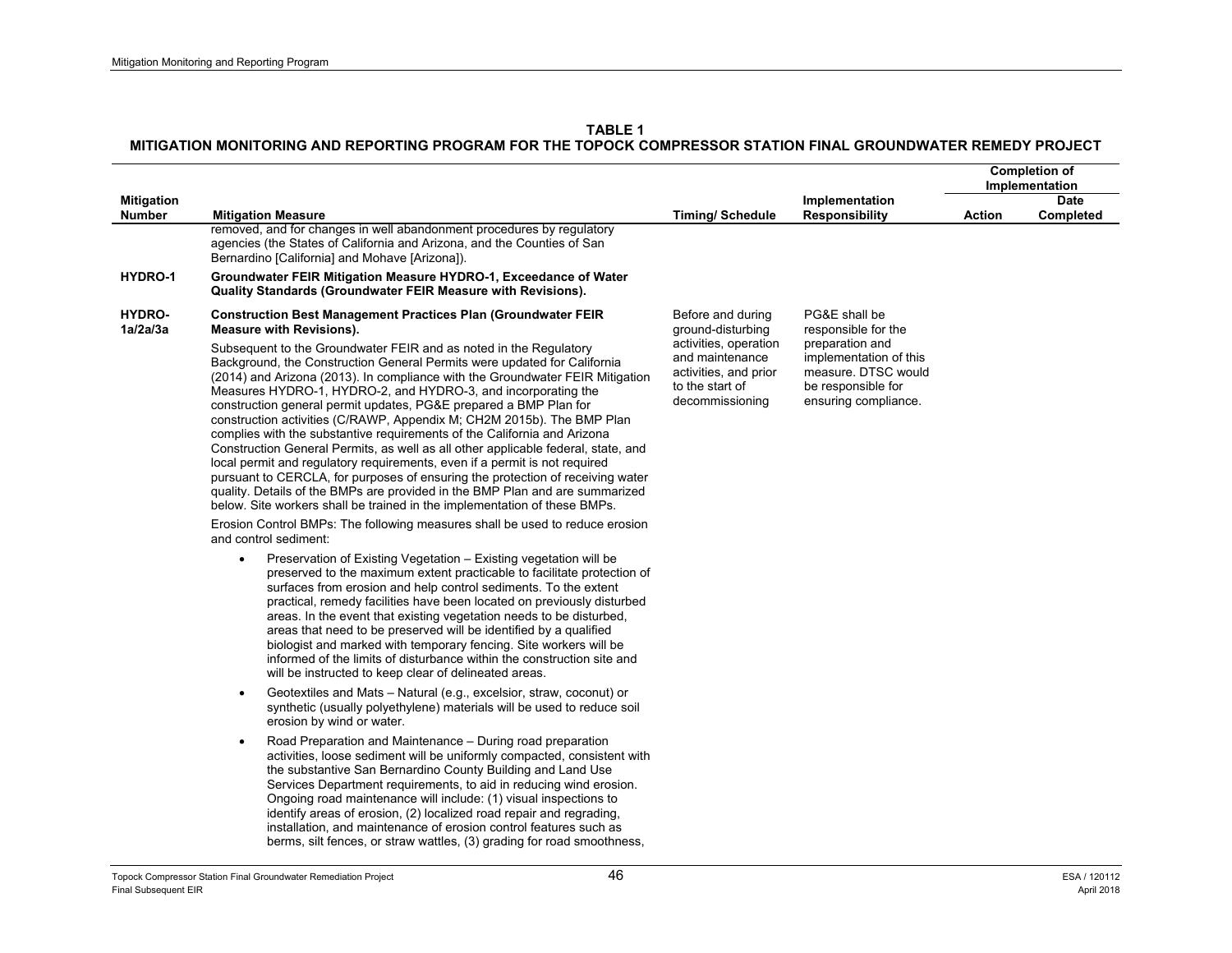|                   |                                                                                                                                                                                                                                                                                                                                                                                                                                                                                                                                                                                                                                                                        |                        |                       | <b>Completion of</b><br>Implementation |             |
|-------------------|------------------------------------------------------------------------------------------------------------------------------------------------------------------------------------------------------------------------------------------------------------------------------------------------------------------------------------------------------------------------------------------------------------------------------------------------------------------------------------------------------------------------------------------------------------------------------------------------------------------------------------------------------------------------|------------------------|-----------------------|----------------------------------------|-------------|
| <b>Mitigation</b> |                                                                                                                                                                                                                                                                                                                                                                                                                                                                                                                                                                                                                                                                        |                        | Implementation        |                                        | <b>Date</b> |
| Number            | <b>Mitigation Measure</b>                                                                                                                                                                                                                                                                                                                                                                                                                                                                                                                                                                                                                                              | <b>Timing/Schedule</b> | <b>Responsibility</b> | Action                                 | Completed   |
|                   | and (4) measures to reduce water erosion, such as clearing ditches<br>and culverts of debris.                                                                                                                                                                                                                                                                                                                                                                                                                                                                                                                                                                          |                        |                       |                                        |             |
|                   | Sediment Control BMPs – The following materials would be used to retain<br>sediment in place where soil is being disturbed by construction processes, to<br>intercept runoff and reduce flow velocity, and to allow sediment to settle from<br>runoff before water leaves the construction site.                                                                                                                                                                                                                                                                                                                                                                       |                        |                       |                                        |             |
|                   | Silt Fences - Silt fences are typically used in combination with<br>$\bullet$<br>sediment basins and sediment traps as erosion control measures.                                                                                                                                                                                                                                                                                                                                                                                                                                                                                                                       |                        |                       |                                        |             |
|                   | Fiber Rolls/Sediment Wattles - These consist of aspen wood<br>$\bullet$<br>excelsior, straw, flax, or other similar materials rolled and bound into<br>tight tubular rolls and placed on the face of slopes at regular intervals,<br>depending on steepness of slopes. Fiber rolls/sediment wattles will be<br>inspected prior to a forecasted rain event and after rain events to<br>ensure the fiber rolls are working properly. Sediment accumulated by<br>the fiber rolls will be removed to maintain the effectiveness of the fiber<br>rolls.                                                                                                                     |                        |                       |                                        |             |
|                   | Gravel Bag Berms - Gravel bag berms can be used as an alternative<br>$\bullet$<br>to fiber rolls and sediment wattles. If used, they will be installed prior to<br>rain events to form a barrier to intercept runoff or reduce its velocity.<br>Gravel bags will also be used, if necessary, during trenching activities<br>when stockpiles are on-site. In the event that gravel bag berms are<br>used as perimeter erosion control, bags will be stacked, one on top of<br>the other (two high). When used to anchor stockpiles, the bags will be<br>placed one high.                                                                                                |                        |                       |                                        |             |
|                   | Sandbag Berms - Sandbag berms can also be used as an alternative<br>$\bullet$<br>to fiber rolls and sediment wattles. If used, they will be installed prior to<br>rain events to form a barrier to intercept runoff or reduce its velocity.<br>Sandbags will also be used, if necessary, during trenching activities<br>when stockpiles are left overnight. In the event that sandbag berms<br>are needed, they will be placed around the staging area and trenching<br>area.                                                                                                                                                                                          |                        |                       |                                        |             |
|                   | Straw-Bale Barriers – Straw-bale barriers can also be used as an<br>$\bullet$<br>alternative to fiber rolls, gravel bag berms, and sandbag berms.                                                                                                                                                                                                                                                                                                                                                                                                                                                                                                                      |                        |                       |                                        |             |
|                   | Material Delivery and Storage - Proper management practices for delivery and<br>storage of materials will be implemented to ensure minimal discharge or<br>elimination of discharge of these materials to the storm drain systems or<br>waterways. Construction materials and equipment will be parked and stored in<br>the staging area. Materials subject to erosion from rain events within the storage<br>area will be covered during nonworking days and prior to and during rain events.<br>Storage and transfer of toxic or hazardous materials (e.g., ethanol, acids for well<br>cleaning) will be on impervious surfaces appropriate to the stored materials. |                        |                       |                                        |             |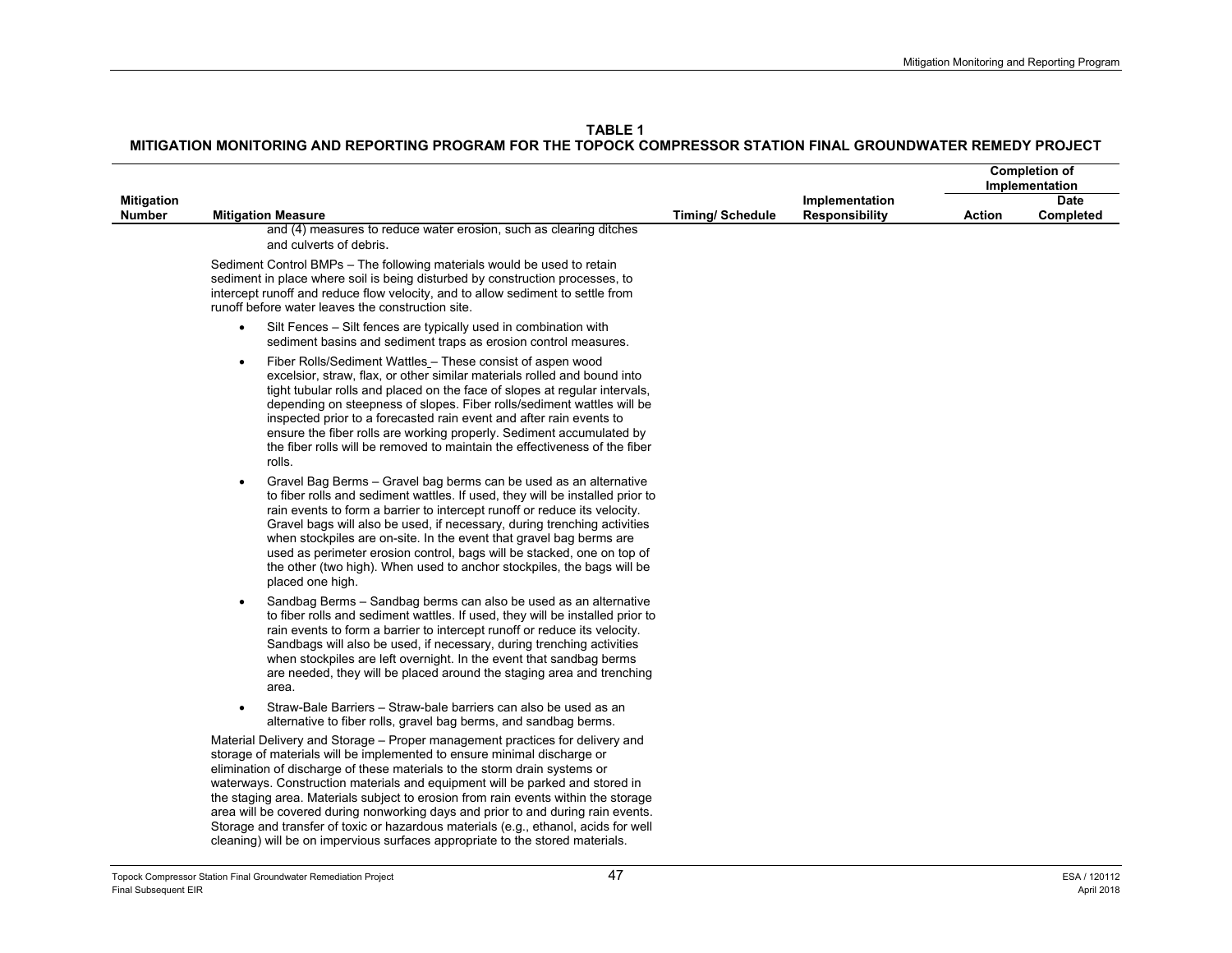|                                    |                                                                                                                                                                                                                                                                                                                                                                                                                                                                                                                                                                                                                                                                                                                                                                                                                                                                                                                                                        |                        |                                         | <b>Completion of</b><br>Implementation |                          |
|------------------------------------|--------------------------------------------------------------------------------------------------------------------------------------------------------------------------------------------------------------------------------------------------------------------------------------------------------------------------------------------------------------------------------------------------------------------------------------------------------------------------------------------------------------------------------------------------------------------------------------------------------------------------------------------------------------------------------------------------------------------------------------------------------------------------------------------------------------------------------------------------------------------------------------------------------------------------------------------------------|------------------------|-----------------------------------------|----------------------------------------|--------------------------|
| <b>Mitigation</b><br><b>Number</b> | <b>Mitigation Measure</b>                                                                                                                                                                                                                                                                                                                                                                                                                                                                                                                                                                                                                                                                                                                                                                                                                                                                                                                              | <b>Timing/Schedule</b> | Implementation<br><b>Responsibility</b> | <b>Action</b>                          | <b>Date</b><br>Completed |
|                                    | Material Use - Proper use of materials will be implemented to ensure minimal or<br>complete elimination of discharge to the storm drain systems or waterways. Spill<br>cleanup materials will be kept near the construction and staging areas. Leaks<br>and spills will be cleaned up immediately using proper absorbent materials,<br>which will then be disposed of as hazardous waste, unless determined to be<br>non-hazardous waste.                                                                                                                                                                                                                                                                                                                                                                                                                                                                                                              |                        |                                         |                                        |                          |
|                                    | Stockpile Management - Stockpile management was discussed above in<br>"Runoff from Soil Stockpile at Soil Processing Area."                                                                                                                                                                                                                                                                                                                                                                                                                                                                                                                                                                                                                                                                                                                                                                                                                            |                        |                                         |                                        |                          |
|                                    | Spill Prevention and Control - Spill prevention and control procedures and<br>practices will be implemented in conjunction with the Waste Management Plan<br>to prevent and control spills anytime chemicals and/or hazardous materials are<br>stored on the construction site. Leaks and spills will be immediately cleaned up<br>to the extent possible using absorbent materials, which will then be disposed of<br>properly. Leaks and spills shall not be covered and/or buried or washed with<br>water. Kits with appropriate spill response equipment will be kept near the<br>construction and staging areas. The materials used for cleaning will not be<br>allowed to enter storm drains or watercourses and will be collected and disposed<br>of in accordance with BMPs. In particular, absorbents used to clean up spills of<br>hazardous materials or waste must be managed as hazardous waste unless<br>characterized as non-hazardous. |                        |                                         |                                        |                          |
|                                    | Solid Waste Management – Solid waste management procedures and practices<br>will be implemented at the beginning and throughout the Project. Solid waste,<br>consisting primarily of asphalt concrete waste, shall be loaded directly onto<br>trucks for off-site disposal. Loose debris will be picked up daily. Trash and scrap<br>receptacles shall be placed at convenient locations to promote proper disposal<br>of solid wastes. Receptacles shall be provided with lids or covers to prevent<br>windblown litter. Hazardous wastes shall be accumulated at appropriate<br>collection locations following appropriate labeling and management<br>requirements pursuant to Title 22, California Code of Regulations.                                                                                                                                                                                                                             |                        |                                         |                                        |                          |
|                                    | Concrete Waste Management - Concrete waste management procedures will<br>be implemented where concrete is used as a construction material or where<br>concrete dust and debris result from demolition activities. The concrete waste<br>containers will be placed a minimum 50 feet from any drainage ways. Washouts<br>will include secondary containment so that there is no discharge into the<br>underlying soil and onto the surrounding areas. Watertight containers with lids<br>and secondary containment, manufactured for the expressed purpose of<br>containing waste concrete and its liquid residue, may be used. Containers will be<br>emptied or removed from the project site when 75 percent of the full capacity<br>has been reached.                                                                                                                                                                                                |                        |                                         |                                        |                          |
|                                    | Sanitary/Septic Waste Management - Sanitary/septic waste management<br>procedures and practices are implemented at construction sites when a<br>temporary or portable sanitary/septic waste system exists. Sanitary facilities will<br>be located away from Staging Areas 6 and 7 (due to proximity to culturally                                                                                                                                                                                                                                                                                                                                                                                                                                                                                                                                                                                                                                      |                        |                                         |                                        |                          |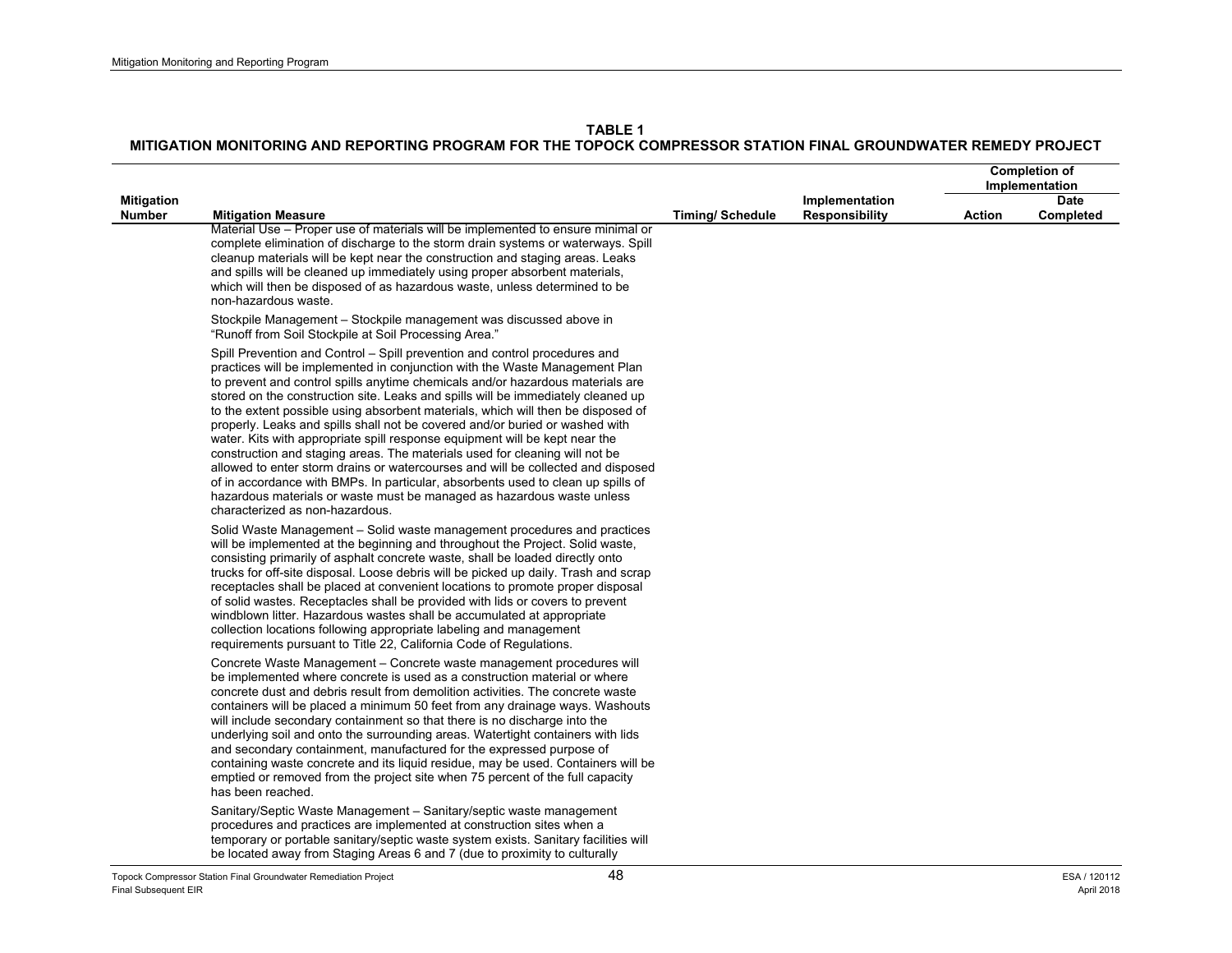**TABLE 1**

|                             |                                                                                                                                                                                                                                                                                                                                                                                                                                                                                                                                                                                                                                                                                                                                                                      |                                        |                                      | <b>Completion of</b><br>Implementation |           |
|-----------------------------|----------------------------------------------------------------------------------------------------------------------------------------------------------------------------------------------------------------------------------------------------------------------------------------------------------------------------------------------------------------------------------------------------------------------------------------------------------------------------------------------------------------------------------------------------------------------------------------------------------------------------------------------------------------------------------------------------------------------------------------------------------------------|----------------------------------------|--------------------------------------|----------------------------------------|-----------|
| <b>Mitigation</b>           |                                                                                                                                                                                                                                                                                                                                                                                                                                                                                                                                                                                                                                                                                                                                                                      |                                        | Implementation                       | <b>Date</b>                            |           |
| <b>Number</b>               | <b>Mitigation Measure</b>                                                                                                                                                                                                                                                                                                                                                                                                                                                                                                                                                                                                                                                                                                                                            | <b>Timing/Schedule</b>                 | <b>Responsibility</b>                | <b>Action</b>                          | Completed |
|                             | sensitive areas), drainage facilities, waterways, and from traffic circulation. In the<br>event of high winds or a risk of high winds, temporary sanitary facilities will be<br>secured with spikes or weighed down to prevent overturning. The sanitation<br>subcontractor will monitor on-site sanitary/septic waste storage and disposal<br>procedures on a weekly basis in accordance with the sanitary/septic waste<br>management BMPs. Wastewater will not be discharged or buried. Waste will be<br>removed and disposed off-site. Regular waste collection should be arranged<br>before facilities overflow. The sanitary facility will be located a minimum of 50<br>feet away from drainage facilities and away from waterways and traffic<br>circulation. |                                        |                                      |                                        |           |
|                             | Liquid Waste Management - Liquid waste management procedures will be<br>employed to prevent the discharge of pollutants from liquid waste to the storm<br>drain systems or watercourses. Liquid waste management will be applied if non-<br>hazardous residuals or wastes are generated by construction activities.                                                                                                                                                                                                                                                                                                                                                                                                                                                  |                                        |                                      |                                        |           |
|                             | Tracking Control BMPs - A temporary construction entrance is defined as a<br>stabilized point of entrance/exit to a construction site to reduce the tracking of<br>mud and dirt onto private or public paved roads by construction vehicles. A<br>temporary construction entrance will be established at applicable paved<br>intersections and entry points to prevent sediment tracking. The temporary<br>construction entrance will be inspected routinely.                                                                                                                                                                                                                                                                                                        |                                        |                                      |                                        |           |
|                             | Good Housekeeping BMPs - Good housekeeping measures will be<br>implemented on-site for the duration of the project and include the following:                                                                                                                                                                                                                                                                                                                                                                                                                                                                                                                                                                                                                        |                                        |                                      |                                        |           |
|                             | Store chemicals in watertight containers (with appropriate secondary<br>containment) in a completely enclosed storage cabinet, trailer, or<br>sealed drums shed to prevent spillage and leakage.                                                                                                                                                                                                                                                                                                                                                                                                                                                                                                                                                                     |                                        |                                      |                                        |           |
|                             | Minimize exposure of construction materials to precipitation.<br>$\bullet$                                                                                                                                                                                                                                                                                                                                                                                                                                                                                                                                                                                                                                                                                           |                                        |                                      |                                        |           |
|                             | Cover waste disposal containers at the end of every business day and<br>$\bullet$<br>during rain events.                                                                                                                                                                                                                                                                                                                                                                                                                                                                                                                                                                                                                                                             |                                        |                                      |                                        |           |
|                             | Prevent discharges from waste disposal containers to the stormwater<br>$\bullet$<br>drainage system or receiving water.                                                                                                                                                                                                                                                                                                                                                                                                                                                                                                                                                                                                                                              |                                        |                                      |                                        |           |
|                             | Prevent oil, grease, or fuel from leaking into the ground, storm drains,<br>$\bullet$<br>or surface waters.                                                                                                                                                                                                                                                                                                                                                                                                                                                                                                                                                                                                                                                          |                                        |                                      |                                        |           |
|                             | Immediately clean up leaked material and dispose of properly.<br>$\bullet$                                                                                                                                                                                                                                                                                                                                                                                                                                                                                                                                                                                                                                                                                           |                                        |                                      |                                        |           |
|                             | Establish and maintain effective perimeter controls and stabilize<br>$\bullet$<br>construction entrances and exits to control erosion and sediment<br>discharges from the site.                                                                                                                                                                                                                                                                                                                                                                                                                                                                                                                                                                                      |                                        |                                      |                                        |           |
|                             | Conduct regular stormwater tailgate meetings with the workforce when<br>the project is staffed and work is under way.                                                                                                                                                                                                                                                                                                                                                                                                                                                                                                                                                                                                                                                |                                        |                                      |                                        |           |
| <b>HYDRO-</b><br>$1b/2b/3b$ | O&M SWPPP (Groundwater FEIR Measure with Revisions).                                                                                                                                                                                                                                                                                                                                                                                                                                                                                                                                                                                                                                                                                                                 | Before and during<br>ground-disturbing | PG&E shall be<br>responsible for the |                                        |           |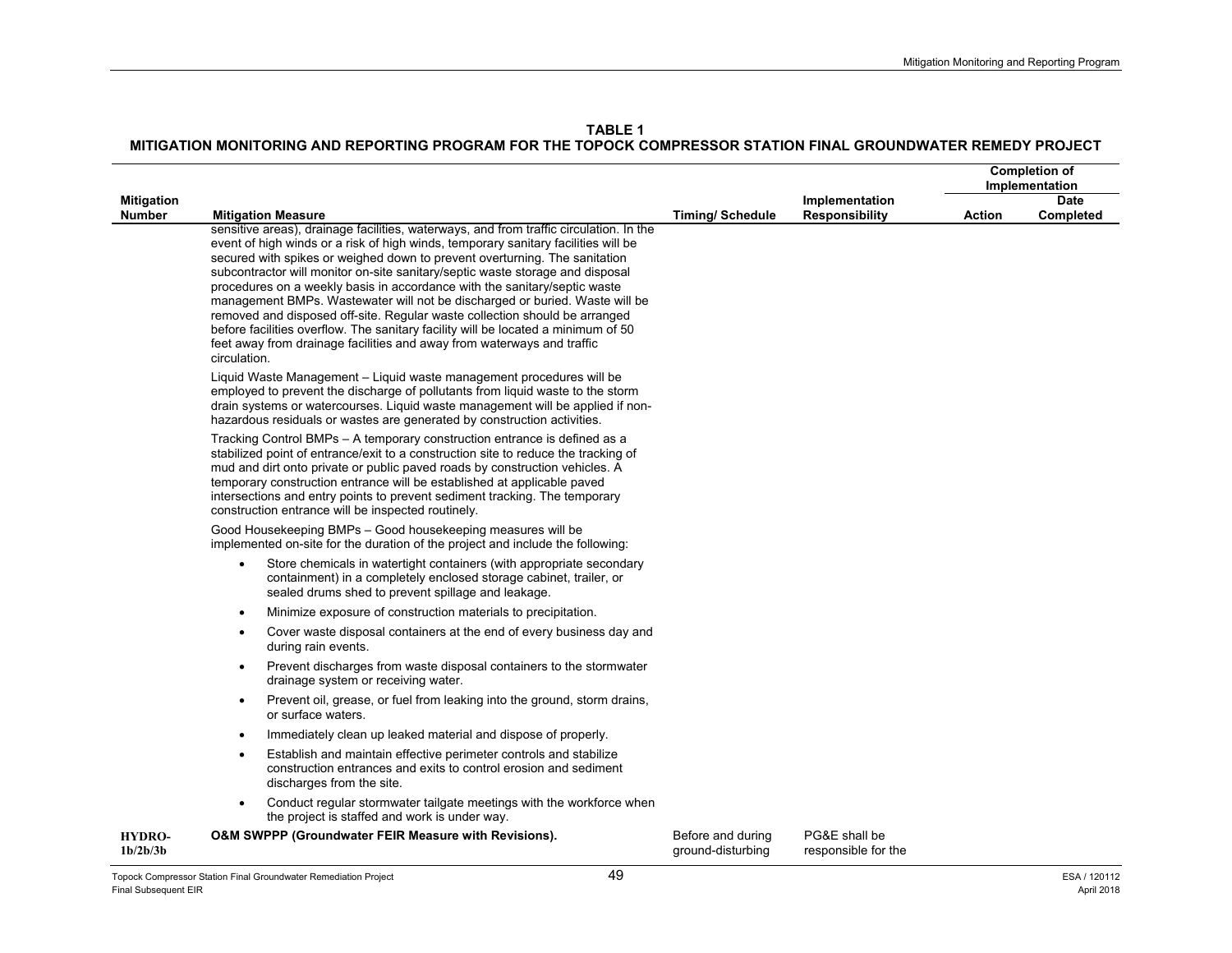|                   |                                                                                                                                                                                                                                                                                                                                                                                                                                                                                                                                                                       |                                                                                                                                   |                                                                                                                                         | <b>Completion of</b><br>Implementation |             |
|-------------------|-----------------------------------------------------------------------------------------------------------------------------------------------------------------------------------------------------------------------------------------------------------------------------------------------------------------------------------------------------------------------------------------------------------------------------------------------------------------------------------------------------------------------------------------------------------------------|-----------------------------------------------------------------------------------------------------------------------------------|-----------------------------------------------------------------------------------------------------------------------------------------|----------------------------------------|-------------|
| <b>Mitigation</b> |                                                                                                                                                                                                                                                                                                                                                                                                                                                                                                                                                                       |                                                                                                                                   | Implementation                                                                                                                          |                                        | <b>Date</b> |
| <b>Number</b>     | <b>Mitigation Measure</b><br>Subsequent to the Groundwater FEIR and in compliance with the Groundwater<br>FEIR Mitigation Measures HYDRO-1, HYDRO-2, and HYDRO-3, PG&E<br>prepared a SWPPP for operation and maintenance activities (O&M SWPPP;<br>Final Remedy Design, Appendix L, Volume 1, Appendix D; CH2M Hill 2015a) to<br>comply with the substantive requirements of the 2015 California General<br>Industrial Storm Water Permit. The O&M SWPPP requires the BMPs<br>summarized below. Site workers shall be trained in the implementation of these<br>BMPs. | <b>Timing/Schedule</b><br>activities, operation<br>and maintenance<br>activities, and prior<br>to the start of<br>decommissioning | <b>Responsibility</b><br>preparation and<br>implementation of this<br>measure. DTSC would<br>be responsible for<br>ensuring compliance. | <b>Action</b>                          | Completed   |
|                   | Good Housekeeping, including:                                                                                                                                                                                                                                                                                                                                                                                                                                                                                                                                         |                                                                                                                                   |                                                                                                                                         |                                        |             |
|                   | Observe all outdoor areas associated with industrial activity; including<br>$\bullet$<br>storm water discharge locations, drainage areas, conveyance<br>systems, waste handling/disposal areas, and perimeter areas<br>impacted by off-facility materials or storm water run-on to determine<br>housekeeping needs. Clean and dispose of properly any identified<br>debris, waste, spills, tracked materials, or leaked materials                                                                                                                                     |                                                                                                                                   |                                                                                                                                         |                                        |             |
|                   | Minimize or prevent material tracking<br>$\bullet$                                                                                                                                                                                                                                                                                                                                                                                                                                                                                                                    |                                                                                                                                   |                                                                                                                                         |                                        |             |
|                   | Minimize dust generated from industrial materials or activities<br>$\bullet$                                                                                                                                                                                                                                                                                                                                                                                                                                                                                          |                                                                                                                                   |                                                                                                                                         |                                        |             |
|                   | Ensure that all facility areas impacted by rinse/wash waters are<br>$\bullet$<br>cleaned as soon as possible                                                                                                                                                                                                                                                                                                                                                                                                                                                          |                                                                                                                                   |                                                                                                                                         |                                        |             |
|                   | Cover all stored industrial materials that can be readily mobilized by<br>$\bullet$<br>contact with storm water                                                                                                                                                                                                                                                                                                                                                                                                                                                       |                                                                                                                                   |                                                                                                                                         |                                        |             |
|                   | Contain all stored non-solid industrial materials or wastes that can be<br>$\bullet$<br>transported or dispersed by the wind or contact with storm water                                                                                                                                                                                                                                                                                                                                                                                                              |                                                                                                                                   |                                                                                                                                         |                                        |             |
|                   | Prevent disposal of any rinse/wash waters or materials into the storm<br>$\bullet$<br>water conveyance system                                                                                                                                                                                                                                                                                                                                                                                                                                                         |                                                                                                                                   |                                                                                                                                         |                                        |             |
|                   | Minimize stormwater discharges from non-industrial areas (e.g.,<br>$\bullet$<br>stormwater flows from employee parking area) that contact industrial<br>areas of the facility                                                                                                                                                                                                                                                                                                                                                                                         |                                                                                                                                   |                                                                                                                                         |                                        |             |
|                   | Minimize authorized non-storm water discharges from non-industrial<br>$\bullet$<br>areas (e.g., potable water, fire hydrant testing) that contact industrial<br>areas of the facility                                                                                                                                                                                                                                                                                                                                                                                 |                                                                                                                                   |                                                                                                                                         |                                        |             |
|                   | Preventive Maintenance, including:                                                                                                                                                                                                                                                                                                                                                                                                                                                                                                                                    |                                                                                                                                   |                                                                                                                                         |                                        |             |
|                   | Identify all equipment and systems used outdoors that may spill or<br>$\bullet$<br>leak pollutants                                                                                                                                                                                                                                                                                                                                                                                                                                                                    |                                                                                                                                   |                                                                                                                                         |                                        |             |
|                   | Observe the identified equipment and systems to detect leaks, or<br>$\bullet$<br>identify conditions that may result in the development of leaks                                                                                                                                                                                                                                                                                                                                                                                                                      |                                                                                                                                   |                                                                                                                                         |                                        |             |
|                   | Establish inspection schedule and maintenance schedule of identified<br>$\bullet$<br>equipment and systems                                                                                                                                                                                                                                                                                                                                                                                                                                                            |                                                                                                                                   |                                                                                                                                         |                                        |             |
|                   |                                                                                                                                                                                                                                                                                                                                                                                                                                                                                                                                                                       |                                                                                                                                   |                                                                                                                                         |                                        |             |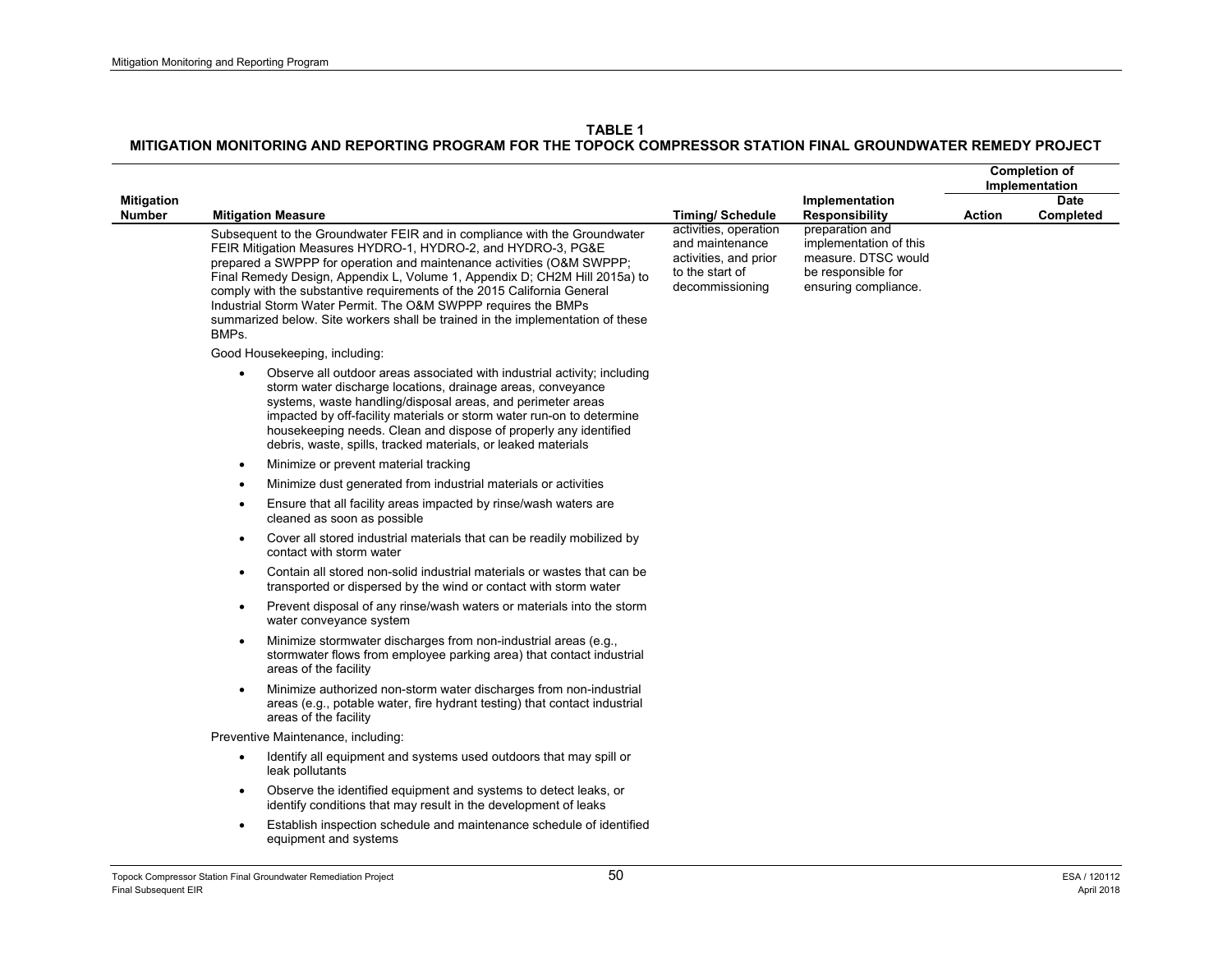|                                    |           |                                                                                                                                                                                                                                                                                                                                                                                          |                        |                                         | <b>Completion of</b><br>Implementation |                   |
|------------------------------------|-----------|------------------------------------------------------------------------------------------------------------------------------------------------------------------------------------------------------------------------------------------------------------------------------------------------------------------------------------------------------------------------------------------|------------------------|-----------------------------------------|----------------------------------------|-------------------|
| <b>Mitigation</b><br><b>Number</b> |           | <b>Mitigation Measure</b>                                                                                                                                                                                                                                                                                                                                                                | <b>Timing/Schedule</b> | Implementation<br><b>Responsibility</b> | <b>Action</b>                          | Date<br>Completed |
|                                    |           | Establish procedures for prompt maintenance and repair of<br>equipment, and maintenance of systems when conditions exist that<br>may result in the development of spills or leaks                                                                                                                                                                                                        |                        |                                         |                                        |                   |
|                                    |           | Material Handling and Waste Management, including:                                                                                                                                                                                                                                                                                                                                       |                        |                                         |                                        |                   |
|                                    | $\bullet$ | Prevent or minimize handling of industrial materials or wastes that can<br>be readily mobilized by contact with stormwater during a storm event                                                                                                                                                                                                                                          |                        |                                         |                                        |                   |
|                                    | $\bullet$ | Contain all stored non-solid industrial materials or wastes that can be<br>transported or dispersed by the wind, erosion or contact with<br>stormwater during handling                                                                                                                                                                                                                   |                        |                                         |                                        |                   |
|                                    | $\bullet$ | Cover industrial waste disposal containers and industrial material<br>storage containers that contain industrial materials when not in use                                                                                                                                                                                                                                               |                        |                                         |                                        |                   |
|                                    | $\bullet$ | Divert run-on and stormwater generated from within the facility away<br>from all stockpiled materials                                                                                                                                                                                                                                                                                    |                        |                                         |                                        |                   |
|                                    | $\bullet$ | Clean all spills of industrial materials and/or wastes that occur during<br>handling                                                                                                                                                                                                                                                                                                     |                        |                                         |                                        |                   |
|                                    |           | Observe and clean as appropriate, any outdoor material/ or waste<br>handling equipment or containers that can be contaminated by contact<br>with industrial materials or wastes                                                                                                                                                                                                          |                        |                                         |                                        |                   |
|                                    |           | Erosion and Sediment Controls, including:                                                                                                                                                                                                                                                                                                                                                |                        |                                         |                                        |                   |
|                                    |           | Implement effective wind erosion controls                                                                                                                                                                                                                                                                                                                                                |                        |                                         |                                        |                   |
|                                    |           | Provide effective stabilization for inactive areas, finished slopes, and<br>other erodible areas prior to a forecasted storm event                                                                                                                                                                                                                                                       |                        |                                         |                                        |                   |
|                                    |           | Maintain effective perimeter controls and stabilize all site entrances<br>and exits to sufficiently control discharges of erodible materials from<br>discharging or being tracked off the site                                                                                                                                                                                           |                        |                                         |                                        |                   |
|                                    |           | Divert run-on and storm water generated from within the facility away<br>from all erodible materials                                                                                                                                                                                                                                                                                     |                        |                                         |                                        |                   |
|                                    |           | The Industrial General Permit requires that the site, to the extent feasible,<br>implement and maintain any advanced BMPs necessary to reduce or prevent<br>discharges of pollutants in its stormwater discharge in a manner that reflects<br>best industry practice considering technological availability and economic<br>practicability and achievability. Advanced BMPs may include: |                        |                                         |                                        |                   |
|                                    |           | Exposure Minimization BMPs (such as storm resistant shelters that<br>prevent the contact of stormwater with the industrial materials or areas<br>of industrial activity)                                                                                                                                                                                                                 |                        |                                         |                                        |                   |
|                                    |           | Storm Water Containment and Discharge Reduction BMPs that divert,<br>infiltrate, reuse, contain, retain, or reduce the volume of stormwater<br>runoff                                                                                                                                                                                                                                    |                        |                                         |                                        |                   |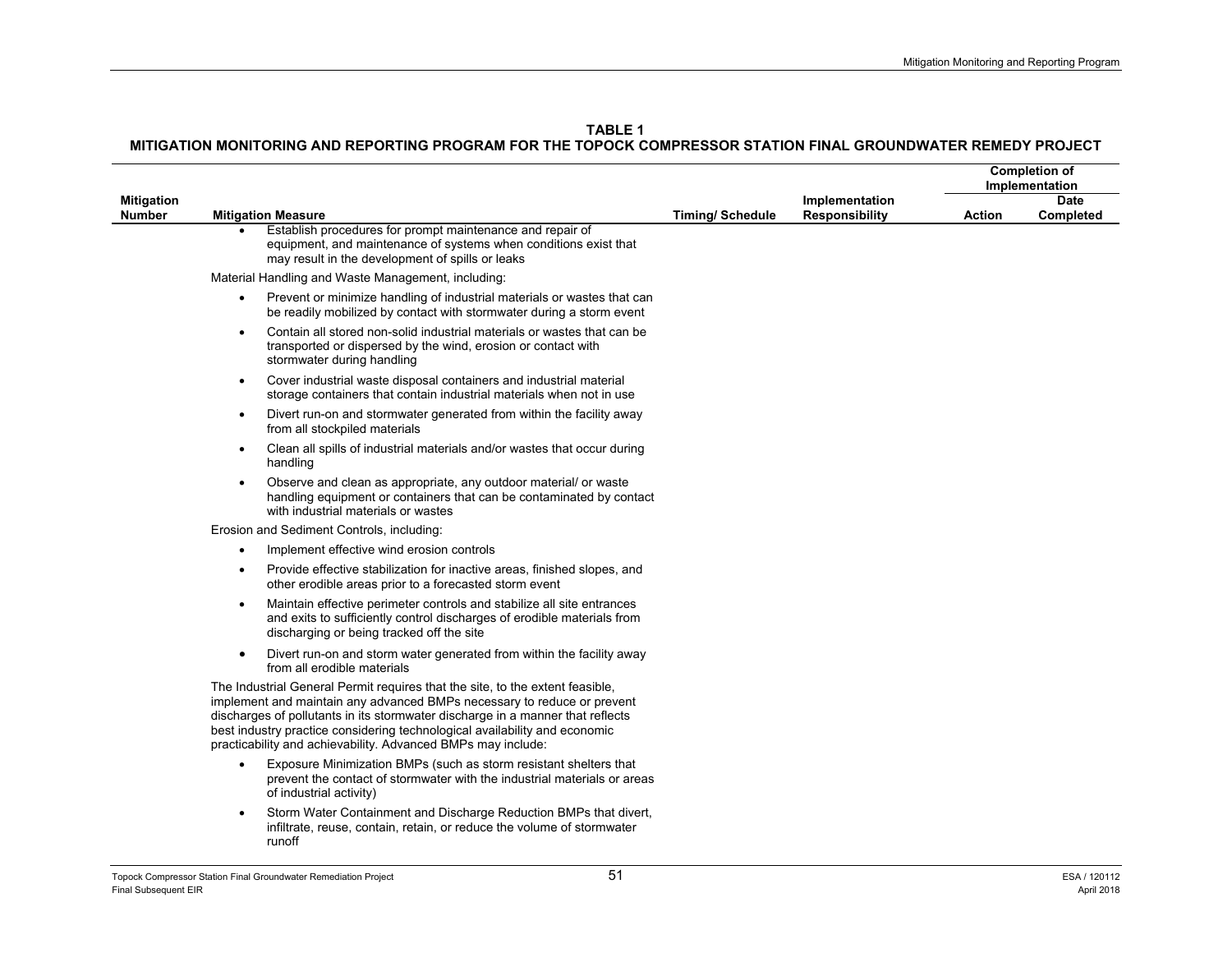|                                    |                                                                                                                                                                                                                                                                                                                                                                                                                                                                                                                                                                                                                                                                                                                                                                                                                                                                                                                                                                                                                                                                                                                                                                                                                                                                                                                                                                                                                                                                                                                                                                                                                                                                                                                                                                                                                                                                                                                                                                                                                                                                                                                                                                                                                                                                                                                                                                                                                                                                                                                                                                                     |                                                                                                                                                                                                                                                                                                                                                                                              |                                                                                                                                          | <b>Completion of</b><br>Implementation |                          |
|------------------------------------|-------------------------------------------------------------------------------------------------------------------------------------------------------------------------------------------------------------------------------------------------------------------------------------------------------------------------------------------------------------------------------------------------------------------------------------------------------------------------------------------------------------------------------------------------------------------------------------------------------------------------------------------------------------------------------------------------------------------------------------------------------------------------------------------------------------------------------------------------------------------------------------------------------------------------------------------------------------------------------------------------------------------------------------------------------------------------------------------------------------------------------------------------------------------------------------------------------------------------------------------------------------------------------------------------------------------------------------------------------------------------------------------------------------------------------------------------------------------------------------------------------------------------------------------------------------------------------------------------------------------------------------------------------------------------------------------------------------------------------------------------------------------------------------------------------------------------------------------------------------------------------------------------------------------------------------------------------------------------------------------------------------------------------------------------------------------------------------------------------------------------------------------------------------------------------------------------------------------------------------------------------------------------------------------------------------------------------------------------------------------------------------------------------------------------------------------------------------------------------------------------------------------------------------------------------------------------------------|----------------------------------------------------------------------------------------------------------------------------------------------------------------------------------------------------------------------------------------------------------------------------------------------------------------------------------------------------------------------------------------------|------------------------------------------------------------------------------------------------------------------------------------------|----------------------------------------|--------------------------|
| <b>Mitigation</b><br><b>Number</b> | <b>Mitigation Measure</b>                                                                                                                                                                                                                                                                                                                                                                                                                                                                                                                                                                                                                                                                                                                                                                                                                                                                                                                                                                                                                                                                                                                                                                                                                                                                                                                                                                                                                                                                                                                                                                                                                                                                                                                                                                                                                                                                                                                                                                                                                                                                                                                                                                                                                                                                                                                                                                                                                                                                                                                                                           | <b>Timing/Schedule</b>                                                                                                                                                                                                                                                                                                                                                                       | Implementation<br><b>Responsibility</b>                                                                                                  | <b>Action</b>                          | <b>Date</b><br>Completed |
| HYDRO-4                            | Treatment Control BMPs (the implementation of one or more<br>$\bullet$<br>mechanical, chemical, biologic, or any other treatment technology)<br>Storm resistant shelters (i.e., buildings) for Operations at the TW<br>$\bullet$<br>Bench, Hazardous Materials storage at the TCS, and Carbon<br>Amendment facilities at the MW-20 Bench<br>Storm water drainage at the TW Bench to divert stormwater run on<br>$\bullet$<br>and reduce the volume of stormwater runoff<br>Features in access roads to reduce erosion and divert storm water<br>$\bullet$<br>from remedy facilities such as wells and associated control equipment<br>Manganese Treatment System (New Measure).<br>Sampling as described in the Final Remedy Design, specifically in the Sampling<br>and Monitoring Plan provided in the Operation and Maintenance Manual (CH2M<br>Hill 2015a, Appendix L), shall be implemented throughout the duration of the<br>groundwater remedy and shall include groundwater monitoring for manganese. If<br>manganese exceeds concentrations as specifically identified in Table 2.2-1 of<br>Appendix L, O&M Volume 2 (e.g., 1 to 2.5 mg/L at California wells downgradient<br>of the IRZ, or above baseline concentrations in Arizona wells), then PG&E shall<br>evaluate and implement operational modifications to control the manganese in<br>accordance with Section 2, O&M Volume 2. If operational modifications are<br>unsuccessful at decreasing manganese concentrations to below the action<br>levels cited on the above-referenced Table 2.2-1 and as determined by DTSC.<br>then the contingency measure of manganese treatment shall be implemented.<br>As described in the Project Description (Section 3.6.3.1) of this SEIR and in<br>Appendix J of the Final Remedy Design, PG&E shall implement manganese<br>treatment using the Dissolved Metals Removal System in the Remedy-Produced<br>Water Conditioning Plant if capacity is available or install an adsorptive or<br>greensand filtration treatment system (or equivalent) preferentially located at the<br>Remedy-Produced Water Conditioning Plant if space is available. If capacity and<br>space are not available at the Remedy-Produced Water Conditioning Plant, the<br>manganese treatment system could be located at the TW Bench or the MW-20<br>Bench (after the IM-3 system is decommissioned/removed). A manganese<br>treatment system shall remain operational until the manganese concentrations<br>remain below concentrations identified in Table 2.2-1 and DTSC approves of the | Commence if<br>elevated<br>manganese<br>concentrations<br>remain above<br>anticipated<br>concentrations<br>identified in Table<br>2.2-1 of the O&M<br>Volume 2, Appendix<br>L after operational<br>modifications prove<br>to be ineffective.<br>Manganese<br>treatment would<br>continue until<br>concentrations<br>decrease to below<br>objectives and with<br>the approval of the<br>DTSC. | PG&E would be<br>responsible for the<br>implementation of<br>these measures. DTSC<br>would be responsible<br>for ensuring<br>compliance. |                                        |                          |
| HYDRO-5                            | cessation of the system.<br><b>Contingent Freshwater Pre-Injection Treatment (New Measure).</b>                                                                                                                                                                                                                                                                                                                                                                                                                                                                                                                                                                                                                                                                                                                                                                                                                                                                                                                                                                                                                                                                                                                                                                                                                                                                                                                                                                                                                                                                                                                                                                                                                                                                                                                                                                                                                                                                                                                                                                                                                                                                                                                                                                                                                                                                                                                                                                                                                                                                                     | Commence at                                                                                                                                                                                                                                                                                                                                                                                  | PG&E would be                                                                                                                            |                                        |                          |
|                                    | To implement the Final Groundwater Remedy such that PG&E will be able to<br>respond to the triggering conditions described below, PG&E shall implement the<br>following measures.                                                                                                                                                                                                                                                                                                                                                                                                                                                                                                                                                                                                                                                                                                                                                                                                                                                                                                                                                                                                                                                                                                                                                                                                                                                                                                                                                                                                                                                                                                                                                                                                                                                                                                                                                                                                                                                                                                                                                                                                                                                                                                                                                                                                                                                                                                                                                                                                   | construction and<br>continue for life of<br>the project                                                                                                                                                                                                                                                                                                                                      | responsible for the<br>implementation of<br>these measures. DTSC<br>would be responsible<br>for ensuring<br>compliance.                  |                                        |                          |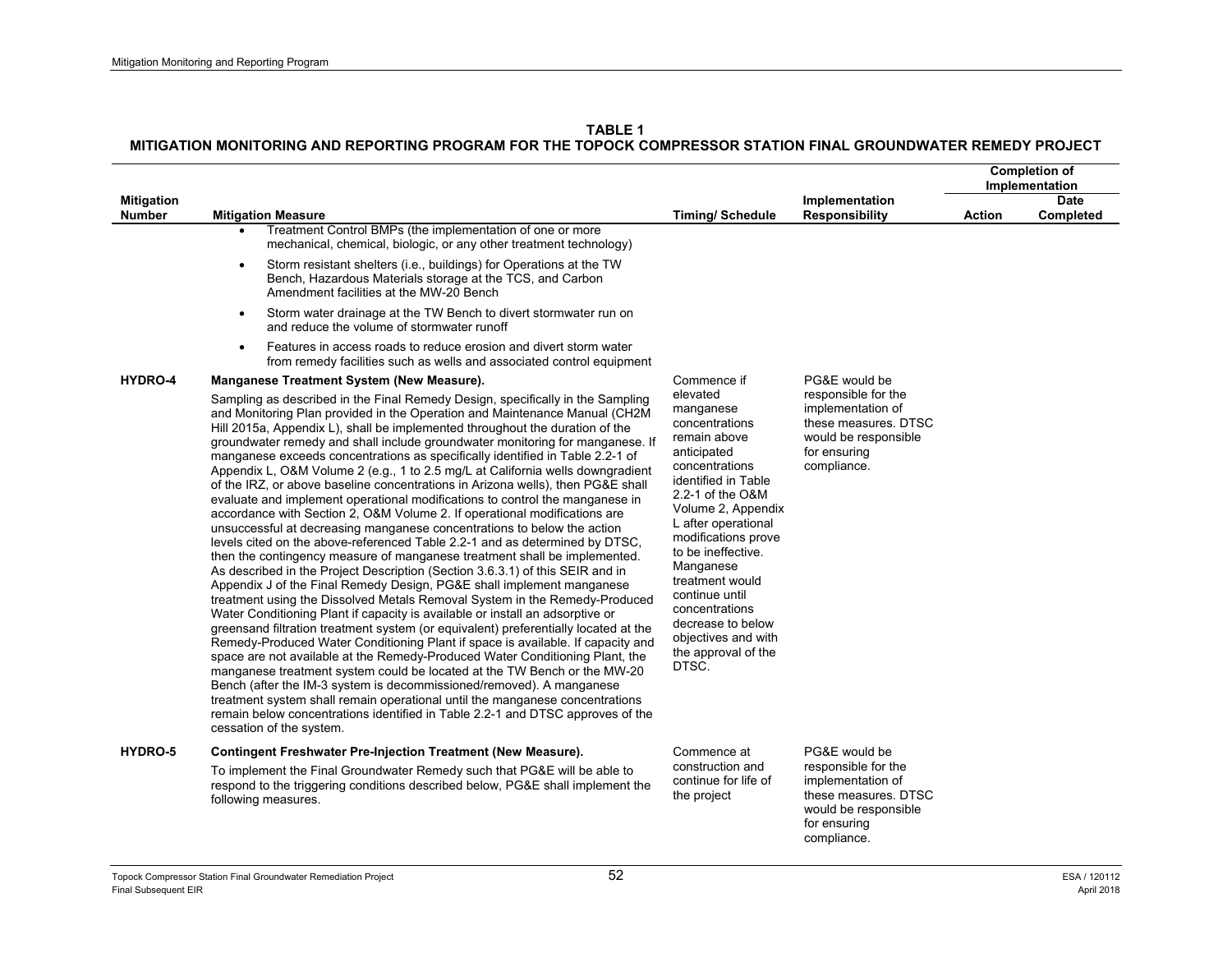|                             |                                                                                                                                                                                                                                                                                                                                                                                                                                                                                                                                                                                                                                                                                                                                                                                                                                                                                                                                                                                                                                                                                                                                                                                                                                                                                                                                                                                      |                                                                        |                                                                                                                                          | <b>Completion of</b><br>Implementation |                          |
|-----------------------------|--------------------------------------------------------------------------------------------------------------------------------------------------------------------------------------------------------------------------------------------------------------------------------------------------------------------------------------------------------------------------------------------------------------------------------------------------------------------------------------------------------------------------------------------------------------------------------------------------------------------------------------------------------------------------------------------------------------------------------------------------------------------------------------------------------------------------------------------------------------------------------------------------------------------------------------------------------------------------------------------------------------------------------------------------------------------------------------------------------------------------------------------------------------------------------------------------------------------------------------------------------------------------------------------------------------------------------------------------------------------------------------|------------------------------------------------------------------------|------------------------------------------------------------------------------------------------------------------------------------------|----------------------------------------|--------------------------|
| <b>Mitigation</b><br>Number | <b>Mitigation Measure</b>                                                                                                                                                                                                                                                                                                                                                                                                                                                                                                                                                                                                                                                                                                                                                                                                                                                                                                                                                                                                                                                                                                                                                                                                                                                                                                                                                            | <b>Timing/Schedule</b>                                                 | Implementation<br><b>Responsibility</b>                                                                                                  | Action                                 | <b>Date</b><br>Completed |
| HYDRO-5a                    | Incorporate Arsenic Monitoring of Freshwater Injection into the Sampling<br>and Monitoring Plan (New Measure).                                                                                                                                                                                                                                                                                                                                                                                                                                                                                                                                                                                                                                                                                                                                                                                                                                                                                                                                                                                                                                                                                                                                                                                                                                                                       | Commence at<br>construction and                                        | PG&E would be<br>responsible for the                                                                                                     |                                        |                          |
|                             | Sampling as described in the Final Remedy Design, specifically in the Sampling<br>and Monitoring Plan provided in the Operation and Maintenance Manual (CH2M<br>Hill 2015a, Appendix L), shall be implemented throughout the duration of the<br>groundwater remedy, even after injection ceases. Wells used to monitor<br>freshwater supply injection shall be sampled and analyzed in accordance with<br>the Project monitoring program for arsenic and other chemicals as described in<br>the Sampling and Monitoring Plan. PG&E shall install and monitor wells<br>designated in the Final Remedy Design for arsenic monitoring located<br>approximately 150 feet and 225 feet from each freshwater injection well to<br>comply with the SWRCB's requirements for freshwater injection with arsenic<br>concentrations above the California MCL. Monitoring shall commence prior to<br>freshwater injection and continue until observed arsenic concentrations return to<br>pre-injection levels pursuant to Mitigation Measure HYDRO 5d. Monitoring wells<br>for the freshwater injection area shall initially be sampled monthly for the first two<br>quarters, then quarterly thereafter, unless the monitoring interval is modified with<br>prior DTSC approval. The results of this monitoring shall determine whether<br>Mitigation Measures HYDRO-5b and 5c are implemented | continue for life of<br>the project                                    | implementation of<br>these measures. DTSC<br>would be responsible<br>for ensuring<br>compliance.                                         |                                        |                          |
| HYDRO-5b                    | Assessment and Implementation of Interim Action if the California MCL is<br><b>Exceeded 150 Feet Radially from Freshwater Injection Point (New</b><br>Measure).<br>If, as a result of the monitoring required in Mitigation Measure HYDRO-5a, the<br>concentration of arsenic at the leading edge of the arsenic plume is found to<br>exceed the arsenic water quality objective (California MCL) 150 feet radially from<br>the freshwater injection point, PG&E shall immediately reassess their<br>groundwater modeling and identify interim actions to limit the migration of the<br>arsenic plume. PG&E shall submit the assessment and proposed action to<br>DTSC within 60 days (or other timeframe directed by DTSC) of confirmed<br>detections above water quality objectives.                                                                                                                                                                                                                                                                                                                                                                                                                                                                                                                                                                                               | Commence at<br>construction and<br>continue for life of<br>the project | PG&E would be<br>responsible for the<br>implementation of<br>these measures. DTSC<br>would be responsible<br>for ensuring<br>compliance. |                                        |                          |
| HYDRO-5c                    | Implementation of Alternatives if California MCL is Exceeded for Arsenic<br>225 feet from any Freshwater Injection Point (New Measure).<br>If the concentration of arsenic at the leading edge of the plume migrates and<br>exceeds the water quality objective (California MCL) at 225 feet radially from the<br>freshwater injection point, PG&E shall promptly notify DTSC and resample within<br>30 days. If the expedited resample confirms the exceedance, PG&E shall<br>immediately cease fresh water injection. The injection shall not recommence<br>until PG&E either blends the water source to below the California MCL at the<br>point of injection; constructs and re-routes any contingent freshwater supply<br>lines and appurtenances to the Contingent Freshwater Pre-Injection Treatment<br>System to pre-treat the water and remove arsenic before injection; or proposes a                                                                                                                                                                                                                                                                                                                                                                                                                                                                                      | Commence at<br>construction and<br>continue for life of<br>the project | PG&E would be<br>responsible for the<br>implementation of<br>these measures. DTSC<br>would be responsible<br>for ensuring<br>compliance. |                                        |                          |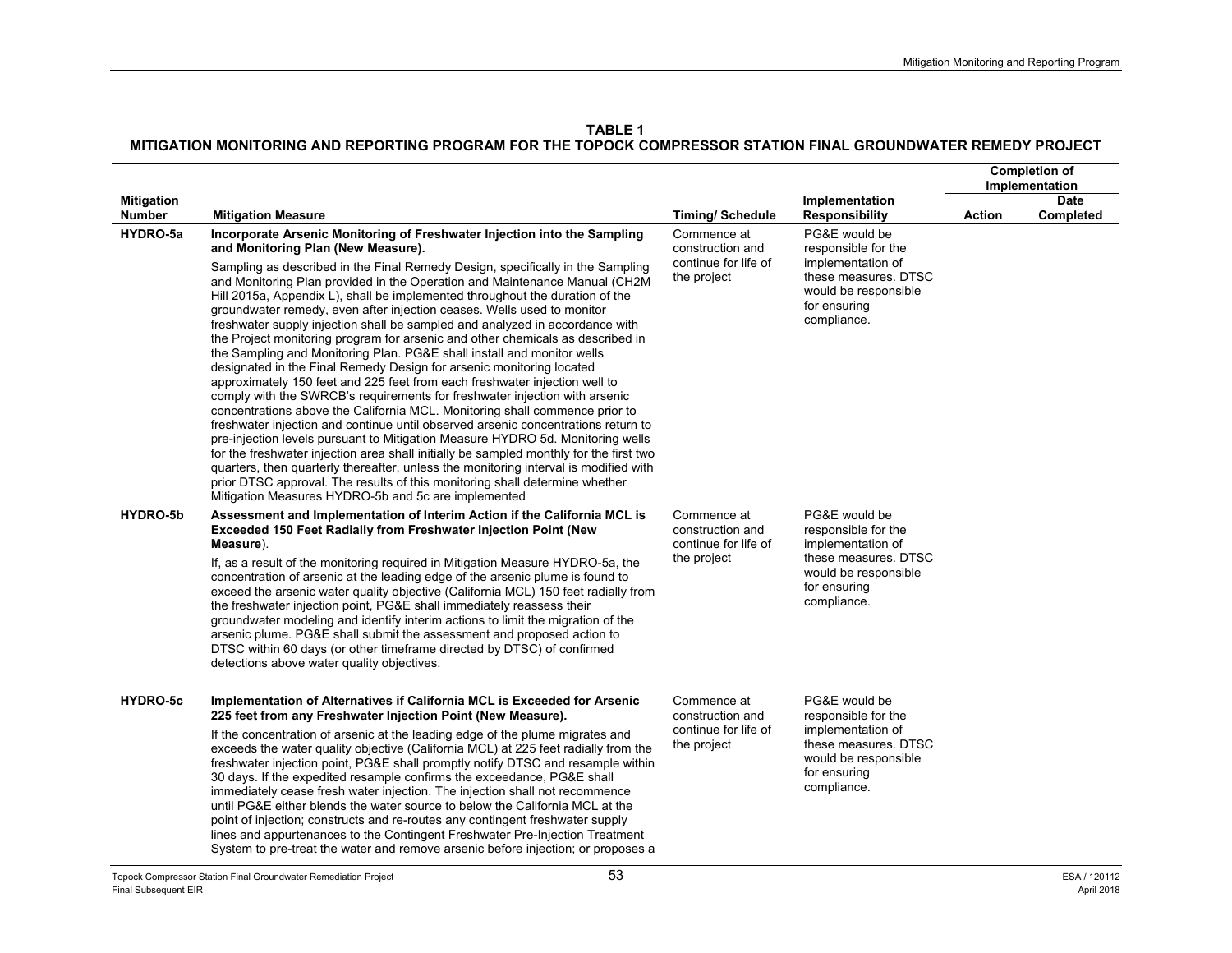|                                    |                                                                                                                                                                                                                                                                                                                                                                                                                                                                                                                                                                                                                                                                                                                                                                                                                                                                                                                                                                                                                                                                                                                                       |                                                                        |                                                                                                                                          | <b>Completion of</b><br>Implementation |                   |
|------------------------------------|---------------------------------------------------------------------------------------------------------------------------------------------------------------------------------------------------------------------------------------------------------------------------------------------------------------------------------------------------------------------------------------------------------------------------------------------------------------------------------------------------------------------------------------------------------------------------------------------------------------------------------------------------------------------------------------------------------------------------------------------------------------------------------------------------------------------------------------------------------------------------------------------------------------------------------------------------------------------------------------------------------------------------------------------------------------------------------------------------------------------------------------|------------------------------------------------------------------------|------------------------------------------------------------------------------------------------------------------------------------------|----------------------------------------|-------------------|
| <b>Mitigation</b><br><b>Number</b> | <b>Mitigation Measure</b>                                                                                                                                                                                                                                                                                                                                                                                                                                                                                                                                                                                                                                                                                                                                                                                                                                                                                                                                                                                                                                                                                                             | <b>Timing/Schedule</b>                                                 | Implementation<br><b>Responsibility</b>                                                                                                  | <b>Action</b>                          | Date<br>Completed |
|                                    | new water source that will comply with the California water quality objectives for<br>injection. PG&E shall obtain approval from DTSC prior to implementation of the<br>options identified above. Pre-injection treatment of the freshwater shall continue<br>until further monitoring indicates that pre-treatment is no longer needed and<br>DTSC approves of cessation of pre-treatment.                                                                                                                                                                                                                                                                                                                                                                                                                                                                                                                                                                                                                                                                                                                                           |                                                                        |                                                                                                                                          |                                        |                   |
| HYDRO-5d                           | Post-Remedy Arsenic Monitoring (New Measure). The SWRCB provided<br>remedy requirements associated with injection of groundwater containing<br>naturally occurring arsenic in a 2013 position letter (SWRCB 2013). To ensure<br>that water quality objectives are not exceeded in groundwater within freshwater<br>injection areas after completion of the remedy, sampling of the arsenic<br>monitoring wells and possibly other wells (as directed by DTSC) would continue<br>under the Sampling and Monitoring Plan for an estimated 20 years and possibly<br>longer after completion of active treatment to ensure that arsenic concentrations<br>are within and remain at pre-remedy background levels. The sampling would<br>cease after results demonstrate that the concentrations of arsenic remain within<br>water quality objectives and DTSC approves of ceasing the monitoring for<br>arsenic.                                                                                                                                                                                                                           | Commence at<br>construction and<br>continue for life of<br>the project | PG&E would be<br>responsible for the<br>implementation of<br>these measures. DTSC<br>would be responsible<br>for ensuring<br>compliance. |                                        |                   |
| HYDRO-6                            | Protection of Non-Project Water Supply Wells (New Measure).<br>To minimize any potential impacts to non-Project water supply wells associated<br>with the long-term operation and maintenance of the Final Groundwater Remedy<br>Project, PG&E shall implement the mitigation measure described below.                                                                                                                                                                                                                                                                                                                                                                                                                                                                                                                                                                                                                                                                                                                                                                                                                                | During the use of<br>freshwater wells                                  | PG&E would be<br>responsible for the<br>implementation of<br>these measures. DTSC<br>would be responsible<br>for ensuring<br>compliance. |                                        |                   |
| HYDRO-6a                           | Incorporate Non-Project Water Supply Wells and/or Additional Monitoring<br>Wells into the Monitoring Program (New Measure).                                                                                                                                                                                                                                                                                                                                                                                                                                                                                                                                                                                                                                                                                                                                                                                                                                                                                                                                                                                                           | During the use of<br>freshwater wells                                  | PG&E would be<br>responsible for the                                                                                                     |                                        |                   |
|                                    | For water supply wells located within about one mile of HNWR-1A<br>$\bullet$<br>(currently Topock-2, Topock 3, Marina-1, Sanders, Smith, PGE-9N,<br>PGE-9S, MTS-1, MTS-2, and GSRV-2), PG&E shall request well<br>construction information and access to sample, test and assess<br>current well conditions. If access is granted, PG&E shall add the non-<br>Project water supply wells to the monitoring program (Appendix L,<br>O&M Volume 2, Sampling and Monitoring Plan, Section 5.4). If access<br>is denied, PG&E will alert DTSC of such response in a timely manner<br>and provide associated documentation. If the well owner does not<br>otherwise respond within 60 days, PG&E shall initiate a second<br>request. If the well owner still does not respond, PG&E will alert DTSC<br>of such response in a timely manner and provide documentation of<br>both attempts to contact the owner. If new water supply non-Project<br>wells are installed or discovered in the general area in the future,<br>DTSC may direct PG&E to take additional action for access and add<br>them to the wells listed above at any time. |                                                                        | implementation of<br>these measures. DTSC<br>would be responsible<br>for ensuring<br>compliance.                                         |                                        |                   |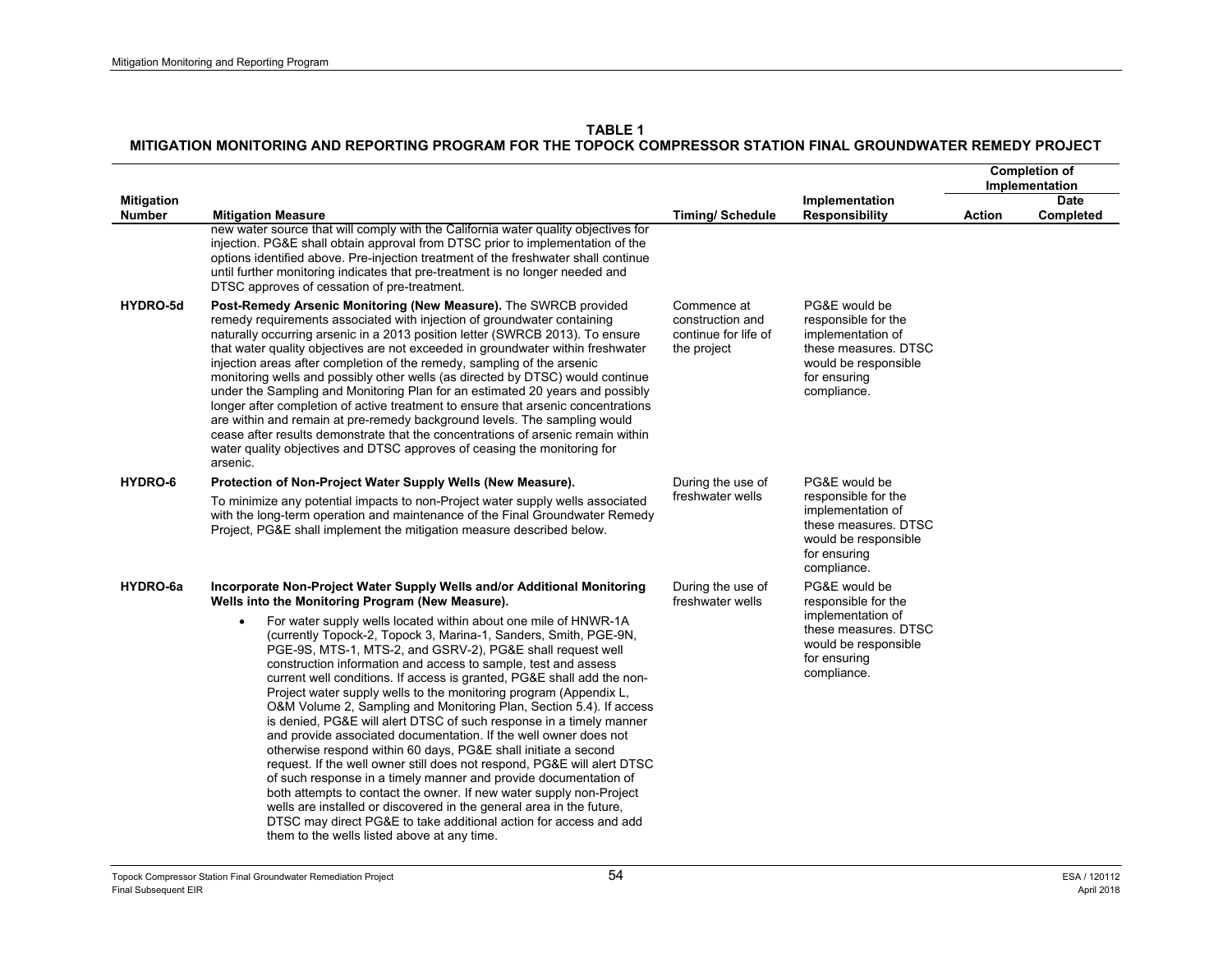**TABLE 1MITIGATION MONITORING AND REPORTING PROGRAM FOR THE TOPOCK COMPRESSOR STATION FINAL GROUNDWATER REMEDY PROJECT** 

|                                    |                                                                                                                                                                                                                                                                                                                                                                                                                                                                                                                                                                                                                                                                                                                                                                                                                                                                                                                                                                                                                                                                                                                                                       |                                       |                                                                                                  |               | <b>Completion of</b><br>Implementation |
|------------------------------------|-------------------------------------------------------------------------------------------------------------------------------------------------------------------------------------------------------------------------------------------------------------------------------------------------------------------------------------------------------------------------------------------------------------------------------------------------------------------------------------------------------------------------------------------------------------------------------------------------------------------------------------------------------------------------------------------------------------------------------------------------------------------------------------------------------------------------------------------------------------------------------------------------------------------------------------------------------------------------------------------------------------------------------------------------------------------------------------------------------------------------------------------------------|---------------------------------------|--------------------------------------------------------------------------------------------------|---------------|----------------------------------------|
| <b>Mitigation</b><br><b>Number</b> | <b>Mitigation Measure</b>                                                                                                                                                                                                                                                                                                                                                                                                                                                                                                                                                                                                                                                                                                                                                                                                                                                                                                                                                                                                                                                                                                                             | <b>Timing/Schedule</b>                | Implementation<br><b>Responsibility</b>                                                          | <b>Action</b> | <b>Date</b><br>Completed               |
|                                    | PG&E shall submit a well installation work plan to DTSC describing<br>installation of a new nested monitoring well located between HNWR-1<br>and wells Topock-2/Topock-3 since wells Topock-2/Topock-3 are<br>currently the largest producing non-Project supply wells in the area.<br>The work plan shall also propose the installation of any additional<br>monitoring wells that are needed to ensure protection of the water<br>resource in the vicinity of the non-Project water supply wells. PG&E<br>shall submit the well installation work plan to DTSC within twelve<br>months of DTSC's approval of the remedy design and would be<br>implemented only after DTSC's review and approval. Up to ten well<br>locations from the total borehole count evaluated in this SEIR can be<br>allocated for the monitoring of water quality to protect non-Project<br>water supply wells. Overtime, wells may be added to or removed from<br>the monitoring program (with prior DTSC approval) based on<br>accumulated data or lack thereof.                                                                                                         |                                       |                                                                                                  |               |                                        |
|                                    | Monitoring of wells identified in this mitigation measure shall initially be<br>$\bullet$<br>quarterly for the first two years of operation and include groundwater<br>levels and chemical constituents to establish baseline conditions and<br>assess seasonal variations in the area of the non-Project water supply<br>wells and monitoring wells. Pressure transducers shall be fitted to<br>monitoring wells, Well HNWR-1, Site B, and the above-listed non-<br>Project water supply wells (some which are not currently pumping) to<br>track and evaluate pumping effects over time and to assist with<br>assessments required below in Mitigation Measure HYDRO-6b and<br>6c. Chemical testing shall include, at a minimum, Title 22 metals,<br>Cr(VI), stable isotopes of hydrogen and oxygen, general minerals, and<br>TDS. After the second year of monitoring, sampling frequencies may<br>be reduced to semi-annually for two additional years and annually<br>thereafter with DTSC approval. The well network, monitoring<br>frequency, pressure transducer monitoring, and chemical constituents<br>may be modified with DTSC approval. |                                       |                                                                                                  |               |                                        |
| HYDRO-6b                           | Water Supply Mitigation (New Measure).                                                                                                                                                                                                                                                                                                                                                                                                                                                                                                                                                                                                                                                                                                                                                                                                                                                                                                                                                                                                                                                                                                                | During the use of<br>freshwater wells | PG&E would be<br>responsible for the                                                             |               |                                        |
|                                    | If non-pumping groundwater elevations substantially decrease from<br>$\bullet$<br>baseline conditions established under HYDRO-6a in a monitored non-<br>Project water supply well (e.g., below top of well screen, below pump<br>depths, or causes significant decrease in well yield) or a similar<br>groundwater elevation decrease is observed in a water resource<br>protection monitoring well described in HYDRO-6a, PG&E shall inform<br>DTSC as soon as practicable and no longer than two weeks (unless<br>modified with DTSC approval) after receipt of data documenting such<br>an event. Additionally, PG&E will assess well and aquifer conditions to<br>evaluate if the Project has caused a substantial decrease in<br>groundwater elevations/well yield. PG&E shall promptly provide its                                                                                                                                                                                                                                                                                                                                              |                                       | implementation of<br>these measures. DTSC<br>would be responsible<br>for ensuring<br>compliance. |               |                                        |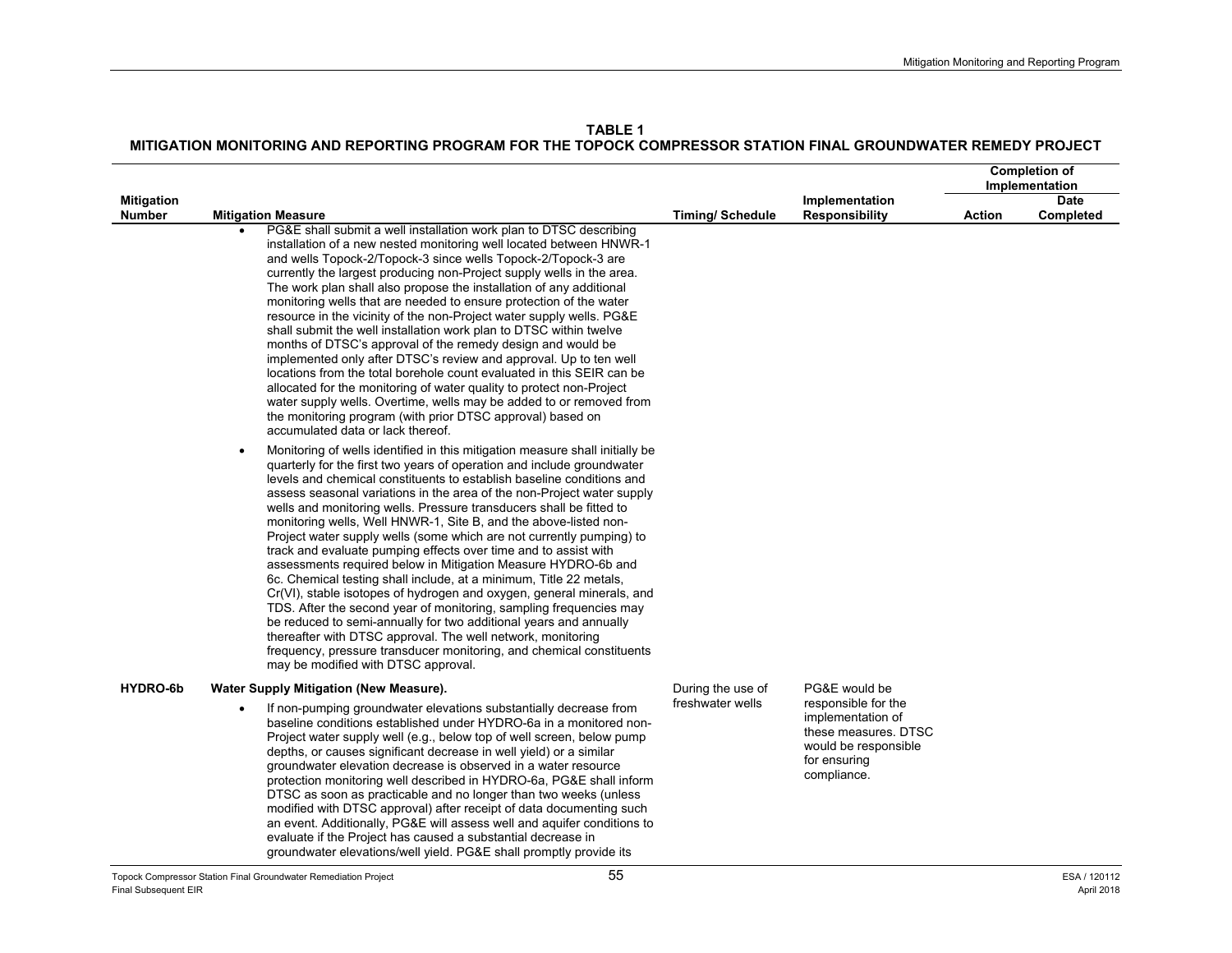|                                    |                                                                                                                                                                                                                                                                                                                                                                                                                                                                                                                                                                                                                                                                                                                                                                                                                                                                                                                                                                                                                                                                                                                                                                                                                                                                                                                                                                                                                                                                                                                                                                                                                                      |                        |                                                                                                                         |               | <b>Completion of</b><br>Implementation |
|------------------------------------|--------------------------------------------------------------------------------------------------------------------------------------------------------------------------------------------------------------------------------------------------------------------------------------------------------------------------------------------------------------------------------------------------------------------------------------------------------------------------------------------------------------------------------------------------------------------------------------------------------------------------------------------------------------------------------------------------------------------------------------------------------------------------------------------------------------------------------------------------------------------------------------------------------------------------------------------------------------------------------------------------------------------------------------------------------------------------------------------------------------------------------------------------------------------------------------------------------------------------------------------------------------------------------------------------------------------------------------------------------------------------------------------------------------------------------------------------------------------------------------------------------------------------------------------------------------------------------------------------------------------------------------|------------------------|-------------------------------------------------------------------------------------------------------------------------|---------------|----------------------------------------|
| <b>Mitigation</b><br><b>Number</b> | <b>Mitigation Measure</b>                                                                                                                                                                                                                                                                                                                                                                                                                                                                                                                                                                                                                                                                                                                                                                                                                                                                                                                                                                                                                                                                                                                                                                                                                                                                                                                                                                                                                                                                                                                                                                                                            | <b>Timing/Schedule</b> | Implementation<br><b>Responsibility</b>                                                                                 | <b>Action</b> | <b>Date</b><br>Completed               |
|                                    | assessment to DTSC for review. At a minimum, the assessment shall<br>consider the following conditions:<br>Historical well usage<br>$\circ$<br>Well condition<br>$\circ$<br>Anticipated drawdown effects<br>$\circ$<br>Regional groundwater level trends<br>$\circ$<br>If PG&E or DTSC determines that the Project has adversely impacted<br>$\bullet$<br>a non-Project water supply well to the extent that the Project is<br>determined to be the primary cause, or one of the primary contributing<br>causes, of the reduction in well yield or elevation such that the well<br>does not provide sufficient water, PG&E shall promptly notify the well<br>owner. PG&E shall coordinate with the well owner(s) to arrange for an<br>interim drinking water supply if necessary, and develop a plan (for<br>DTSC approval) which will assist in restoring the water resource by<br>using measures that may include:<br>Lowering the well pump<br>$\circ$<br>Rehabilitating the well<br>$\circ$<br>Deepening the existing well<br>$\circ$<br>Providing short and/or long term replacement of water<br>$\circ$<br>supply<br>Constructing a new replacement well,<br>$\circ$<br>Modifying remedy operations (e.g., placing a packer in<br>$\circ$<br>HNWR-1A)<br>An alternate course of action may be considered, provided it is<br>mutually agreeable to DTSC, PG&E, and the well owner.<br>Unless an alternative period is approved by DTSC, the plan/alternate<br>course of action should be provided to DTSC for approval within 30<br>days of determining that the Project adversely impacted a non-Project<br>water supply well. |                        |                                                                                                                         |               |                                        |
| HYDRO-6c                           | Water Quality Mitigation (New Measure).                                                                                                                                                                                                                                                                                                                                                                                                                                                                                                                                                                                                                                                                                                                                                                                                                                                                                                                                                                                                                                                                                                                                                                                                                                                                                                                                                                                                                                                                                                                                                                                              | During the use of      | PG&E would be                                                                                                           |               |                                        |
|                                    | If the groundwater quality of a non-Project water supply well<br>deteriorates by exceeding water quality objectives (e.g., MCLs for<br>drinking water wells) and baseline conditions established pursuant to<br>HYDRO-6a, PG&E will immediately notify DTSC and DOI and take<br>steps to collect confirmation samples from the well within 60 days of<br>original sample collection unless modified with DTSC approval. PG&E<br>shall identify/confirm the specific uses of the well and inform DTSC,<br>DOI, the Arizona Department of Environmental Quality, and the well<br>owner of the deterioration as soon as possible (e.g., within 7 days of                                                                                                                                                                                                                                                                                                                                                                                                                                                                                                                                                                                                                                                                                                                                                                                                                                                                                                                                                                                | freshwater wells       | responsible for the<br>implementation of<br>these measures. DTSC<br>would be responsible<br>for ensuring<br>compliance. |               |                                        |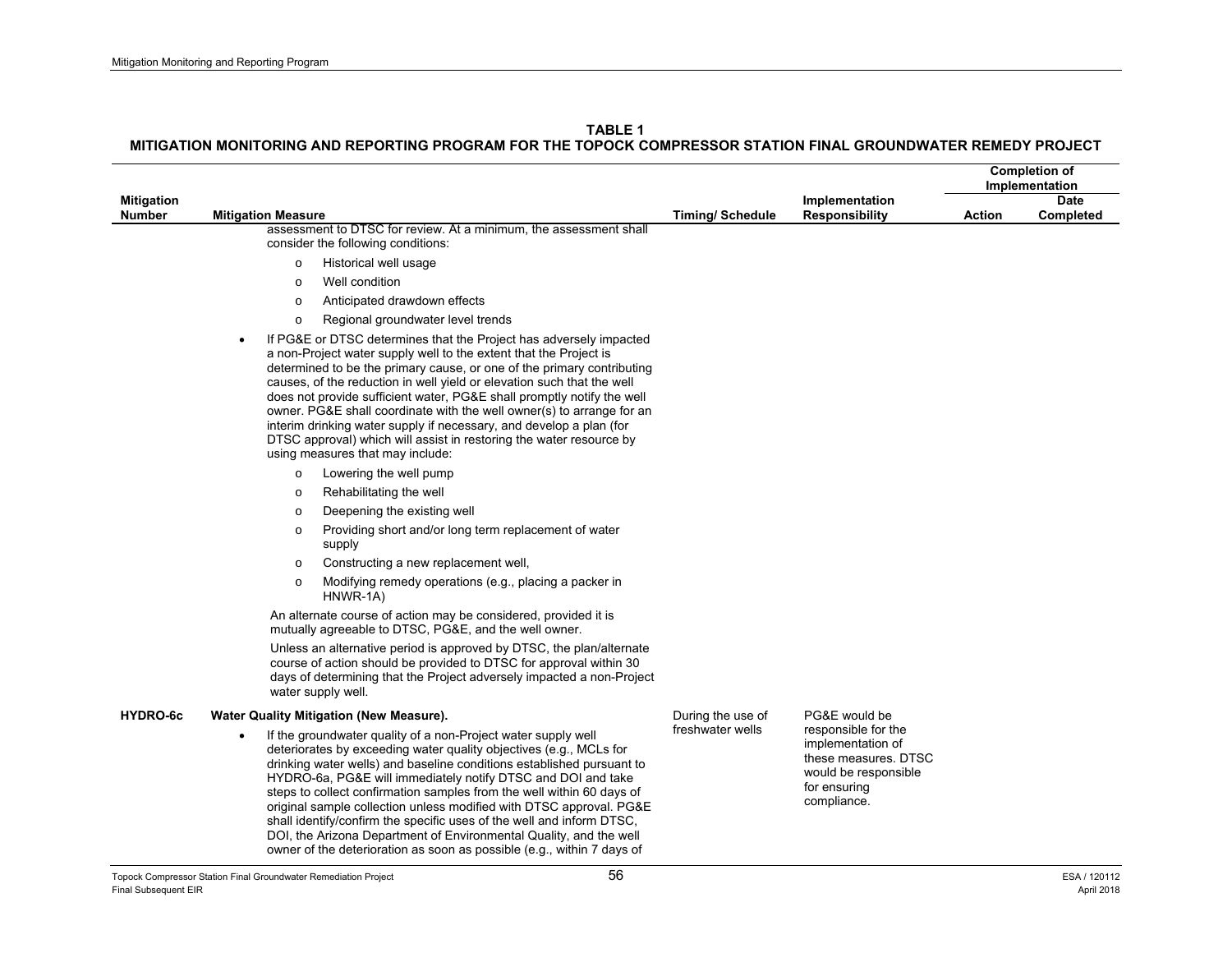|                                    |                                                                                                                                                                                                                                                                                                                                                                                                                                                                                                                                                                                 |                                                                                      |                                                                                               |               | <b>Completion of</b><br>Implementation |
|------------------------------------|---------------------------------------------------------------------------------------------------------------------------------------------------------------------------------------------------------------------------------------------------------------------------------------------------------------------------------------------------------------------------------------------------------------------------------------------------------------------------------------------------------------------------------------------------------------------------------|--------------------------------------------------------------------------------------|-----------------------------------------------------------------------------------------------|---------------|----------------------------------------|
| <b>Mitigation</b><br><b>Number</b> | <b>Mitigation Measure</b>                                                                                                                                                                                                                                                                                                                                                                                                                                                                                                                                                       | <b>Timing/Schedule</b>                                                               | Implementation<br><b>Responsibility</b>                                                       | <b>Action</b> | <b>Date</b><br>Completed               |
|                                    | receiving confirmation samples results). This shall include PG&E<br>providing both the initial and confirmation sample data to agencies and<br>well owner even if the initial exceedance is not confirmed.                                                                                                                                                                                                                                                                                                                                                                      |                                                                                      |                                                                                               |               |                                        |
|                                    | If PG&E or DTSC determines that the Project has adversely impacted<br>$\bullet$<br>a non-Project water supply well to the extent that the Project is<br>determined to be the primary cause, or one of the primary contributing<br>causes, of the reduction in water quality, PG&E shall immediately<br>notify the well owner. PG&E shall coordinate with the well owner(s) to<br>arrange for an interim drinking water supply if necessary, and develop<br>a plan (for DTSC approval) which will assist in restoring the water<br>resource by using measures which may include: |                                                                                      |                                                                                               |               |                                        |
|                                    | Deepening the existing well<br>$\circ$<br>Providing short and/or long term replacement of water<br>$\circ$<br>supply                                                                                                                                                                                                                                                                                                                                                                                                                                                            |                                                                                      |                                                                                               |               |                                        |
|                                    | Constructing a new replacement well<br>$\circ$                                                                                                                                                                                                                                                                                                                                                                                                                                                                                                                                  |                                                                                      |                                                                                               |               |                                        |
|                                    | Conducting water treatment,<br>$\circ$                                                                                                                                                                                                                                                                                                                                                                                                                                                                                                                                          |                                                                                      |                                                                                               |               |                                        |
|                                    | Modifying remedy operations (e.g., placing a packer in<br>$\circ$<br>HNWR-1A)                                                                                                                                                                                                                                                                                                                                                                                                                                                                                                   |                                                                                      |                                                                                               |               |                                        |
|                                    | An alternate course of action may be considered, provided it is<br>mutually agreeable to DTSC, PG&E and the well owner.                                                                                                                                                                                                                                                                                                                                                                                                                                                         |                                                                                      |                                                                                               |               |                                        |
|                                    | The plan/alternate course of action should be provided to DTSC for<br>approval within 30 days, unless modified with DTSC approval, of<br>determining that the Project adversely impacted a non-Project water<br>supply well.                                                                                                                                                                                                                                                                                                                                                    |                                                                                      |                                                                                               |               |                                        |
|                                    | If the groundwater quality of any well installed as part of HYDRO-6a<br>$\bullet$<br>deteriorates by exceeding water quality objectives (e.g., MCLs for<br>drinking water wells) and baseline conditions, PG&E shall conduct<br>confirmation sampling and promptly assess aquifer conditions to<br>evaluate if the Project has adversely impacted the well. PG&E shall<br>promptly inform DTSC, DOI, and the Arizona Department of<br>Environmental Quality of any adverse impacts and provide an<br>assessment with any recommendations for review and approval.               |                                                                                      |                                                                                               |               |                                        |
| <b>NOISE-2</b>                     | Mitigation Measure NOISE-2: Potential Impacts to Noise Levels and Noise<br>Standards (Groundwater FEIR Measure with Revisions).                                                                                                                                                                                                                                                                                                                                                                                                                                                 | During all initial<br>construction                                                   | PG&E shall be<br>responsible for the                                                          |               |                                        |
|                                    | Construction equipment shall be properly maintained per manufacturer<br>$\bullet$<br>specifications and fitted with the best available noise-suppression<br>devices (e.g., mufflers, silencers, wraps). All impact tools shall be<br>shrouded or shielded, and all intake and exhaust ports on power<br>equipment shall be muffled or shielded.                                                                                                                                                                                                                                 | activities, during<br>operation and<br>maintenance, and<br>during<br>decommissioning | implementation of<br>these measures. DTSC<br>shall be responsible for<br>ensuring compliance. |               |                                        |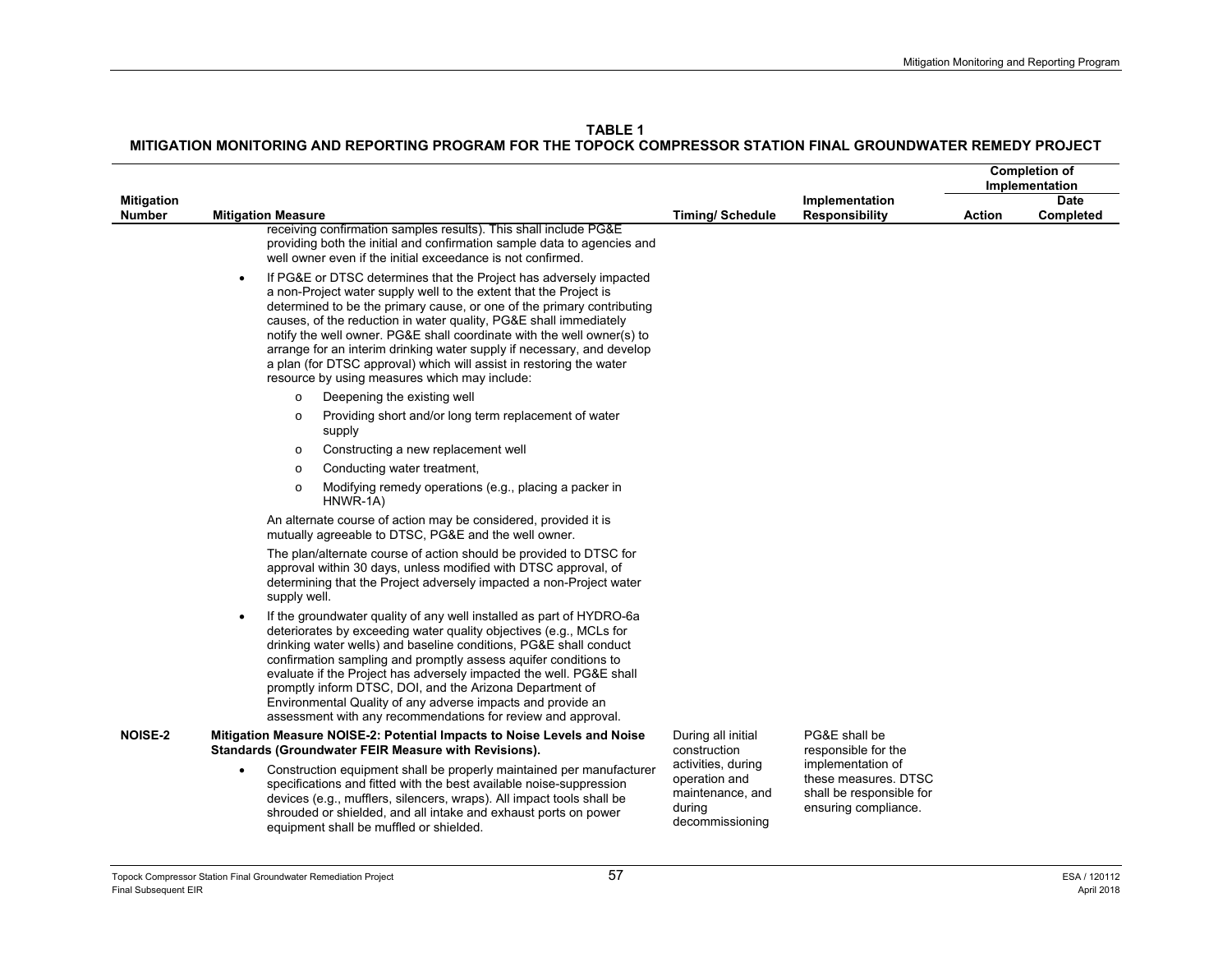|                                    |                                                                                                                                                                                                                                                                                                                                                                                                                                                                                                                                                                                                                                                                                                                                                                                                                                                                                                                                                                                                                                                                                                                                                                                                                                                                                                                                                                                                                                                                                                                                                                                                                                                                                                                                                                                                                                                                                                                                                                                                                                                                                                                                                                                                                                                                                                                                                                                                                                                                 |                        |                                         | <b>Completion of</b><br>Implementation |                          |
|------------------------------------|-----------------------------------------------------------------------------------------------------------------------------------------------------------------------------------------------------------------------------------------------------------------------------------------------------------------------------------------------------------------------------------------------------------------------------------------------------------------------------------------------------------------------------------------------------------------------------------------------------------------------------------------------------------------------------------------------------------------------------------------------------------------------------------------------------------------------------------------------------------------------------------------------------------------------------------------------------------------------------------------------------------------------------------------------------------------------------------------------------------------------------------------------------------------------------------------------------------------------------------------------------------------------------------------------------------------------------------------------------------------------------------------------------------------------------------------------------------------------------------------------------------------------------------------------------------------------------------------------------------------------------------------------------------------------------------------------------------------------------------------------------------------------------------------------------------------------------------------------------------------------------------------------------------------------------------------------------------------------------------------------------------------------------------------------------------------------------------------------------------------------------------------------------------------------------------------------------------------------------------------------------------------------------------------------------------------------------------------------------------------------------------------------------------------------------------------------------------------|------------------------|-----------------------------------------|----------------------------------------|--------------------------|
| <b>Mitigation</b><br><b>Number</b> | <b>Mitigation Measure</b>                                                                                                                                                                                                                                                                                                                                                                                                                                                                                                                                                                                                                                                                                                                                                                                                                                                                                                                                                                                                                                                                                                                                                                                                                                                                                                                                                                                                                                                                                                                                                                                                                                                                                                                                                                                                                                                                                                                                                                                                                                                                                                                                                                                                                                                                                                                                                                                                                                       | <b>Timing/Schedule</b> | Implementation<br><b>Responsibility</b> | Action                                 | <b>Date</b><br>Completed |
|                                    | Construction equipment shall not idle for extended periods of time<br>(more than 15 minutes) when not being utilized during construction<br>activities. A notable exception is when a support vehicle is needed to<br>remain running for health and safety reasons (i.e., air conditioning),<br>consistent with health and safety procedures.                                                                                                                                                                                                                                                                                                                                                                                                                                                                                                                                                                                                                                                                                                                                                                                                                                                                                                                                                                                                                                                                                                                                                                                                                                                                                                                                                                                                                                                                                                                                                                                                                                                                                                                                                                                                                                                                                                                                                                                                                                                                                                                   |                        |                                         |                                        |                          |
|                                    | Construction activities shall include, but not limited to, the use of<br>$\bullet$<br>berms, stockpiles, dumpsters, and/or bins to shield the nearest noise-<br>sensitive receptor adjacent to construction activities to within<br>acceptable non-transportation noise level standards. When<br>construction activities are conducted within the distances outlined<br>earlier (i.e., 1,850 feet and 5,830 feet from California receptors and<br>330 feet and 735 feet from Arizona receptors for daytime and<br>nighttime noise, respectively) relative to noise-sensitive uses in the<br>project area, noise measurements shall be under the supervision of a<br>qualified acoustical consultant at the nearest noise-sensitive land use<br>relative to the construction activities with a sound level meter that<br>meets the standards of the American National Standards Institute<br>(ANSI Section S14 1979, Type 1 of Type 2) to ensure that<br>construction noise associated with the project component complies<br>with applicable daytime and nighttime noise standards. Coordination<br>with the Tribes and appropriate landowner(s) shall occur to allow<br>opportunity for input in determining noise monitoring locations. If noise<br>levels are still determined to exceed noise standards, temporary<br>engineered acoustical barriers shall be erected as close to the<br>construction activities as feasible, breaking the line of sight between<br>the source and receptor where noise levels exceed applicable<br>standards. Coordination with the Tribes shall occur in a manner<br>consistent with the Cultural Impact Mitigation Program (CIMP; see<br>Appendix H to the C/RAWP) throughout all Project phases, including<br>input in determining constraints in locating temporary noise barriers to<br>avoid or minimize physical impact to cultural resources. All acoustical<br>barriers shall be constructed with material having a minimum surface<br>weight of 2 pounds per square foot or greater and a demonstrated<br>Sound Transmission Class (STC) rating of 25 or greater as defined by<br>the American Society for Testing and Materials' Test Method E90.<br>Placement, orientation, size, and density of acoustical barriers shall be<br>specified by, or under the direct supervision of, a qualified acoustical<br>consultant.<br>A disturbance coordinator shall be designated by the PG&E, which will<br>$\bullet$ |                        |                                         |                                        |                          |
|                                    | post contact information in a conspicuous location near groundwater<br>project activity areas so that it is clearly visible to nearby noise-<br>sensitive receptors as identified in Figure 4.7-1 and Interested Native<br>American Tribes (Chemehuevi Indian Tribe, Cocopah Indian Tribe,                                                                                                                                                                                                                                                                                                                                                                                                                                                                                                                                                                                                                                                                                                                                                                                                                                                                                                                                                                                                                                                                                                                                                                                                                                                                                                                                                                                                                                                                                                                                                                                                                                                                                                                                                                                                                                                                                                                                                                                                                                                                                                                                                                      |                        |                                         |                                        |                          |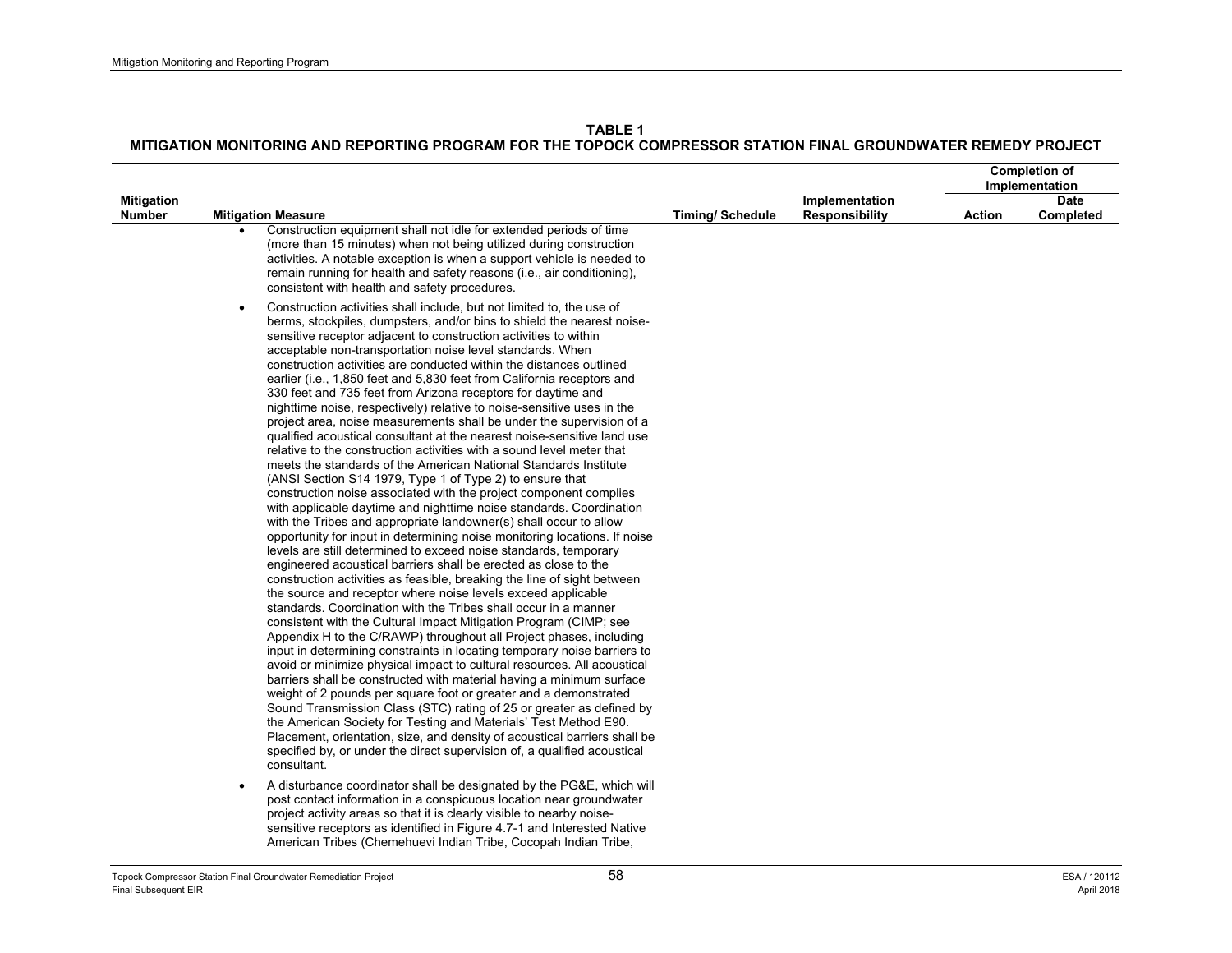**TABLE 1**

|                                    |                                                                                                                                                                                                                                                                                                                                                                                                                                                                                                                                                                                                                                                                                                                                                                                                                                                                                                                                                                                                                                                                                                                                                                 |                                                                                                                                                                                                                                                                                          |                                                           |               | <b>Completion of</b><br>Implementation |
|------------------------------------|-----------------------------------------------------------------------------------------------------------------------------------------------------------------------------------------------------------------------------------------------------------------------------------------------------------------------------------------------------------------------------------------------------------------------------------------------------------------------------------------------------------------------------------------------------------------------------------------------------------------------------------------------------------------------------------------------------------------------------------------------------------------------------------------------------------------------------------------------------------------------------------------------------------------------------------------------------------------------------------------------------------------------------------------------------------------------------------------------------------------------------------------------------------------|------------------------------------------------------------------------------------------------------------------------------------------------------------------------------------------------------------------------------------------------------------------------------------------|-----------------------------------------------------------|---------------|----------------------------------------|
| <b>Mitigation</b><br><b>Number</b> | <b>Mitigation Measure</b>                                                                                                                                                                                                                                                                                                                                                                                                                                                                                                                                                                                                                                                                                                                                                                                                                                                                                                                                                                                                                                                                                                                                       | <b>Timing/Schedule</b>                                                                                                                                                                                                                                                                   | Implementation<br><b>Responsibility</b>                   | <b>Action</b> | <b>Date</b><br>Completed               |
|                                    | Colorado River Indian Tribes, Fort Mojave Indian Tribe, and the<br>Hualapai Indian Tribe). The coordinator will manage and thoroughly<br>investigate complaints resulting from the Project-related noise to<br>ensure resolution. Reoccurring disturbances will be evaluated by a<br>qualified acoustical consultant retained by PG&E to ensure<br>compliance with applicable standards. Noise complaints shall be<br>reported to DTSC as soon as practicable and no more than 72 hours<br>upon receipt of complaint. Resolutions will be recorded, tracked, and<br>reported to DTSC on a monthly basis. The disturbance coordinator will<br>contact nearby noise-sensitive receptors as labeled in Figure 4.7-1<br>and Interested Tribes, advising them of the Project activity schedule.<br>The disturbance coordinator will also consider the timing of Project<br>activities in relation to Tribal ceremonial events that are sensitive to<br>noise in a manner consistent with the Cultural Impact Mitigation<br>Program (CIMP) Section 2.11 (see Appendix H to the C/RAWP).                                                                               |                                                                                                                                                                                                                                                                                          |                                                           |               |                                        |
|                                    | This shall be achieved in part through annual project update mailings<br>$\bullet$<br>(could be combined with other annual project mailings) to potentially<br>impacted owners/occupants of sensitive land uses to give notice of<br>possible disturbances and impacts. The mailing shall also identify the<br>disturbance coordinator's contact information.                                                                                                                                                                                                                                                                                                                                                                                                                                                                                                                                                                                                                                                                                                                                                                                                   |                                                                                                                                                                                                                                                                                          |                                                           |               |                                        |
| <b>NOISE-1</b>                     | Mitigation Measure NOISE-1: Short-Term Groundborne Vibration Levels<br><b>Caused by Project Activities near Sensitive Receptors (Groundwater FEIR</b><br><b>Measure with Revisions).</b>                                                                                                                                                                                                                                                                                                                                                                                                                                                                                                                                                                                                                                                                                                                                                                                                                                                                                                                                                                        | During all<br>construction<br>activities that occur                                                                                                                                                                                                                                      | PG&E shall be<br>responsible for the<br>implementation of |               |                                        |
|                                    | New wells shall be constructed a minimum of 45 feet from vibration-<br>$\bullet$<br>sensitive receptors, as feasible. Constructing new wells within 30 feet<br>of vibration-sensitive land uses located in California and 275 feet of<br>vibration-sensitive land uses located in Arizona shall be avoided.                                                                                                                                                                                                                                                                                                                                                                                                                                                                                                                                                                                                                                                                                                                                                                                                                                                     | these measures. DTSC<br>during the initial<br>construction phase,<br>shall be responsible for<br>as well as during<br>ensuring compliance.<br>operation and<br>maintenance and<br>decommissioning<br>that are being<br>performed in<br>proximity to<br>vibration-sensitive<br>receptors. |                                                           |               |                                        |
|                                    | A disturbance coordinator shall be designated by PG&E, which will<br>$\bullet$<br>post contact information in conspicuous locations near Project activity<br>areas such as on construction fencing or trailers, but with<br>consideration to culturally sensitive areas such as the Topock Maze.<br>Signage will be clearly visible to nearby vibration-sensitive receptors<br>as identified in Figure 4.7-1. The coordinator will manage complaints<br>resulting from the construction vibration. Reoccurring disturbances will<br>be evaluated by a qualified acoustical consultant retained by the<br>project applicant to ensure compliance with applicable standards. The<br>disturbance coordinator will contact nearby vibration-sensitive<br>receptors, advising them of the construction schedule. This shall be<br>achieved in part through annual project update mailings (could be<br>combined with other annual project mailings) to owners/occupants of<br>potentially impacted sensitive land uses to give notice of possible<br>disturbances and impacts. The mailing shall also identify the<br>disturbance coordinator's contact information. |                                                                                                                                                                                                                                                                                          |                                                           |               |                                        |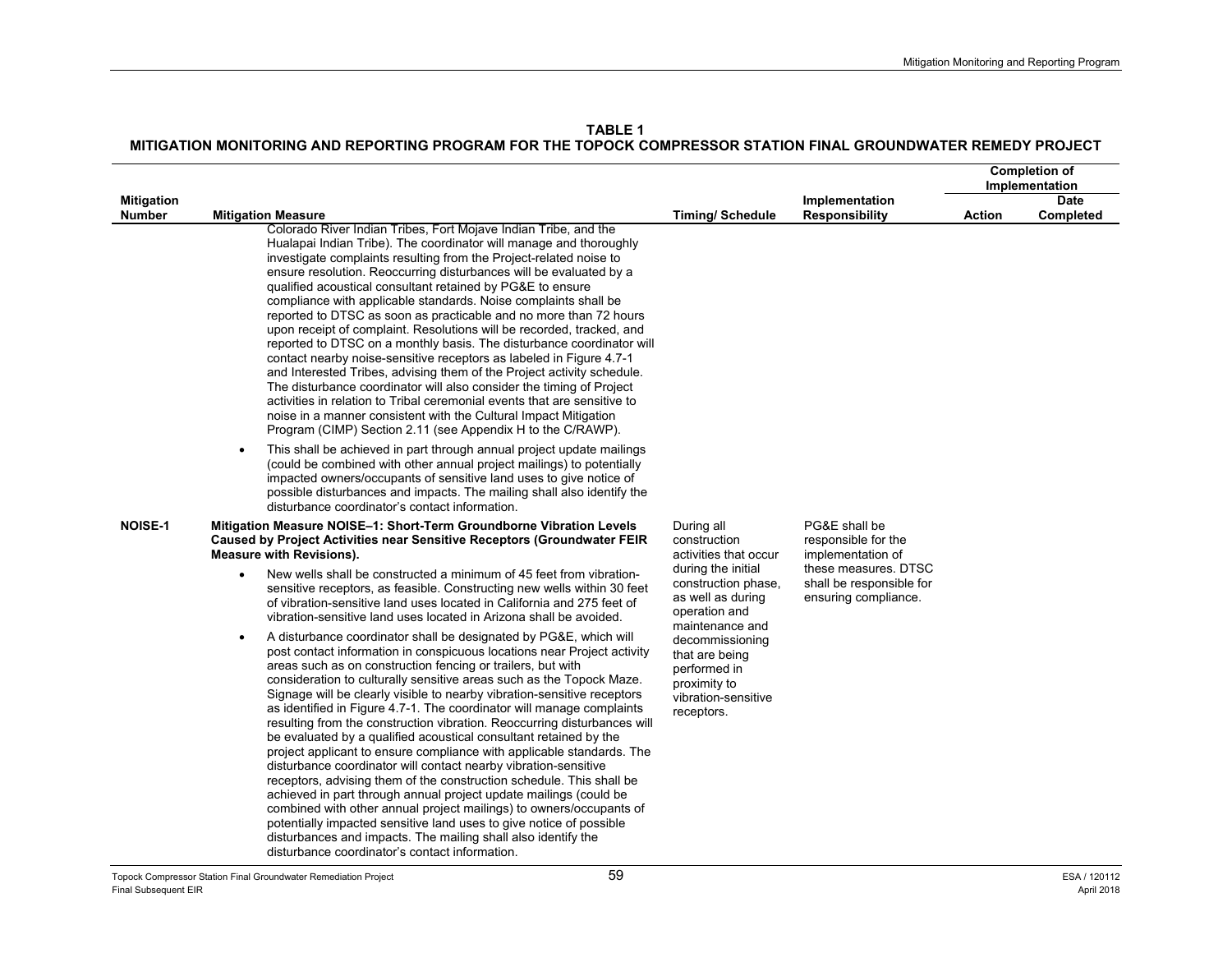|                      |                                                                                                                                                                                                                                                                                                                                                                                                                                                                                                                                                                                                                                                                                                                                                                                                                                                                                                                                                                                                                                                                                                                                                                                                                                                                                                                                                                                                                                                                                                                                                                                                                                                                                                                                                                                                                                                                                                                                                                                                                                                                                                                                                                                                                                                                                                                                                                                                                                                                                                                                                                                                                                                                                                                                                                                                                     |                                                                                                                                                                                                                                              |                                                                                                                                       |               | <b>Completion of</b><br>Implementation |
|----------------------|---------------------------------------------------------------------------------------------------------------------------------------------------------------------------------------------------------------------------------------------------------------------------------------------------------------------------------------------------------------------------------------------------------------------------------------------------------------------------------------------------------------------------------------------------------------------------------------------------------------------------------------------------------------------------------------------------------------------------------------------------------------------------------------------------------------------------------------------------------------------------------------------------------------------------------------------------------------------------------------------------------------------------------------------------------------------------------------------------------------------------------------------------------------------------------------------------------------------------------------------------------------------------------------------------------------------------------------------------------------------------------------------------------------------------------------------------------------------------------------------------------------------------------------------------------------------------------------------------------------------------------------------------------------------------------------------------------------------------------------------------------------------------------------------------------------------------------------------------------------------------------------------------------------------------------------------------------------------------------------------------------------------------------------------------------------------------------------------------------------------------------------------------------------------------------------------------------------------------------------------------------------------------------------------------------------------------------------------------------------------------------------------------------------------------------------------------------------------------------------------------------------------------------------------------------------------------------------------------------------------------------------------------------------------------------------------------------------------------------------------------------------------------------------------------------------------|----------------------------------------------------------------------------------------------------------------------------------------------------------------------------------------------------------------------------------------------|---------------------------------------------------------------------------------------------------------------------------------------|---------------|----------------------------------------|
| <b>Mitigation</b>    |                                                                                                                                                                                                                                                                                                                                                                                                                                                                                                                                                                                                                                                                                                                                                                                                                                                                                                                                                                                                                                                                                                                                                                                                                                                                                                                                                                                                                                                                                                                                                                                                                                                                                                                                                                                                                                                                                                                                                                                                                                                                                                                                                                                                                                                                                                                                                                                                                                                                                                                                                                                                                                                                                                                                                                                                                     |                                                                                                                                                                                                                                              | Implementation                                                                                                                        |               | <b>Date</b>                            |
| <b>Number</b>        | <b>Mitigation Measure</b>                                                                                                                                                                                                                                                                                                                                                                                                                                                                                                                                                                                                                                                                                                                                                                                                                                                                                                                                                                                                                                                                                                                                                                                                                                                                                                                                                                                                                                                                                                                                                                                                                                                                                                                                                                                                                                                                                                                                                                                                                                                                                                                                                                                                                                                                                                                                                                                                                                                                                                                                                                                                                                                                                                                                                                                           | <b>Timing/Schedule</b>                                                                                                                                                                                                                       | <b>Responsibility</b>                                                                                                                 | <b>Action</b> | Completed                              |
| CUL-5                | Cumulative Impacts to the Topock TCP (New Measure).<br>PG&E shall provide funding to the following Tribes (Chemehuevi Indian Tribe,<br>Cocopah Indian Tribe, Colorado River Indian Tribes, Fort Mojave Indian Tribe,<br>and Hualapai Indian Tribe) that would facilitate actions to preserve the cultural<br>and ecological integrity of the Topock TCP, and that would provide<br>interpretation, and/or educational programs related to the Topock TCP. The<br>funds shall be used for the purposes of ensuring the preservation, conservation<br>and transmission of cultural values associated with the Topock TCP, including<br>furthering Tribal knowledge and community awareness of the TCP's importance<br>and meaning for each Tribe. The funds shall be used to implement interpretive<br>facilities or programs, land preservation/conservation, educational programs<br>(such as grant funding to further the cultural understanding, including research of<br>the Topock area). The Project's Conditions of Approval will identify the amount<br>of the one-time contribution to be made by PG&E, and the type of funding<br>mechanism to be utilized as determined by DTSC. The funding mechanism shall<br>provide for the management of individual, separate funds of equal amounts for<br>each of the five Tribes, and shall administer the release of funds upon review<br>and approval of proposals by Tribe(s). Proposals must meet the above-<br>described purpose related to preservation/conservation, interpretation, and/or<br>educational programs pertaining to the Topock TCP, and must meet pre-<br>established minimum criteria. The funding mechanism shall also provide tracking<br>and verification through documentation of the appropriate use of the funds.<br>Within 6 months of Project approval, DTSC shall develop, in consultation with<br>the Tribes, Tribal Funding Application Guidelines for distribution to the Tribes.<br>The Tribal Funding Application Guidelines will identify the funding management<br>organization that will manage the funds and will provide guidance on accessing<br>the funds, including the identification of minimum criteria by which proposals will<br>be evaluated. Within 30 days of notification by DTSC that the funding<br>management organization has been established, PG&E shall provide<br>documentation that the required funding contribution has been made. The<br>funding organization shall report to DTSC upon the following three occasions: (1)<br>receipt of a proposal by Tribe(s), (2) approval and release of funds, and (3)<br>verification of implementation/use of funds. Funding shall be available for use<br>within the duration of the active remedy, currently estimated to be approximately<br>30 years. | Implementation of<br>CUL-1 through CUL-<br>4 prior to and during<br>construction,<br>operation and<br>maintenance, and<br>decommissioning,<br>and CUL-5 prior to<br>construction<br>activities and over<br>30 years of Project<br>operation. | PG&E shall be<br>responsible for the<br>implementation of<br>these measures. DTSC<br>shall be responsible for<br>ensuring compliance. |               |                                        |
| <b>NOISE-3</b>       | <b>Cumulative Noise Increases from Remedial Activities (New Measure).</b>                                                                                                                                                                                                                                                                                                                                                                                                                                                                                                                                                                                                                                                                                                                                                                                                                                                                                                                                                                                                                                                                                                                                                                                                                                                                                                                                                                                                                                                                                                                                                                                                                                                                                                                                                                                                                                                                                                                                                                                                                                                                                                                                                                                                                                                                                                                                                                                                                                                                                                                                                                                                                                                                                                                                           | Prior to and during                                                                                                                                                                                                                          | PG&E would be                                                                                                                         |               |                                        |
|                      | Coordination between teams implementing soil remedial activities (including<br>investigation, pilot testing, and remediation) and groundwater remediation shall<br>occur as to avoid cumulative noise levels to exceed ambient noise levels by 5<br>dBA or greater, or to exceed applicable County standards at any sensitive<br>receptor (as defined in Chapter 4.7 of this SEIR). If concurrent activities must<br>occur near common sensitive receptors, real time noise measurements of<br>activities shall be conducted by a qualified acoustical consultant (or contractor                                                                                                                                                                                                                                                                                                                                                                                                                                                                                                                                                                                                                                                                                                                                                                                                                                                                                                                                                                                                                                                                                                                                                                                                                                                                                                                                                                                                                                                                                                                                                                                                                                                                                                                                                                                                                                                                                                                                                                                                                                                                                                                                                                                                                                    | construction,<br>operation and<br>maintenance, and<br>decommissioning                                                                                                                                                                        | responsible for the<br>implementation of<br>these measures. DTSC<br>would be responsible<br>for ensuring<br>compliance.               |               |                                        |
| Final Subsequent EIR | 60<br>Topock Compressor Station Final Groundwater Remediation Project                                                                                                                                                                                                                                                                                                                                                                                                                                                                                                                                                                                                                                                                                                                                                                                                                                                                                                                                                                                                                                                                                                                                                                                                                                                                                                                                                                                                                                                                                                                                                                                                                                                                                                                                                                                                                                                                                                                                                                                                                                                                                                                                                                                                                                                                                                                                                                                                                                                                                                                                                                                                                                                                                                                                               |                                                                                                                                                                                                                                              |                                                                                                                                       |               | ESA / 120112<br>April 2018             |